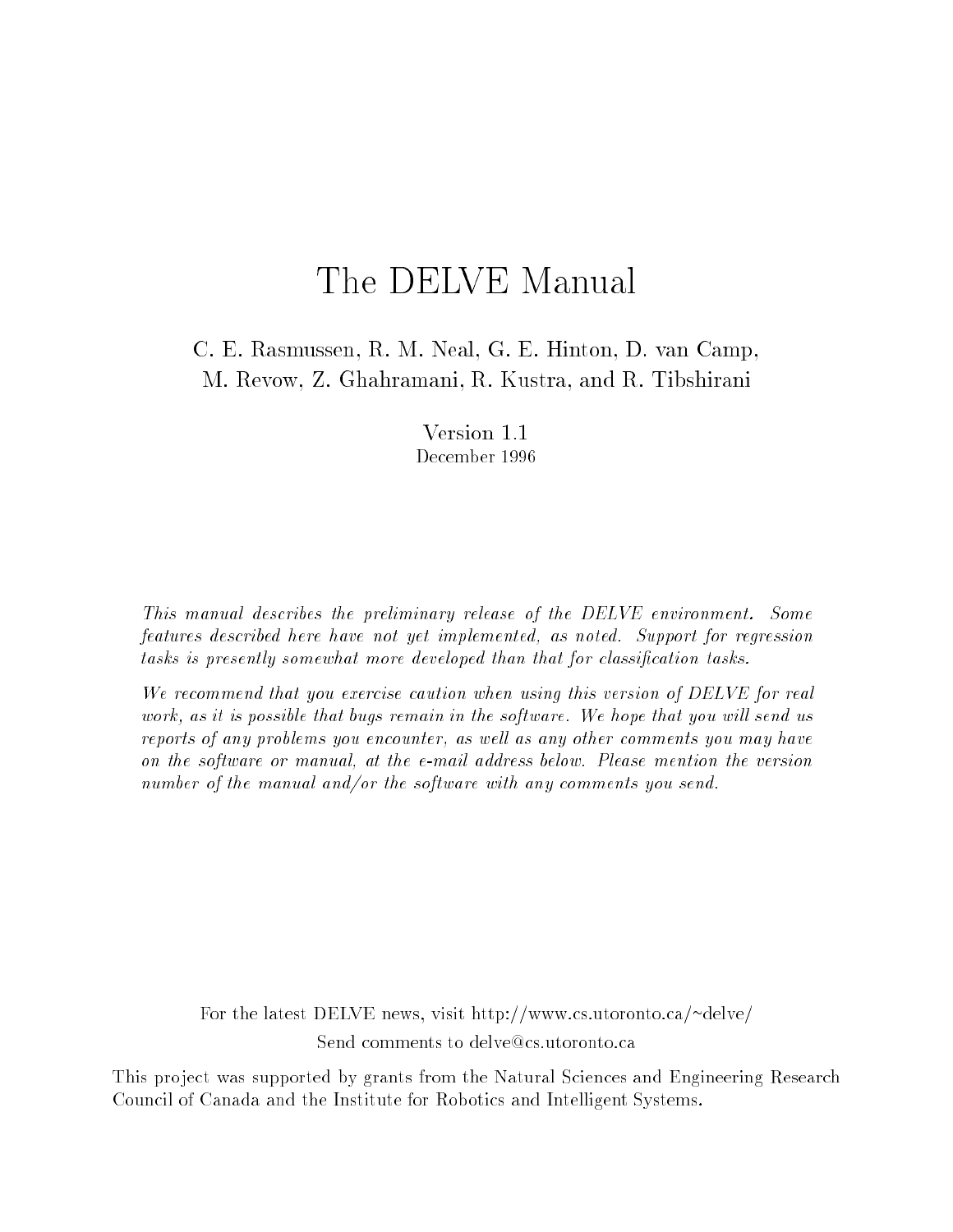## Copyright  $\odot$  1995–1996 by The University of Toronto, Toronto, Ontario, Canada. All Rights Reserved

Permission to use, copy, modify, and distribute this software and its documentation for non-commercial purposes only is hereby granted without fee, provided that the above copyright notice appears in all copies and that both the copyright notice and this permission notice appear in supporting documentation, and that the name of The University of Toronto not be used in advertising or publicity pertaining to distribution of the software without specic, written prior permission. The University of Toronto makes no representations about the suitability of this software for any purpose. It is provided "as is" without express or implied warranty.

The University of Toronto disclaims all warranties with regard to this software, including all implied warranties of merchantability and fitness. In no event shall the University of Toronto be liable for any special, indirect or consequential damages or any damages whatsoever resulting from loss of use, data or profits, whether in an action of contract, negligence or other tortious action, arising out of or in connection with the use or performance of this software.

If you publish results obtained using DELVE, please cite this manual, and mention the version number of the software that you used.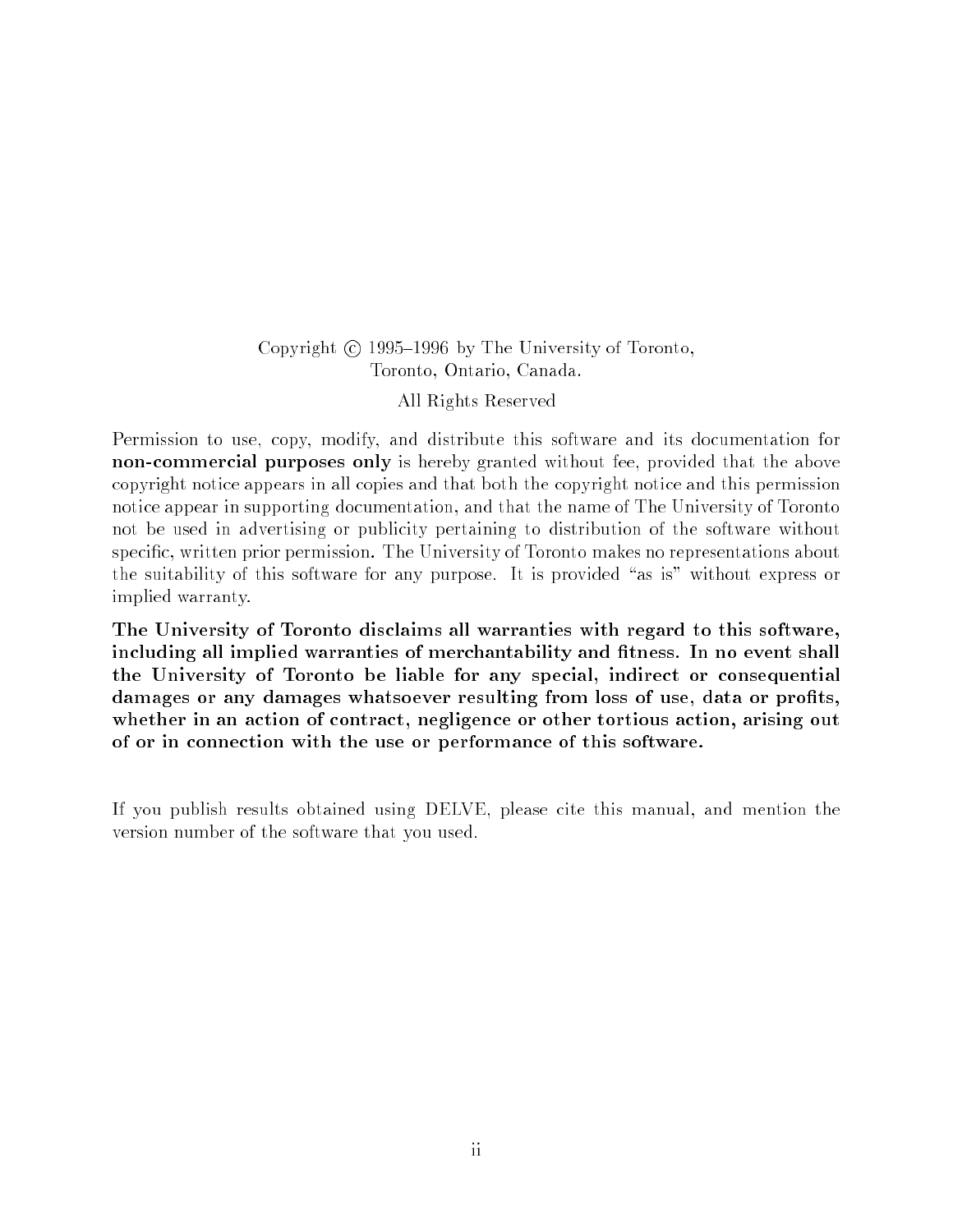# **CONTENTS**

| $\mathbf{1}$   |                                         | <b>INTRODUCTION</b>                                                                                    | $\mathbf{1}$   |  |
|----------------|-----------------------------------------|--------------------------------------------------------------------------------------------------------|----------------|--|
|                | 1.1                                     |                                                                                                        | $\mathbf{1}$   |  |
|                | 1.2                                     | The DELVE hierarchy of data, methods, and results                                                      | $\overline{2}$ |  |
|                | 1.3                                     |                                                                                                        | $\overline{4}$ |  |
|                | 1.4                                     |                                                                                                        | 12             |  |
| $\bf{2}$       |                                         | THE SCOPE OF THE DELVE PROJECT                                                                         | 14             |  |
|                | 2.1                                     |                                                                                                        | 14             |  |
|                | 2.2                                     | Aspects of performance that can be assessed using DELVE                                                | 15             |  |
|                | 2.3                                     | How DELVE encourages meaningful assessments                                                            | 15             |  |
|                | 2.4                                     |                                                                                                        | 16             |  |
| 3              |                                         | DATASET FILES AND SPECIFICATIONS                                                                       | 18             |  |
|                | 3.1                                     | Specifications for datasets: The dinfo command                                                         | 18             |  |
|                | 3.2                                     |                                                                                                        | 21             |  |
|                | 3.3                                     |                                                                                                        | 22             |  |
|                | 3.4                                     | Preparing a new dataset: The dcheck command                                                            | 23             |  |
| $\overline{4}$ | FROM DATASETS TO TASKS<br>26            |                                                                                                        |                |  |
|                | 4.1                                     | Specifications for prototasks and tasks: More on $\text{dim} f \circ \ldots \circ \ldots \circ \ldots$ | 27             |  |
|                | 4.2                                     | The size and nature of the training set for a task $\ldots \ldots \ldots \ldots \ldots$                | 29             |  |
|                | 4.3                                     |                                                                                                        | 30             |  |
|                | 4.4                                     | Defining prototasks: The dgenorder and dgenproto commands                                              | 35             |  |
| $\mathbf{5}$   | PREDICTIONS AND LOSS FUNCTIONS<br>38    |                                                                                                        |                |  |
|                | 5.1                                     |                                                                                                        | 38             |  |
|                |                                         | 5.2 Standard loss functions supported by DELVE                                                         | 39             |  |
|                | 5.3                                     | Using a specialized loss function $\ldots \ldots \ldots \ldots \ldots \ldots \ldots \ldots$            | 41             |  |
| 6              | <b>SCHEMES FOR LEARNING EXPERIMENTS</b> |                                                                                                        |                |  |
|                | 6.1                                     |                                                                                                        | 43             |  |
|                | 6.2                                     |                                                                                                        | 44             |  |
|                | 6.3                                     |                                                                                                        | 45             |  |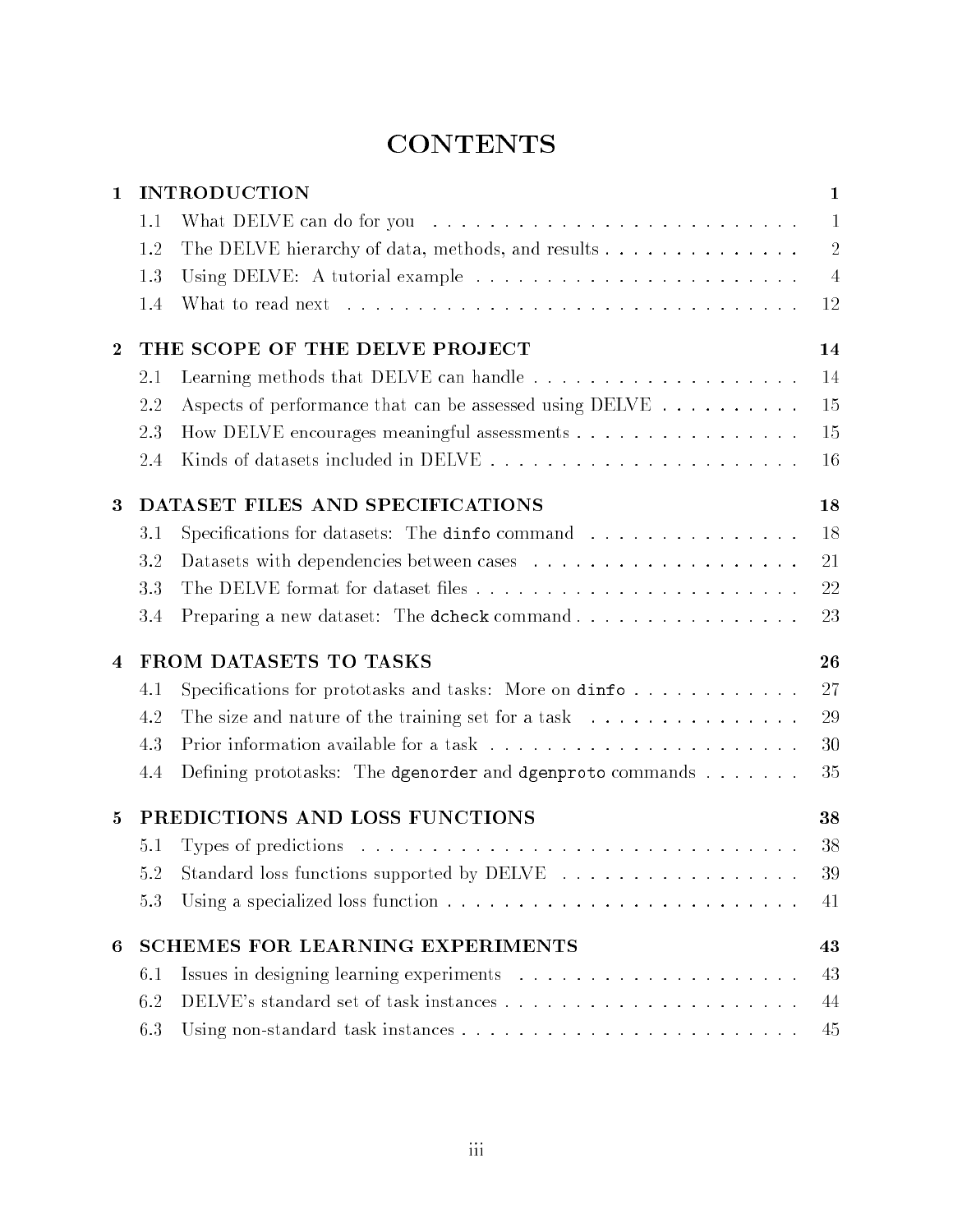| $\overline{7}$ |                                | ASSESSING A LEARNING METHOD                                                              | 46 |
|----------------|--------------------------------|------------------------------------------------------------------------------------------|----|
|                | 7.1                            | Documenting the method to be assessed $\ldots \ldots \ldots \ldots \ldots \ldots \ldots$ | 46 |
|                | 7.2                            | Creating directories for assessments: The mgendir command                                | 47 |
|                | 7.3                            | Specifying how attributes are to be encoded $\ldots \ldots \ldots \ldots \ldots$         | 48 |
|                | 7.4                            | Creating data files for training: The mgendata command                                   | 51 |
|                | 7.5                            | Processing predictions on test cases: The mloss command                                  | 52 |
|                | 7.6                            | Submitting your results to the DELVE archive                                             | 53 |
| 8              |                                | <b>ANALYSING THE RESULTS</b>                                                             | 55 |
|                | 8.1                            |                                                                                          | 55 |
|                | 8.2                            | Analysis of experiments with common test sets                                            | 58 |
|                | 8.3                            | Obtaining performance statistics: The mstats command                                     | 60 |
|                |                                | A INSTALLING DELVE ON YOUR COMPUTER                                                      | 63 |
| В              |                                | CONTRIBUTING TO THE DELVE ARCHIVE                                                        | 67 |
| $\mathbf C$    | DESCRIPTIONS OF DELVE COMMANDS |                                                                                          |    |
|                |                                |                                                                                          |    |
|                | dcheck                         |                                                                                          | 72 |
|                |                                | dgenorder Generate random order for a prototask                                          | 73 |
|                |                                |                                                                                          | 74 |
|                | dinfo                          |                                                                                          | 76 |
|                | dls                            | List contents of DELVE data directories                                                  | 79 |
|                | dmore                          | Browse or page through DELVE data files                                                  | 80 |
|                | mgendata                       |                                                                                          | 81 |
|                | mgendir                        |                                                                                          | 84 |
|                | minfo                          | Get information about learning methods                                                   | 86 |
|                | mloss                          |                                                                                          | 88 |
|                | mls                            | List contents of DELVE method directories                                                | 92 |
|                | mmore                          | Browse or page through DELVE method files                                                | 93 |
|                | mstats                         |                                                                                          | 94 |
|                |                                |                                                                                          |    |

# D GLOSSARY OF DELVE TERMINOLOGY 97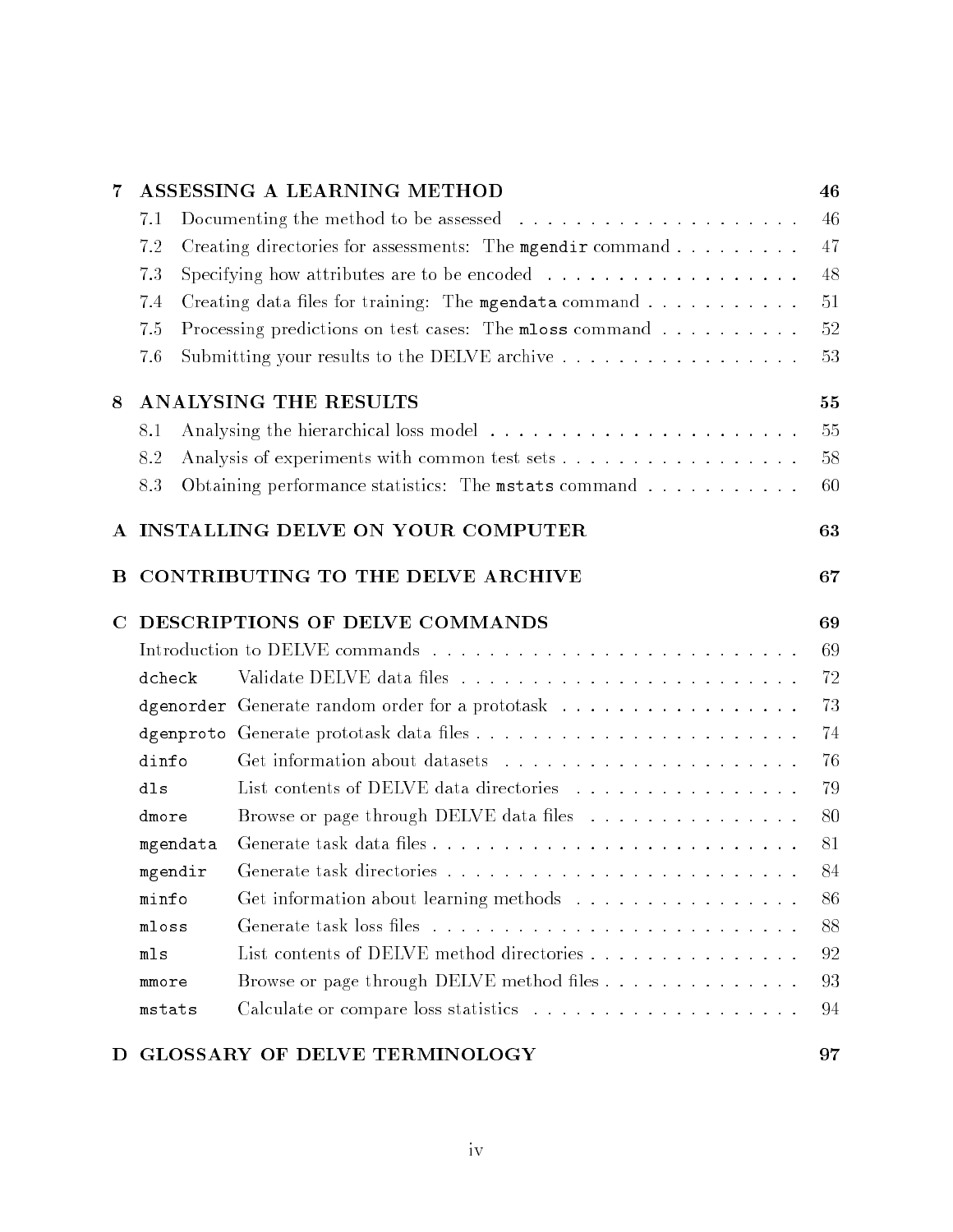# 1 INTRODUCTION

 $DELVE$  — Data for Evaluating Learning in Valid Experiments — is a collection of datasets from many sources, an environment within which this data can be used to assess the performance of methods for learning relationships from data, and a repository for the results of such assessments.

Many methods for learning relationships from empirical data have been developed by researchers in statistics, pattern recognition, artificial intelligence, neural networks, and other fields. Methods in common use include simple linear models, nearest neighbor methods, decision trees, multilayer perceptron networks, and many others of varying degrees of complexity. Properly comparing the performance of these learning methods in realistic contexts is a surprisingly difficult task, requiring both an extensive collection of real-world data, and a carefully-designed scheme for performing experiments.

The aim of DELVE is to help researchers and potential users to assess learning methods in a way that is relevant to real-world problems and that allows for statistically-valid comparisons of different methods. Improved assessments will make it easier to determine which methods work best for various applications, and will promote the development of better learning methods by allowing researchers to easily determine how the performance of a new method compares to that of existing methods.

This manual describes the DELVE environment in detail. First, however, we provide an overview of DELVE's capabilities, describe briefly how DELVE organizes datasets, methods, and learning tasks, and give an example of how DELVE can be used to assess the performance of a learning method.

# 1.1 What DELVE can do for you

DELVE can help you assess the performance of learning methods in three major ways:

- 1. The DELVE archive contains a collection of many datasets that are appropriate for developing and assessing learning methods.
- 2. The DELVE software helps you use this data to assess learning methods. DELVE also provides guidelines on how such assessments should be done.
- 3. The DELVE archive also records the results of assessing many other learning methods on the same datasets, performed in the same way, along with detailed descriptions of these methods.

All these components of the DELVE environment are freely available via the Web, at URL

http://www.cs.utoronto.ca/~delve/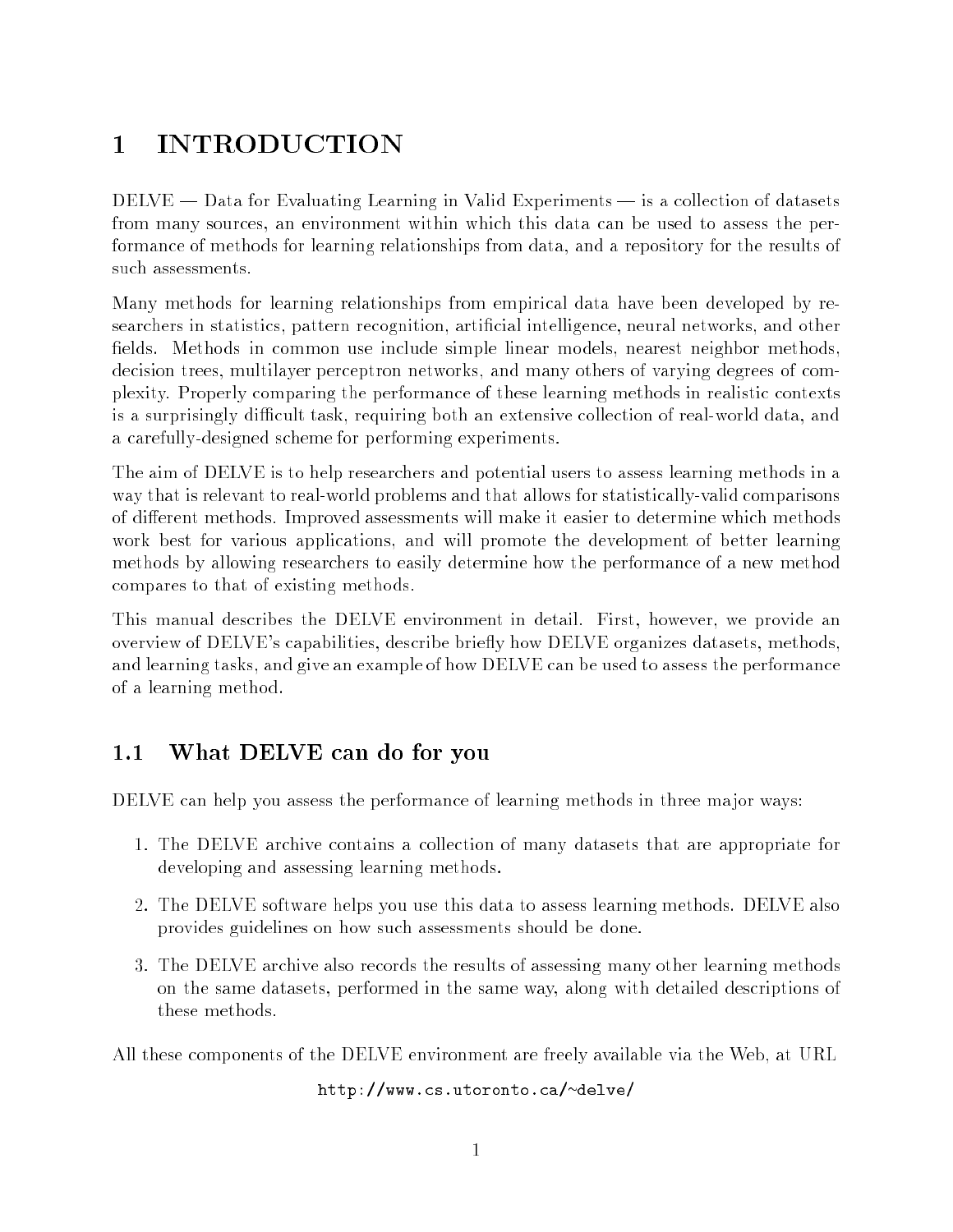If you are interested in using a learning method for a particular application, you may find DELVE useful in determining which methods might be appropriate for you to use. To do this, you would look at the results of various learning methods on problems that appear similar to your application. For those methods that seem promising, you could refer to the detailed descriptions recorded in the DELVE archive.

If you are a researcher developing new learning methods, you will no doubt wish to know how well the methods you develop compare in performance to existing methods. DELVE can help you answer this question by providing a large number of datasets to test on, by providing standard conventions for conducting experiments that facilitate comparisons, by providing the results of other methods on the same datasets, and by performing appropriate tests of the statistical significance of the observed differences in performance.

After using DELVE to assess a novel learning method, you can submit your results for inclusion in the DELVE archive. You should provide a detailed description of your method, and include results of applying your method to a selection of datasets. In this way other researchers and users of learning methods will be able to benefit from your work.

#### $1.2$ The DELVE hierarchy of data, methods, and results

DELVE organizes data, learning methods, and experimental results in a hierarchical fashion. This section provides an informal description of this hierarchy, sufficient for you to follow the example in the next section.

The DELVE hierarchy is contained within one or more top-level directories, each of which has a name starting with the five letters "delve". All such delve directories contain two sub-directories, corresponding to the two main divisions of the DELVE hierarchy. The data sub-directory contains information on datasets, and on learning tasks defined for these datasets. The methods sub-directory contains information on learning methods, and on the results of applying these methods to various learning tasks.

By using more than one top-level delve directory, you can keep datasets and results that come from the DELVE archive separate from datasets and results that you are working on yourself, but have not yet submitted to the archive. Some research groups may also find it convenient to maintain a group delve directory, in addition to the private delve directories of the group members.

When you use DELVE, you will see information on data and methods from all such delve directories that are currently active, merged into a single hierarchy. In the rest of this section, we will for simplicity describe this hierarchy as if was contained in a single directory.

The data part of the hierarchy begins with a number of *datasets*, each of which has its own sub-directory within the data directory. A dataset is a list of cases, with each case consisting of values for a number of attributes. Some additional information is also specied at the dataset level, such as names and ranges for attributes.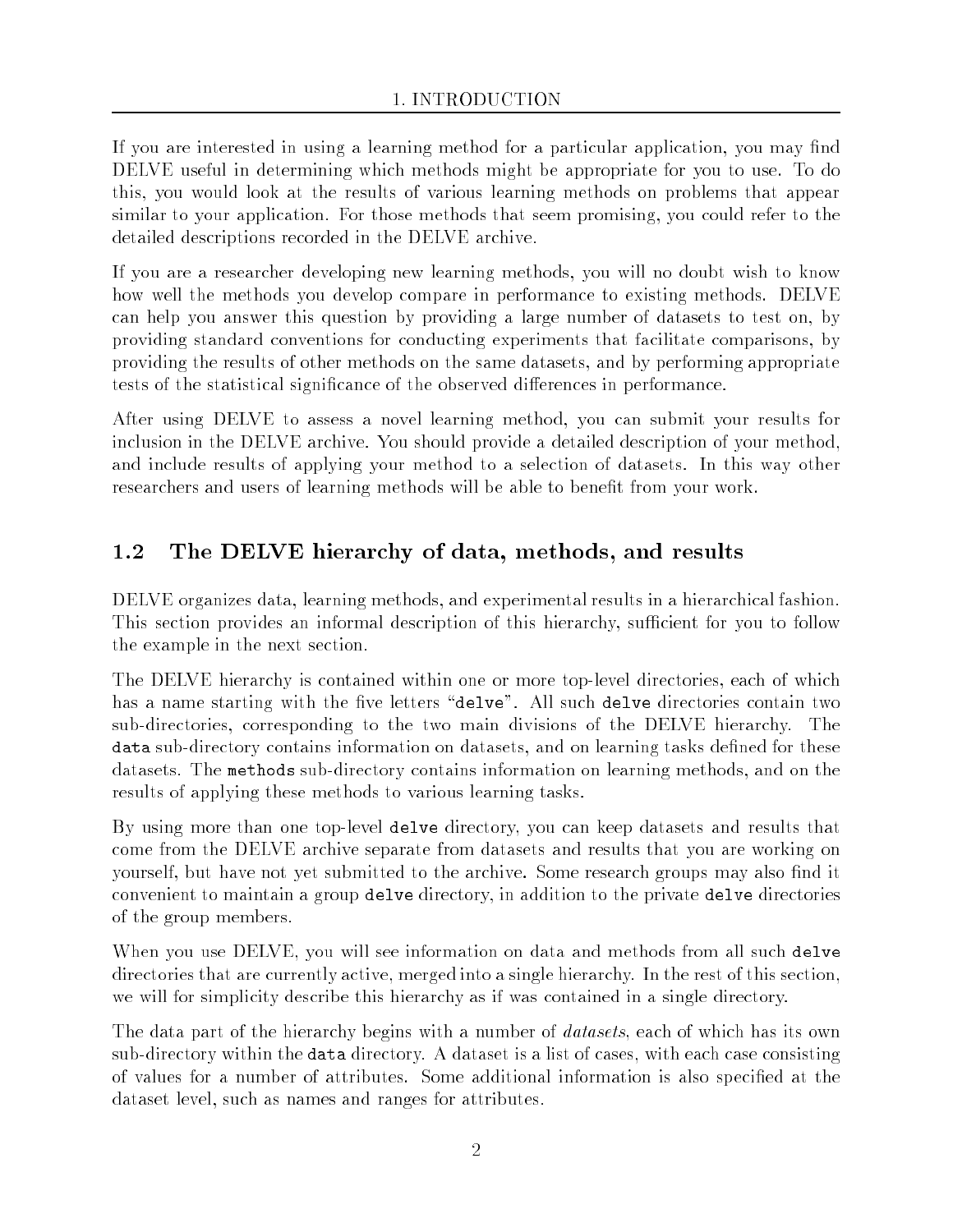Prototasks are the next lower level in the data hierarchy. A prototask defines which cases in the dataset are relevant to the learning task, which attributes of a case we wish to predict (the target attributes), and which attributes we wish to predict the targets from (the input attributes). There may be several different prototasks for a dataset, each of which has a sub-directory within the dataset's directory.

At the task level the size of training set for use in learning is specified, along with whatever prior information is available (which can be used, for example, to select encodings for the attributes). The task level species enough information that a learning method will have a well-defined expected performance with respect to any particular loss function. A task instance is a particular training set and test set for a task, to which we can actually apply a learning method. The performance of a method on several task-instances is used to estimate its expected performance on the task.

Tasks do not have directories of their own in the data part of the DELVE hierarchy. However, the results of applying a particular method to a particular task are contained in a directory in the methods part of the DELVE hierarchy.

The methods part begins at the methods directory of a top-level DELVE directory. Within this directory are sub-directories for the various learning methods that have been assessed, each of which will contain a description of the method, and perhaps the programs implementing it. The directory for a method will also contain sub-directories for every dataset that has been used in assessing the method, within which will be sub-directories for each prototask to which the method has been applied. Inside the directories corresponding to prototasks will be task directories, containing the results of applying the method to the various task

A DELVE hierarchy is illustrated in Figure 1.1. The top-level delve directory could reside anywhere on your file system, but it's name must start with delve, and it must contain two sub-directories called data and methods.

In Figure 1.1, the data part of the hierarchy contains two datasets, demo and kin-8nh, each with its own sub-directory within the **data** directory. Inside each dataset directory there are two files: Dataset.data which contains the cases, and Dataset.spec which contains information about the data. There is also a sub-directory called Source, which contains all the data and information used to build the dataset, as it was originally obtained.

The demo dataset in Figure 1.1 has two prototasks, age and income, which differ in the attribute that is to be predicted. These prototask directories contain the files needed to specify both the prototask itself and the tasks that are defined for it.

Back at the top level, the methods directory in Figure 1.1 contains sub-directories for two methods:  $\text{lin-1}$  (a linear regression model), and knn-cv-1 (a k-nearest-neighbor method). The descriptions and program source for these methods are contained in their Source directories. The results of applying the methods to various tasks are contained in directories whose names combine the name of the prior for the task  $-$  std, for "standard", in these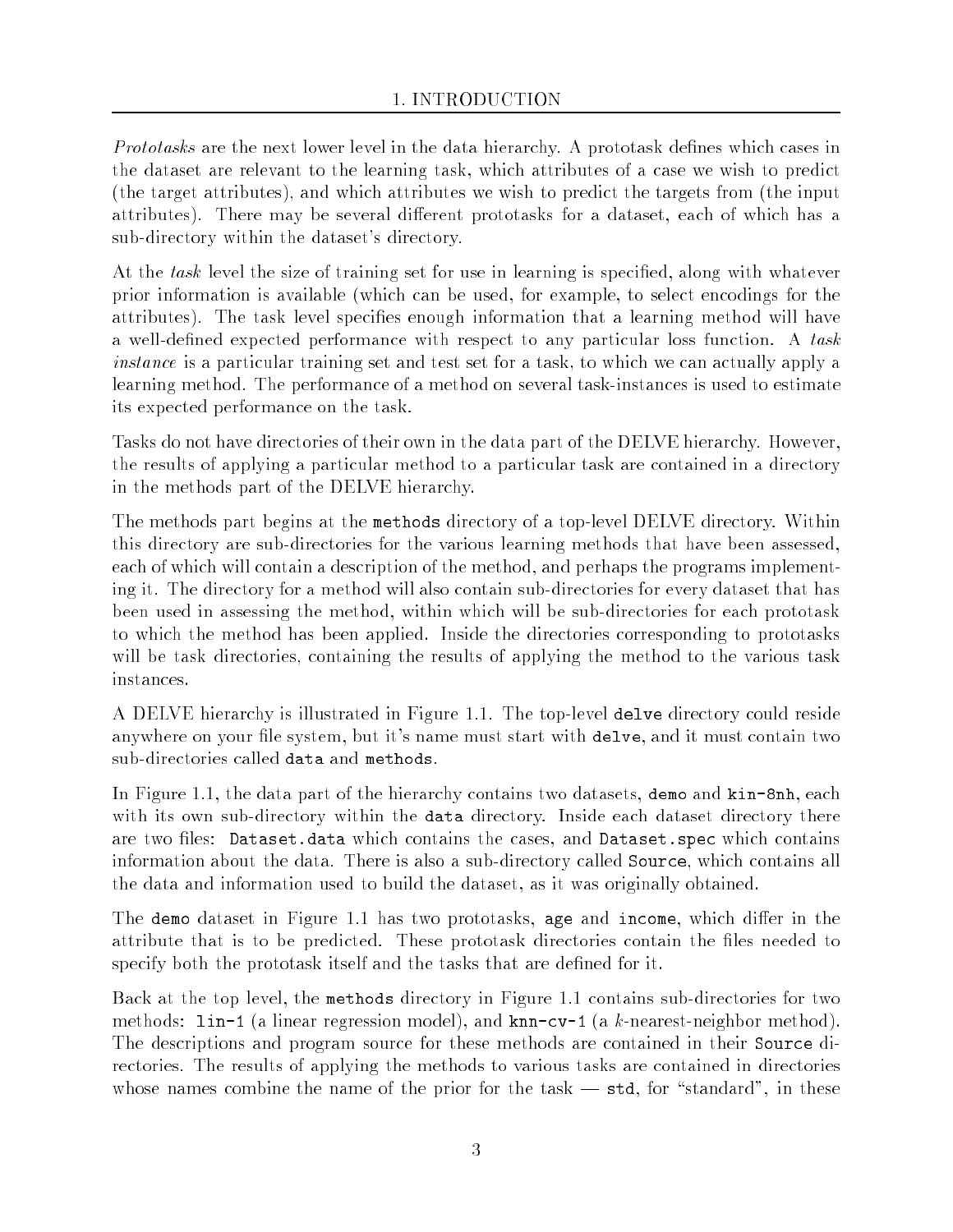

Figure 1.1: Schematic diagram of the structure of a DELVE directory. Names of directories are in bold font, names of les are in normal font. Files in brackets may not be present, as they can be generated by DELVE if needed. A dotted line indicates parts of the directory that are left out.

examples — and the size of the training set. These task directories may contain files with names such as guess. $*$ , prob. $*$ , and loss. $*$  files, which record the final results of learning and prediction (here,  $*$ " indicates several possible endings, which specify a particular task-instance and loss function).

## 1.3 Using DELVE: A tutorial example

This section is a walk-through tutorial, which introduces DELVE by showing how you can test a simple learning method using the DELVE utilities.

This tutorial assumes that you (or someone else) have installed DELVE on your computer. For details on how to do this, see Appendix A. It also assumes that the DELVE utilities are somewhere in your shell's search path. This will likely be true if DELVE has been installed in its usual place in /usr/local/bin, but if it has been installed elsewhere, you may have to set your PATH environment variable appropriately.

The roles of the DELVE commands used in this tutorial are described in more detail in later chapters. For detailed descriptions of command syntax and options, refer to Appendix C.

## Telling DELVE where to look for information  $-$  setting your DELVE PATH

First you need to know how DELVE looks for information in one or more active delve directories. Formally, a delve directory must have a name starting with the five letters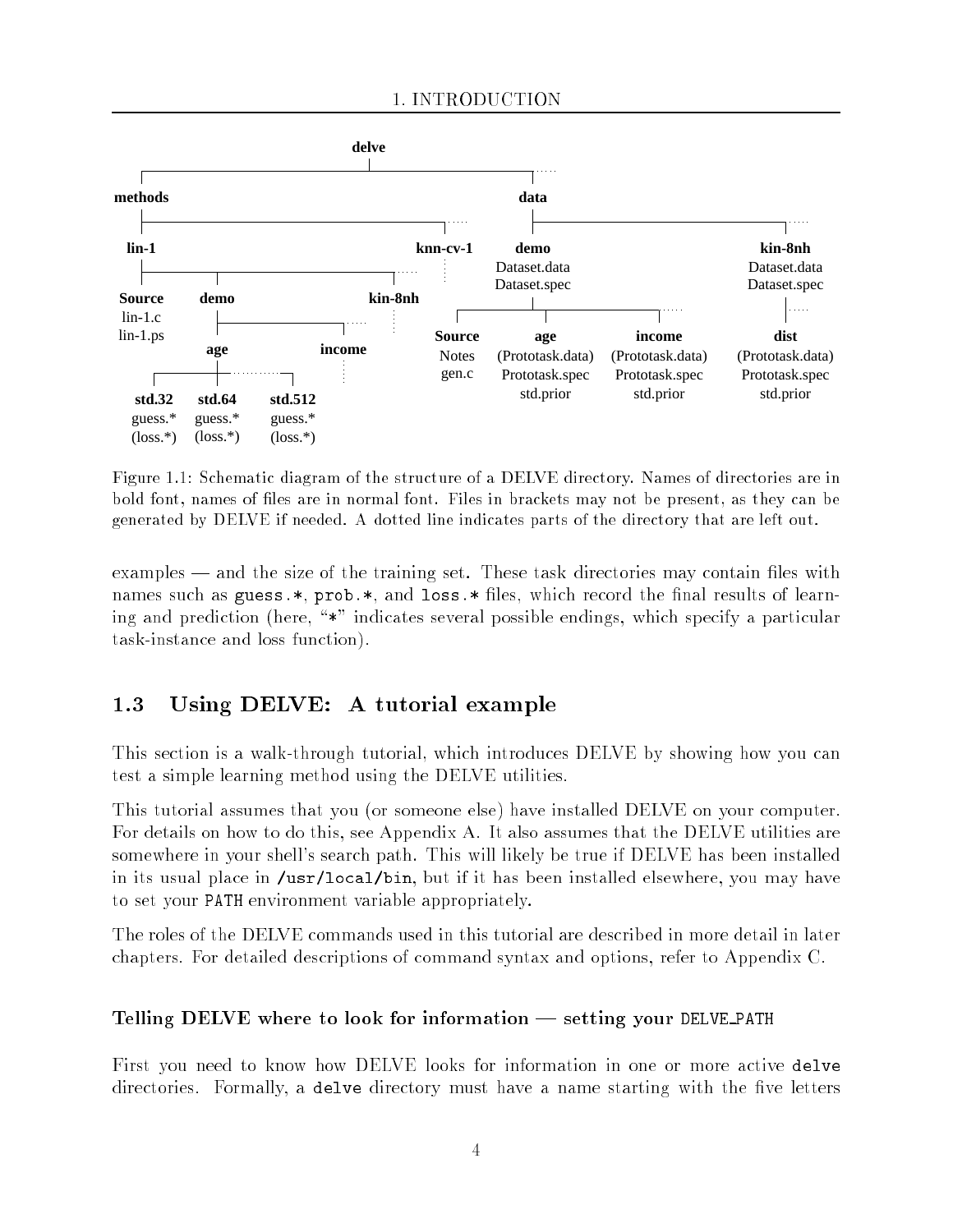"delve" and  $must$  have two sub-directories called data and methods. You tell  $DEIVE$  where to look for these directories by setting the DELVE PATH shell environment variable. This path works analogously to the shell search path, except that DELVE looks in all the directories in DELVE PATH rather than stopping as soon as the first match is found. It therefore makes little difference what order the directories in DELVE PATH come in.

You can create your own delve directory, and tell DELVE to use both it and a delve directory that holds data, methods, and results from the DELVE archive. Assuming that DELVE has been installed on your machine in directory /usr/local/lib/delve, you might do this as follows, if you use a shell program like csh:

unix> cd \$HOME unix> mkdir delve delve/data delve/methods unix> setenv DELVE\_PATH /usr/local/lib/delve:\$HOME/delve

If you use a shell like sh, you would instead say:

unix> cd \$HOME unix> mkdir delve delve/data delve/methods unix> mkdir delve delve/data delve/methods unix> DELVE\_PATH=/usr/local/lib/delve:\$HOME/delve unix> export DELVE\_PATH

In either case, you would probably want to put the commands that set DELVE PATH in your shell start-up file (either .cshrc or .profile), so that DELVE PATH will be set again when you next log in.

Setting up your DELVE PATH in this way lets you keep the material distributed with DELVE separate from the results of your own experiments. You could also have several delve directories of your own, or include other users' delve directories in your DELVE PATH in order to access their results. Also, whenever your current directory is within a valid delve directory, that directory will be temporarily added to the list of active delve directories, in addition to those in DELVE PATH. This lets you easily look in a delve directory that you don't usually access.

## Listing information - dls and mls, dinfo and minfo, dmore and mmore

Once you have set your DELVE PATH to <sup>a</sup> list of delve directories, you can use various DELVE commands to look at information in the DELVE hierarchy that is contained in these directories. These commands come in two flavours  $-$  " $d$ " commands that look in the data part of the hierarchy, and "m" commands that look in the methods part. You can, for instance, find out what files are in the directory for a particular dataset using dls, or get a formatted display of various information about a dataset using dinfo.

You can specify what you want to look at with these commands in two ways. One way is to give a  $\eta$  dpath or mpath that specifies the location of a file or directory in the data or methods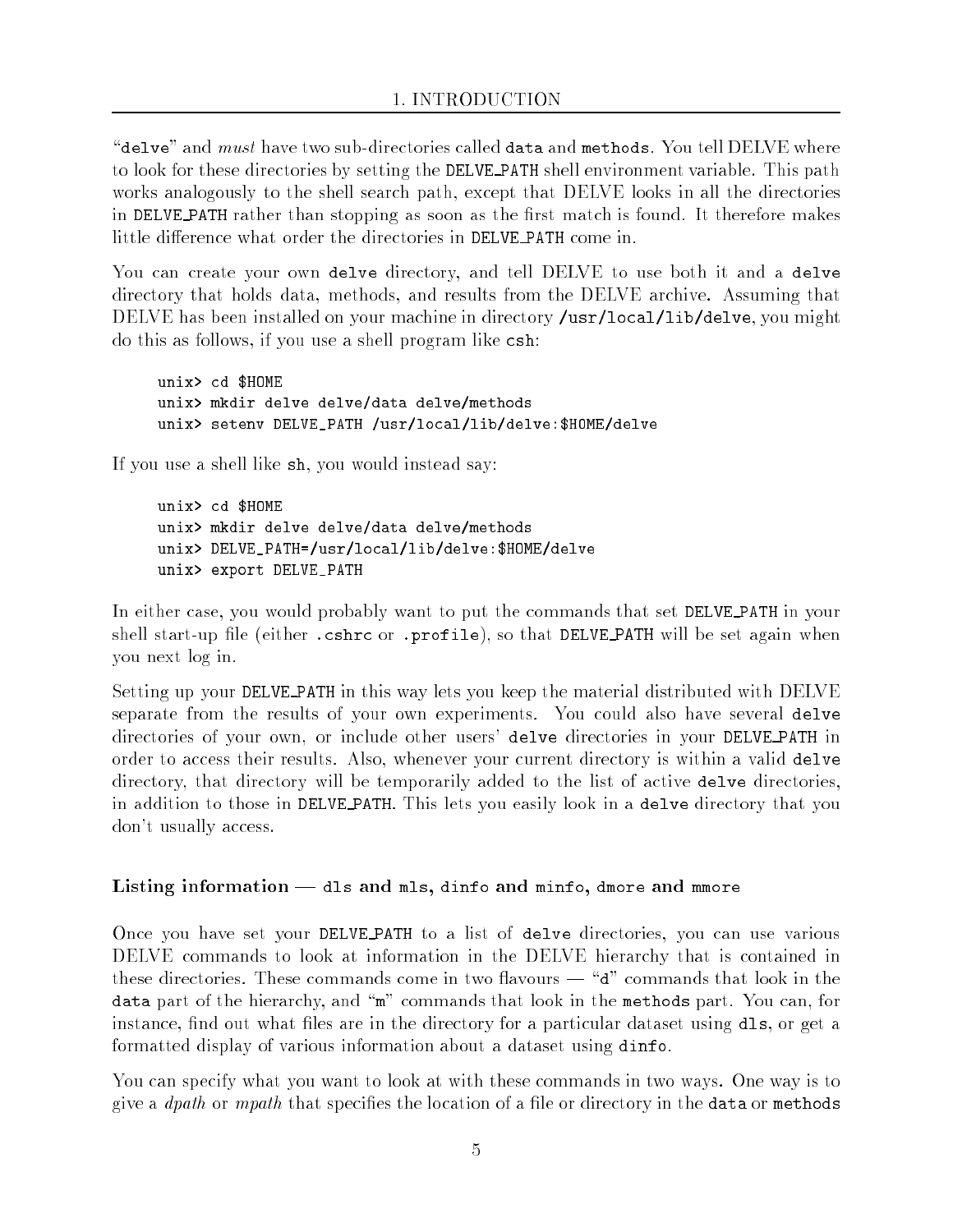part of the hierarchy. Such dpaths and mpaths start with "/", and are translated by DELVE into one or more Unix path names within the active delve directories. The other way is to specify a relative Unix path name (which doesn't start with " $\prime$ " or " $\sim$ ") of a file or directory in the DELVE hierarchy.

The dls and mls commands are analogous to the Unix ls command. They let you look at what files and sub-directories exist in the data and methods parts of the DELVE hierarchy. For example, we can use the dls command with a dpath of " $\prime$ " to list the datasets found in all the active delve directories:

unix $>$  dls /  $\mathcal{L}$  defined by definition of  $\mathcal{L}$ 

There might be many more than these three datasets, of course, depending on what you have installed, and on how your DELVE PATH is set. Note that the three datasets shown would not necessarily be located in the same Unix directory.

We can list the files and sub-directories for the **demo** dataset as follows:

| unix> dls /demo      |        |        |          |
|----------------------|--------|--------|----------|
| Dataset.data Source  | age    | income | siblings |
| Dataset.spec Summary | colour | sex    |          |

Once again, these files and sub-directories might not all be in the same Unix directory, though in this case, these files and sub-directories are in fact all present in the directory for demo from the DELVE archive. To see exactly where things exist, you can use the  $-1$  option. (By the way, you can find out about options for any DELVE command by executing the command with the -h option.)

Here we use  $-1$  with the corresponding mls command, to see what methods are available, in what places:

unix $>$  mls  $-1$  / /usr/local/delve/methods/: /usr/local/delve/methods/: knn-cv-1 lin-1

We see that there are just two methods,  $km - cv - 1$  and  $lin -1$ , and that files for both methods are found only in the directory holding information from the DELVE archive. If we had tested one of these methods on new datasets of our own, however, results for that method could exist in our private delve directory as well, in which case directories for the method would exist in both places.

Two DELVE commands similar to the Unix more command also exist, called dmore and mmore. Here we use dmore to look at the summary description for the demo dataset: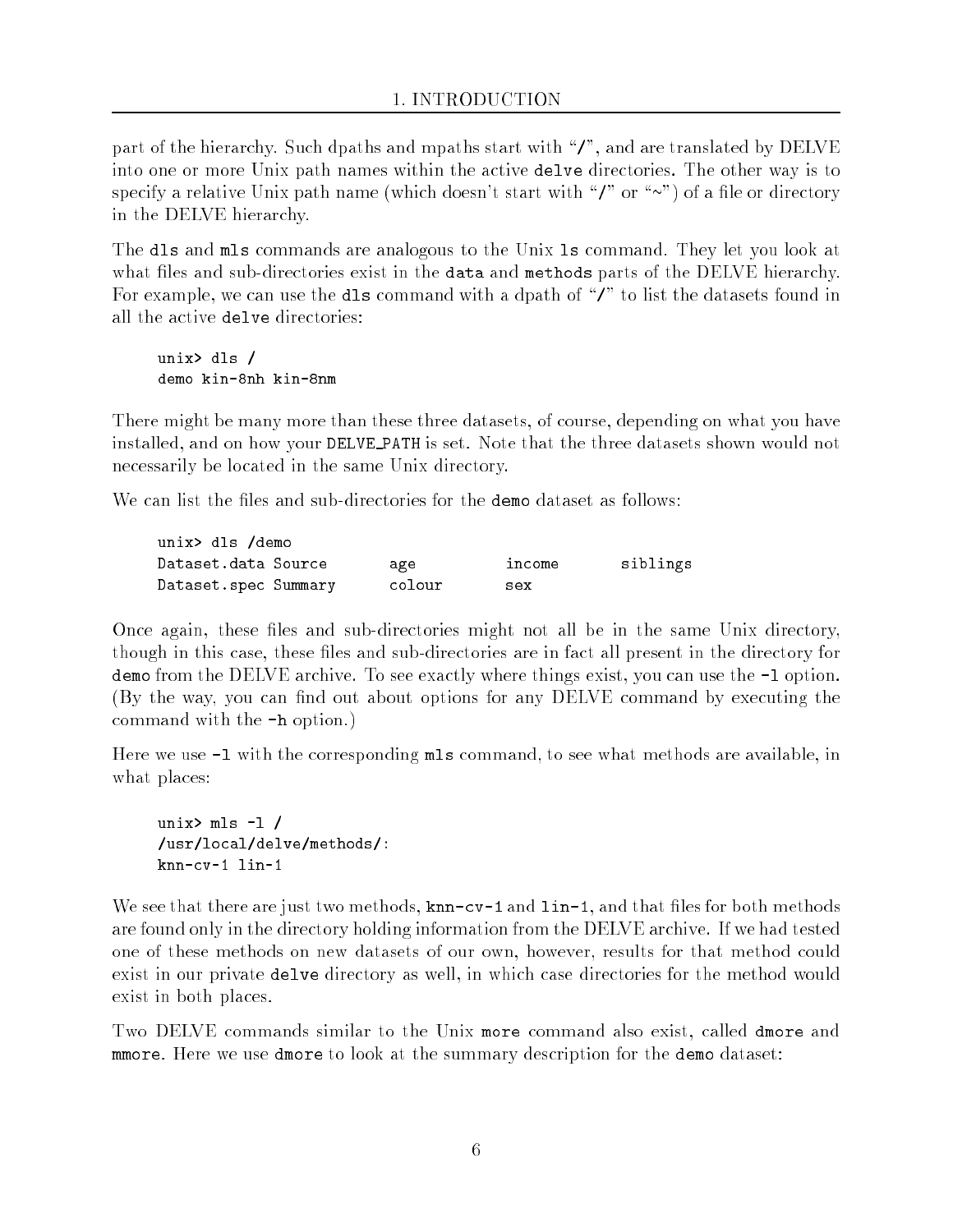unix> dmore /demo/Summary The "demo" dataset was invented to provide an example for the DELVE manual, and to test the DELVE software and software that implements learning methods. To those ends, it has a variety of numerical and categorical attributes. Cases for the "demo" dataset were artificially generated from a distribution based on simple demographic assumptions and various stereotypical notions concerning the relationships between people's sex, age, number of siblings, income, and favourite colour. Prototasks are defined for predicting each of these attributes given

We could also use dmore to look at the specification file for a dataset, but we would not usually do so, since DELVE provides a command dinfo for conveniently displaying this and other information about datasets. We can ask about information for the demo dataset as follows:

```
unix> dinfo /demo
unix> dinfo /demo
Dataset: /demo
Origin: artificial
Usage: development
Order: uninformative
Number of attributes: 5
Prototasks:
        age
        colour
        income
        sex
        siblings
```
We would see more details if we used the  $-a$  option (ie, the command 'dinfo  $-a$  /demo'). Similarly, we can ask for information about the age prototask from the demo dataset with the command "dinfo /demo/age", and so on. There is a corresponding minfo command for getting information on learning methods, and on their application to learning tasks.

## Applying your learning method to a task  $-$  mgendir and mgendata

Now that you have seen how to obtain information about datasets and methods in DELVE, we will see how we can go about testing a simple learning method, which we will call mymethod. First, we need to create a directory for the method, with a structure of subdirectories similar to that for the  $lin-1$  method depicted in Figure 1.1. These sub-directories will hold the results of applying the method to the demo/age prototask. We could create all these sub-directories using the Unix mkdir command, but it is more convenient to use the DELVE mgendir command: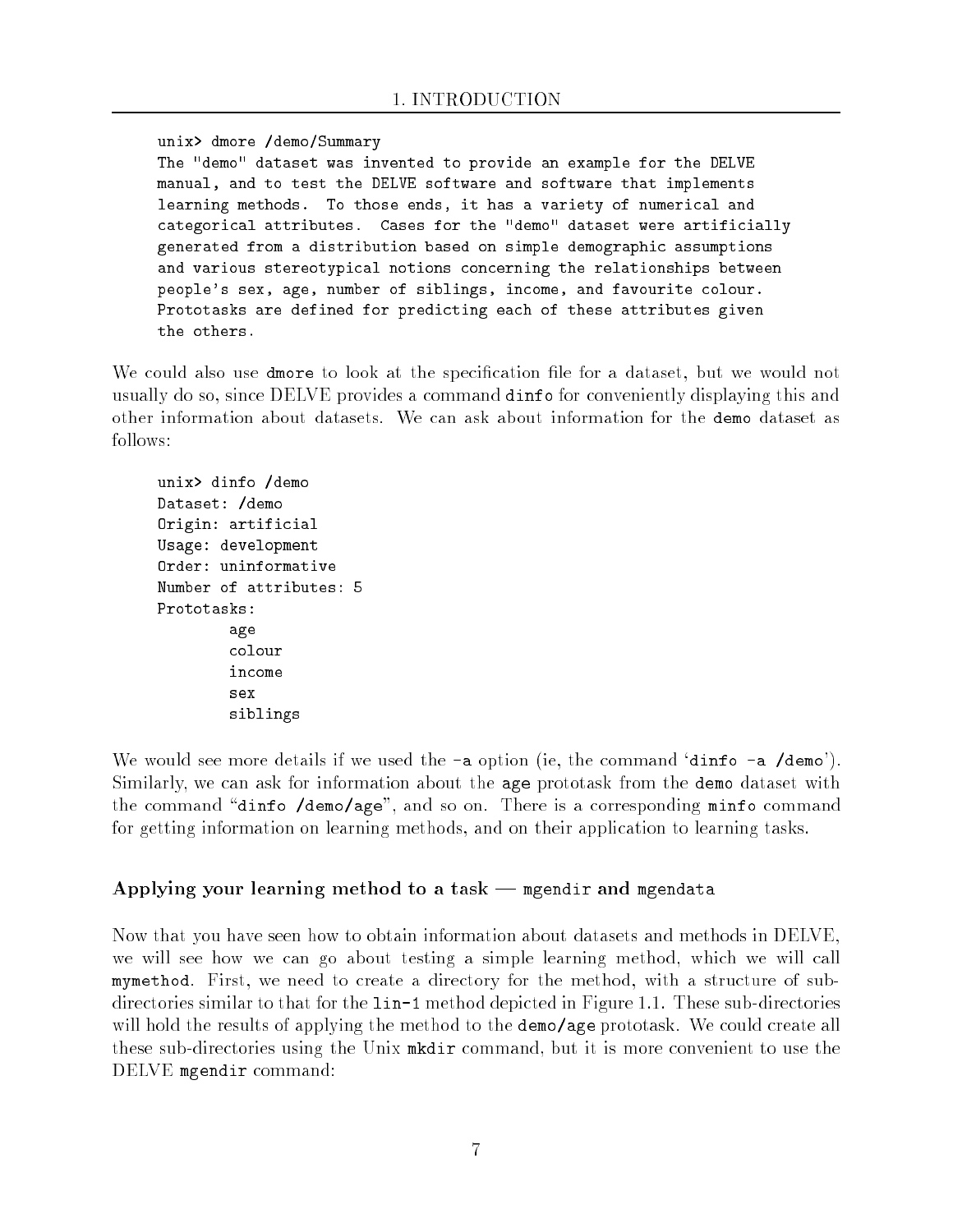```
unix> cd delve/methods
----- -- --- --- --- --- --
unix> mkdir mymethod
unix> cd mymethod
unix> mgendir demo/age
demo
demo/age
demo/age/std.32
demo/age/std.64
demo/age/std.128
demo/age/std.256
demo/age/std.512
```
Now that the mgendir command has created the appropriate directories, we can proceed to put files containing training and test data into the sub-directory for one of the tasks (with the standard prior, and 256 training cases) using the mgendata command:

```
unix> cd demo/age/std.256
unix> mgendata
  segmenting cases...
  splitting test inputs and targets...
  encoding instance 0 training data...
  encoding instance 0 test inputs...
  encoding instance 0 test targets...
  encoding instance 1 training data...
  encoding instance 1 test inputs...
  encoding instance 1 test targets...
  encoding instance 2 training data...
  encoding instance 2 test inputs...
  encoding instance 2 test targets...
  encoding instance 3 training data...
  encoding instance 3 test inputs...
  encoding instance 3 test targets...
```
This command creates files in the current directory pertaining to four tasks instances. The train.n files contain the inputs and targets for the training cases in instance n, the test.n files the inputs for the test cases, the targets.n files the true targets for the test cases, and the normalize.  $n$  files the normalization constants used in encoding the data. Files called Coding-used and Test-set-stats are also created; they hold information used by later commands.

You can get information about the way this method is being applied to this task using the minfo command. When called with no arguments, this command will give information about the method and task associated with the current directory, as illustrated below: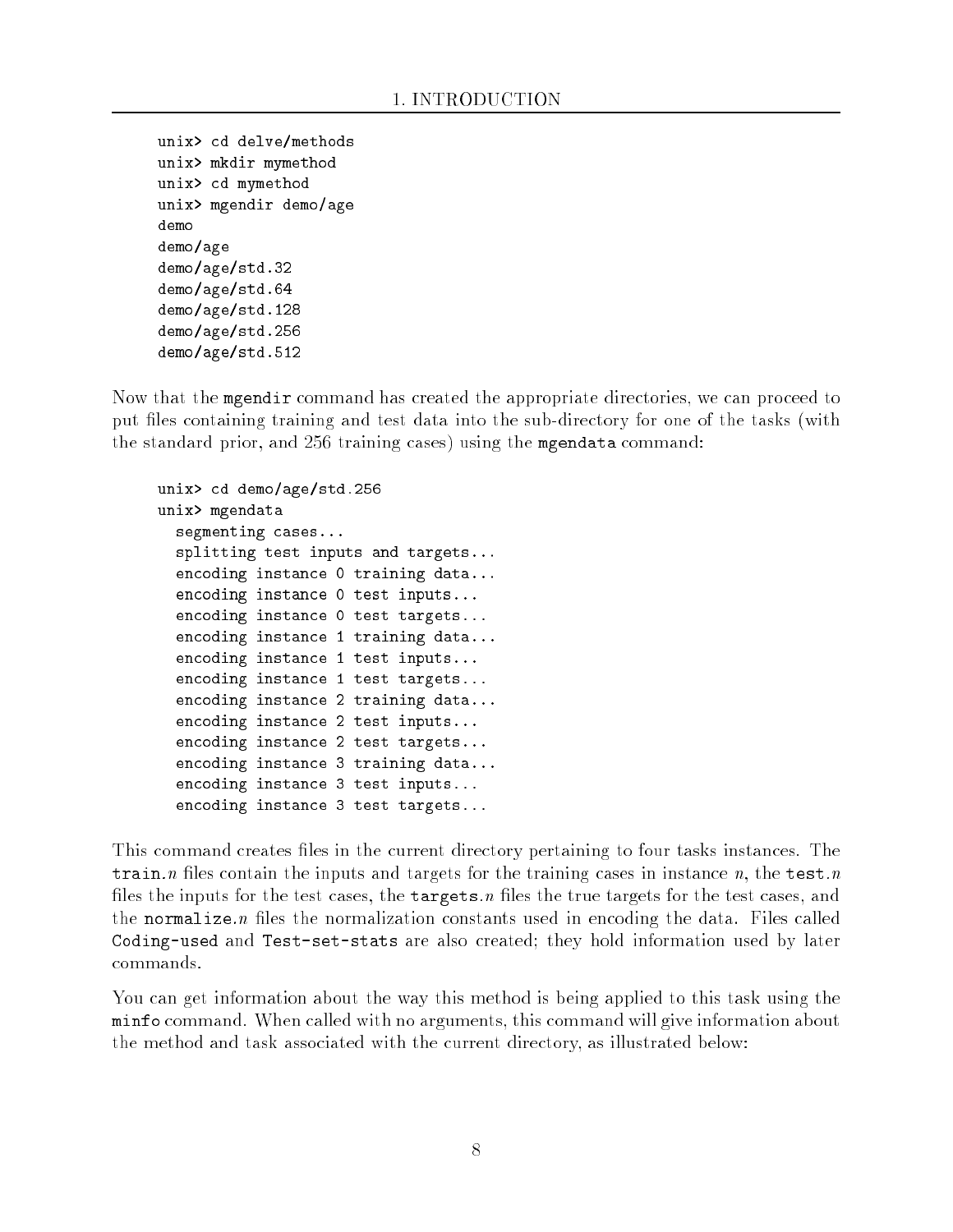```
unix> minfo
Task: /demo/age/std.256
Training set size: 256
Inputs:
 col attr name type relevance coding options
   \mathbf{1}\mathbf{1}SEX
                                        -1/+1\overline{a}1 1 SEX binary nlmh -1/+1 -
   2 3 SIBLINGS integer nlmh nm-abs
                                                     \overline{\phantom{a}}\overline{a}4
      5
         COLOUR: pink nominal nlmh 1-of-n
                               nlmh
                                                     \overline{a}5
      5
   6
      6 5 COLOUR:red ...
   7 5 COLOUR:green ...
      5
   8 5 COLOUR: purple ...
Targets:
 col attr name type relevance coding options
   \mathbf{1}\overline{2}AGE
```
This shows things such as the way the various attributes have been encoded in the data files to be used by the method (in this case, the default encodings were used). Similar information would be displayed by the dinfo command, but minfo will show any information specific to how this learning method is being applied to this task, whereas dinfo shows only information about a dataset itself, and its associated tasks.

Each of the  $train.n$  files that were created above contains one line for each training case. With the default encoding used above, the four input attributes are encoded as eight numbers, which appear at the beginning of the line. (The COLOUR attribute is encoded in 1-of-n form, which uses five numbers to represent which of its five possible values the attribute has.) The target is encoded as a ninth number, at the end of the line.

You can now train your model using the data in each of the four  $train.n$  files. This is to be done separately for each file, as the four training files are for four instances of the task, which are to be handled completely independently of each other. You then use the results of this training to make guesses for the targets in the test cases that go with each task instance, given the inputs for these cases in the  $test.n$  files. Your method should write its guesses in the files cguess. S.0 though cguess. S.3, one guess per line. Here, the prefix  $c'$  indicates that the guess are for the coded form of the attribute, not the original form in which it appears in the dataset file. The suffix S indicates that the guesses are designed for use with the squared error loss function.

For this tutorial, we don't want to get into the complexities of writing a realistic learning method, so we'll use as an example a method that simply predicts the constant zero for every test case. Notice that, as seen in the output from minfo above, the (default) encoding of the targets used here is nm-abs, which means that they are shifted and re-scaled so that the median of the target values in the training cases is zero, and the average absolute deviation from the median in the training cases is one. Because of this, always predicting zero, while not very sophisticated, is at least not wholely unreasonable. This method can be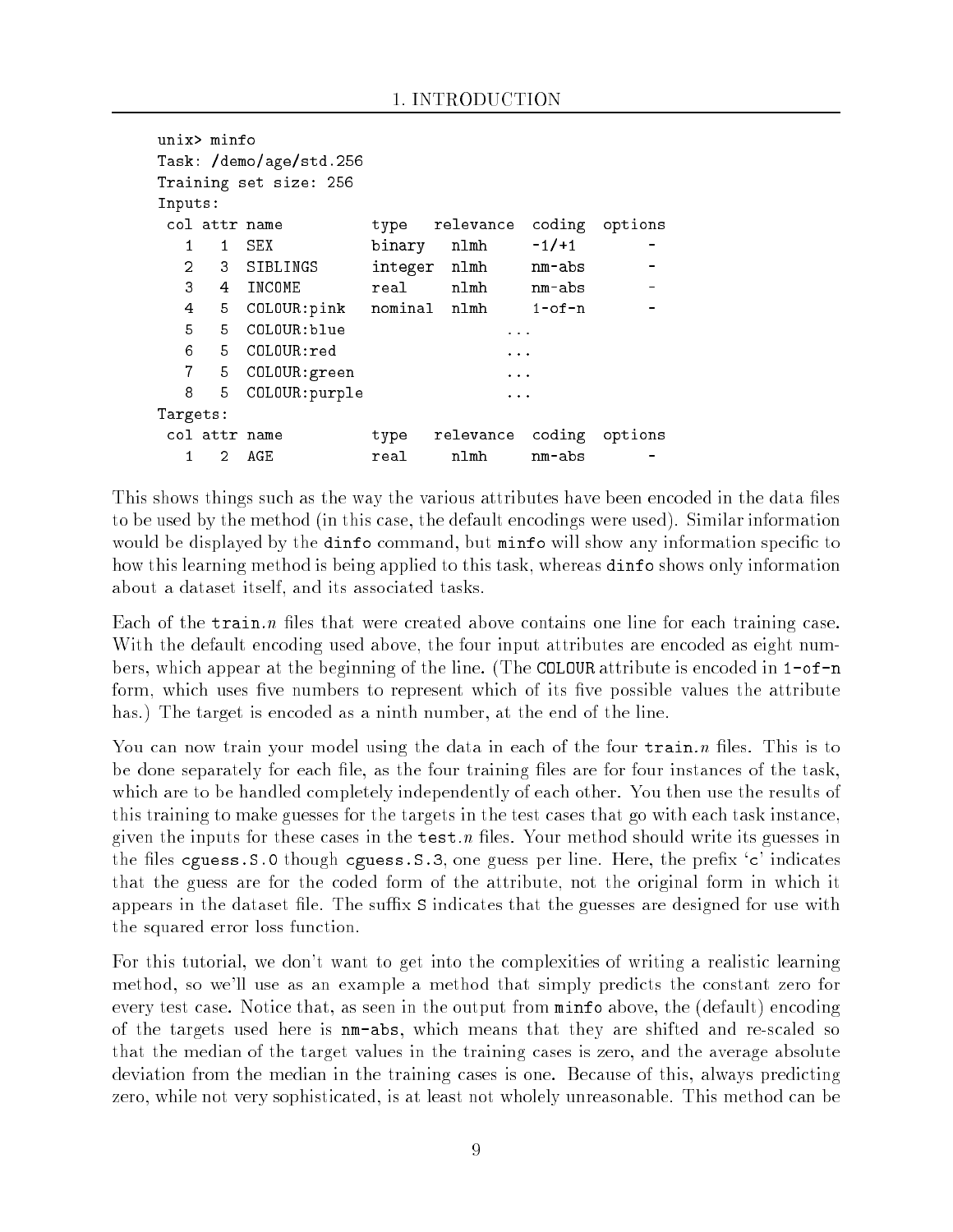implemented by the following awk commands:

unix> awk ' { print "0.0" } ' test.0 > cguess.S.0 unix> awk ' { print "0.0" } ' test.1 > cguess.S.1 unix> awk ' { print "0.0" } ' test.2 > cguess.S.2 unix> awk ' { print "0.0" } ' test.3 > cguess.S.3

Notice that the training data is ignored here (though it is implicitly used through the use of a normalized encoding), and the test data is looked at only in order to determine how many test cases there are. However, this is certainly not typical behaviour for a learning method!

#### How well did it do?  $-$  mloss and mstats

Once our method has produced  $g$ uess.n files containing its guesses for targets, we can use the mloss command to evaluate the "loss" suffered when using each of these guesses. The loss is based on the difference between the guess and the actual target value. To find the losses as judged by the squared difference between guess and target value, we would use mloss with the `-l S' option:

```
unix> mloss -l S
  decoding cguess.S.0...
  decoding targets.0...
  creating loss.S.0...
  decoding cguess.S.1...
  decoding targets.1...
  creating loss.S.1...
  decoding cguess.S.2...
  decoding targets.2...
  creating loss.S.2...
  decoding cguess.S.3...
  decoding targets.3...
  creating loss.S.3...
```
The mloss command transforms the guesses in the cguess. S.n files back to the original domain, storing these transformed guesses in the files guess.  $S.n$ . It then computes the loss for each test case and writes these losses to the  $\texttt{loss.S.n}$  files.

We can now use the mstats command to get a summary of the predictive performance of our method. Here, we give the '-1 S' option to mstats to say we are only interested in the squared error loss function: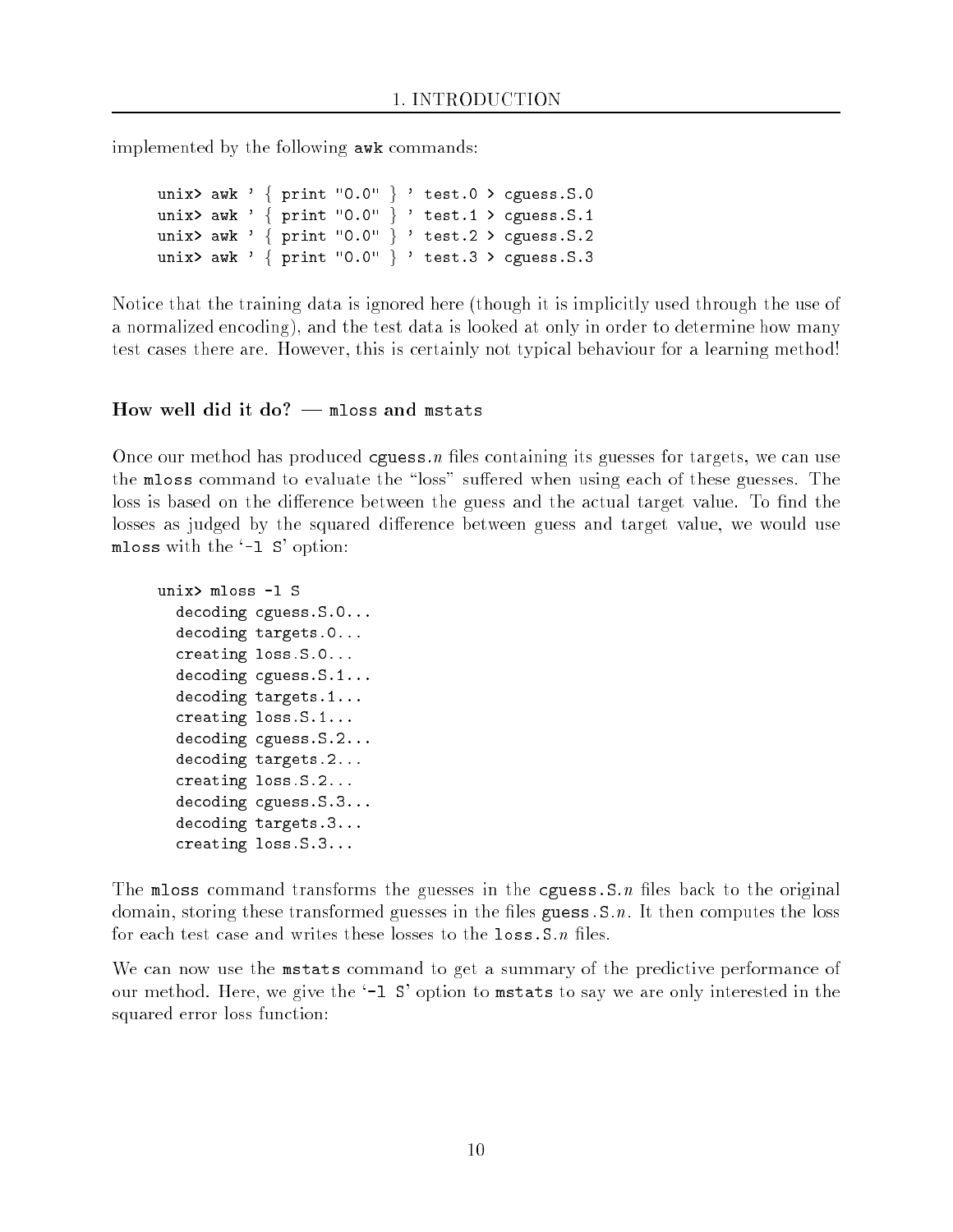| unix $>$ mstats $-1$ S                                                                                               |         |                        |
|----------------------------------------------------------------------------------------------------------------------|---------|------------------------|
| /mymethod/demo/age/std.256                                                                                           |         |                        |
| Loss: S (Squared error)                                                                                              |         |                        |
|                                                                                                                      |         | Raw value Standardized |
| Estimated expected loss:                                                                                             | 520.43  | 1.06461                |
| Standard error for estimate:                                                                                         | 41.7    | 0.0853028              |
| SD from training sets & stochastic training:                                                                         | 49.1004 | 0.100441               |
| SD from test cases & stoch. pred. & interactions:                                                                    | 1078.63 | 2.20648                |
| Based on 4 disjoint training sets, each containing 256 cases and<br>4 disjoint test sets, each containing 256 cases. |         |                        |

The first line of this summary gives an estimate for the expected loss when using this method on this task; the next line gives a standard error for this estimate. The lines below these give the standard deviations for the variation in performance due to various causes. For a more detailed discussion of these statistics refer to Section 8. The second column gives the same quantities rescaled to a standardized domain, which makes interpretation easier. In the case of squared error, the losses are standardized by dividing by the sample variance of the targets in all the test cases.

The mstats command can also be used to compare the performance of different learning methods. In the methods part of the DELVE hierarchy are descriptions and results for a selection of learning methods on some of the DELVE tasks. If you have obtained the results of the linear regression method called lin-1 from the DELVE archive, you will be able to compare your method to the lin-1 method as follows (again, with respect to squared error loss):

| unix $>$ mstats $-1$ S $-c$ lin-1<br>/mymethod/demo/age/std.256<br>Loss: S (Squared error)                           |         |                        |
|----------------------------------------------------------------------------------------------------------------------|---------|------------------------|
|                                                                                                                      |         | Raw value Standardized |
| Estimated expected loss for mymethod:                                                                                | 520.43  | 1.06461                |
| Estimated expected loss for /lin-1:                                                                                  | 397.82  | 0.813792               |
| Estimated expected difference:                                                                                       | 122.61  | 0.250815               |
| Standard error for difference estimate:                                                                              | 26.9735 | 0.0551778              |
| SD from training sets & stochastic training:                                                                         | 44.5182 | 0.0910678              |
| SD from test cases & stoch. pred. & interactions:                                                                    | 487.52  | 0.997285               |
| Significance of difference $(t-test)$ , $p = 0.0199425$                                                              |         |                        |
| Based on 4 disjoint training sets, each containing 256 cases and<br>4 disjoint test sets, each containing 256 cases. |         |                        |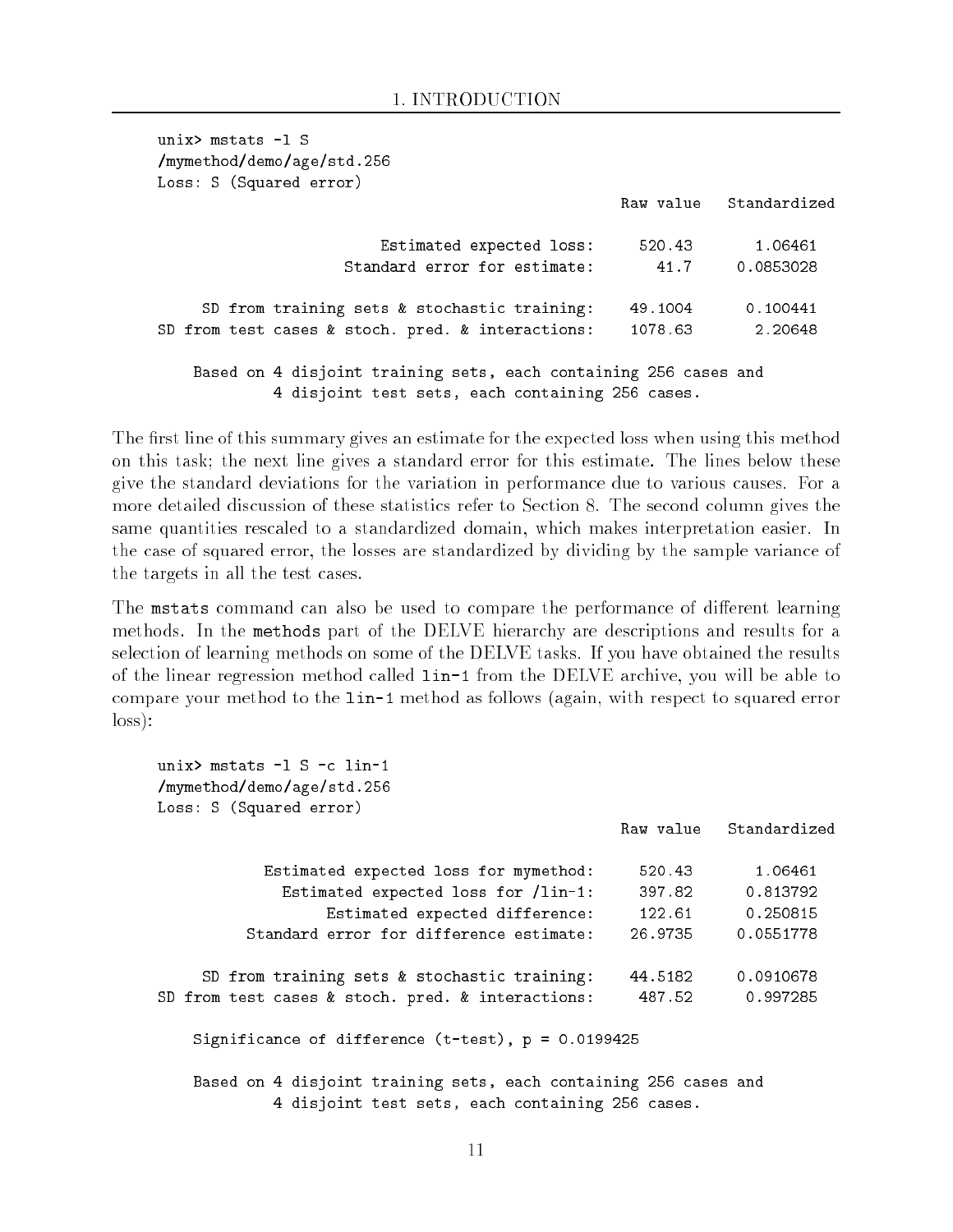This shows that the linear method has a smaller expected loss that our more trivial method. Notice that the expected difference between the methods is approximately 4 times greater than the standard error on this estimate. The p-value from the t-test indicates that the difference should be considered significant at the  $2\%$  level. The methods used to compute such p-values are described in Section 8.

It could happen that when you tried to compare our method with lin-1, as shown above, mstats could fail to find loss files for the linear method in any of the active delve directories. If this were to happen, you could generate the loss files needed by mstats yourself (assuming that the guess for lin-1 were available). However, you would probably need to generate these files in your own DELVE directory, since you likely don't have permission to write in the directory that holds information from the DELVE archive. To achieve this, you could do the following:

```
unix> cd $HOME/delve/methods
unix> mkdir lin-1
unix> cd lin-1
unix> mgendir demo/age
unix> cd demo/age/std.256
unix> mloss
```
The mstats command will now be able to use these mloss files, as long as the delve directory they are stored within is mentioned in your DELVE PATH, or you are currently inside this delve directory.

In similar fashion, you put things in your own delve directory that extend what is in the the DELVE archive by adding new datasets, new prototasks for old datasets, new methods and results for new methods, and new results for old methods. However, to avoid confusion, DELVE will not allow you to use names for new things that are the same as the names for things that already exist in the DELVE archive directory.

## $1.4$

Section 2 contains a more detailed specification of the scope and aims of the DELVE project; this section may be of general interest. Sections 3 and 4 contain detailed descriptions of how datasets, prototasks, and tasks are specied in DELVE. These sections may be of some interest to all users, but are primarily intended for people who wish to include new datasets in DELVE, or who wish to create new prototasks and tasks based on existing datasets. Section 5 describes the standard loss functions supported by DELVE, and discusses how other loss functions can be incorporated. Section 6 discusses the schemes for learning experiments used in DELVE, and compares these to more traditional schemes such as cross-validation.

Users who want to get straight into using DELVE to test their learning methods may wish to just skim these initial sections, and start serious reading with Sections 7 and 8, which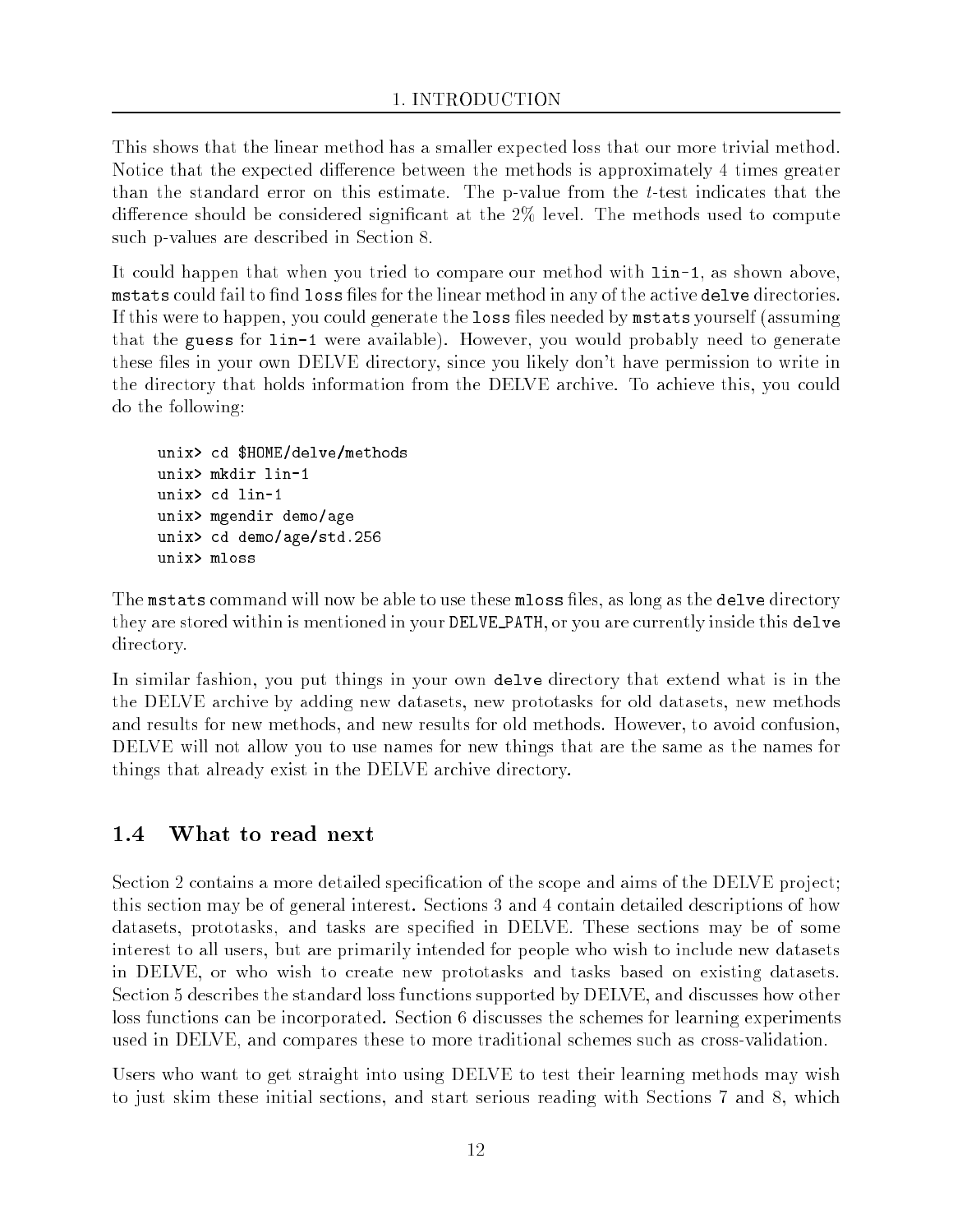describe the methodology for DELVE assessments, and the DELVE commands required to perform them.

Appendix A tells you how to get software, data, and results from the DELVE archive, while Appendix B tells you how to contribute things to the DELVE archive. Detailed descriptions of DELVE commands are found in Appendix C, and a glossary of DELVE terminology is found in Appendix D.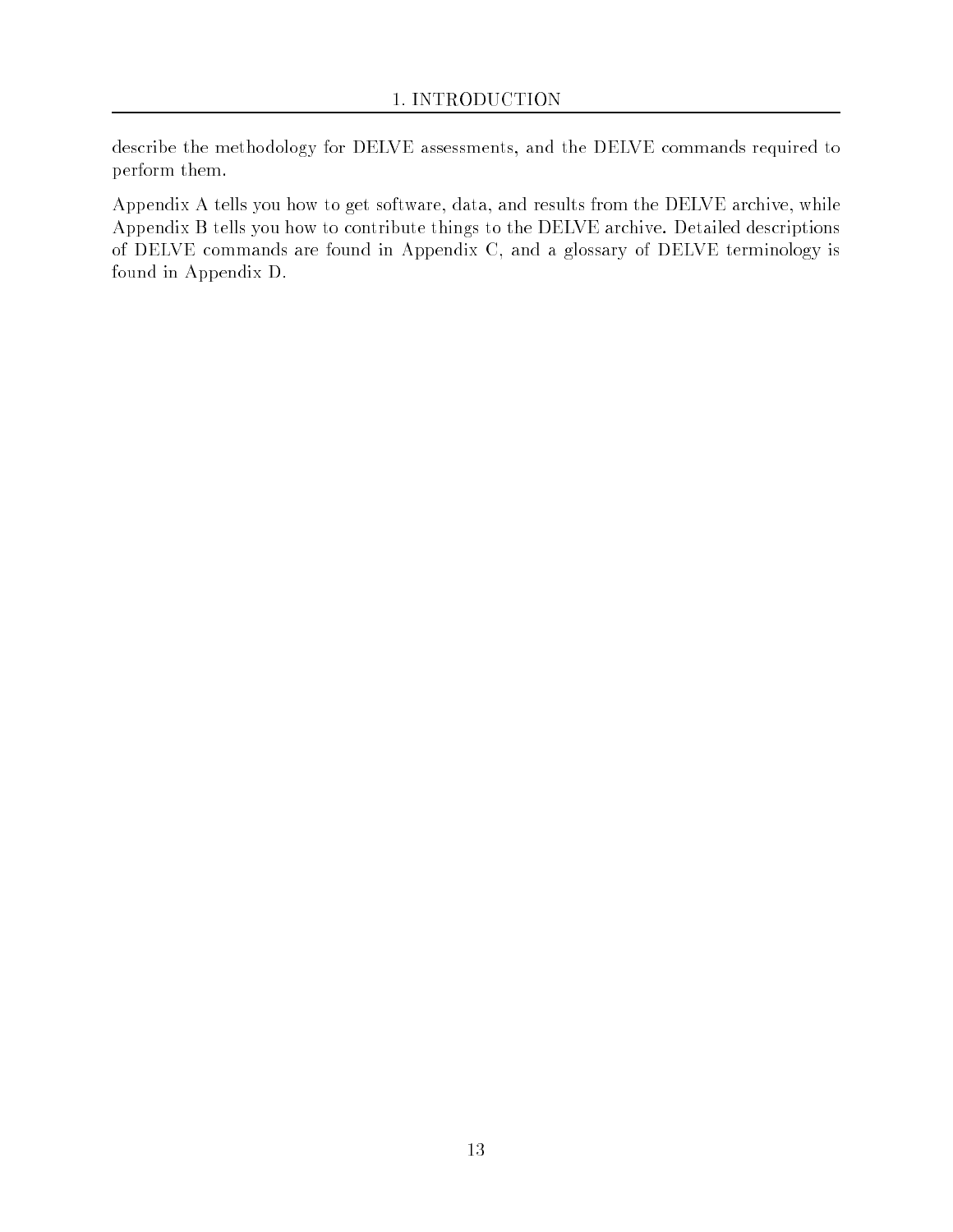# 2 THE SCOPE OF THE DELVE PROJECT

The aim of the DELVE project is to promote the development and use of empirical learning methods by providing a well-designed environment in which the performance of such learning methods can be assessed on data that is relevant to the real world. This is a broad objective, which we can hope only to partially fulfill. This section outlines the scope of the DELVE project at present — the sorts of learning methods that DELVE can handle, the sorts of assessments that DELVE supports for these methods, and the kinds of dataset on which these assessments are performed.

As researchers ourselves, we of course have ideas about which learning methods are most promising, but we have tried to keep such prejudices from affecting the design of DELVE. We have also tried to minimize the extent to which DELVE constrains the sorts of questions that researchers can investigate. Inevitably, however, we have had to use our own judgement in making tradeoffs between different design goals, some of which are mentioned below.

#### 2.1 Learning methods that DELVE can handle

At present, DELVE supports only methods for *supervised learning* — that is, methods that aim to predict one or more target attributes using the information provided by some set of *input attributes*. The relationship between the inputs and the targets is learned from a number of *training cases*, in which both the inputs and targets are known. These training cases are modeled as if they were generated more-or-less independently from some source. The goal of learning is to predict the target in a *test case*, generated from the same source as the training cases, but for which only the inputs are known. For some datasets, the cases are not truly independent, but the primary goal is always to learn the relationship of targets to inputs, not to learn the nature of any dependencies between cases.

We distinguish between *regression* tasks, in which the targets (usually one, but sometimes more) are real-valued, and *classification* tasks, in which there is a single target, the *class* of the item in question, which takes on values from a small set. We also provide some limited support for other supervised learning tasks, such as those in which the target is an integer, or an angular value.

The DELVE facilities presently treat the attributes in a case as an unstructured collection of values. In some applications, such as image processing, the attributes (eg, pixel values) are known to have certain relationships to each other (eg, spatial adjacency), which can be of great help in learning. Although data from such application areas could be included in DELVE, assessments using this data may be of limited interest, since DELVE provides no scheme for informing learning methods about such structure in the data.

In future, we hope to also support *unsupervised learning* methods and related statistical methods such as density estimation, in which attributes are not characterized as inputs or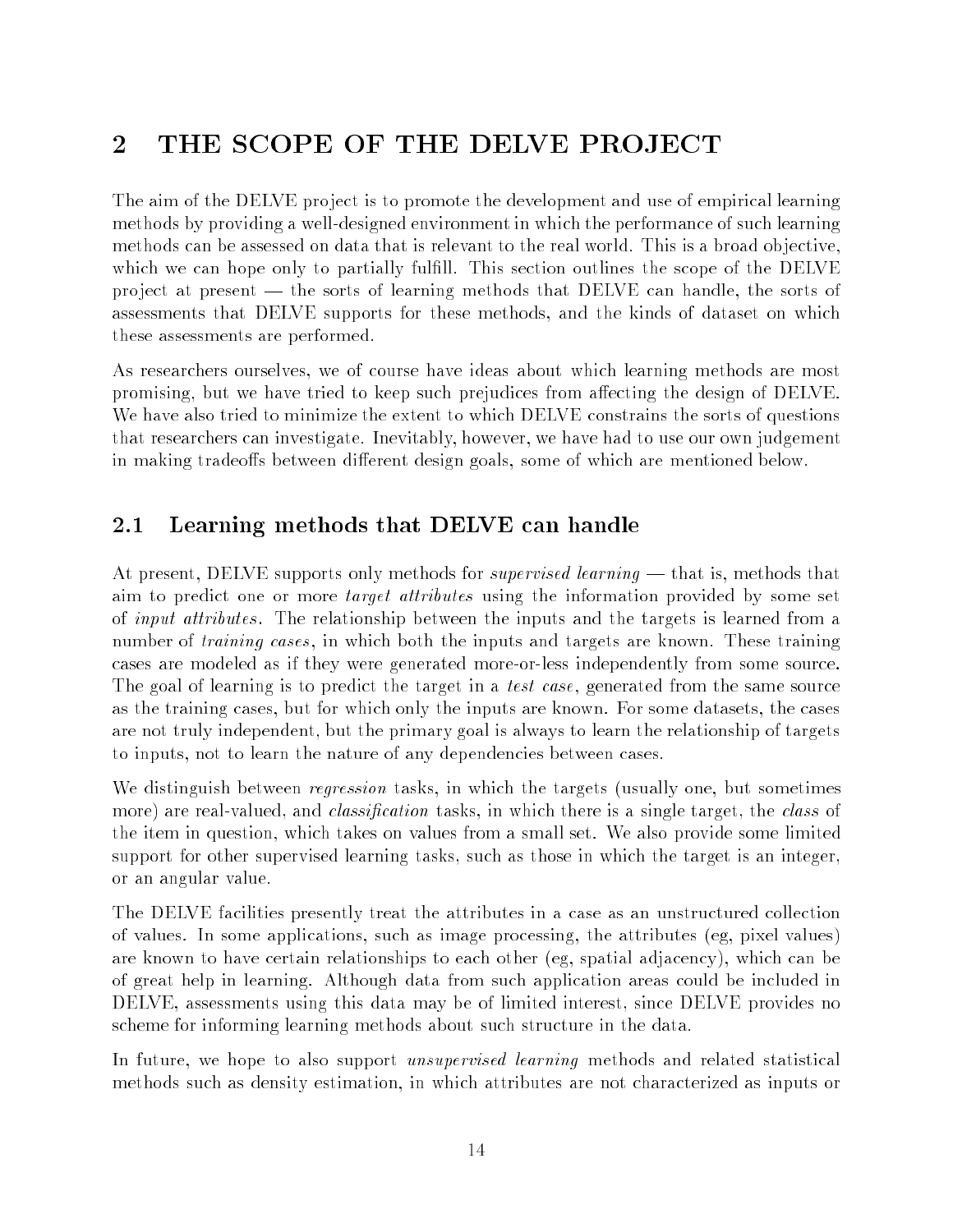targets. As well, we may someday add facilities for assessing time series methods, in which the aim is to characterize the sequential dependencies between cases.

#### 2.2 Aspects of performance that can be assessed using DELVE

DELVE is aimed primarily at assessing the *predictive performance* of learning methods  $$ that is, their ability to make predictions in previously unseen cases by generalizing from the information contained in the data used for training. Computational performance  $-$  the amount of time and space needed for training and subsequent use of the methods  $-$  is also of concern. There will often be a tradeoff between predictive performance and computational performance. However, DELVE does not include any datasets where computational considerations appear paramount, as might be the case, for example, when the amount of data is extremely large.

Other characteristics of learning methods are also of interest, such as ease of use by both expert and inexpert users, and the degree to which the results of learning can be interpreted, but DELVE does not support any formal evaluation of such characteristics.

# 2.3 How DELVE encourages meaningful assessments

The DELVE environment is designed to encourage and assist users to produce meaningful assessments that are faithful, comparable, and reproducible.

To be faithful, an assessment of a learning method must be indicative of how well it would perform on an actual task that is of some interest. One must, for example, avoid any inadvertent "cheating", such as would occur if parameters of the learning method were set on the basis of performance on the test cases. Arbitrary restrictions on how learning methods may be used must also be avoided, if better performance might be obtained in a real application by doing things differently.

For assessments of different learning methods to be *comparable*, they must all have been applied in the same context  $-$  for instance, with training sets of the same size, and with equivalent attention being paid to prior information. It is perhaps in this respect that a standard environment such as DELVE is most useful.

One requirement for an assessment to be *reproducible* is that the method used be adequately documented. To encourage this, we have provided guidelines for proper documentation, and examples of their use. Reproducibility is most easily achieved if the method is fully automatic. This is not always possible, however, so we suggest ways of improving the reproducibility of methods that involve human decisions.

Furthermore, DELVE is designed to provide assessments that are as *accurate* as is practical, and for which the degree of accuracy is known. DELVE also supports comparisons of learning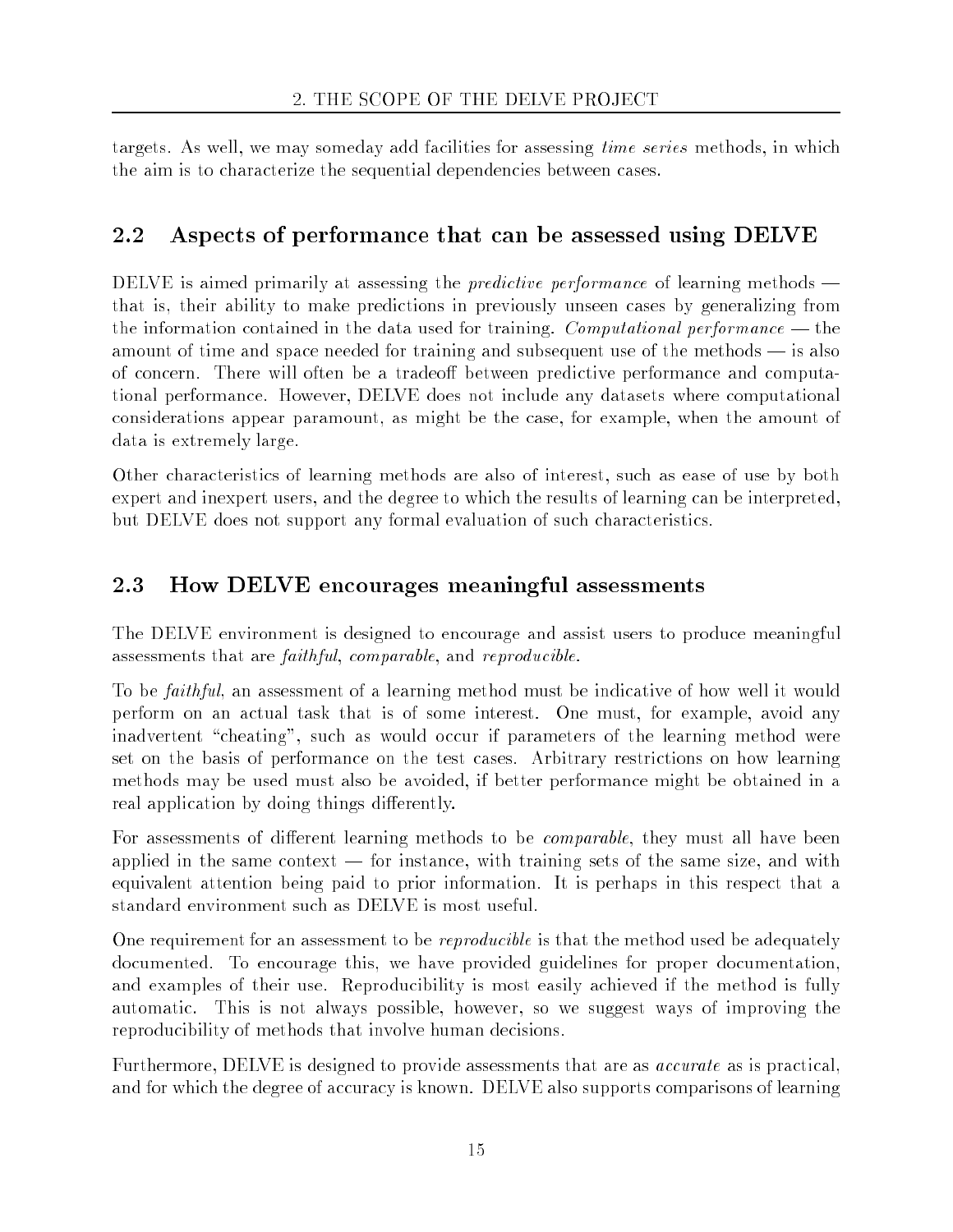methods that provide indications of the statistical significance of any observed differences. The power of these comparisons is increased by using the same training and test sets for different methods, which is another advantage of a standard environment.

# 2.4 Kinds of datasets included in DELVE

Obtaining data is one of the most crucial, and most difficult, parts of building an assessment environment. We have drawn datasets for DELVE from four sources, each of which has its advantages.

Natural datasets come from real-world sources, and were at one time used to address questions of real interest that are similar to those addressed by the supervised learning methods we would like to assess. Cultivated datasets also come from the real world, but do not represent real supervised learning problems. Such cultivated data was instead gathered or selected specifically for the purpose of assessing learning methods. We also include real-world datasets that have been altered (eg, by adding noise) in this category.

Simulated datasets are generated by a computer simulation of a real-world phenomenon. To qualify for this category, the simulation should be reasonably realistic, and of a complexity that makes it difficult to see what form the relationships in the data will take. Artificial datasets are randomly generated from a distribution defined by a relatively simple mathematical formula.

Natural datasets have the advantage of being arguably representative of the problems we are actually interested in. For example, a statistical consultant might reasonably conclude that it would be worthwhile to learn more about a learning method that has been found to perform better than others on such real-world problems. Relevance to the real world is more doubtful for cultivated, simulated, and articial datasets. As the datasets become less natural, it also becomes more likely that a researcher may bias the assessment of a learning method by unconsciously selecting problems on which that method can be anticipated to do well.

Why, then, do we include any other than natural datasets? One reason is that the number of readily-available natural datasets is limited, and those that are available are usually not as large as we would like. In the real world, the cost of collecting data is often high, and we must try to obtain the most information possible from a small dataset. To properly assess the performance of a learning method in such a context, however, we need much more data, in order to reduce the uncertainty in our estimate of expected performance. Simulated and articial datasets can easily be made as large as required (limited only by storage space); this can greatly improve the accuracy of performance estimates.

Another reason for using non-natural datasets is that they can be designed to address certain questions that would otherwise be difficult to answer, such as what the effect is of adding extra noise to the input attributes, or of adding extra irrelevant inputs. In particular, we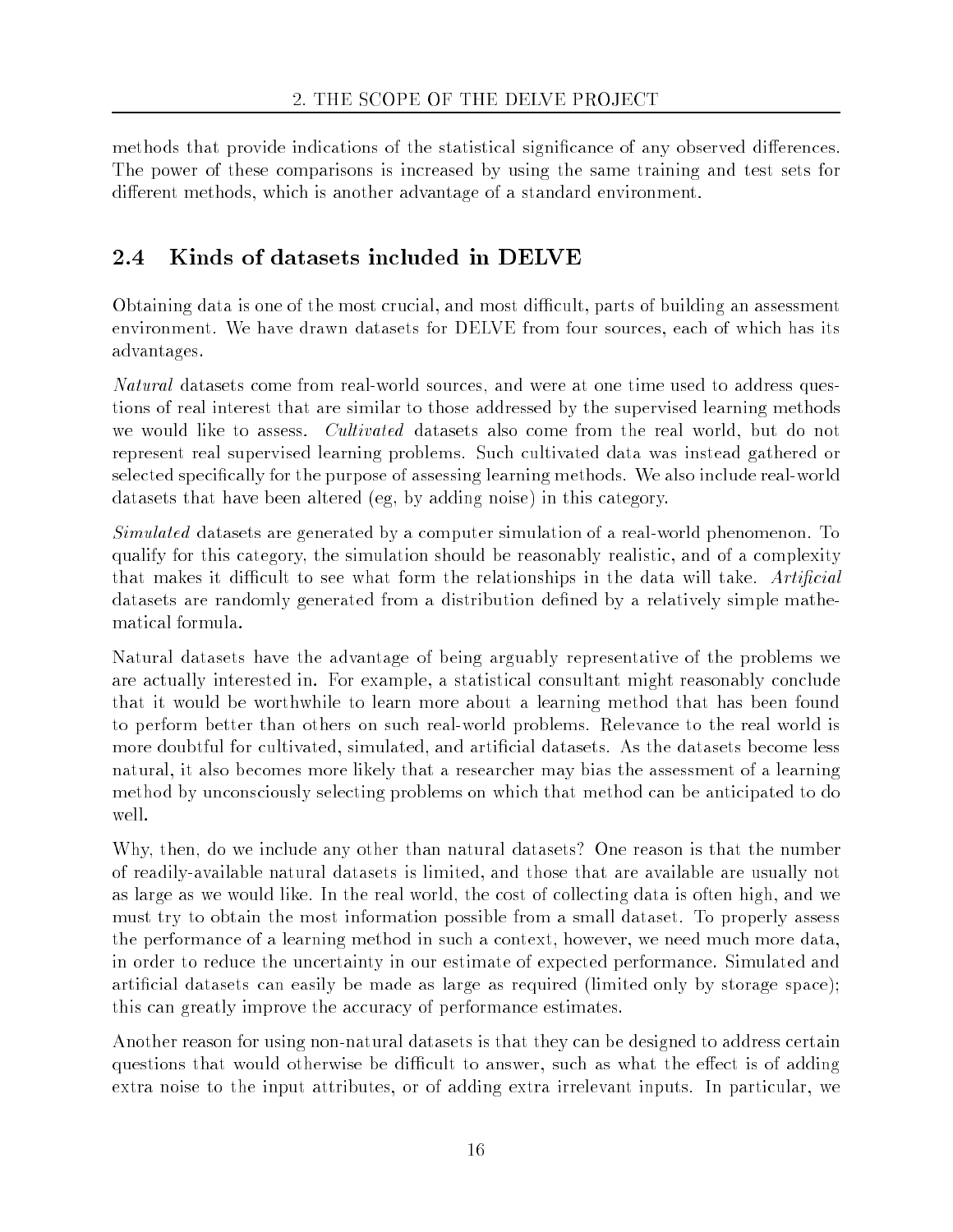can design families of tasks that are related in interesting ways  $-$  eg, that have more or less noise, or a larger or fewer number of input attributes — and see how these dimensions of variation affect the performance of various learning methods.

When we began collecting datasets for use in assessing supervised learning methods, we had hoped to confine ourselves to datasets where the cases were truly independent, as independence of cases is an assumption behind many existing supervised learning methods. We found, however, that in many otherwise-interesting datasets, there is at least a possibility of dependencies between cases. We therefore decided to include such datasets, both in order to increase the variety of datasets available, and because it seems to us that the possibility of such dependencies is a common feature of real-world problems, which designers of supervised learning methods may be well-advised to accommodate. We have, however, avoided datasets in which the dependencies themselves are the primary focus of interest.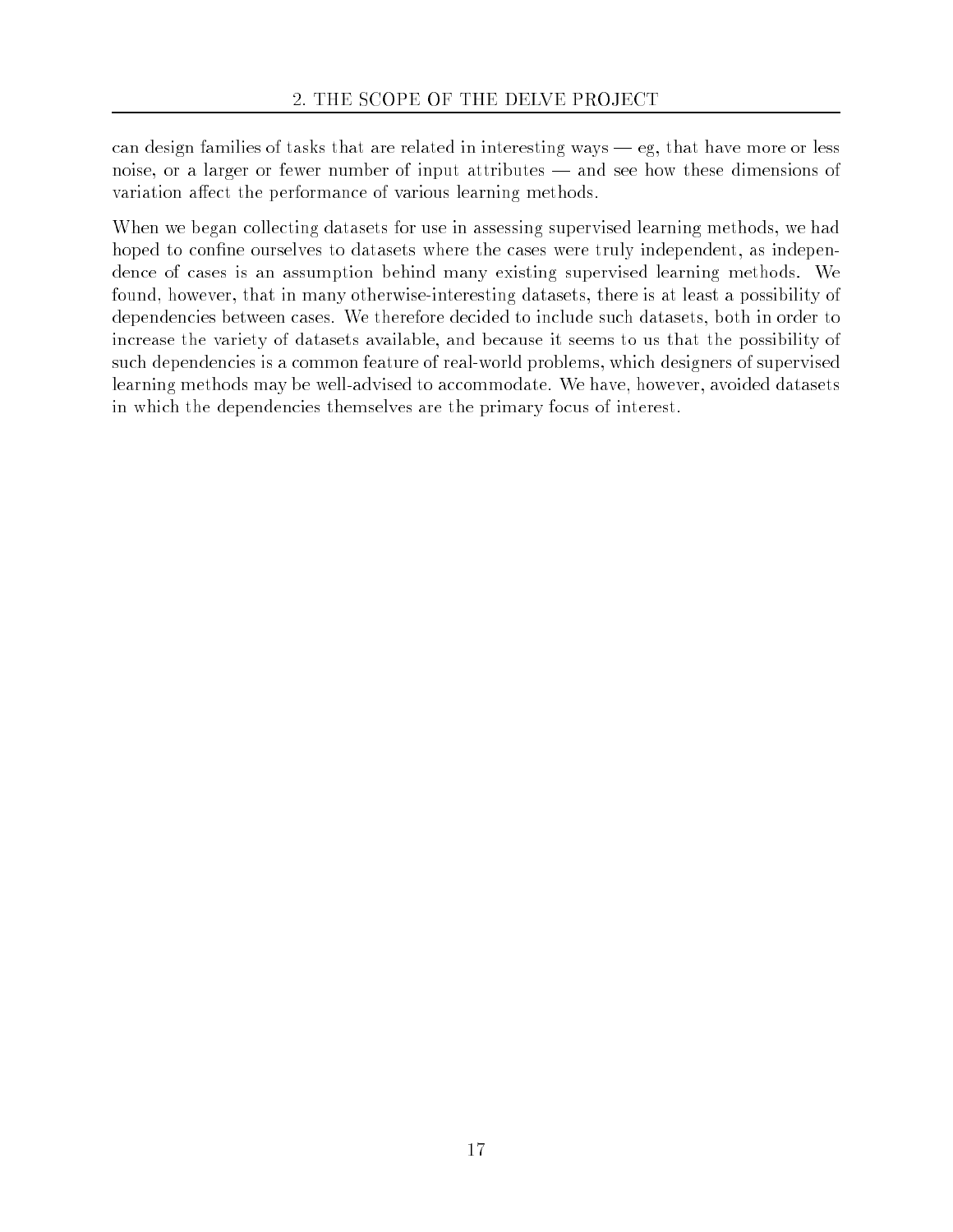# 3 DATASET FILES AND SPECIFICATIONS

A dataset is a collection of *cases*. For each case, the values of certain *attributes* are recorded. DELVE stores these attribute values in a file with a standard format that is general enough that a wide variety of datasets can be represented without loss of information. For each dataset, DELVE also keeps a specification file, which records basic information such as the number of attributes and their theoretical ranges. Finally, the original files or programs from which the dataset was derived are retained in the DELVE archive, along with any original documentation.

Files relating to a dataset are kept in a directory with the same name as the dataset, located in the data sub-directory of a top-level delve directory. Some of the files that may appear in such a dataset directory are listed in Figure 3.1.

## 3.1 Specications for datasets: The dinfo command

The specifications for a dataset include information about the dataset as a whole, such as its origin and usage within DELVE, plus information about each attribute in the dataset, such as its range of legal values. This information is stored in the dataset's specification file, Dataset. spec. However, the only time you will need to directly access this specification file is when you create a new dataset, using the procedure described in Section 3.4.

Usually, it is more convenient to view the specifications for a dataset using the dinfo command, as was illustrated in the tutorial in Section 1.3. For instance, to see the specifications (as well as some other information) for the demo dataset, you would use the command

#### dinfo /demo dinfo /demography /demography /demography /demography /demography /demography /demography /demography /demography /demography /demography /demography /demography /demography /demography /demography /demography /demography

Further details on individual attributes of the dataset can be obtained by using the -a option

| Summary                            | A brief description of the dataset                                         |
|------------------------------------|----------------------------------------------------------------------------|
| Dataset.data                       | The actual data, in the format described in Section 3.3                    |
| Dataset.spec                       | Specifications for the dataset, usually accessed using the dinfo command   |
| Source                             | A sub-directory with files relating to the source of the dataset, such as: |
| Notes                              | Documentation on the dataset                                               |
| original                           | The original data file (but sometimes there will be more than one)         |
| gen.c                              | C program for generating dataset (or gen.f for a Fortran program, etc.)    |
| $Prototsk-1$<br>Protots<br>Protots | Sub-directories for prototasks based on the dataset (see Section 4)        |

Figure 3.1: Some files and sub-directories that may appear within a DELVE dataset directory.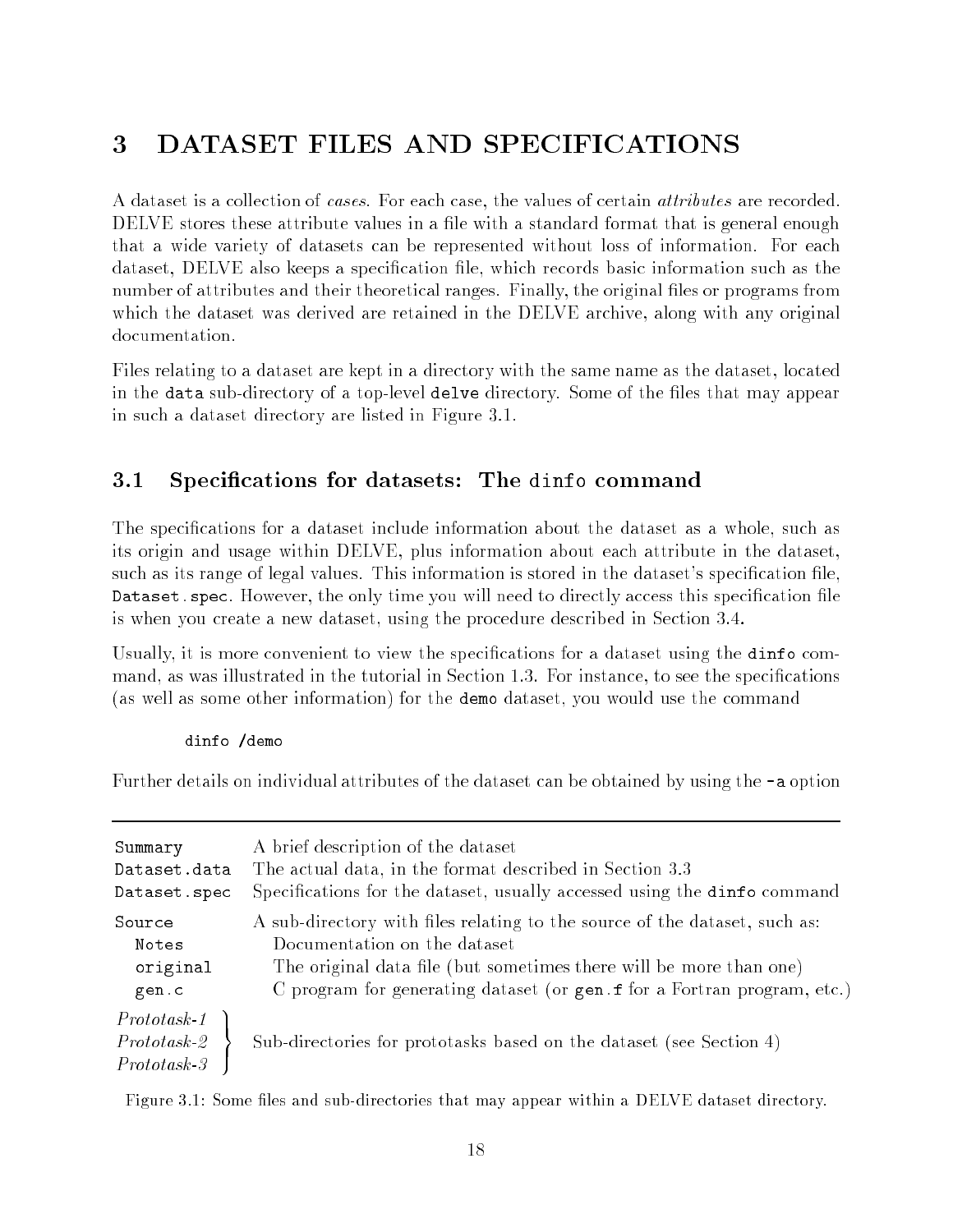with dinfo, as is illustrated in Figure 3.2.

Note that dataset specifications contain only very basic information, which is not likely to be wrong unless the data has been totally misinterpreted. More debatable prior information may be specied as part of a task description (Section 4.3).

The following characteristics of a dataset as a whole are recorded as part of its specication, and displayed by dinfo:

## Origin: natural  $or$  cultivated  $or$  simulated  $or$  artificial

A natural dataset was originally gathered for some real-world application; a cultivated dataset comes from a real-world source, but was never used to solve a real problem; a *simulated* dataset was generated by a simulator, but is believed to resemble real data — as opposed to an *artificial* which is generated according to some mathematical formula and does not pretend to resemble any real dataset. These distinctions are discussed further in Section 2.4.

### Usage: development or assessment or historical or ?

A development dataset is recommended for use in developing new learning methods, but to avoid bias, should not be used for formal assessments. An assessment dataset is intended for use in formal assessments; use for development should be minimized. A historical dataset is included in DELVE because it has been used for assessing learning methods in the past, but is not recommended for general use. A '?' indicates that a recommended usage has not yet been decided on.

### $Order:$

A dataset has an informative ordering if the order of cases may convey information that is not already present in the attribute values. The order is recorded as uninformative if it is random, or has some basis that is not related to any matter of interest. The order is recorded as `?' if the order appears to be non-arbitrary, but the basis of the ordering cannot be determined from the available documentation.

## Commonality indexes are present

If this line is displayed by dinfo, *commonality indexes* are associated with some or all cases in the dataset. Cases with the same commonality index share something in common, as is described further in Section 3.2. If this line is not displayed, the cases in the dataset do not have commonality indexes.

If the ordering of a dataset is informative, or if commonality indexes are present, the issue of possible dependencies between cases must be addressed, as is discussed in Section 3.2.

Each dataset has a specified number of attributes associated with each case. Datasets in which the number of attributes varies from case to case are not handled by DELVE, though it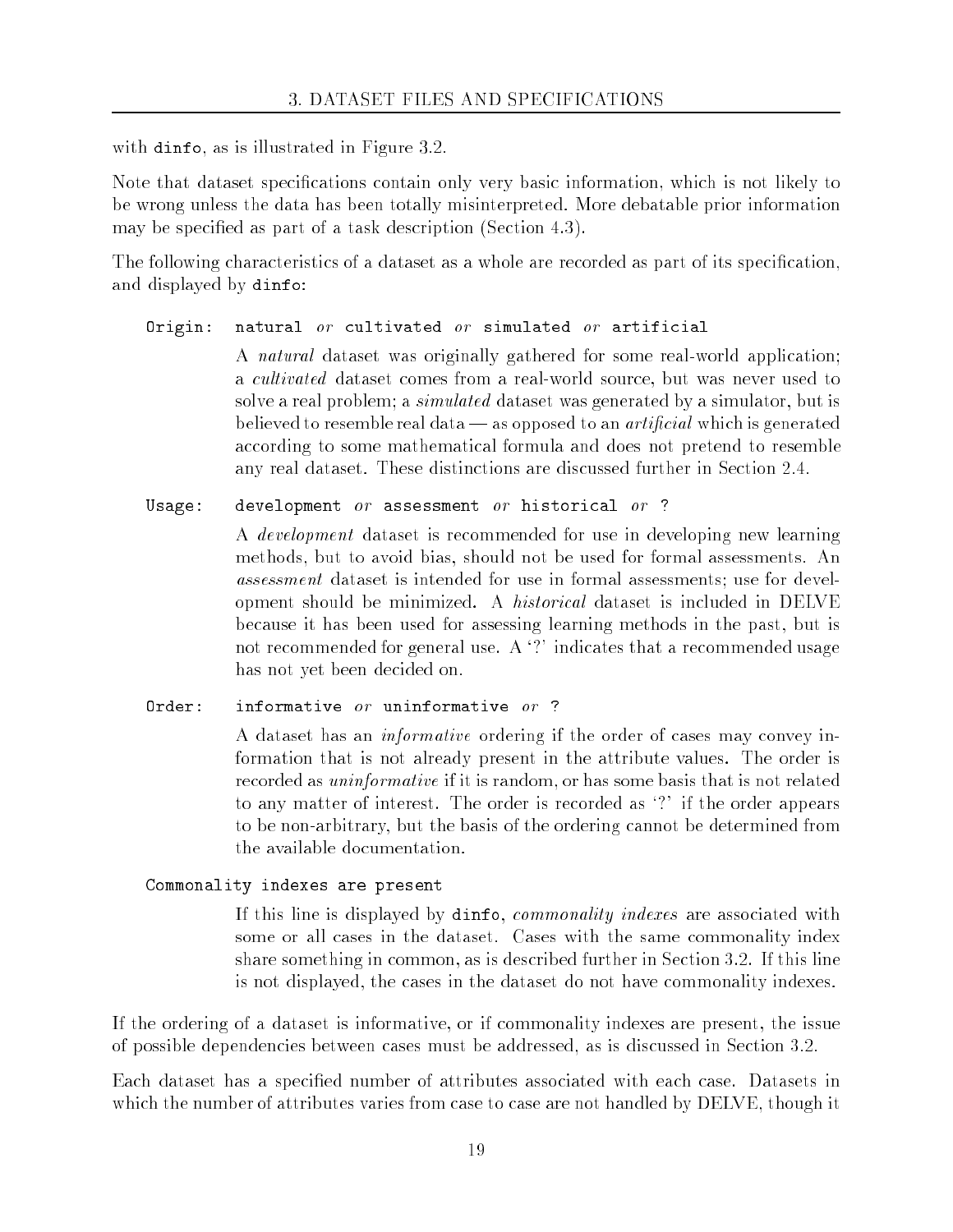```
Dataset: /demo
Dataset: /demo
Origin: artificial
Usage: development
Order: uninformative
Number of attributes: 5
Attributes:
     # name c/u range description
       SEX u male female Sex of the person
     \mathbf{1}2<sup>1</sup>AGE u [0,Inf) Age of the person in years
    3 SIBLINGS u 0..Inf Number of siblings the person has
                 \mathbf{u}4 INCOME u [0,Inf) The person's annual income (dollars)
     5
       COLOUR
                 11pink blue red green purple
                                 The person's favourite colour
       age
        colour
        income
        SAX
        siblings
```
Figure 3.2: Output of the command: dinfo -a /demo.

is possible for the values of some attributes to be missing in some cases (see Section 3.3). The attributes for a dataset are numbered from 1 on up. Attributes can also have short names, which can be used in place of numbers to identify them. For the demo dataset illustrated in Figure 3.2, the attributes have names of SEX, AGE, etc.

The dataset specification also records whether each attribute was *controlled* or *uncontrolled* (abbreviated to 'c' or 'u' in the output of  $\text{dinfo}$ ). The values of a controlled attribute were fixed for each case by the investigator who gathered the data; the values of an uncontrolled attribute were not fixed, though the investigator will often have had some influence on the mechanism by which they were generated. For example, in a dataset concerning the growth of plants under various conditions, the amount of fertilizer applied to a plant would usually be a controlled attribute, whereas the amount of rainfall would be an uncontrolled attribute. This field will be recorded as '?' if it is not clear from the available documentation whether or not the attribute was controlled.

Each attribute in the dataset also has a specified *range*, consisting of a list of items, each of which defines a set of allowed values for the attribute. Such an item can specify a single permitted value (which could be a missing value, as discussed in Section 3.3), or a set of permitted numerical values having the form of an open, closed, or half-open interval of real numbers, or a range of integers. The bounds of a real interval can be ordinary numbers, or one of 'Inf', '-Inf', or '+Inf', with 'Inf' representing infinity; these bounds are enclosed by round or square brackets, indicating whether the bound itself is included. For example,  $[0,1)$  represents the interval from 0 to 1, including 0, but not including 1, and  $(0, \text{Inf})$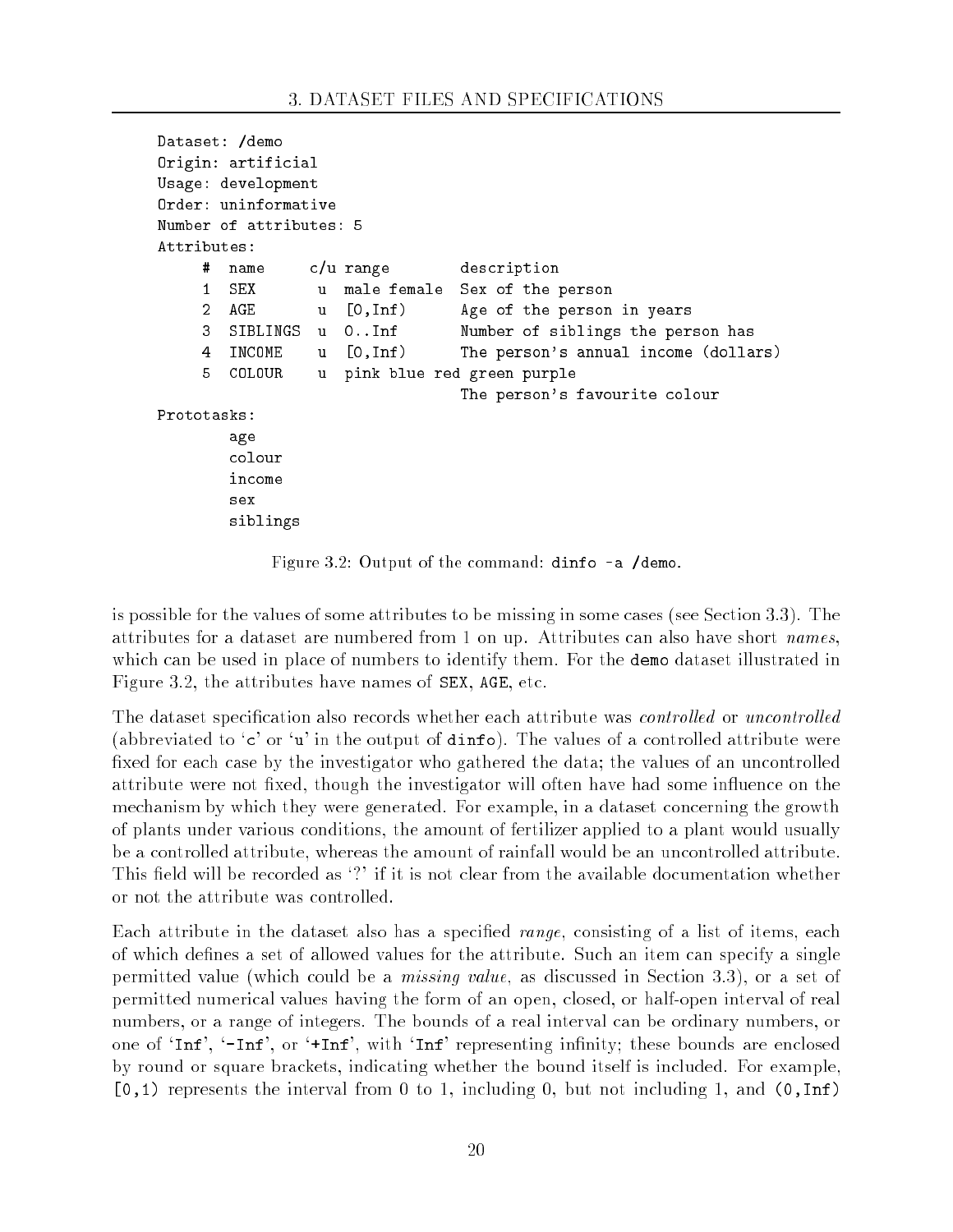represents the set of positive real numbers. An integer range extending from low to high, inclusive, is written as  $low.$  high (with no enclosing brackets); low and high can be infinite, as for real intervals. For example, 1..Inf represents the positive integers.

Several items can be combined, as in the following range:

(-Inf,0) (0,+Inf) ?

This specifies that the attribute can take on any numerical value other than zero, as well as the missing value indicator, `?'.

Note that the range specified for an attribute is the full set of conceivable values, regardless of whether all of these values actually occur. For example, the range [0,100] would be appropriate for an attribute that represents the percent by weight of water in a sample of some substance, since it is inconceivable that the value could ever fall outside this range, but any more narrow range would not be appropriate, even if the actual values in the dataset never exceed 10%. Similarly, for an attribute representing a person's birth sign, the appropriate range would be all twelve signs of the zodiac, even if no Scorpios happen to be included in the dataset.

Finally, an attribute may be accompanied by a short description, which is ignored by the DELVE software, but may help users keep track of which attribute is which.

#### 3.2 Datasets with dependencies between cases

Dependencies between cases in a dataset are of significance for two reasons. First, a learning method may take account of such dependencies in order to improve learning. For example, a method that adapts its behaviour based on the size of the training set might consider the effective size of the training set to be reduced when training cases are dependent (since the information in one case may largely duplicate the information in other cases). Second, DELVE itself must be aware of possible dependencies in order to avoid assessing learning methods using test cases that are dependent on the cases included in the training set, and in order to properly compute standard errors for performance figures.

Whenever a dataset has an informative ordering, there is the possibility of *sequential depen*dencies between the cases. In some circumstances, however, this possibility may be remote enough that it is reasonable to ignore it  $-$  for example, if the cases are ordered by the time when their attributes were measured by some machine, it is possible that dependencies are present as a result of temporal variation in the machine's accuracy, but this possibility may be too remote to be worth worrying about.

Dependencies between cases may also exist whenever *commonality indexes* are present. Cases with the same commonality index have something in common of a nature that may produce dependencies. For example, suppose the problem is to classify cars by make, given an image of the car. If several cases were obtained by viewing the same car from different angles, the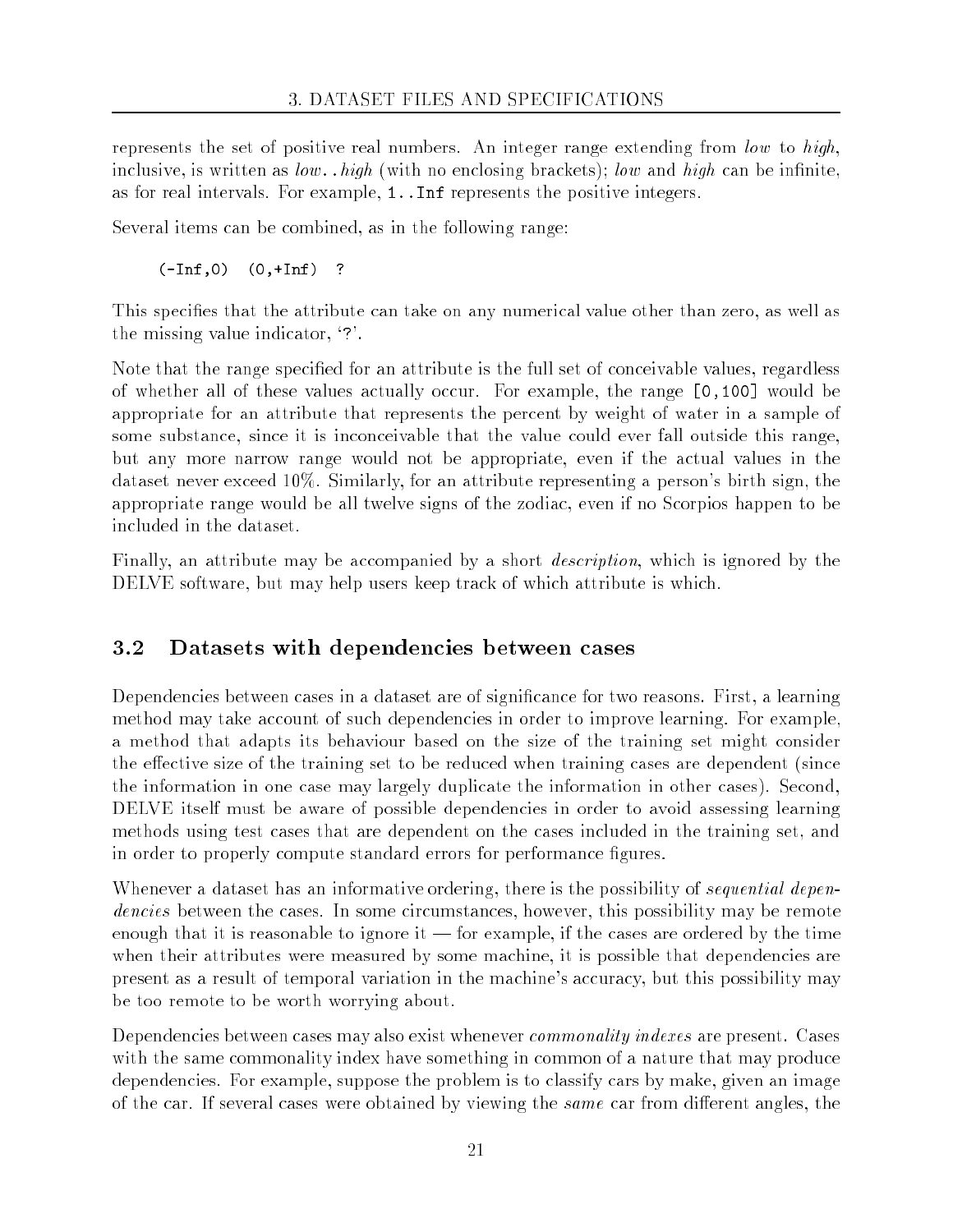whole group of cases should be used either for training or for testing, but not for a mixture of these. Otherwise, a test case might be correctly classied based on some idiosyncratic feature of a training case in the same group (eg, a scratch on the car's bumper). Similarly, in a dataset of spoken words, all the words spoken by one person would share a commonality index.

The presence of commonality indexes or of an informative ordering is merely an indication of the possibility of dependencies, and even if dependencies exist, they may or may not be of significance in the context of a particular learning task. More specific information concerning dependencies may be given in prototask and task specications. When signicant dependencies do exist, they are dealt with in DELVE in one of two ways. One is to properly accommodate the dependencies, as would be necessary in a real-world learning task. The other is to randomly select cases so as to produce an internally-consistent task without dependencies. Such tasks can be useful for assessing learning methods even though they no longer correspond to a real-world situations. These issues are discussed further in Section 4.

Note: Currently, commonality indexes are not really implemented  $-$  you can include them in DELVE dataset files, but they will be ignored. Also, the only way of dealing with sequential dependencies at present is to randomize the ordering.

#### $3.3$ The DELVE format for dataset files

DELVE datasets are stored in a standard format that is designed to preserve as much relevant information from the original data as possible, even if some of this information is not currently used by DELVE. Users may occasionally wish to look at these dataset files, but programs implementing learning methods do not read these files directly. Instead, a learning method will work with data files that have been appropriately encoded for a given task, as described in Section 7.

A dataset in the DELVE standard format consists of an ordered list of cases, each of which consists of values for an ordered list of attributes. A case may optionally be accompanied by a *comment*, which may be anything, and by a *commonality index*, a number that identifies several cases as having a common origin. Note: Commonality indexes aren't implemented yet.

The number of attributes is a characteristic of the dataset, and all cases have values (of some sort) for all attributes. The value of an attribute may be any of the following:

• A string that represents a number in any of the common forms — that is, with syntax

 $[ + | - ] [ \text{ digit} \dots ] [ \ . \ [ \text{ digit} \dots ] ] ] [ ( e | E ) [ + | - ] \text{ digit} \dots ]$ 

with the restriction that at least one digit must appear, not counting digits after an  $'e'$  or  $'E'$ .

 $\bullet$  A number as above, preceded or followed by  $\cdot$ :', representing a *censored value*. If the colon is at the end, the actual value of the attribute is known only to be greater than or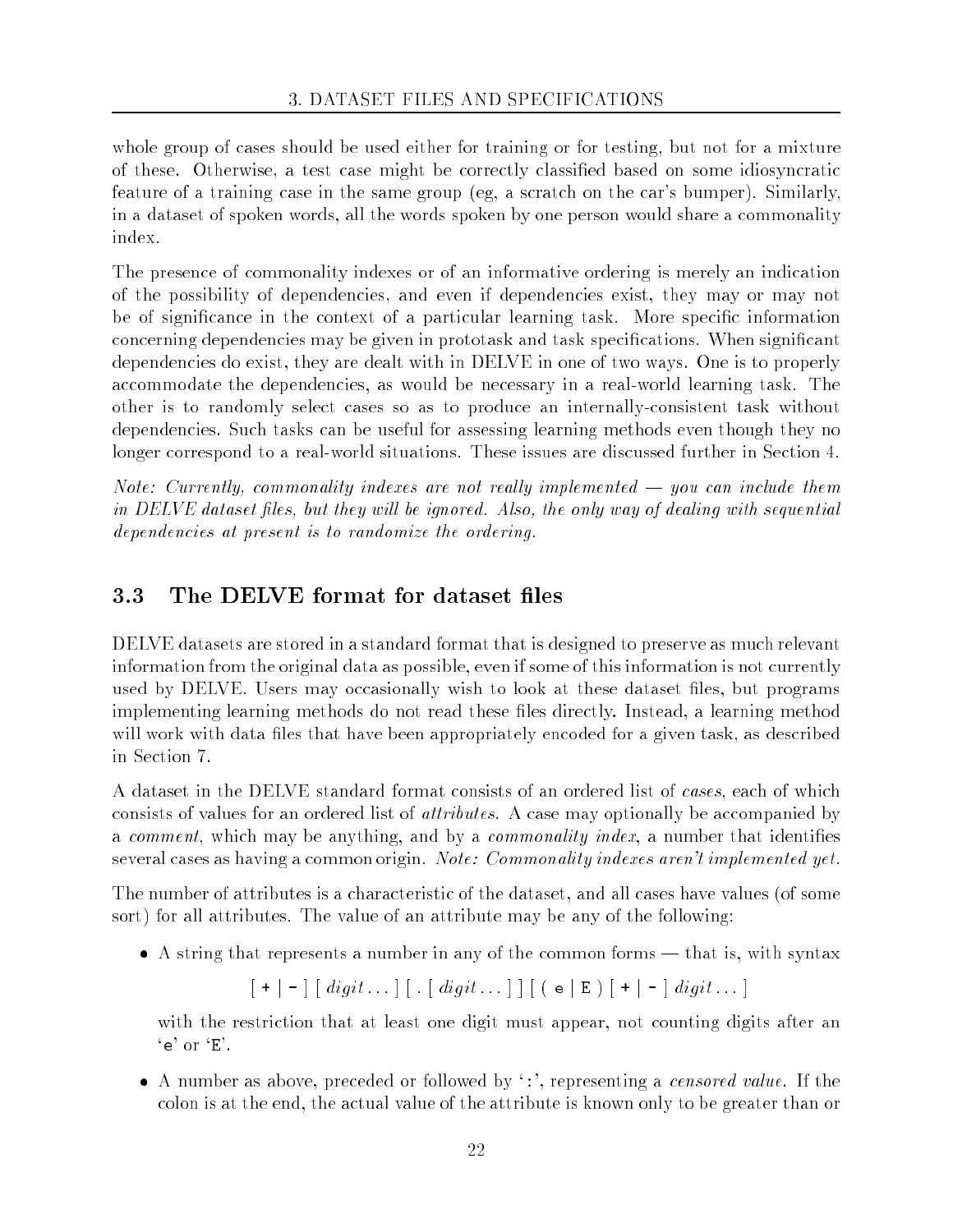equal to the given number; if the colon is at the beginning, the actual value is less than or equal to the given value. Note: Support of censored values is not yet implemented.

- The character '?', perhaps followed by other non-space characters. This represents a *missing value*. The other characters may indicate the reason for the value being missing. Just `?' is used for values that are missing due to a random mechanism unrelated to the relationship of inputs to targets. Note: Missing values are not really implemented yet. About the only thing useful that can be done at present with cases having missing values is to ignore them.
- Any other string of non-space characters that does not begin with '\', ' $\mathbb{Q}'$ ', '#', ' $\langle$ ',  $'$ [', '+', '-', '.', ':', or a digit. These strings represent values from a discrete set of categories.

Numerical values are represented in as close to their original form as possible  $-$  for example,  $\cdot 5.0'$  is not converted to  $\cdot 5'$  or to  $\cdot 5.00'$ . This preserves any information that might be contained in the original choice of the number of signicant digits.

A dataset in standard format is encoded as a ASCII file, in which the cases appear in order, with each case being represented by a group of lines. All lines in a group except the last end with a space followed by the character  $\backslash$ . The whole group of lines for a single case should be thought of in terms of the single line that would result if the  $\Diamond$  and the following newline were removed. Within the line (or group of lines) representing a case, the attribute values appear in order, separated by one or more spaces.

If a case has a commonality index associated with it, it appears after all the attributes. This index consists of the character '@' followed by one or more digits.

If a case has a comment associated with it, it appears at the end of the line, preceded by `#'. These comments are ignored by all DELVE programs.

# 3.4 Preparing a new dataset: The dcheck command

When a dataset is obtained, the original data files, documentation, programs, and any other possibly relevant material should be saved in as close to its original form as possible. This archived information may be of interest if, for example, doubts should arise as to whether the original data format was properly interpreted, or questions are raised regarding the real-world relevance of the data. This information goes in the Source sub-directory of the dataset's directory.

The dataset should then be converted to the standard DELVE format, and stored in the Dataset.data file in the dataset's directory. The aim in doing this should be to retain all information that could be relevant to some use of the data, discarding only fields such as redundant case numbers. Converting a dataset will often be simply a matter of mechanically reformatting it. However, difficulties of interpretation may arise if there are peculiar aspects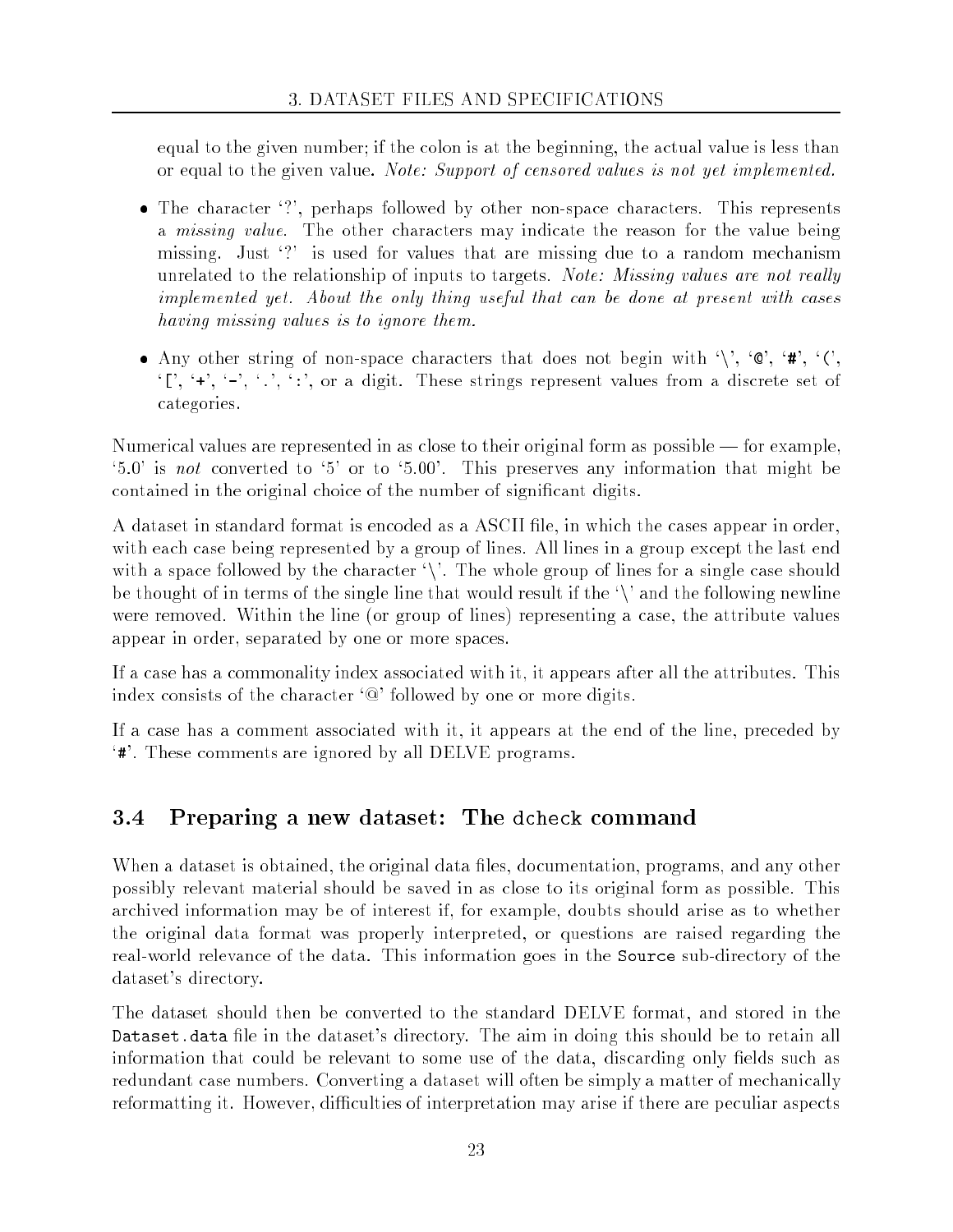to the original data, or if it is inadequately documented. In such cases, the rationale for the decisions made should be documented, in the Notes file in the Source directory for the dataset.

As well as the data file itself, you must create a specification file for the dataset, with the name Dataset.spec, which describes how the dataset is to be interpreted and used. The specification file is meant to be machine readable, and, as such, has a very strict format. The file may have zero or more initial comment lines (lines where the first character is  $\alpha \neq 0$ ). Immediately after the comments lines there should appear the three lines (in any order):

| Origin: | $\it{organ}$ |
|---------|--------------|
| Usage:  | usage        |
| Order:  | order        |

These lines specify the information discussed in Section 3.1. Specifically:

origin should be one of the strings natural, cultivated, simulated, or artificial.

usage should be one of the strings development, assessment, historical, or ?.

order should be one of the strings informative, uninformative, or ?.

In addition to the above lines, you may include the optional line:

Title: title

where *title* is a string describing the dataset. It is not used directly by DELVE, but it is available to users via dinfo.

The string Commonality indexes are present may appear on the next line. If there are no commonality indexes, this line should be omitted. Note: Currently, this line must be omitted. You can always include commonality indexes, but they will be ignored.

Following these lines should be a line contain the single string Attributes:. Each remaining line in the file will be interpreted as an attribute description, with the format:

i name control range  $\lceil \# \text{ comment} \rceil$ 

The fields above have the following meanings:

- $\dot{i}$ is the integer index for the attribute. Indices should start at one and increment by one for each line.
- name is a mnemonic name that can be used in place of the attribute's index. The names must be unique (within a dataset). They may not contain spaces, and may not look like integers.
- is one of the characters  $\epsilon$  or u, depending on whether the attributes was concontrol trolled or uncontrolled.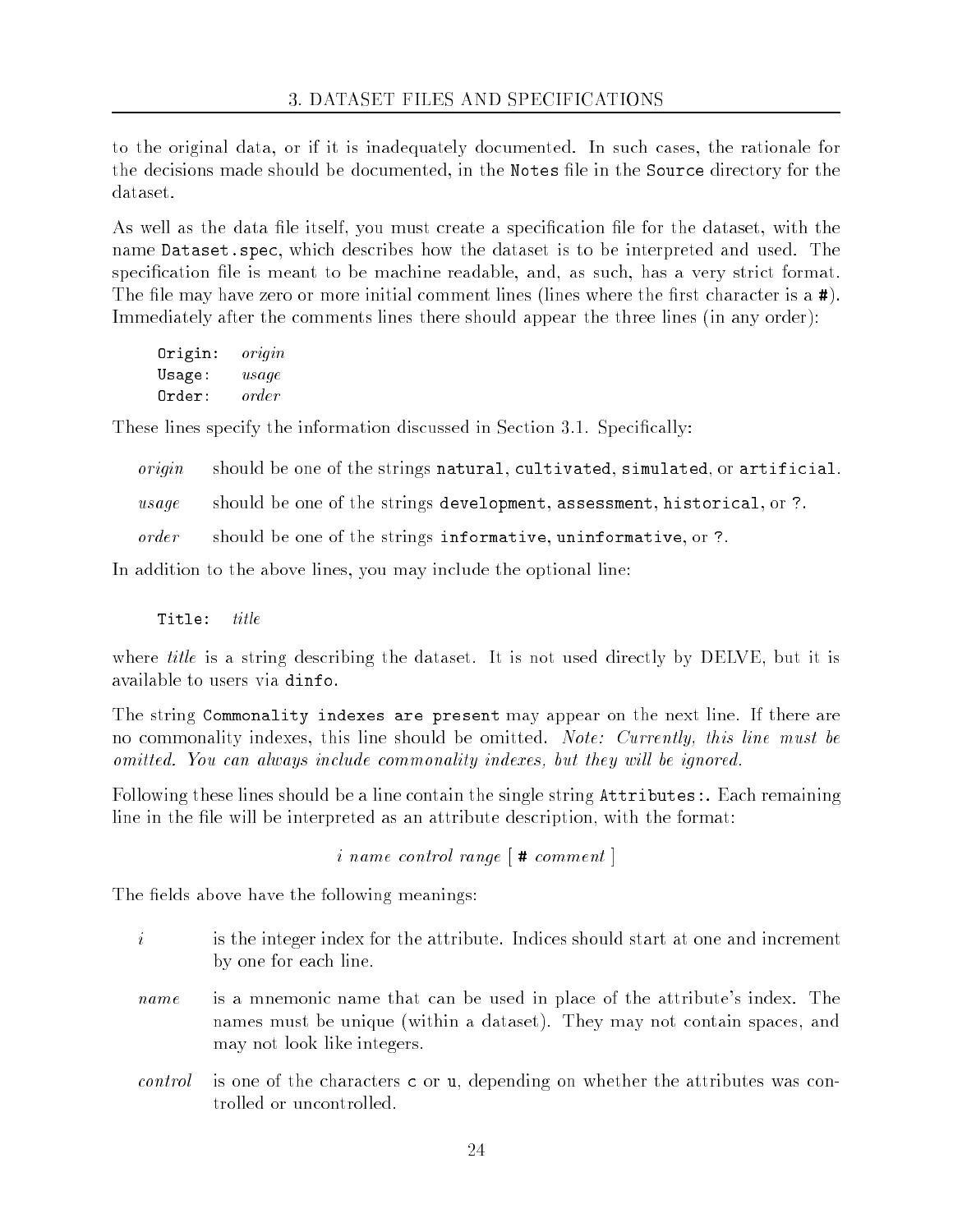```
Origin: artificial
Usage: development
Order: uninformative
Attributes:
 1 SEX u male female # Sex of the person
 2 AGE u [0, Inf) # Age of the person in years
 3 SIBLINGS u 0..Inf # Number of siblings the person has
4 INCOME u [0,Inf) # The person's annual income (dollars)
 5 COLOUR u pink blue red green purple # The person's favourite colour
```
Figure 3.3: Dataset specification file for the demo dataset.

range is the range for the attribute, a list of items of the form described in Section 3.1.

The range for an attribute may optionally be followed by '**#'** and a comment describing the attribute.

The specification file for the demo dataset is shown in Figure 3.3.

Once you have created both Dataset.data and Dataset.spec, you should check that the two are legal and consistent using the dcheck command, which will verify that each case has the right number of attributes, and that they are in the specied ranges. Note that missing values are allowed in Dataset.data only if they are listed as allowed in Dataset.spec. A censored value for an attribute (specied using `:') is allowed only if it includes at least one possible value that is within the attribute's range. Note: The dcheck command is not implemented yet.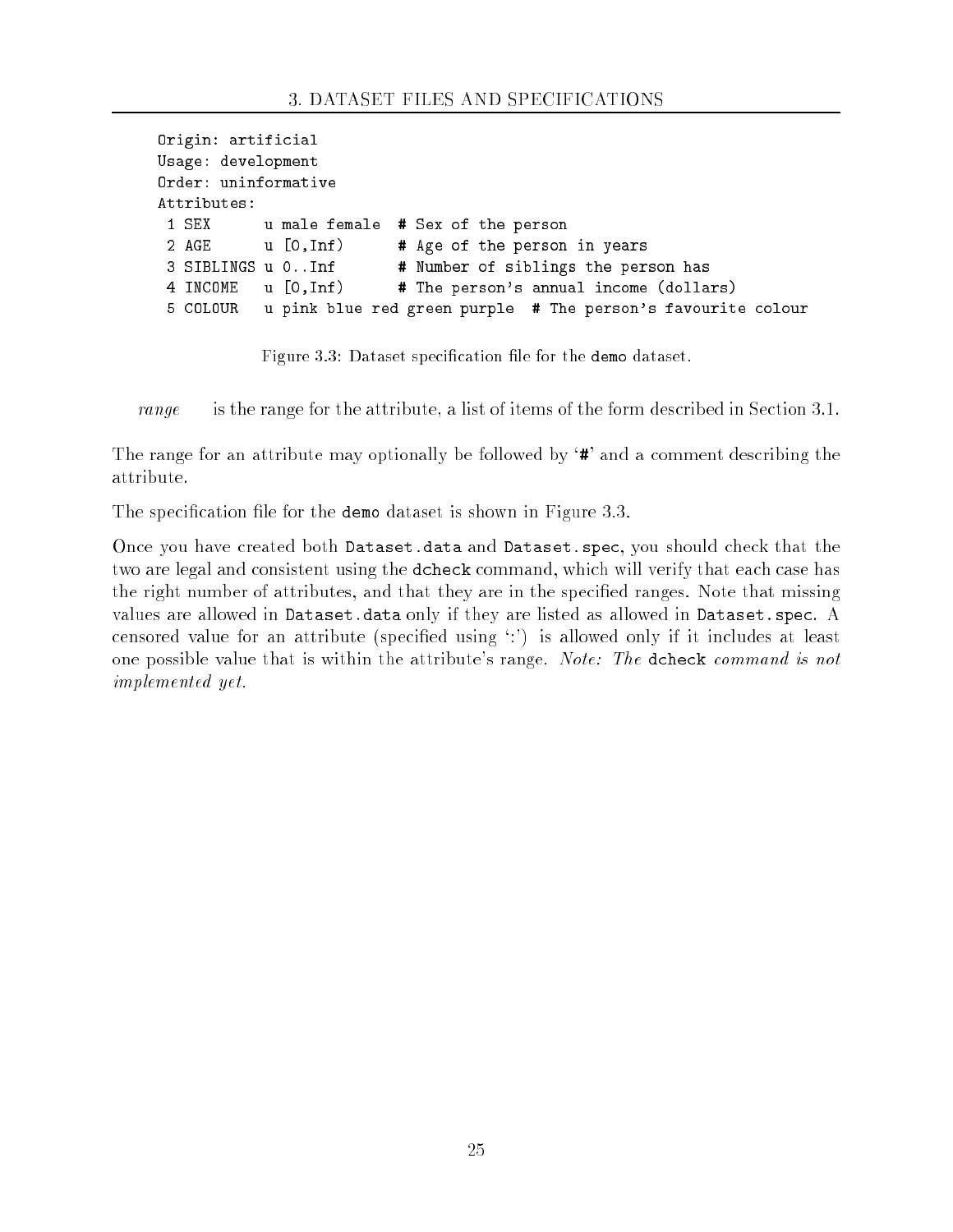# 4 FROM DATASETS TO TASKS

A dataset does not, by itself, define a problem to be solved. To get a well-defined learning task, we must specify additional information, such as what part of the data we are concerned with, what we hope to predict about this data, and what contextual information is available to assist learning. In the DELVE environment, these specications have a hierarchical form, in which specificity increases as we go from a *dataset*, to a *prototask*, to a task, and finally to a task instance.

A prototask fixes only the most basic aspects of the learning task  $-$  just enough so that it makes sense to compare the performance of various learning methods on the various tasks that derive from the prototask. Specifically, a prototask will define the following:

- The *subset of cases* that a learning method is expected to handle.
- The set of *target attributes* that the method is supposed to predict, and the set of *input* attributes that it may refer to when making these predictions.

A task is derived from a prototask by specifying the additional information required so that each learning method will have a well-defined *expected performance* on the task, with respect to some given *loss function* (see Section 5). In particular, to define a task, we must supplement the specifications for the prototask by specifying the following:

- The number of training cases in the training set that will be provided to the learning method, and (if applicable) whether this training set will be *stratified* by target value.
- The *prior information* that the method may use to assist the learning.

Note that expected performance is estimated using task instances, for which particular training cases are specied, as discussed in Sections 6 and 7.

Specifications and other information relating to a prototask and its tasks are kept in a subdirectory associated with the prototask, located within the directory for the dataset. Some of the files that may appear within such a prototask directory are listed in Figure 4.1.

| Summary<br>Prototask.data<br>Prototask.spec                    | A brief description of the prototask<br>Data relevant to the prototask, a subset of that in Dataset.data<br>Specifications for the prototask and associated tasks, usually accessed<br>using the dinfo command |
|----------------------------------------------------------------|----------------------------------------------------------------------------------------------------------------------------------------------------------------------------------------------------------------|
| std.prior                                                      | The "standard" prior information for the prototask                                                                                                                                                             |
| $Prior-1$ .prior<br>$Prior-2.\text{prior}$<br>$Prior-3. prior$ | Other specifications of prior information                                                                                                                                                                      |

Figure 4.1: Some files that may appear within a DELVE prototask directory.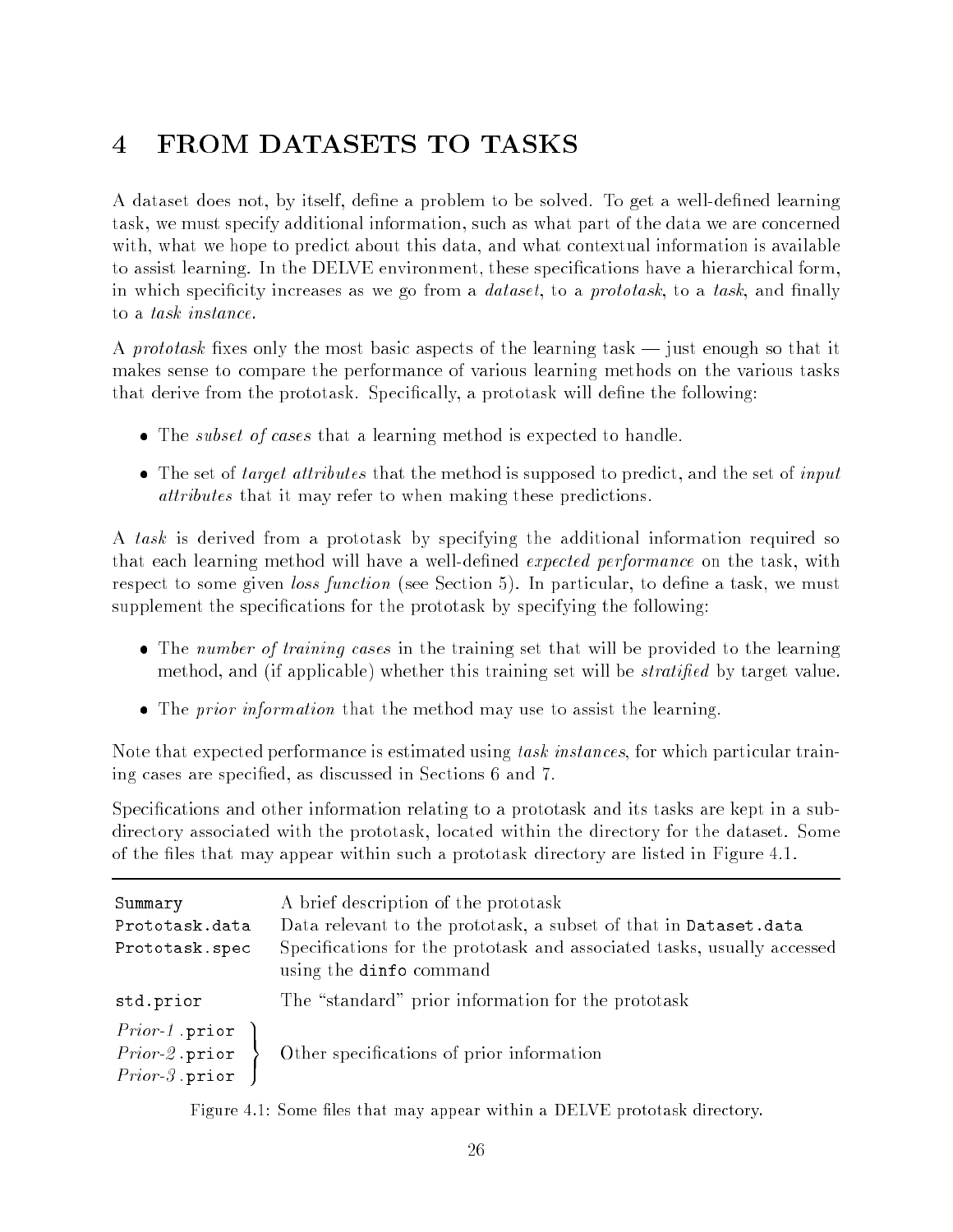```
Prototask: /demo/age
Origin: artificial
Cases: all
Order: retain
Test set size: 1024
Training set sizes: 32 64 128 256 512
Test set selection: hierarchical
Maximum number of instances: 8
Inputs:
    # name c/u range description
    1 SEX u male female Sex of the person
                   0.. Inf
    3
       SIBLINGS u
                               Number of siblings the person has
    4 INCOME u [0,Inf) The person's annual income (dollars)
    5
       5 COLOUR u pink blue red green purple
                               The person's favourite colour
Targets:
    # name c/u range description
    2 AGEu [0,Inf) Age of the person in years
Tasks:
       std.32
       std.64
       std.128
       std.512
```
Figure 4.2: Output of the command: dinfo /demo/age.

#### $4.1$ Specifications for prototasks and tasks: More on dinfo

A supervised learning prototask is derived from a dataset by specifying the set of attributes that are available for use as inputs, the set of attributes that constitute the targets to be predicted, and any restrictions on the types of cases for which the learning method is expected to work. It is possible to define many prototasks based on the same dataset, involving different sets of inputs, targets, and cases.

Such prototask specifications are contained in files named Prototask. spec in the prototask directories. Usually, users will not look at such files directly, however, but will instead view the information using dinfo. For example, the information displayed by dinfo for the age prototask of the demo dataset is shown in Figure 4.2.

The meaning of the prototask specifications displayed by **dinfo** is as follows:

### Origin: natural  $or$  cultivated  $or$  simulated  $or$  artificial

The origin of a prototask and the tasks derived from it is usually the same as that of the dataset on which the prototask is based. For a natural dataset, however, there will generally be only one or a few natural prototasks, those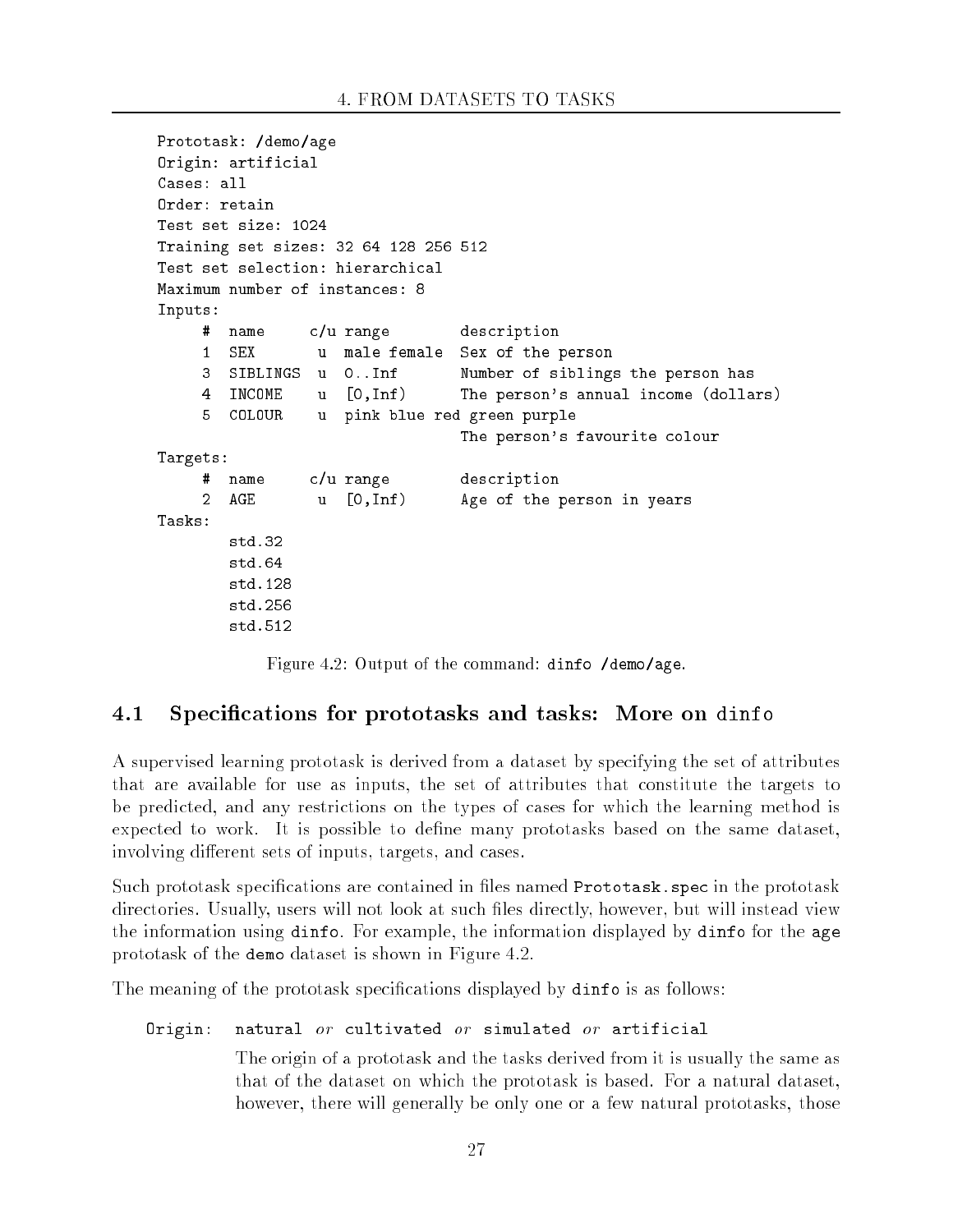that were of actual interest to the original investigators. Any substantially different prototasks that are based on the same natural dataset are classified as cultivated. In particular, all prototasks based on natural datasets in which the effect of possible sequential dependencies among the cases has been suppressed by random re-ordering are classied as cultivated.

Cases: all  $or$  no missing  $or$  filename

This species which cases are to be included in the prototask. The special string all specifies that all cases are included in the prototask. The string no missing specifies that all cases are included except those for which the values of one or more attributes used by the prototask are missing. Otherwise, the cases to include are listed in the given file, as described in Section 4.4.

 $Order:$ retain or filename

> The order in which cases for the prototask are to be used in constructing training and test sets. The specication may say to retain the order in Dataset.data. Alternatively, the order may be as specifed in the given file; often this is a file called Random-order containing a random re-ordering of cases. Section 4.4 for more details.

Inputs: list

A list of indexes or names for attributes of the dataset that the learning method is allowed (but not obliged) to use as inputs.

Targets: list

A list of indexes or names for attributes of the dataset that the learning method will attempt to predict.

Test-Set-Size: size

The number of cases to be set aside for testing in the standard DELVE set of task instances.

## Training-Set-Sizes: list

A list of sizes for the training sets for the standard DELVE set of tasks associated with this prototask.

## Test-Set-Selection hierarchical or common

Specifies how the test sets should defined for the standard set of task instances. In the heirarchical scheme test sets for the different instances are disjoint; in the common scheme the same test set is used for all task instances. See Section 6 for further details.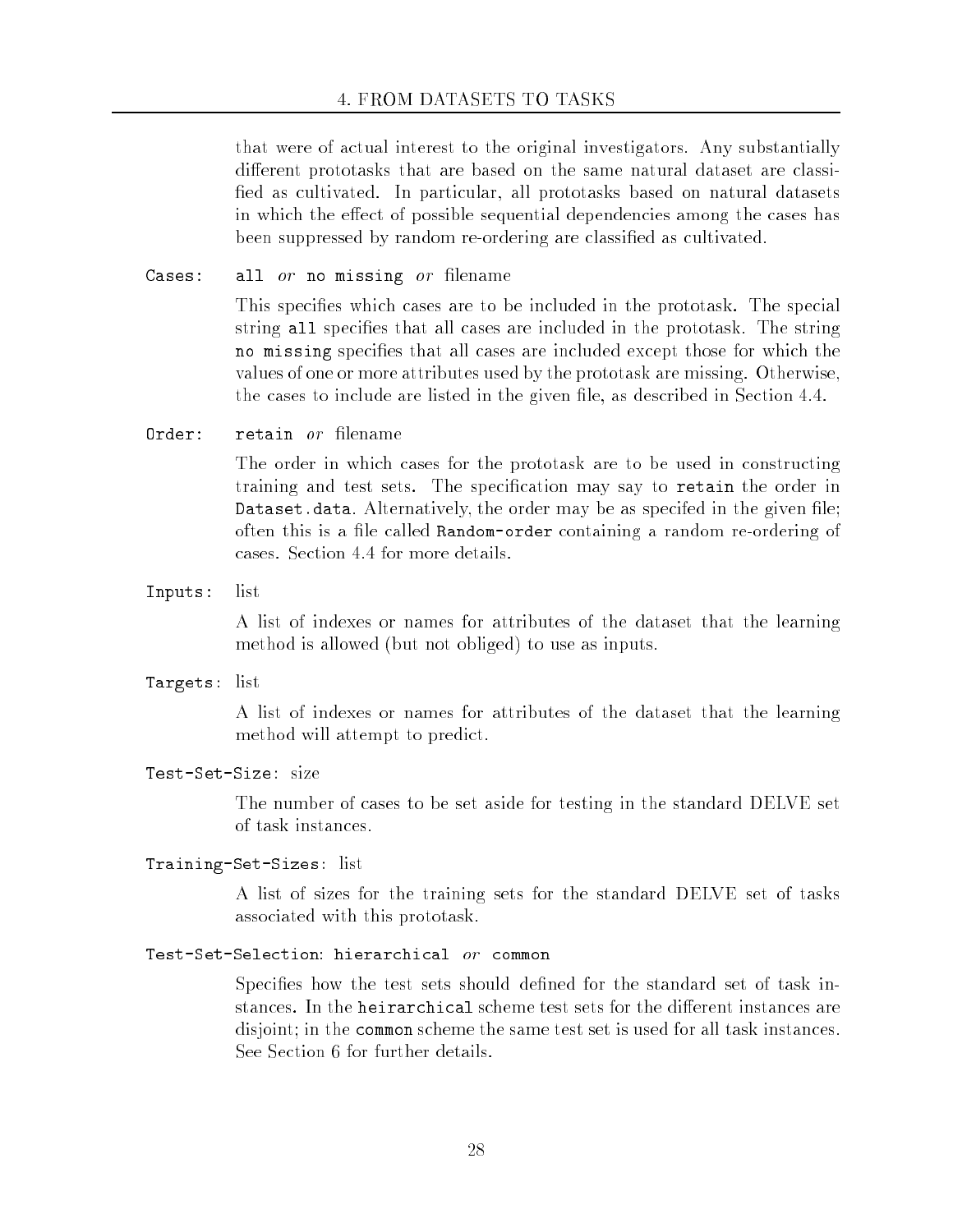### Maximum-Number-Of-Instances: number

Specifies the maximum number of task instances used in the standard DELVE scheme. This upper limit is used to prevent a very large number of instances being generated for the tasks with small training sets.

Note that the last four items above are not, strictly speaking, specifications for the prototask, but rather for the standard set of tasks and task instances that DELVE defines for the prototask.

Attributes in the Inputs: and Targets: list may be identied by number, starting with <sup>1</sup> for the first attribute in the dataset, or by name. An additional attribute, identified by `0', is allowed for datasets with an informative order; its value is the index of the case in the original ordering, starting with one for the first case. (This index attribute is usually not an appropriate input, but provision for its use is included for completeness.) Note: Attribute `0' is not yet supported by the implementation.

The ordering of cases in a prototask determines which cases will make up the training and test sets of the various task instances for the standard DELVE set of tasks. Most typically, we will want this ordering to be random, to ensure that cases are effectively independent (even if, in reality, there were dependencies between cases as originally ordered). This can be ensured by using a random re-ordering, though one can also choose to retain the ordering if it is certain that the original ordering is random (as will often be the case for simulated or articial datasets).

When the dataset is in an informative order, one may instead define a *sequential prototask*, in which this order is retained. To avoid certain complications, sequential prototasks are not allowed when the cases also have commonality indexes. In order to allow an appropriate selection of training and test sets, the prototask specication must include a maximum range over which there may be non-negligible sequential dependences that are relevant to the supervised learning task. Note that this may be less than the range over which there are dependencies in the input attributes, as it is only dependences in the noise in the relationship between inputs and targets that are relevant. This maximum range should be set on the high side, to ensure that the performance assessments are not biased. A sequential prototask should not be defined if it is thought that the range of relevant dependencies may be comparable to the number of cases available. Note: Sequential prototasks are not yet supported by the implementation.

# 4.2 The size and nature of the training set for a task

Potentially, a researcher might wish to assess the the performance of learning methods on a task with any number of training cases, up to the maximum that is feasible given the number of cases in the dataset. It is unrealistic, however, to expect all researchers to test their methods on training sets of all possible sizes. DELVE therefore defines a relatively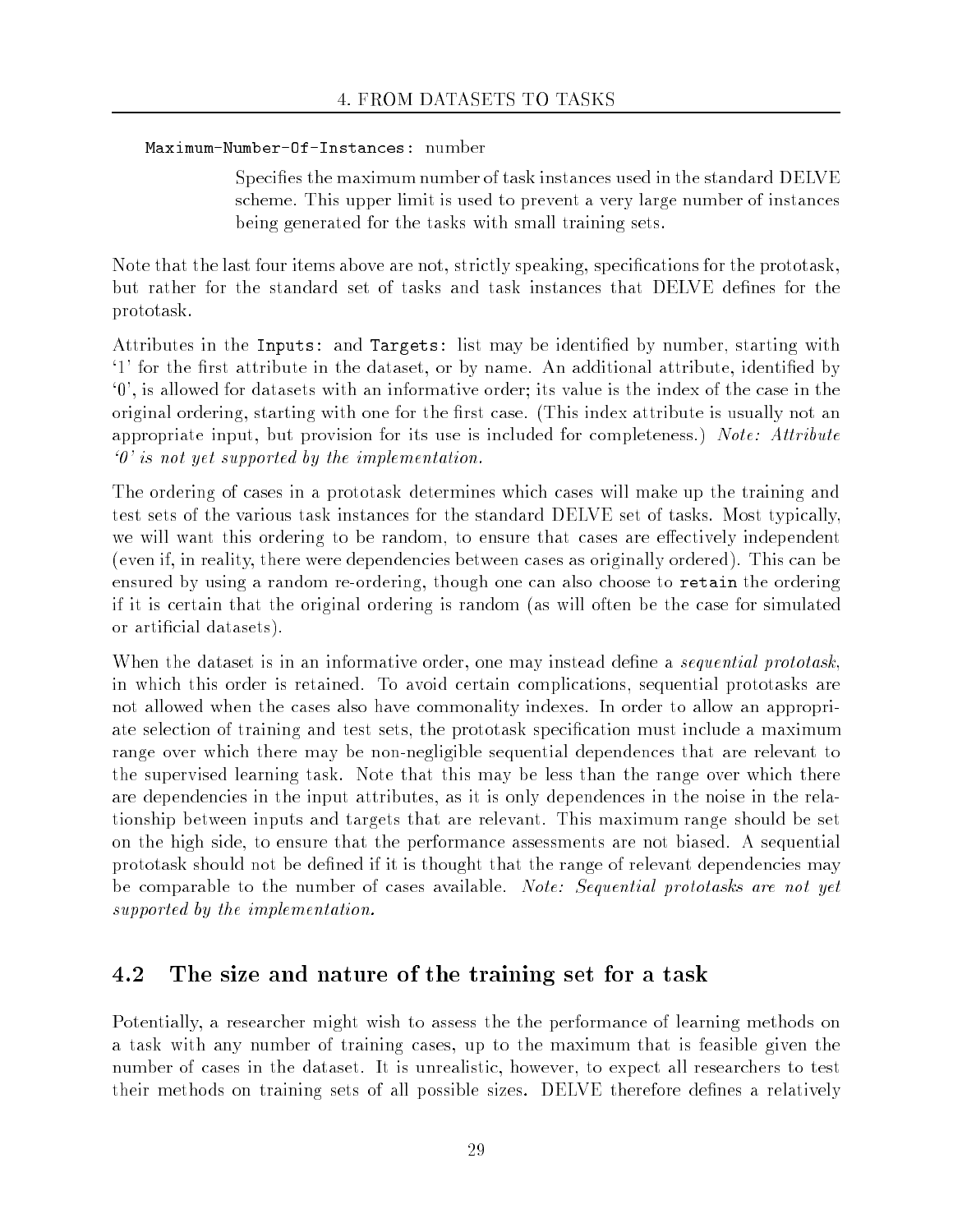small set of training set sizes for each prototask, which we hope will be adequate for most purposes.

The smallest standard training set size is chosen to be the smallest that the designer of the prototask believes might be sufficient for a learning method to learn something interesting. The larger standard training set sizes are bigger than this smallest size by powers of two, up to a maximum size limited by the need to reserve an adequate test set.

For non-sequential prototasks with a single target taking values from a finite set, DELVE also provides the option of specifying that the training set for a task should be *stratified* by target value  $-$  that is, that the training set will contain equal numbers of cases with each target value. The size of a stratified training set must be a multiple of the number of target values. Stratication is natural in applications such as handwritten digit recognition, for which training data would often be collected in a fashion that ensured that there were equal numbers of cases for each digit. The expected performance of a task with a stratied training set will be based on a distribution of test cases in which all values of the target are equally likely. Note: Support for stratification is not yet implemented.

#### 4.3 Prior information available for a task

Learning can be (some would say, must be) assisted by the provision of prior information about the relationship to be learned. For real applications, all available prior information should be used to improve performance, to the extent that it can be accommodated by the learning method. But for research into the performance of learning methods, it is not desirable for each researcher to employ whatever prior knowledge they may happen to have about the problem, as the results obtained by different researchers would then not be comparable.

Each DELVE task specification therefore includes an explicit specification of the prior information that is to be regarded as available for use by a learning method. Researchers who happen to know something about the real-world context of the problem beyond what is specified should not use such additional information to improve the performance of their learning methods. Indeed, if they happen to know that some of the prior information specified for the task is incorrect, they should still use this information as if they believed it to be true, despite any bad effects this might have on performance. (They could, however, create a new prior specification that reflects their knowledge, and apply their method to tasks based on this new prior.)

Although prior information for real tasks can take many forms, DELVE supports only prior information that is specied in the semi-formal form described below. Most of this prior information is associated with the various input and target attributes for the prototask, and is used to determine the default encodings of attributes, as discussed in Section 7.3. A learning method that uses the default encodings will therefore implicitly be making use of the prior information. A learning method may employ some other way of selecting encodings based on the prior information, however, and may also use prior information in other ways.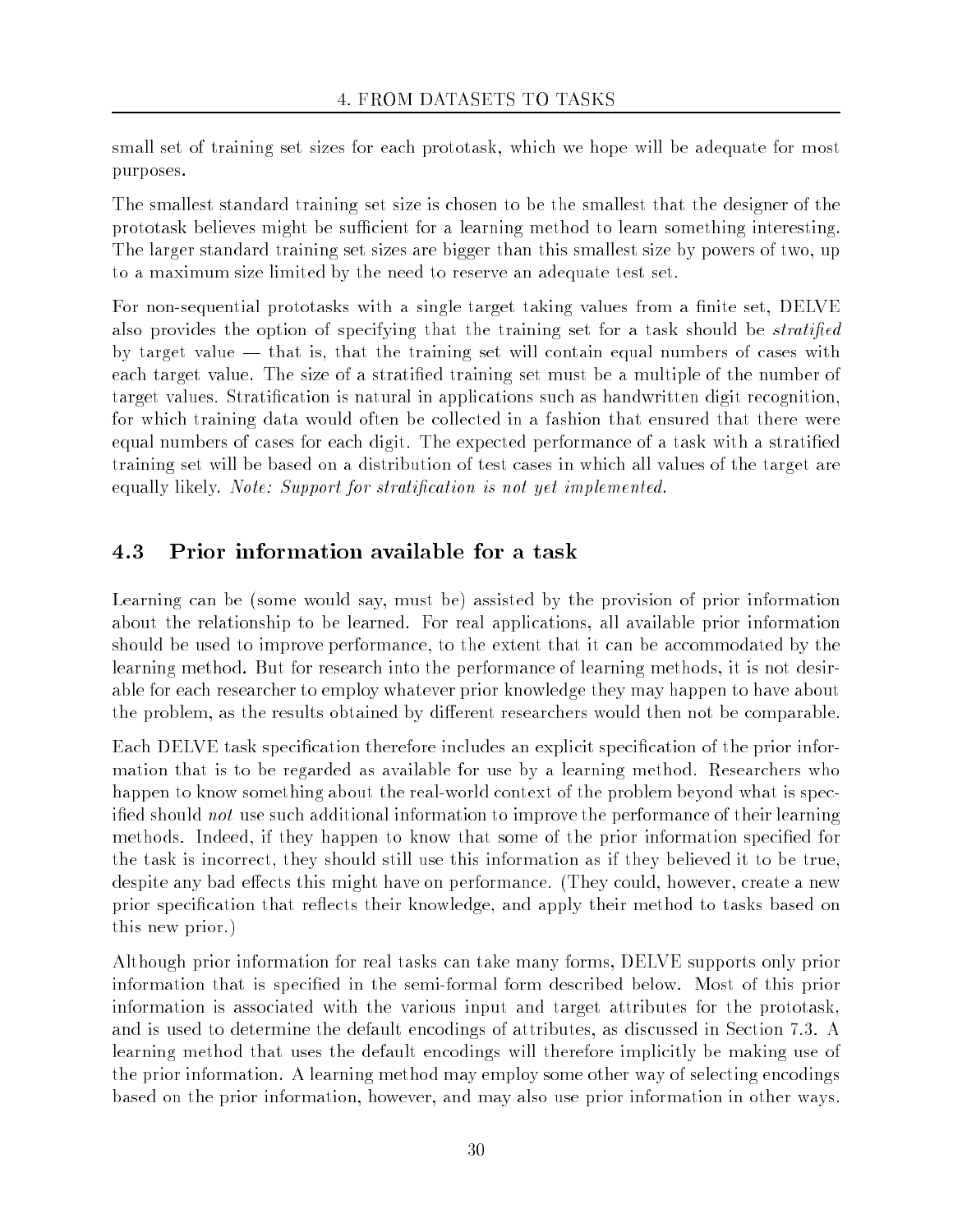```
Task: /demo/age/std.128
Training set size: 128
Inputs:
 col attr name type relevance def coding options
   1 1 Sex binary names and the sex binary news and the sex of the sex of the sex of the sex of the sex of the se
   2 3 SIBLINGS integer nlmh mm-abs
   4
      5 COLOUR: pink nominal nlmh 1-of-n
   5 5 COLOUR:blue ...
   6 5 COLOUR:red ...
   7 5 COLOUR: green ...
   8
       5
          COLOUR: purple
                                      \sim \sim \simTargets:
 col attr name type noise-lev def coding options
   \mathbf{1}\overline{2}AGE
                                nlmh
                                           nm - abs
```
Figure 4.3: Output of the command: dinfo /demo/age/std.128

A prototask will typically come with a "standard" prior specification, stored in the file std.prior, which generally will be fairly unspecific (eg, will be vague about how relevant the various inputs are). Other specifications of prior information may also be defined, stored in other files ending in .prior. A learning task within a prototask is specified by giving both the name of a prior specication and the number of training cases used, for instance, std.128. The prior for a task can be viewed using dinfo, as illustrated in Figure 4.3. The output also shows the default encodings derived from this prior information, as explained in Section 7.3.

Note that the explanations of prior specifications given below are meant only as rough guides to their meanings. The precise, quantitative representation of prior knowledge is, after all, a topic for ongoing research in learning. Note also that none of these prior specications should be taken as indicating absolutely certain knowledge; they mean only that it is considered very likely that the true situation conforms to the specication.

Noise in targets. The amount of inherent noise that is thought to affect the values of a target is specified using one or more of the characters  $\langle N', L', M', \text{and } H',$  representing no, low, medium, or high noise. If more than one character is specified, the amount of noise is uncertain. For example, a specification of 'NLM' indicates that there might be no noise at all, or there might be a low or medium amount of noise, but it is thought that there is not a high amount of noise.

If a target is noise-free, its value will be the same in all cases where the input attributes are the same. This does not imply that the target can be always be predicted with certainty on the basis of information from a finite training set, since there may be no training case with inputs that match a particular test case. It means, rather, that it would be possible to predict the target with certainty if we had enough training data. For many prototasks, the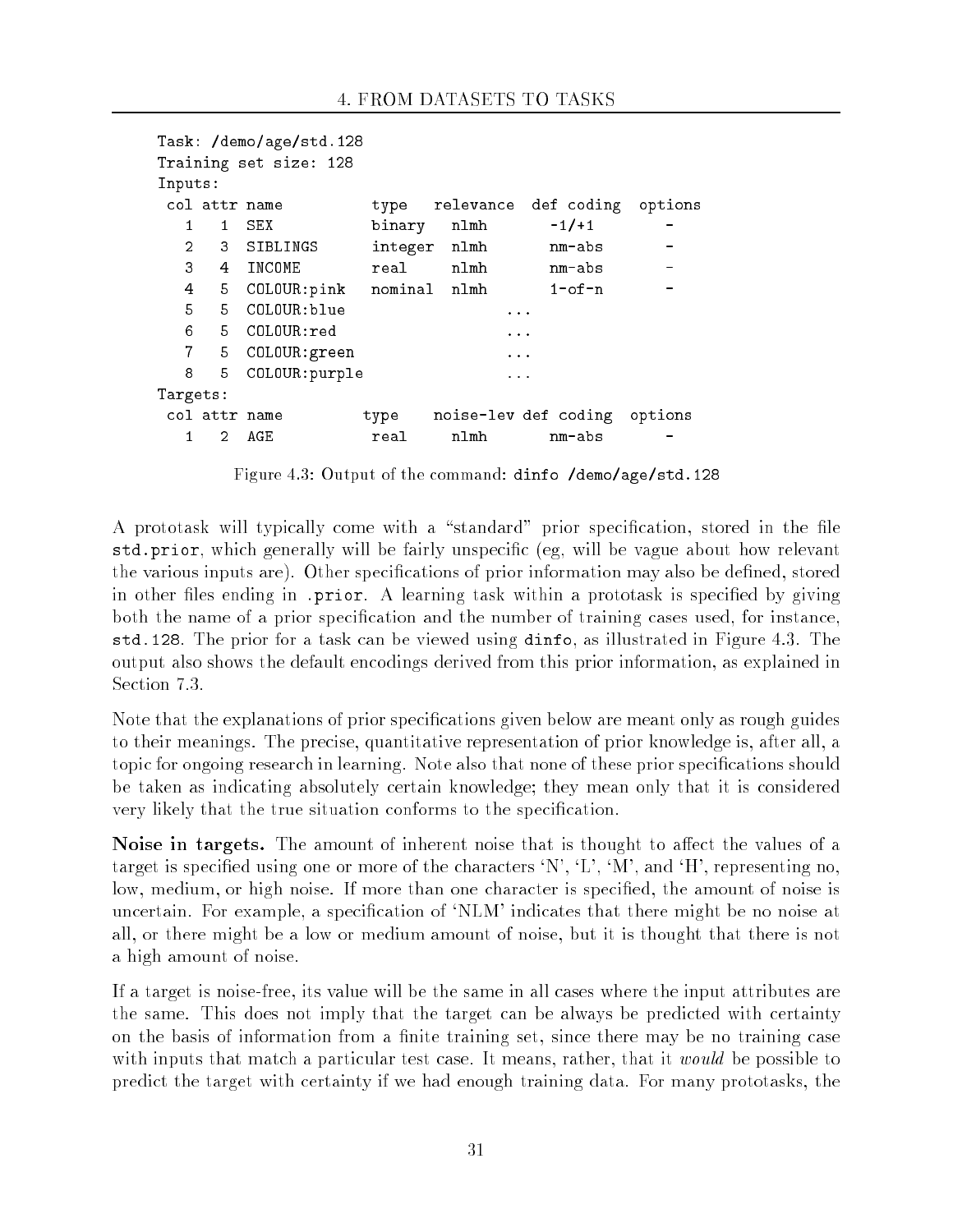inputs will be different for every case that is actually available, so that the characterization is hypothetical in nature (as is the case below as well).

A real-valued target is said to have a low amount of inherent noise if the spread in the distribution of target values over cases where the inputs are all the same is roughly 1% or less of the spread of target values for all cases. For a target with a medium amount of noise, the spread for particular values of the inputs is roughly 10% of the overall spread. For targets with a high amount of noise, the figure is substantially higher, perhaps approaching  $100\%$ . Here, the spread is assumed to be measured in a unit such as standard deviation, but the term is left deliberately vague, as it could be, for example, that the standard deviation is not defined for a target that takes on occasional extreme values. The intent is that the rough figures of  $1\%$  and  $10\%$  should be interpreted with respect to some intuitively appropriate notion of spread.

For discrete targets, a low amount of noise means that the target value differs from that which is most common for the given inputs about  $1\%$  or less of the time, with the corresponding figure for medium noise being about  $10\%$ , and for high noise something substantially greater than that.

Note: At present, the noise level specified does not affect the default encoding, but this may soon change. For the moment, it is probably best to always specify a noise level prior of `NLMH', as it is expected that the default coding with this specication will not change in the future.

Dependencies between cases. For a sequential prototask, or a prototask based on a dataset containing cases with commonality indexes, the prior specication for a task must include information on the anticipated strength of any dependencies between cases with the same commonality index, or which are close to each other in sequential order. This specification will consist of one or more of the characters  $'N', 'L', 'M',$  and  $'H'$ , representing the possibility of no, low, medium, or high dependencies.

If there is a high degree of dependence between such cases, knowing the true target for one case would, if the true nature of the relationship were known, permit one to predict the target in another case that is nearby, or has the same commonality index, with an accuracy that is better than would be possible without knowing the true target for such another case, by a factor of around 100 or more (in terms of some intuitively appropriate measure of "spread" such as discussed above for noise levels). For a medium degree of dependence, the corresponding factor would be around 10, and for a low degree of dependence, much less (perhaps around 2). If there is "no" dependence, very little or no improvement in predictions would be possible from knowing the true target in another case that is close in sequential order, or that has the same commonality index.

For a sequential prototask, the maximum range over which it is thought that non-negligible dependencies may occur will also be specified as part of the prior information. This maximum range will often be the same as that specified in the prototask specification, but might differ if the effect of changing this aspect of the prior information is being investigated. Note that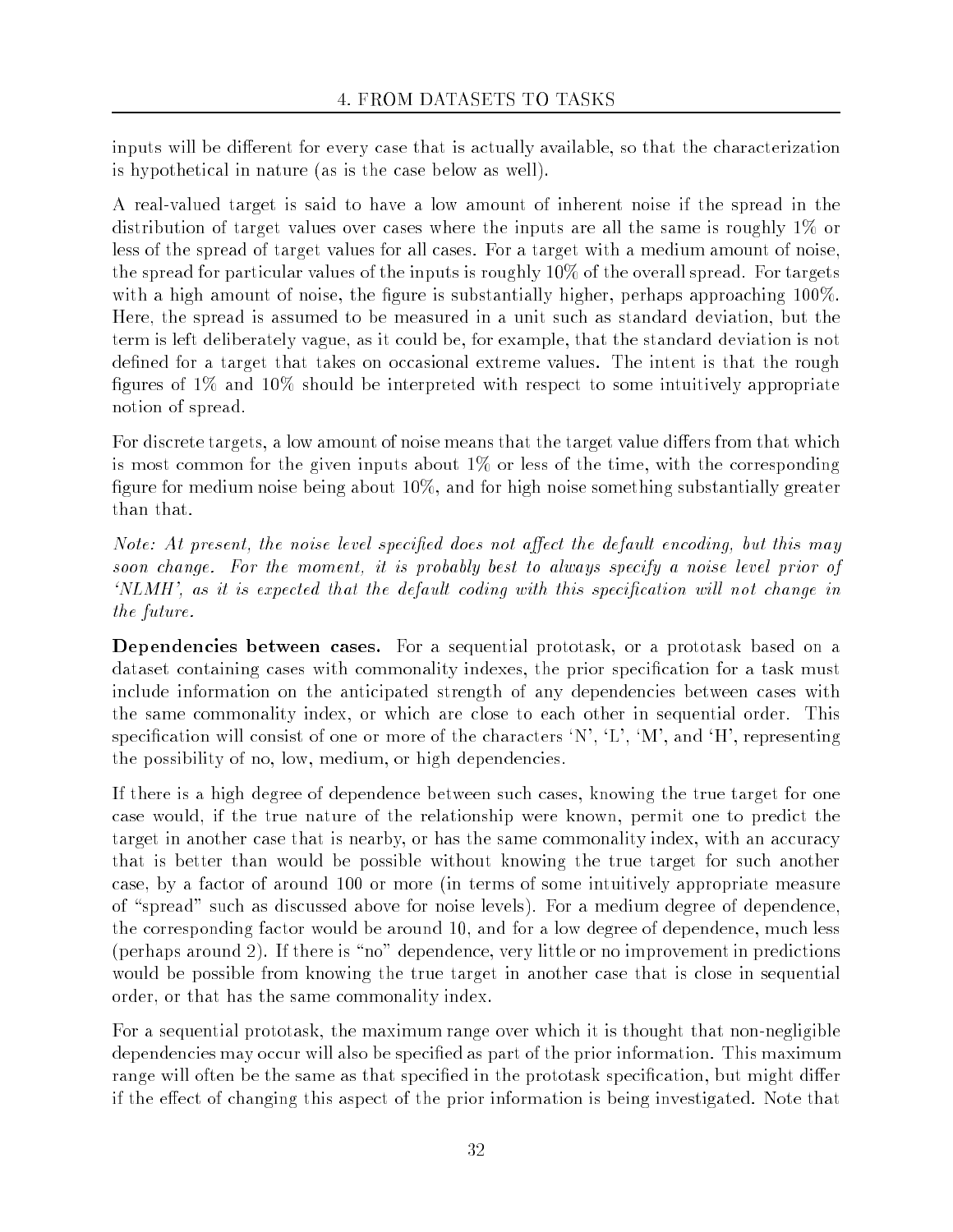it is possible for dependencies to persist over a long range even if the magnitude of these dependencies is low. It is usually reasonable, however, to expect that the strength of the dependencies will likely decline at least somewhat with increasing range, even before the maximum is reached.

Note: These prior specications regarding dependencies between cases have not yet been implemented.

Relevance of inputs. The degree of relevance that an input attribute is thought to possess is specified using one or more of the characters  $'N'$ ,  $'L'$ ,  $'M'$ , and  $'H'$ , representing no, low, medium, or high relevance. If more than one character is specied, this indicates that the degree of relevance is uncertain, except that it is likely to be in one of the categories

The meaning of degree of relevance can be explained in terms of the variation in target valuess, after the component of the variation due to inherent noise is eliminated. An input is considered to be of high relevance if as it varies over the range of values that may actually occur in combination with the other input values (which are kept fixed), the target attributes often vary over close to their full range (discounting variation that is due to inherent noise). The effects of some inputs may depend on the values of other inputs. To be considered highly relevant, it is not necessary that the input always have a big effect; only that it does so in many of the cases. Note the mention above of the range of values for the input that actually occur in conjunction with the other inputs. It may sometimes be known that an input would have a big effect if it were to take on an extreme value, but this does not make the input highly relevant unless such extreme values are likely to actually occur.

An input is considered to be of medium relevance if it can have a somewhat smaller effect on the targets  $\sim$  say, changing them by about 10% of their range. Variation in inputs of low relevance might affect the targets to the extent of about  $1\%$  of their range. Inputs of "no" relevance have substantially less effect (perhaps none).

Learning methods may use prior information about relevance in various ways. A Bayesian method might use this information to set up a prior distribution for model parameters. A method prone to "overfitting" might reduce the number of model parameters when the training set is small by looking only at inputs thought to be highly relevant .

Note: At present, the relevance specification does not affect the default encoding, but this may soon change. For the moment, it is probably best to always specify a relevance prior of `NLMH', as it is expected that the default coding with this specication will not change in the future.

Binary attributes. An input or target attribute that takes on only two possible values (not counting missing values) can be specified to be either *symmetric* or *active-passive*.

For a symmetric binary attribute, nothing is known about the two possible values that would justify treating one differently from another. The actual significance of the two values may be quite different, however  $-$  we just have no prior knowledge of which way around the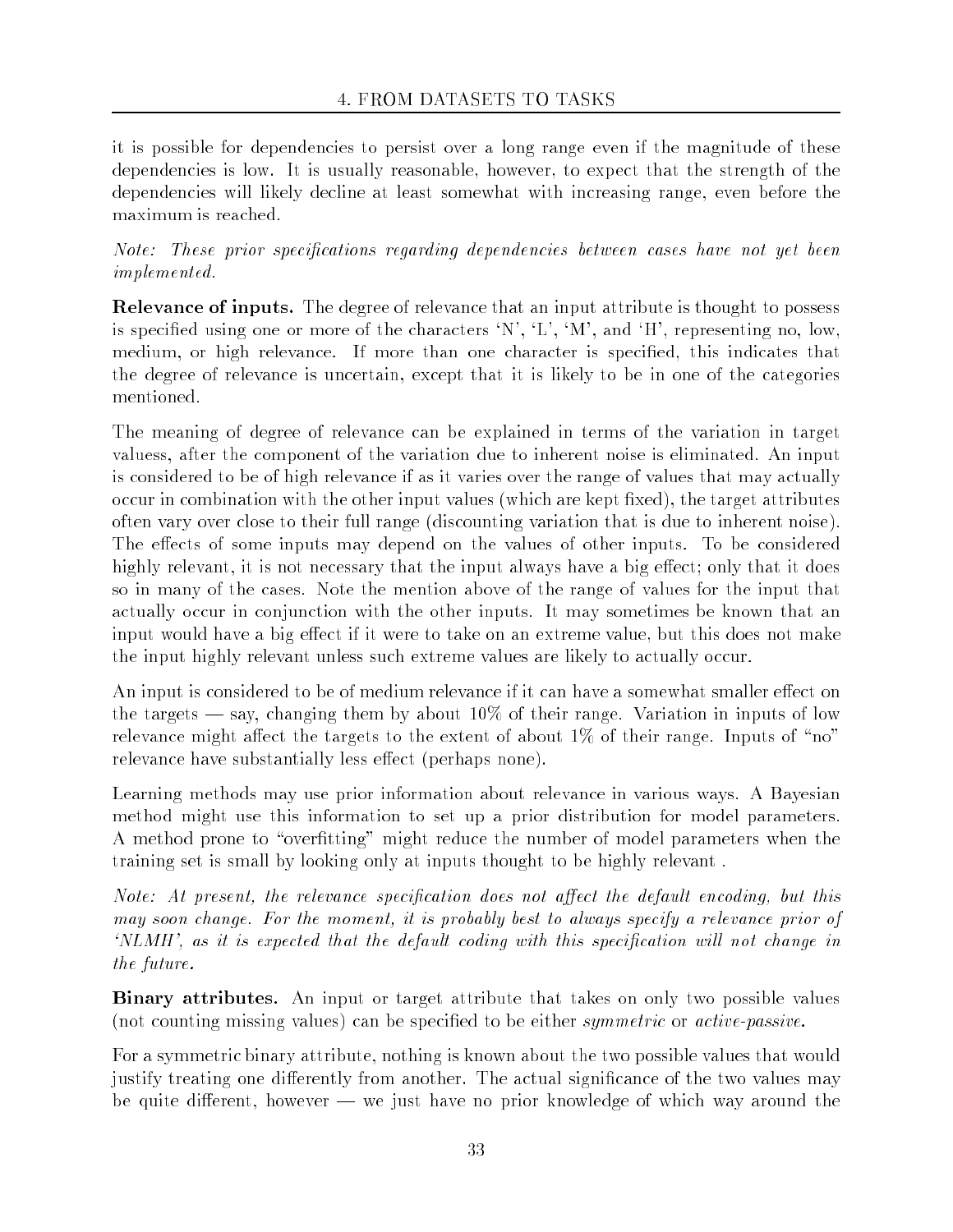effects might go.

For an active-passive attribute, one of the two values is specified to be *passive*; the other is then active. Exactly what this means will depend on the problem; the general concept is best defined by an example. In a medical diagnosis task, binary input attributes indicating whether the patient has fever, chest pain, and yellow toenails are active-passive, with the presence of the symptom being the active value. We expect that the presence of such a symptom will have specific diagnostic implications, pointing to a relatively small class of diseases. In contrast, the absence of fever does not in itself suggest a diagnosis. For a binary target, the "passive" value is considered to be the "default", though this does not necessarily mean that it occurs more often than the "active" value.

What, if anything, the distinction between symmetric and active-passive attributes should mean for the proper treatment of binary inputs and targets is a matter for researchers developing learning methods to judge. However, the default DELVE encodings (see section 7.3) do treat symmetric inputs symmetrically, and active-passive inputs asymmetrically.

Categorical attributes. An input or target attribute that takes on a finite number of possible values (three or more, not counting missing values) may be specified to be *nominal* or *ordinal*. This distinction affects the default encoding of the attribute, as discussed in Section 7.3.

The values of a nominal attribute are signicant only in that they are distinct from one another, except that one of the values may optionally be singled out as the *passive* value. The meaning of such a passive specification is analogous to that described above for binary attributes.

The values of an ordinal attribute have a defined ordering, which must be specified, if it differs from the order in which the possible values are listed in the dataset specification. The first value in this ordering may optionally be specified to be *passive. Note: There is* currently no way of overriding the ordering of attribute values in the dataset specication.

**Real-valued attributes.** Currently, no specific prior information pertaining to real-valued attributes is recorded, other than the noise level and degree of relevance, as discussed above. Formal specication of prior information regarding promising transformations of real-valued input and target attributes may be allowed in future. The expected degree of smoothness in the relationship between a real-valued input attribute and the targets might also be useful prior information, but this also has not been standardized. In the absence of such information, it is appropriate to assume that relationships are often smooth, or at least continuous, but that discontinuities are not impossible.

Integer attributes. At present, no special special prior specifications are defined for integer attributes. The relevance and noise level priors apply, however.

**Angular attributes.** Numeric attributes interval can be specified to be *angular*. These attributes are thought to have a circular meaning, for which all that matters is the modulus of the value with respect to some unit. For instance, a attribute giving the time of day could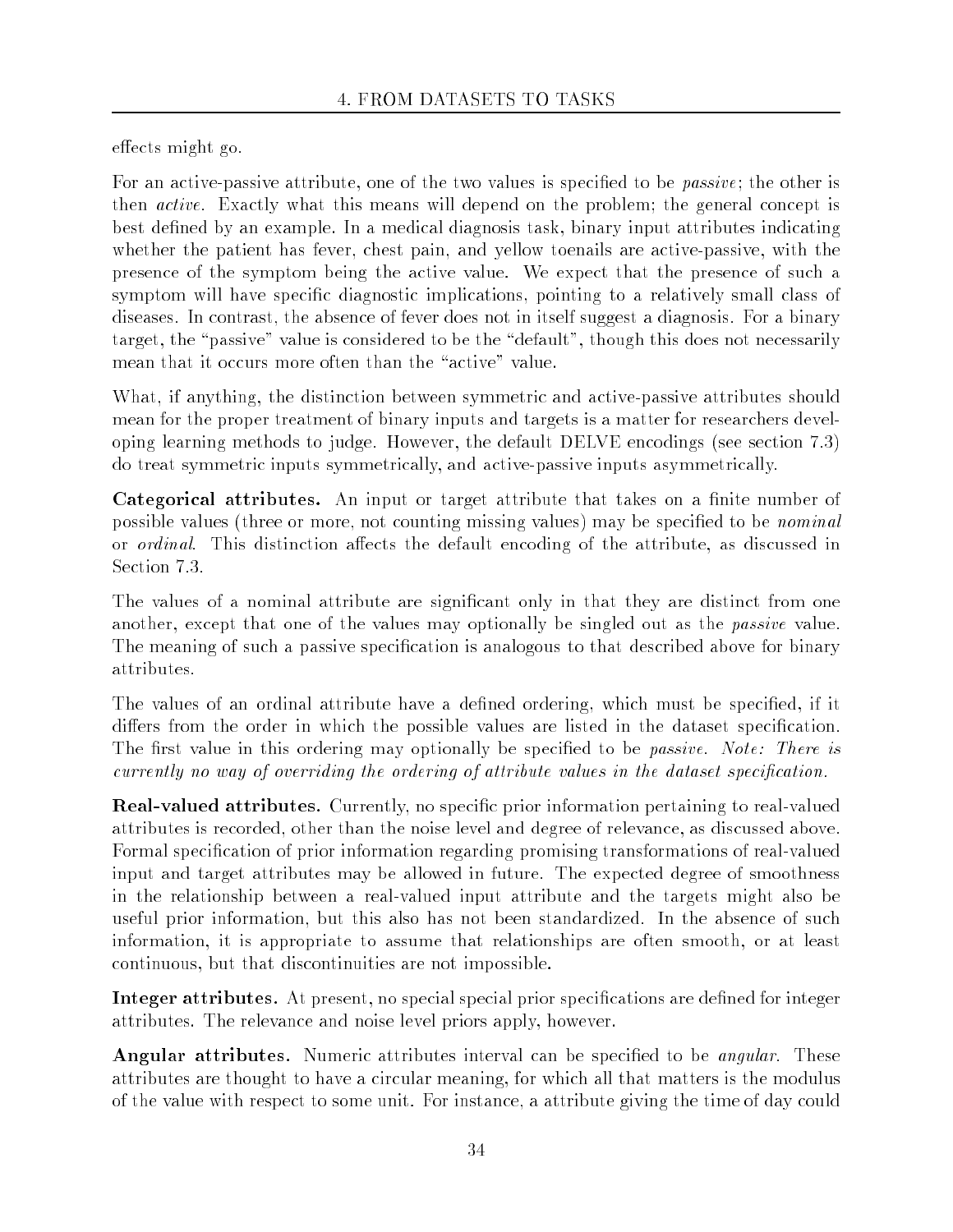be considered to be angular, with a modulus of 24 hours.

Angular attributes are by default encoded in terms of the sine and cosine of the angle they define (see Section 7.3). This representation respects the assumed continuity as values wrap around.

## 4.4 Defining prototasks: The dgenorder and dgenproto commands

Before a new dataset can be used to assess learning methods in DELVE, at least one prototask must be defined for it. Researchers may also wish to define new prototasks for existing datasets. This section describes how to do these things, as well as the approach taken in defining the standard DELVE prototasks.

The purpose of defining a prototask is to support interesting experiments, which say something signicant about the learning methods that are assessed. For some datasets, such interesting prototasks may need to have special features. For example, if a potential input attribute is very highly correlated with a target attribute, it may be best to leave it out of the allowed set of input attributes, in order to prevent the prototask from being so easy that it is uninteresting. If the inputs in a few cases differ greatly from those in the other cases, it might be of interest to define a prototask that excludes cases with these extreme inputs, in order to assess learning methods that do not purport to handle such extrapolation well. The documentation for a prototask with unusual features should include a statement of the research questions the prototask is meant to address, and a justification for its specifications in terms of these objectives.

Most standard DELVE prototasks are dened with no specialized ob jectives in mind, however, and include all attributes and all cases. Complications due to *missing data* arise fairly often, however. Since many of the supervised learning methods we would like to assess do not naturally handle missing data, we hope to obtain a good collection of DELVE prototasks in which the values of input attributes are never missing. We expect that this will require creating some such prototasks by excluding a few input attributes whose values are missing in many cases, or by excluding a few cases for which the values of one or more attributes are missing, or by doing a bit of both.

The designer of a prototask decide how to deal with any dependencies between cases that may be present. We take two approaches to this for the standard DELVE prototasks. For some prototasks, we accommodate the dependencies in a proper fashion (or rather, we will do so once the required facilities are implemented). In particular, we ensure that there are no signicant dependencies between training and test cases, as this would invalidate the results. Other times, however, we instead circumvent sequential dependencies by randomly reordering the dataset. This second approach allows us to define tasks for which ignoring dependencies gives internally consistent results, although such tasks no longer correspond to real-world situations.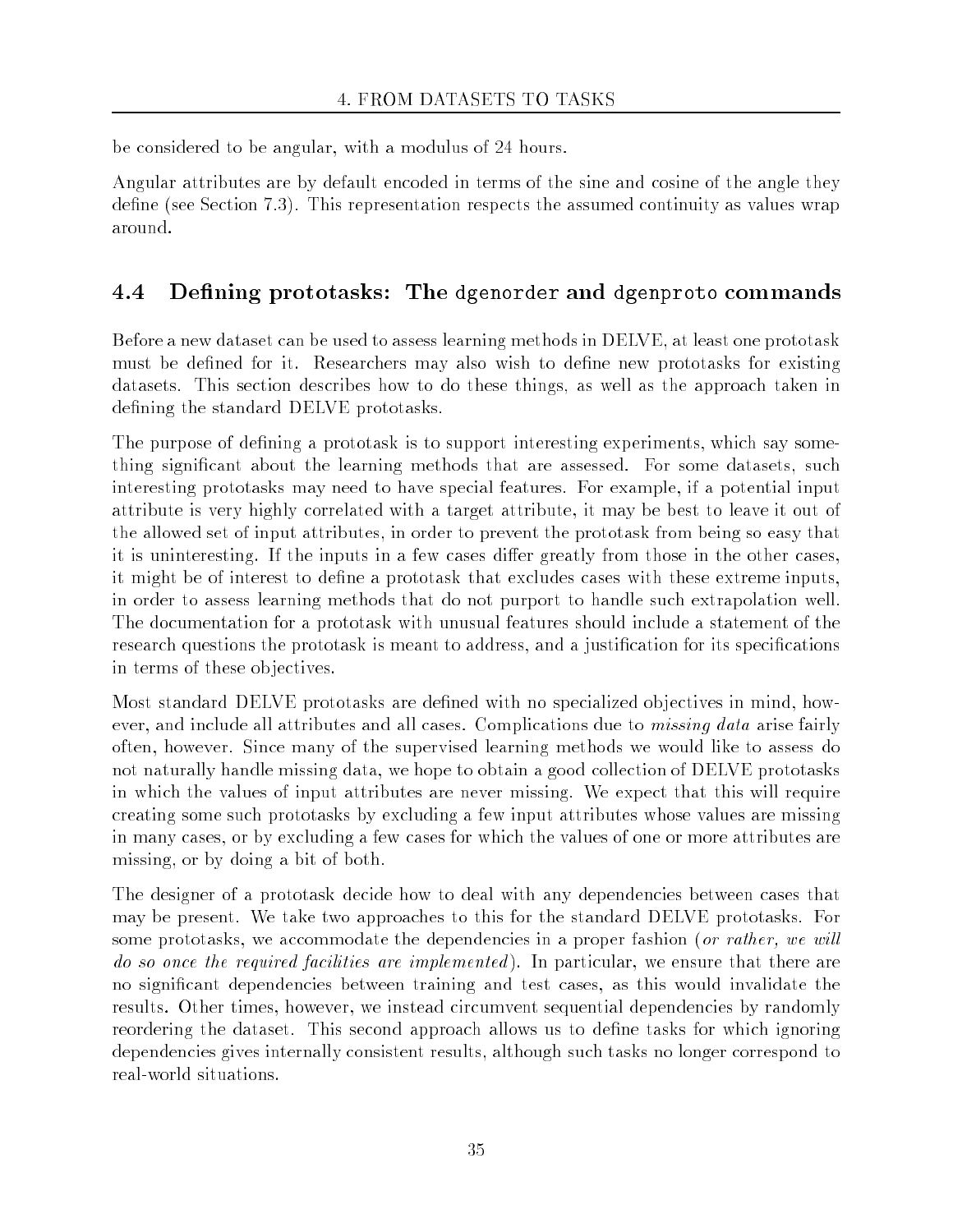| Prototask.spec                        |  | std.prior   |                |  |
|---------------------------------------|--|-------------|----------------|--|
| Cases: all                            |  |             | 1 NLMH binary  |  |
| Inputs: 1 3 4 5                       |  |             | 3 NLMH integer |  |
| Order: retain                         |  | 4 NLMH real |                |  |
| Origin: artificial                    |  |             | 5 NLMH nominal |  |
| Targets: 2                            |  | 2 NLMH real |                |  |
| Test-Set-Size: 1024                   |  |             |                |  |
| Training-Set-Sizes: 32 64 128 256 512 |  |             |                |  |
| Test-Set-Selection: hierarchical      |  |             |                |  |
| Maximum-Number-Of-Instances: 8        |  |             |                |  |

Figure 4.4: Prototask specification (Prototask. spec) and standard prior specification (std.prior) for the age prototask of the demo dataset.

When a non-sequential prototask is defined it is recommended that the cases always be randomly re-ordered, unless it is known for certain that the existing order is random. Certainly this must be done if the ordering is informative, or is sorted by some attribute value. It should also be done even if it is thought that the order is arbitrary, in order to provide greater certainty that assessments based on the assumption of no sequential dependence will be internally valid. When cases have commonality indexes, this random re-ordering must keep cases with the same index grouped together (in random order), while randomly ordering the groups themselves.

To create a prototask, you first must create a directory for the prototask within the DELVE hierarchy. This directory must have the same name as the new prototask, and be located within one of the directories for the dataset in the DELVE hierarchy. Within this prototask directory, you must create a Prototask. spec file, containing the specifications for the prototask and the standard set of tasks associated with it, and also one or more files containing prior specifications, usually including std.prior, which contains the "standard" prior information.

These files have formats paralleling the output of dinfo for a prototask and for a task. A prior file should have one line per attribute, specifying the attribute number, the noise level or relevance prior, the type of the variable, and any additional options. For example, the line for a nominal attribute, numbered 2, thought to be of at least medium relevance, and which has a passive value of none, would be be

### 2 MH nominal passive=none

An angular attribute must be accompanied by a  $unit = modulus$  specification.

The Prototask spec and std.prior files for the /demo/age prototask are shown in Figure 4.4.

The /demo/age prototask includes all cases in the dataset. Another built-in option is no missing, which species that all cases should be included except those for which one or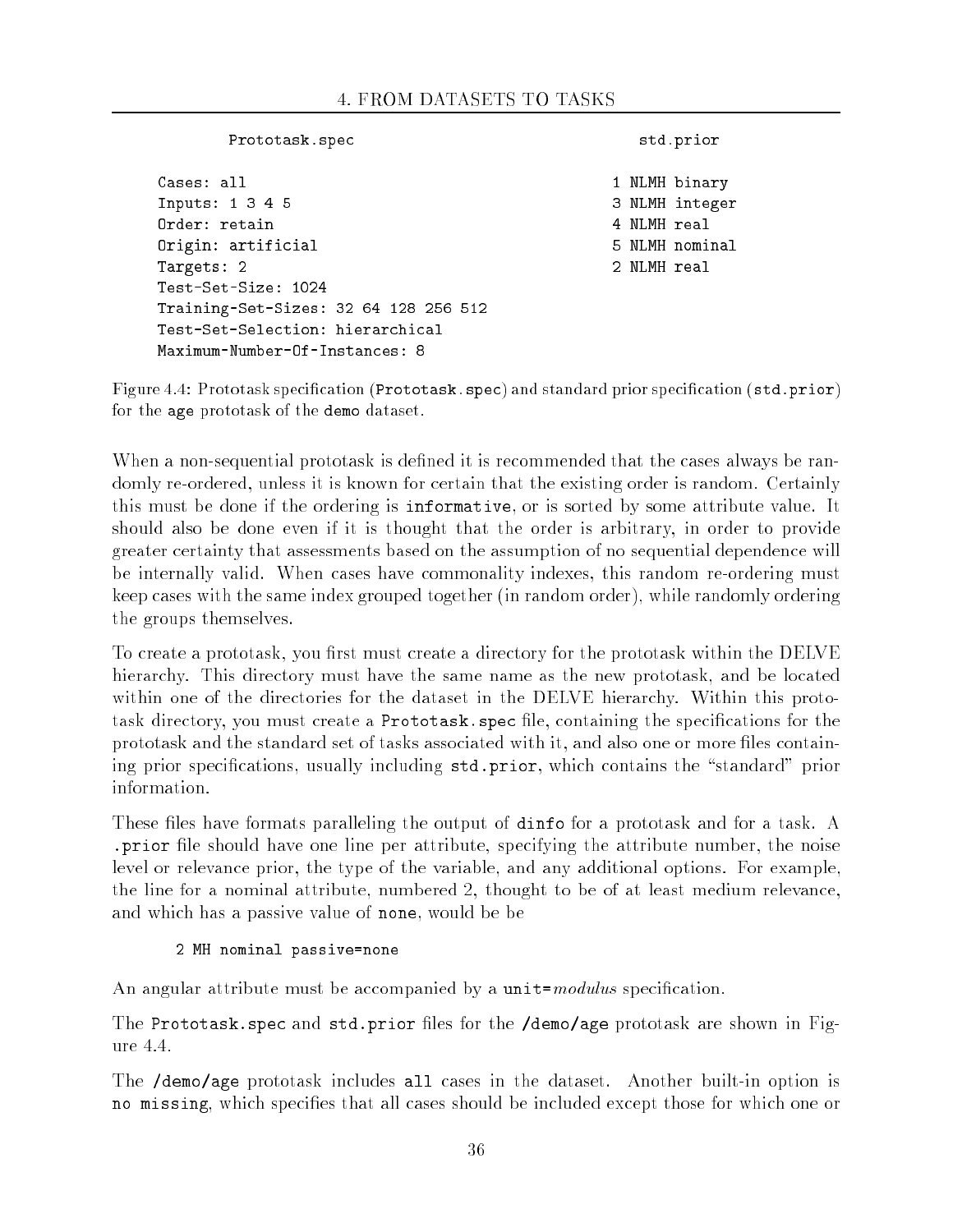more of the attributes used in the prototask are missing. One can also give for Cases the name of a file that contains an explicit list of case numbers to include, one case per line, with numbers starting at one. The order of lines in this file does not matter. This case file should be located in the DELVE hierarchy, within the prototask directory.

The order for the /demo/age prototask is specified as retain. This prototask is nonsequential, but the data is artificially generated in a fashion that guarantees that the original data file is in random order. For a natural or cultivated dataset, one would normally randomize the ordering explicitly (assuming that the prototask is not meant to be sequential). One does this by specifying a file that contains such an ordering. This file must be located in the DELVE hierarchy, within the prototask directory. The order file should have one line per case, with each line containing the index of a case. Indexes start at one, and go up to the number of cases that are used in the prototask. Note that if any cases were left out of the prototask, these will not be the indexes of the cases in Dataset.spec.

Most often, this ordering file will be called Random-order, and will be generated automatically using the dgenorder command. This command will also take care of the complications involved in handling commonality indexes. Or at least it will once commonality indexes have been properly implemented

Another command that you will often wish to use after creating a new prototask is dgenproto, which creates the intermediate file Prototask.data, containing the portion of Dataset.data relevant to this prototask. This intermediate file will be created "on-the-fly" by other commands, as needed, but creating a single permanent copy will save time. You will also want to use the dcheck command, in order to check that the prototask specifications are consistent with the dataset specifications.

Here is how you would go about creating a non-sequential prototask for a natural dataset:

| unix> cd dataset          | # Change to a delve directory for the dataset |
|---------------------------|-----------------------------------------------|
| unix> mkdir prototask     | # Create a directory for the new prototask    |
| unix> cd prototask        | # and change into it                          |
| unix> edit Prototask.spec | # Create the prototask specification file     |
| unix> edit std.prior      | # Create the standard prior specification     |
| unix> dcheck              | # Check that it's all consistent              |
| unix> dgenorder           | # Generate the Random-order file              |
| unix> dgenproto           | # Generate the Prototask.data file            |

The dgenproto step is optional, but usually advisable; if it is done, it must be after dgenorder has been done. For a simulated or articial dataset, where the cases are already in random order, the ordering would usually be retain, and the dgenorder step would be omitted. Note: The dcheck command is not implemented yet, so you will have to leave out that step at present.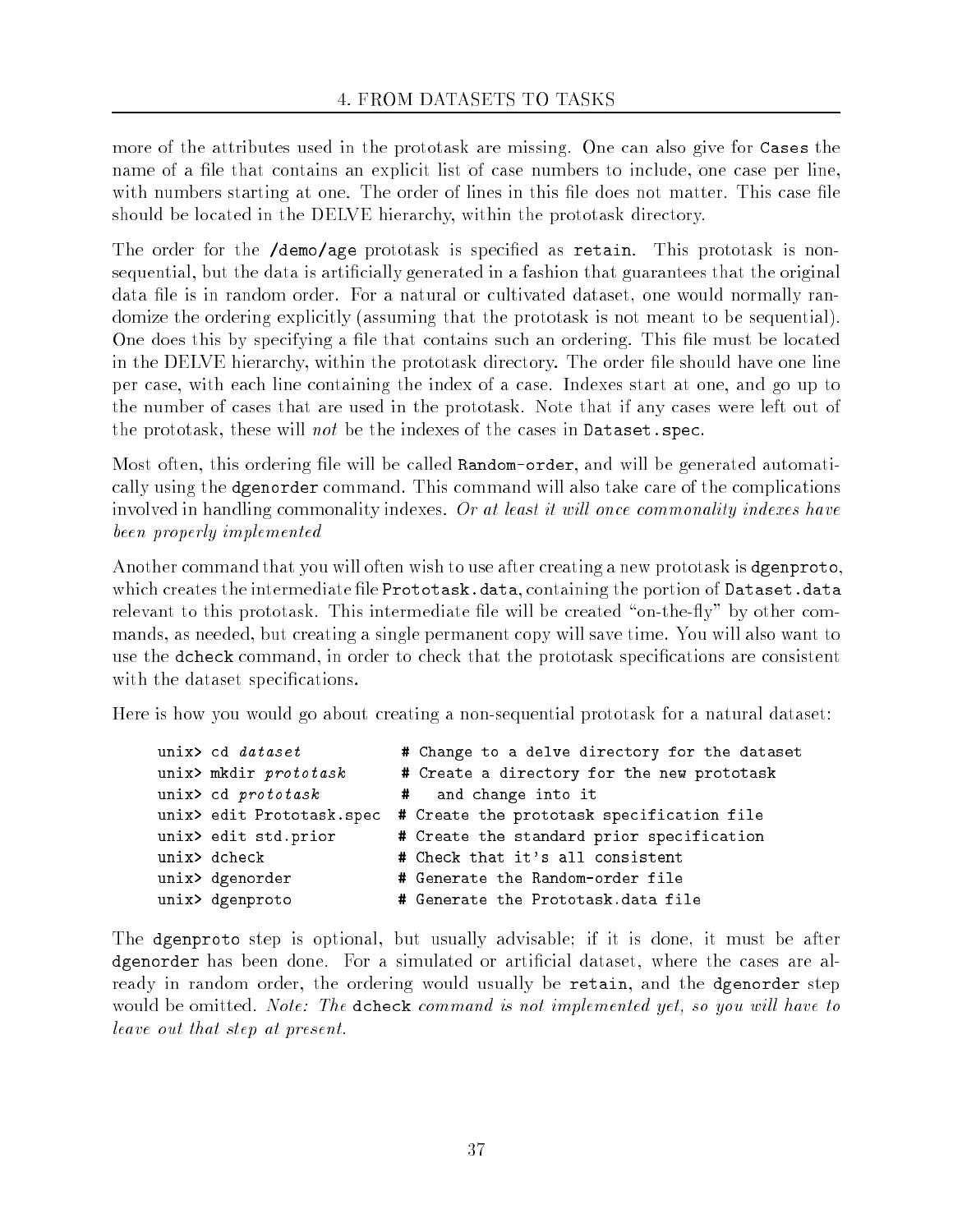# 5 PREDICTIONS AND LOSS FUNCTIONS

Together, the specifications for a prototask and for one of its tasks determine what is to be learned and what information will be available on which to base learning. To complete the specication of a learning problem, we need to say what form the output of a learning method should take, and how the performance of a method on a task will be judged.

DELVE supports assessments only of the predictive performance of learning methods — the degree to which the relationships learned can be used to predict attributes in previously unseen cases. For this purpose, the relevant output of a supervised learning method is a set of *predictions* for the target attributes in a set of test cases for which only the input attributes are known. The accuracy of these predictions is judged by how well they match the actual values of the targets, as measured by some *loss function*.

For some methods, learning, making predictions, and judging the loss from these predictions may be sequential activities, with the nature of the predictions required having no effect on the learning itself, and with the loss function by which these predictions will be judged having no effect on the predictions themselves. In general, however, this need not be so. A learning method may be designed to behave quite differently depending on the predictions that it will be required to produce, or on the loss function by which these predictions will ultimately be judged.

## 5.1 Types of predictions

DELVE expects learning methods to produce predictions in the form of either *quesses* or predictive distributions. A real application might require either type of prediction, and many learning methods will be able to produce predictions of both types.

A guess for a target in a test case is a value of the same type as the target itself  $-$  that is, if the target is categorical, the guess will be one of the possible target values, and if the target is numerical, so will the guess be (though a guess for an integer target need not be an integer). If there is more than one target attribute, a separate guess is made for each target. One might sometimes wish to allow a learning method to decide to make no guess for a target (at a penalty); provisions for this are described in Section 5.3.

The accuracy of a guess is judged by a loss function that measures how close the guess is to the true value, as described below in Section 5.2.

A *predictive distribution* is a probability distribution for the targets in a test case, conditional on the known values of the inputs for the test case. In theory, a learning method that produces predictions of this form should output a complete representation of the predictive distribution for each test case. Given this distribution and the actual value, a loss could then be computed using one of the loss functions described below (Section 5.2).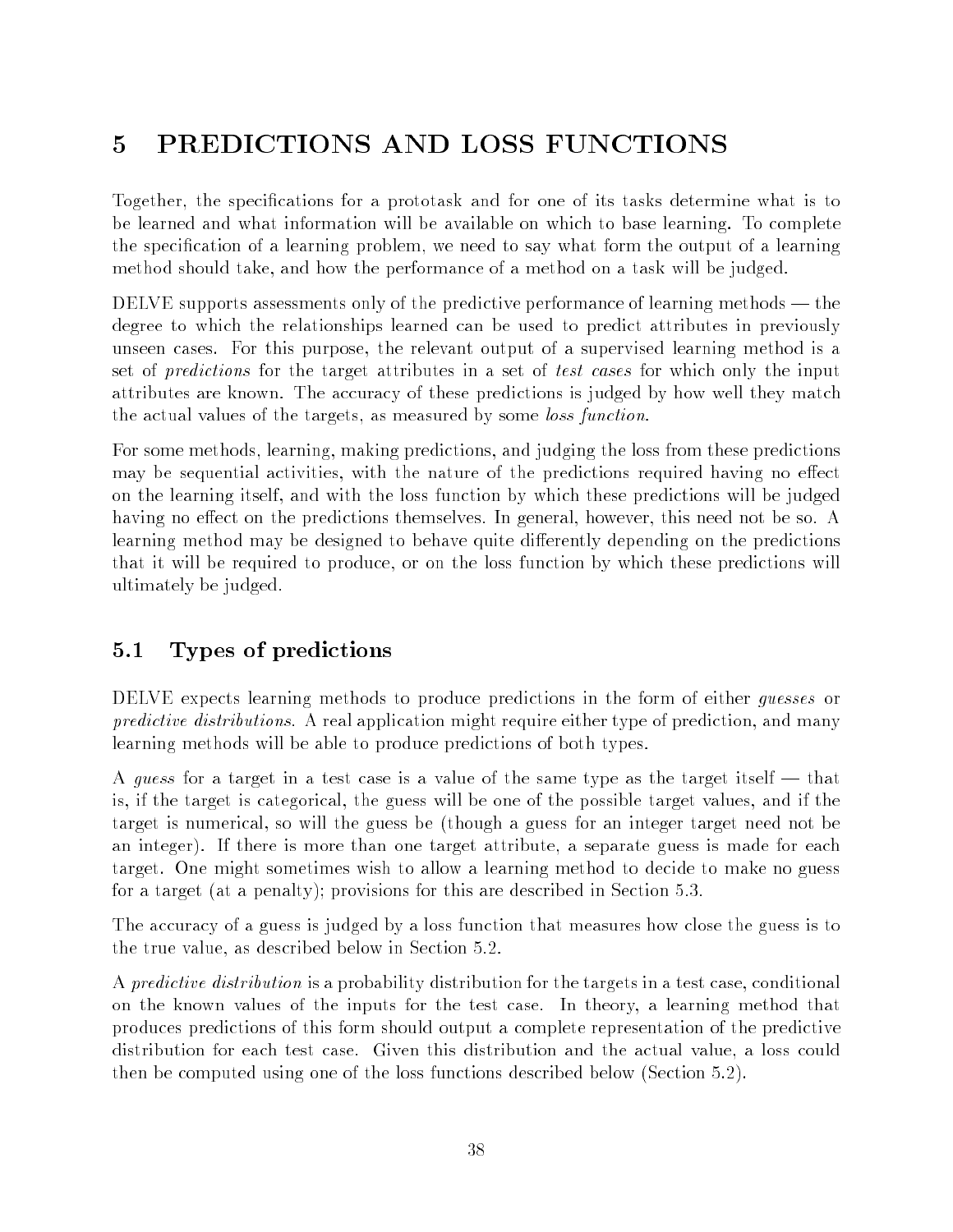However, the predictive distribution for a target produced by a learning method could be arbitrarily complex (at least for real-valued targets). When there is more than one target, the predictive distribution might in general involve dependencies between targets. Due to the difficulty of defining a standard representation for predictive distributions that is both convenient and sufficiently general, DELVE does not require learning methods to actually output their predictive distributions. Instead, the computation of the loss based on the predictive distribution and the actual target values is left for the learning method itself to compute, using its internal representation of the predictive distribution.

Tasks with a single categorical target are an exception to this general procedure. In this case only, a learning method may output an explicit representation of the predictive distribution for each test case, as described in Section 7.5, leaving the computation of losses to DELVE. This is in fact the preferred procedure, since it makes the predictive distributions available for examination, and avoids the possibility that the learning method will compute the losses incorrectly.

#### $5.2$ Standard loss functions supported by DELVE

The accuracy of a prediction for a test case is measured by a *loss function*, which takes two arguments: The prediction output by the method for a particular test case, and the true values of the targets for that case. The value of the loss function is a single real number that represents the "loss" suffered when the given prediction is used in a situation where the true values of the targets are as given.

Note that the loss function is defined in terms of a single test case, not a set of test cases. The goal of prediction is to minimize the expected value of this loss on a test case that is randomly drawn from the distribution of cases defined for the prototask. In assessing the performance of a method, we will of course use test sets with many cases, taking the average loss over many test cases as an estimate of the expected loss on a single test case.

The loss function for an actual application might sometimes be quite complex and specialized. DELVE does not attempt to assess methods for producing predictions in such a context, but concentrates instead on a predictions that will be judged using a few simple loss functions. These loss functions have been selected because they are already in common use, and because they emphasize somewhat different aspects of predictive performance. The performance of a learning method with respect to these standard loss functions can be compared to that of the many other methods that will have been assessed with the same loss functions. More specialized loss functions may be of interest for some prototasks, however, and DELVE does provide some support for them, as is described in Section 5.3.

Each of the standard loss functions has a one-letter abbreviation. This abbreviation is used to specify a loss function, and occurs in the standard names for les holding predictions and losses on a task instance, as is described further in Section 7. The standard loss functions are summarized in Figure 5.1.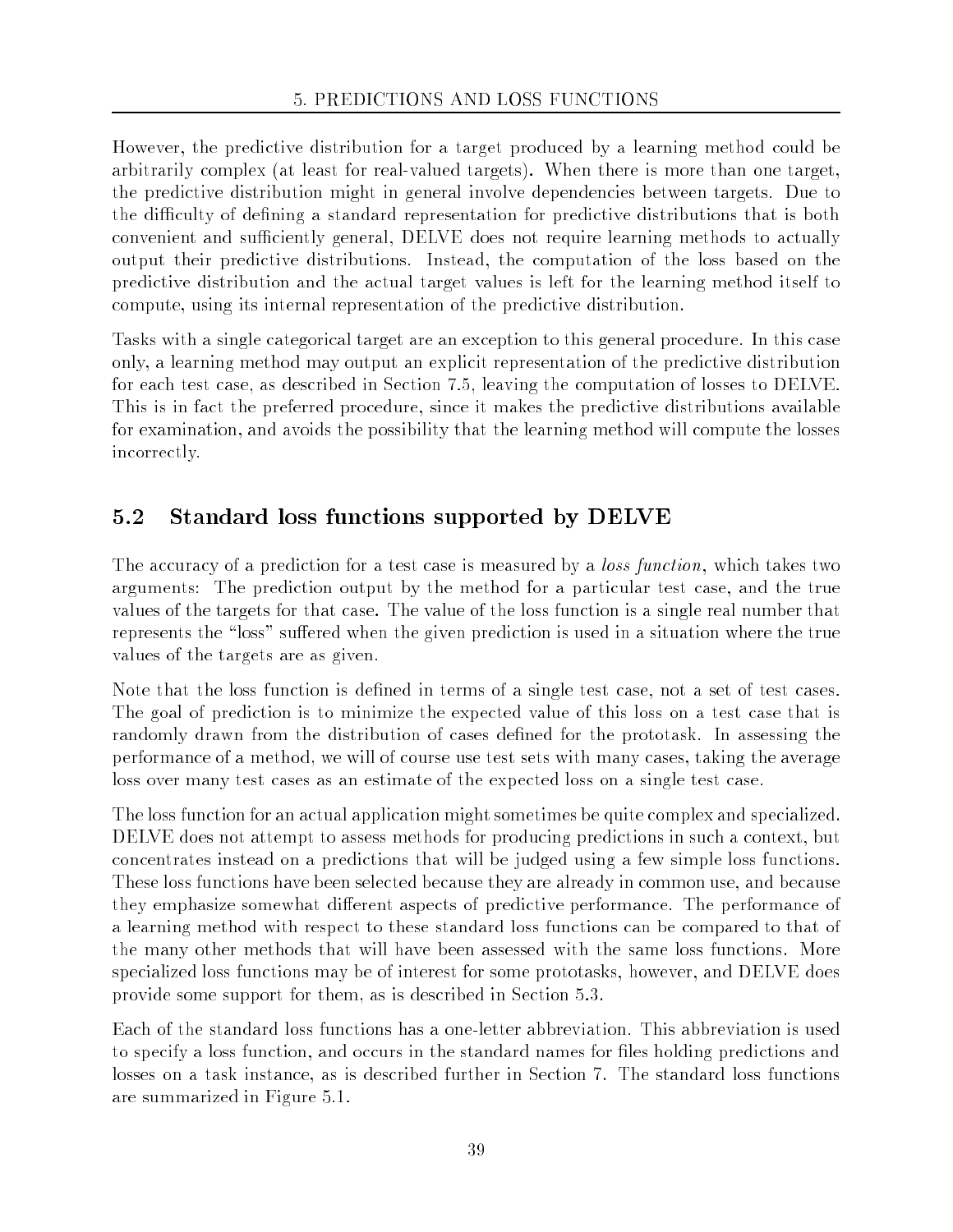### 5. PREDICTIONS AND LOSS FUNCTIONS

| For quesses:                  | abbrev. categorical? integer? real? |  | angular? |
|-------------------------------|-------------------------------------|--|----------|
| Squared-error loss            |                                     |  |          |
| Absolute-error loss           |                                     |  |          |
| $0-1$ loss                    |                                     |  |          |
| For predictive distributions: |                                     |  |          |
| Log-probability loss          |                                     |  |          |
| Squared-probability loss      |                                     |  |          |

Figure 5.1: Standard loss functions, their abbreviations, and the types of targets for which they

For predictions that take the form of guesses, the standard loss functions are all based on a "distance" of some kind between a guess and the true value of a target. For tasks with more than one target, the total loss is simply the sum of the losses based on the distance of each target guess from the true target value.

For guesses of targets that take on integer or real values, DELVE supports two loss functions, based on squared and absolute distance. The *squared-error loss* is the square of the difference between the guess and the true target value. Those who take a probabilistic approach to learning should note that the expected squared-error loss is minimized by guessing the mean of the predictive distribution for the target. The absolute-error loss is the absolute value of the difference between the guess and the true target value. The expected absolute-error loss is minimized by guessing the median of the predictive distribution.

For guesses of integer and categorical targets, DELVE supports  $0-1$  loss, in which the loss is zero if the guess is correct, and one if it is incorrect. The optimal strategy for minimizing 0-1 loss is to guess the target value with greatest probability (the mode of the predictive distribution).

DELVE does not currently support any loss functions for guesses of targets that take on angular values. There is also no provision for using different loss functions for the various targets in a case.

For predictions that take the form of a predictive distribution, one may use *log probability* loss, which is minus the log (to base  $e$ ) of the probability or probability density of the true target values under the predictive distribution. Log probability loss may be used with targets of any kind. Note that if all targets are integer or categorical, the predictive distribution will consist of probabilities for the various combinations of target values. If instead the targets are all real or angular, the predictive distribution will take the form of a probability density (which must be finite if log probability loss is to be used). If some targets are integer or categorical and others are real or angular, the log probability loss will be computed from the hybrid probability/density of the true target values.

Squared-probability loss may be used with predictive distributions for a single categorical target. In this case, the prediction takes the form of a list of probabilities,  $p_1, \ldots, p_n$ , for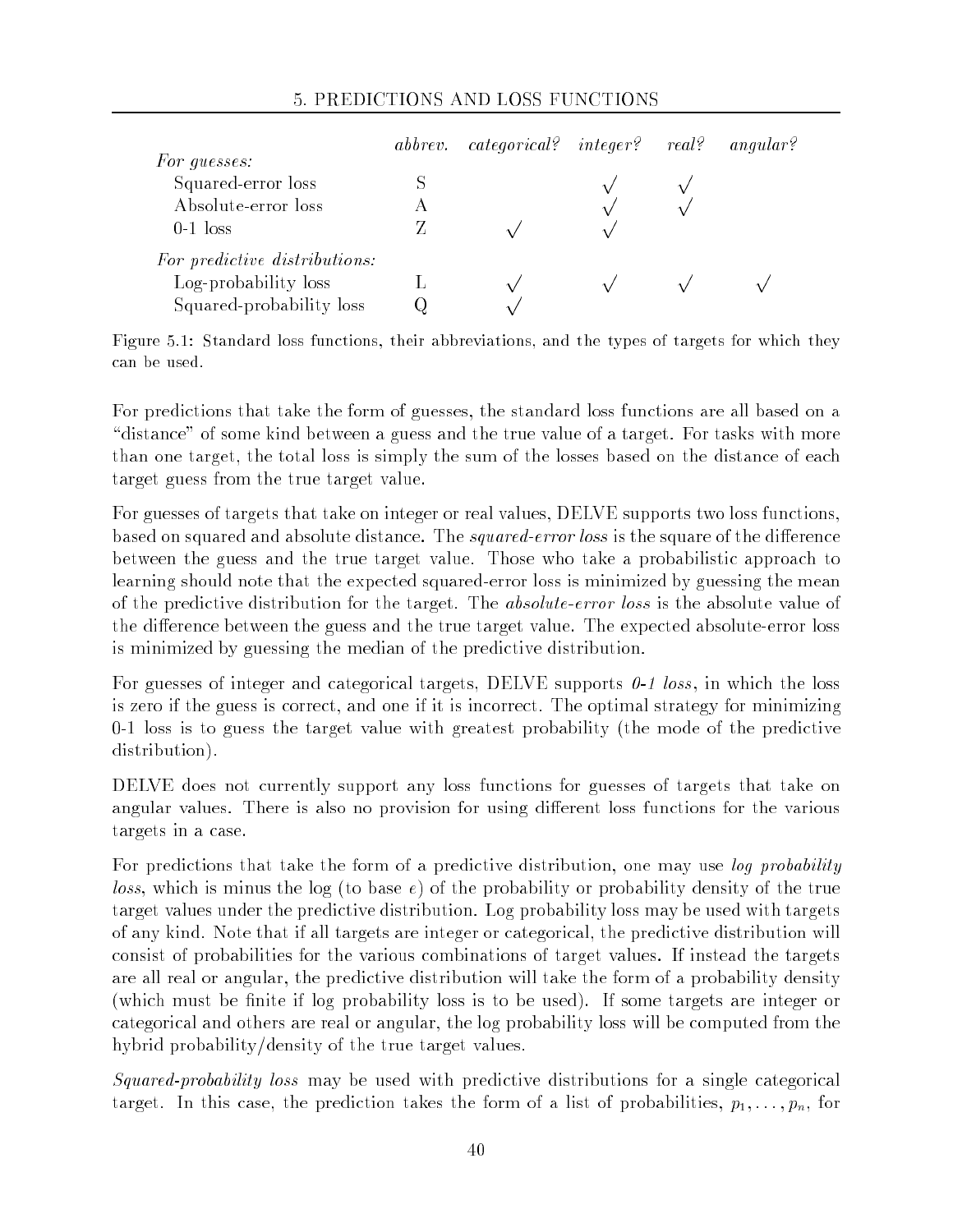the possible target values, which are labeled 1 to n, with t being the true target value for the case in question. (As mentioned in Section 5.1, in this case only, the learning method may produce the predictive distribution explicitly.) The squared probability loss is the square of one minus the probability assigned to the true target value, plus the squares of the probabilities assigned to all the other possible target values — that is,  $(1-p_t)^{-}$  + **Property**  $p_i^-$  .

Note that the expected value of both the log probability loss and the squared probability loss is minimized by a distribution matching the true probabilities. The log probability loss will be infinite if the probability or probability density for the true target is zero, but the squared-probability loss is never greater than two.

 $\cdot$   $\cdot$ 

#### 5.3 Using a specialized loss function

Note: The facilities described in this section have not yet been implemented.

In addition to the standard predictions and loss functions described above, DELVE supports specialized predictions in which guessing is optional, and specialized loss functions defined by an arbitrary loss matrix. These facilities are intended for use with natural prototasks that come from application areas where such specialized predictions and loss functions are appropriate, or with cultivated or synthetic prototasks that are intended to mimic such actual applications. For example, an automatic postal code recognition system may have the option of referring hard-to-recognize postal codes to a human worker, and in a medical testing application, we might wish to treat a false positive as less serious than a false negative.

Guessing can be made optional by specifying a *no-quess penalty*, which is the loss suffered when the learning method decides to make no guess — presumably because the method is so uncertain of the value of the target that it expects the loss produced with its best guess to be greater than the no-guess penalty. This form of prediction and loss function is specied by appending the value of the no-guess penalty followed by \N" to the abbreviation of any of the loss functions for guesses in Figure 5.1. For example, " $Z0.2N$ " specifies 0-1 loss with a penalty of 0.2 for not making a guess.

A non-standard loss function for guesses of a single categorical target can be specified by means of a *loss matrix*, in which the loss for every possible combination of a guess and a true value for the target is explicitly specied, with the restriction that the losses must be non-negative, and be zero when the guess is correct. A loss for making no guess may also be specied, separately for each true target value.

Use of a loss matrix is specified by giving " $M$ " followed by a file name wherever you would otherwise use an abbreviation for a standard loss function. This le should be located in the data part of the DELVE hierarchy, in the directory for the corresponding prototask. The file should contain as many lines as there are possible values for the target attribute, plus one additional line if the method is to be allowed to make no guess. The lines correspond to possible guesses, according to the ordering of possible attribute values in the dataset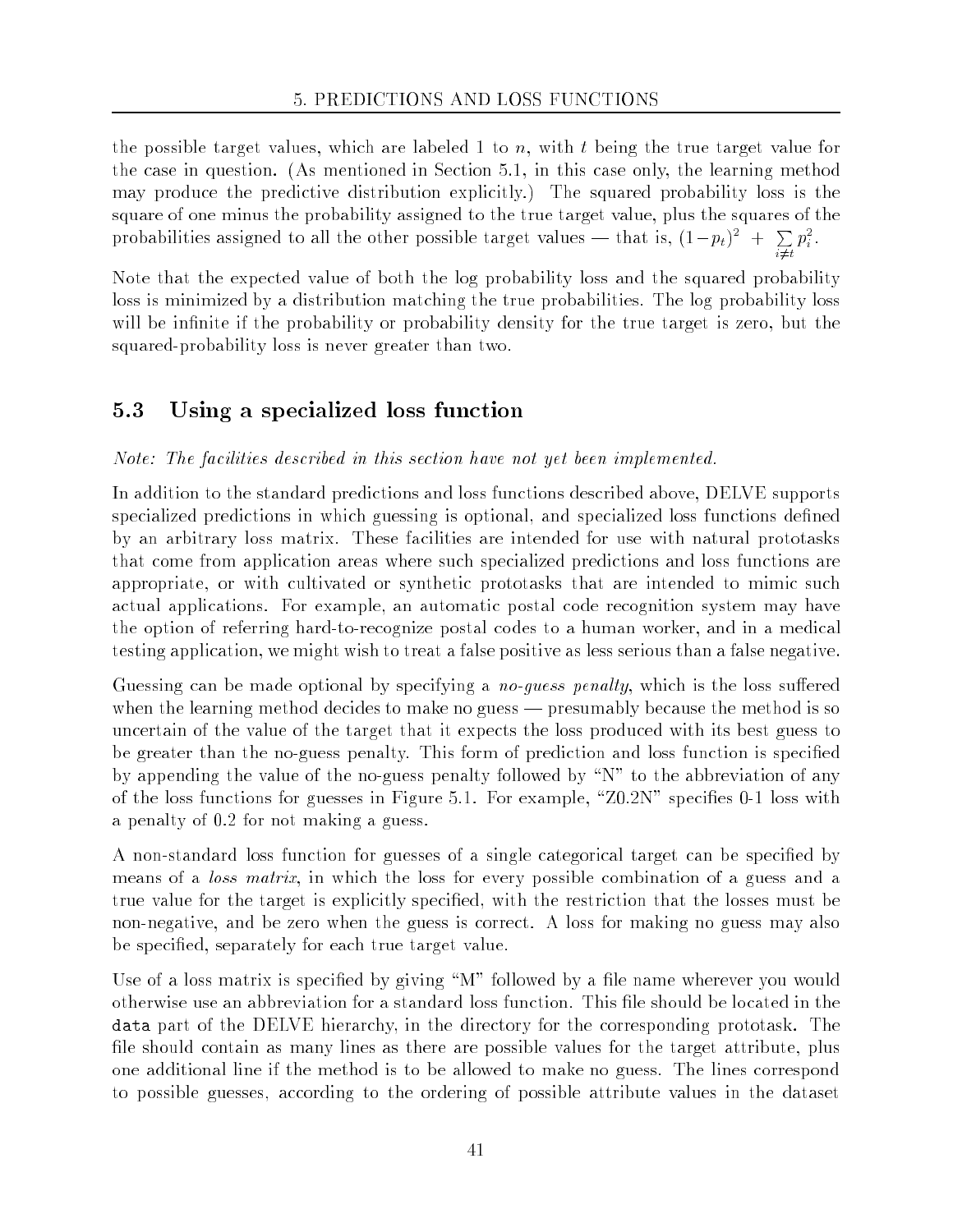specification. Each such line should contain numerical values for the losses suffered for each possible true value of the target, again in the order given by the dataset specification.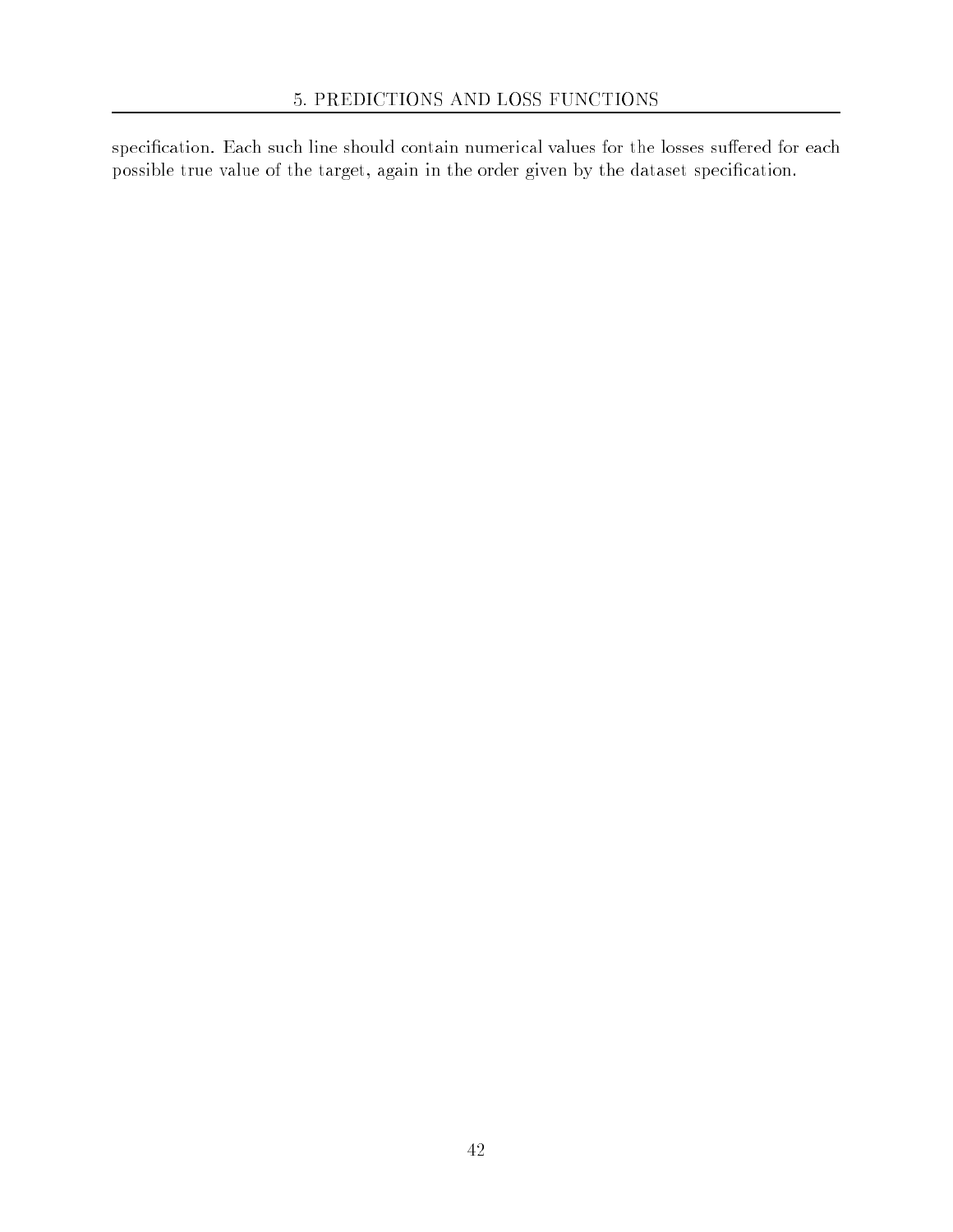# 6 SCHEMES FOR LEARNING EXPERIMENTS

Tasks are sufficiently well-defined that each learning method has a well-defined expected performance on each task, which is the expected value of some specified loss function on a randomly selected test case, when using the predictions produced by the learning method based on the given prior information and a random training set of the specified size. We do not, and never will, know this expected performance exactly, but we can estimate the expected performance by performing experiments in which we apply the learning method to several task instances, each of which has a particular set of training cases, and a particular set of test cases.

There are many possible schemes for defining task instances, with different advantages and disadvantages. This section describes the standard schemes used in DELVE, and discusses why we chose this scheme for experiments.

## 6.1 Issues in designing learning experiments

For research purposes, we are usually interested not so much in the numerical value of the expected loss for a method applied a task, but rather in the relative performance of several learning methods on the same task. Such performance comparisons can be done more accurately if the various performance estimates are all based a common set of task instances, in which the training and test sets contain the same cases.

The statistical benefits of such a common set of task instances are discussed further in Section 8. In this section, we describe the standard scheme used in DELVE to define a common set of task instances for each task. This scheme has been designed not only to allow for good estimates, and an indication of their accuracy, but also to limit the number of task instances, and hence the number of times that a learning method must be applied to a training set in order to obtain a performance estimate for a task. Minimizing the number of applications is important if sophisticated learning methods are to be evaluated, which may, at least in early stages of research, be computationally intensive. It is even more important for learning methods that involve decisions made by a human analyst. In order to achieve these goals, we have been willing to forgo the use tasks based on small datasets, as we believe that any research questions that these datasets might be useful in answering can equally well be addressed using larger datasets.

Two different situations arise depending on whether we are dealing with real or synthetic datasets. For real datasets the number of available cases is often a limiting factor, and it therefore seems best to use large a single common test set for all instances  $-$  what is referred to in DELVE as a common testing scheme. On the other hand, if we are dealing with synthetic data, it is usually possible to generate an unlimited amount of data for testing, and in this case the limiting factor will be the disk space needed to store the prediction and loss files for all the applications of methods to task instances. In this case it seems more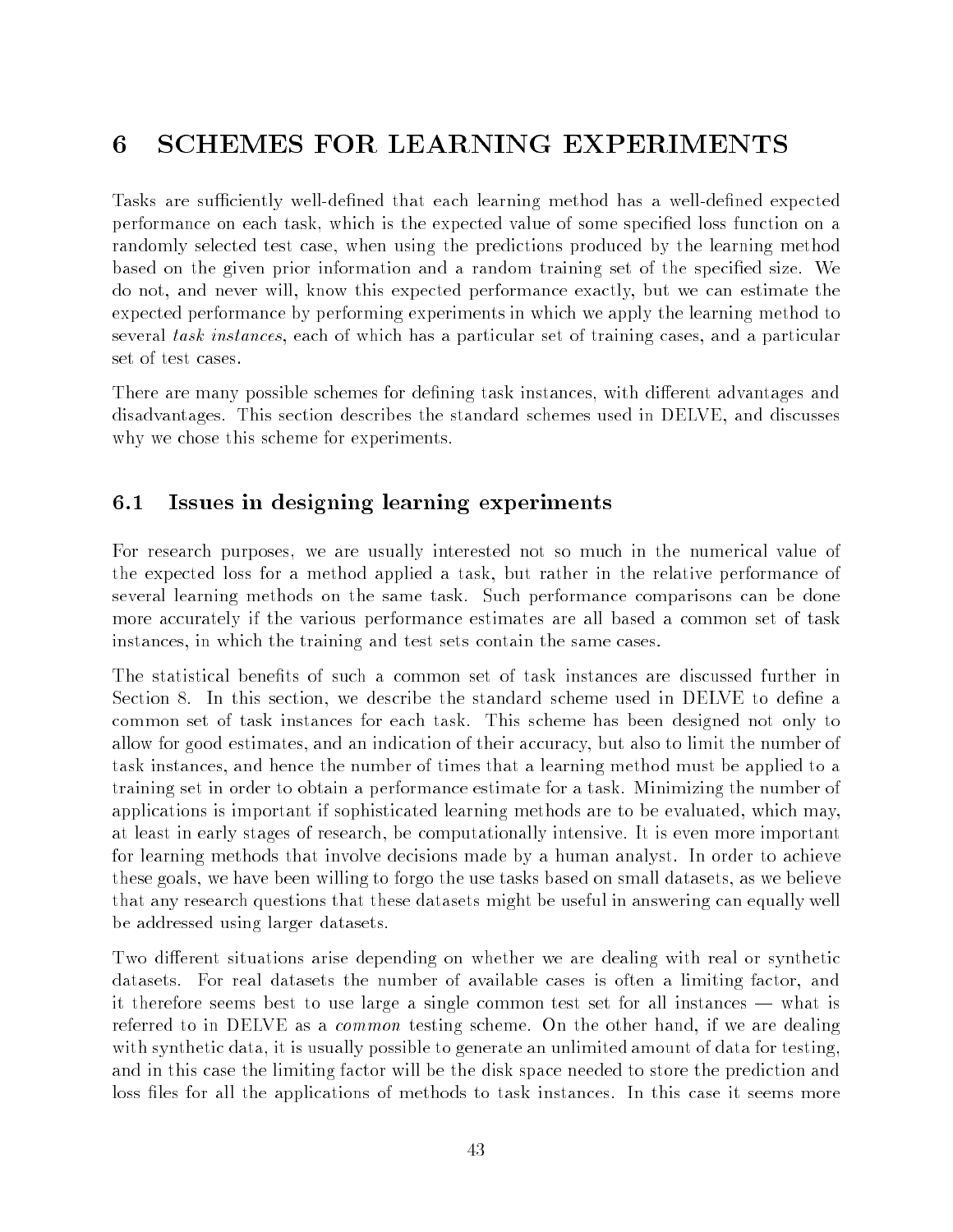profitable to use disjoint test sets for different instances, allowing a much larger number of test cases in total for a given amount of disk storage. This is what we call the hierarchical testing scheme.

The standard DELVE schemes for defining task instances are certainly not the only possible ways of estimating expected performance, however. Some researchers may prefer to use some other scheme, such as leave-one-out cross-validation. One may also wish to evaluate the performance of a new method on exactly the same task instances as were used to evaluate some older method. For these reasons, we allow users to specify non-standard task instances, which will enable them to perform such evaluations using the DELVE facilities described in Section 7. Note: This facility isn't implemented yet, however.

## 6.2 DELVE's standard set of task instances

In the standard set of tasks for each prototask, the training set size is one of a series of numbers that differ by factors of two. The designer of a prototask based on some dataset might, for example, have specied standard tasks with training set sizes of 20, 40, and 80. The same range of training set sizes, and the same actual training and test sets, are used for all specications of prior information, and for all loss functions. The designer of a prototask also specifies how many cases should be reserved for use in testing.

To obtain the standard set of task instances that go with a task, DELVE first reserves the specied number of cases for use in testing. Training sets of the desired sizes are then obtained by successively dividing the set of remaining cases (whose number will usually have been arranged to be a multiple of the largest standard training set size). In the above example, suppose that the prototask was applicable to 500 cases in the dataset. We could reserve 340 cases testing, leaving 160 cases for inclusion in training sets. For the task with a training set of size 80, this allows for two task instances, obtained by partitioning the 160 cases not in the test set into two subsets. Similarly, four instances can be created of the task with a training set of size 40, obtained by dividing each of the training sets of size 80 in half, and eight instances of the task with 20 training cases, obtained by subdividing the 40-case training sets yet again. (It would also be possible to define a single instance of a task with a training set of size 160, but with only a single training set, no empirical assessment could be made of the variability of performance on this task with respect to random choice of training set.)

In the above example, the generation of test sets for each task instance would depend on the type of Test-Set-Selection specified for the prototask, as explained in the previous section. If the Test-Set-Selection is common then all test cases will be included in a single common test set, used for every instance. If the Test-Set-Selection is hierarchical then the test cases will also be divided into smaller disjoint subsets, one for each instance of a particular size.

The successive partitioning described above is performed using the order of cases as defined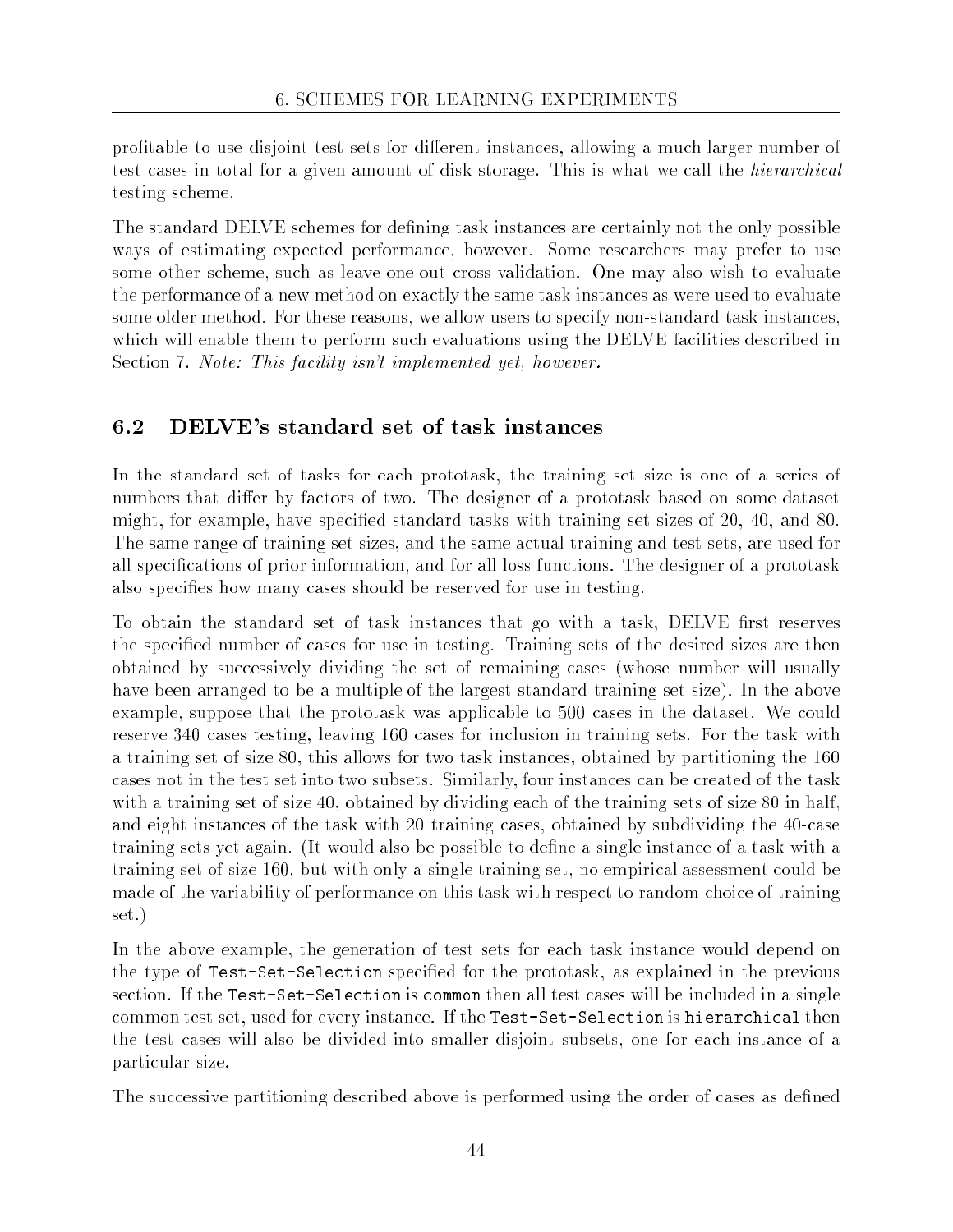in the prototask specication. For prototasks without any complications, the test set consists of the first so-many cases in this ordering, and the training sets are taken from the later part of the ordering. The training sets of different sizes are obtained by successively dividing the full set of potential training cases into contiguous blocks. Recall that the ordering of cases will be random unless the prototask is intended to be sequential.

The above scheme becomes a bit more complicated if the the prototask has special features. For a sequential prototask, a gap of unused cases will be left between the cases used for testing and those used for training. The size of this gap will be the maximum range of dependencies given in the prototask specification. For data with commonality indexes, the ordering will group cases with the same commonality index together, and a gap will be left if necessary to ensure that no cases used for testing have the same commonality index as a case in some training set. These provisions to eliminate dependencies between the training and test sets are needed for the performance on the test set to be a faithful indication of real performance. Note, however, that for sequential prototasks and for prototasks where there are commonality indexes, there may still be dependencies between the training sets for different instances of a task (though we try to avoid this with commonality indexes). This could reduce the accuracy of the performance estimates, but does not introduce any bias.

The provisions in the above paragraph have not been implemented yet. Special provisions will also be needed to handle tasks whose training sets are specified to be stratified.

## 6.3 Using non-standard task instances

### The facilities in this section have not been implemented yet.

A non-standard task instance (perhaps for a task with a non-standard size of training set) can be specied by giving an explicit list of the indexes of the cases making up the training and test sets. These indexes are with respect to the ordering of the original dataset, but must be among those included in the prototask.

For a sequential prototask, the list for the training set must be a sub-sequence of the prototask ordering, and the test cases must be further from the training cases than the maximum range of dependencies specied for the prototask. It is the user's responsibility to ensure that the manner in which cases were selected for the training and test sets is valid in other respects.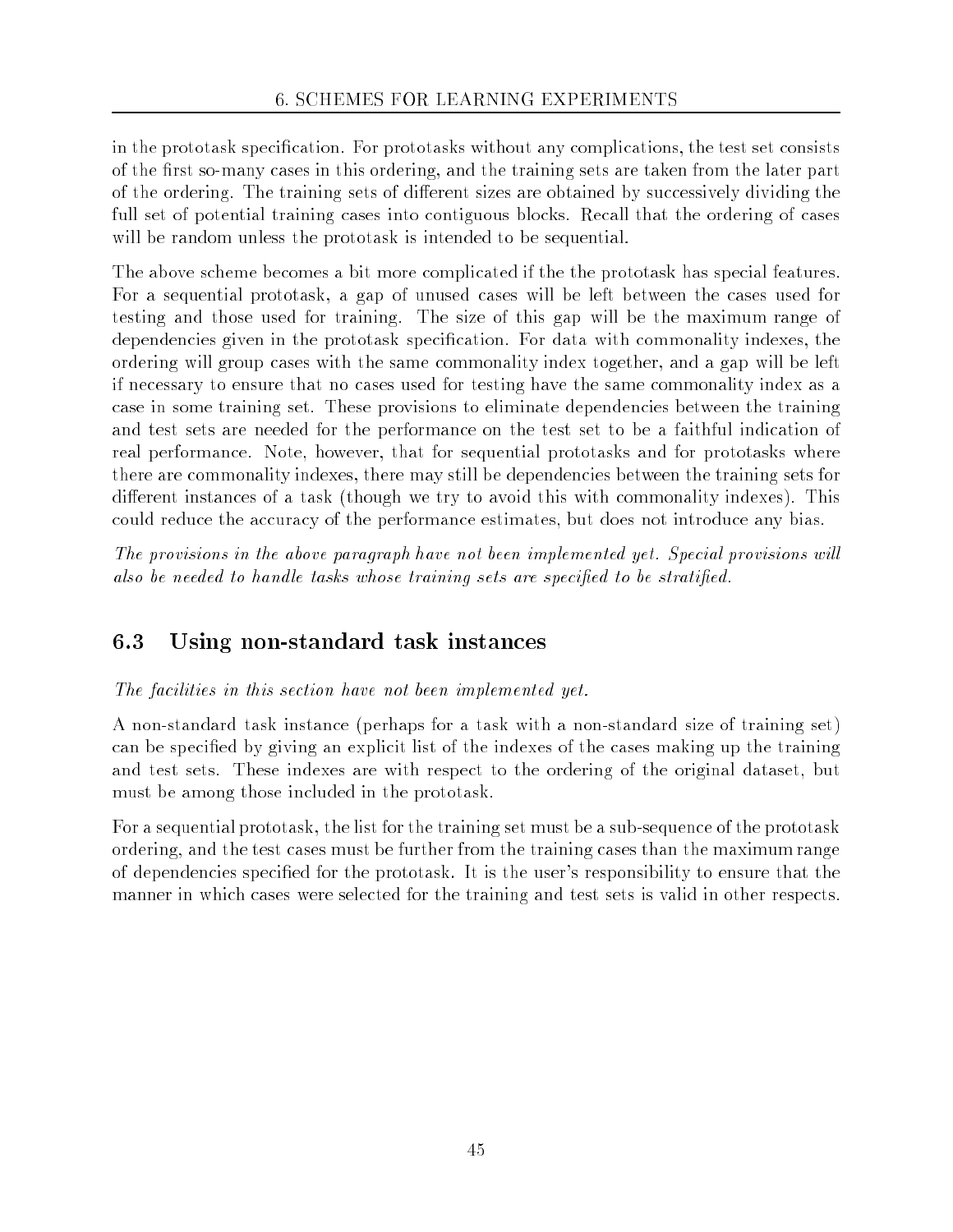# 7 ASSESSING A LEARNING METHOD

This section and the following explain the details of how to use DELVE to assess learning methods. We start here with guidelines on documenting your method, and then discuss how you can apply your method to a set of task instances.

The information relating to a method and its application various tasks is organized into files and directories in the methods part of the DELVE hierarchy. This organization is illustrated in Figure 1.1, and some of the files involved are listed in Figure 7.1 below.

#### $7.1$ Documenting the method to be assessed

An essential part of reporting results for a learning method is to document, as precisely as possible, what the method actually does. These descriptions should be detailed enough to allow someone to implement the method from the description and get results similar to those reported. The description should include a specification of how data should be encoded for use by this method, on the basis of the available prior information. Without such a specification, it is unclear how the method would be applied to a new task. If the method uses DELVE's default encodings, you can just say that. The description for a method should also specify such matters as how to decide when an optimization procedure has converged. You can get an idea of the level of detail required in documentation by looking at the existing documentation in the methods directory.

Precise specification of what a learning method does is easiest if the method is fully automatic. However, there may be situations when it is undesirable to formulate fully automatic

| Summary<br>Source       | A brief description of the method<br>A sub-directory with files that document the method, and perhaps<br>programs that implement it |
|-------------------------|-------------------------------------------------------------------------------------------------------------------------------------|
| dataset/proto task/task | A sub-directory holding results for one task, with files such as:                                                                   |
| Test-set-stats          | Statistics from the test data used to standardize losses                                                                            |
| Coding-used             | The attribute encoding that was used to generate the data files                                                                     |
| normalize $n$           | Normalization constants from training data for instance $n$                                                                         |
| train.n                 | Training data (inputs and targets) for instance $n$                                                                                 |
| test.n                  | Test inputs for instance $n$                                                                                                        |
| targets. $n$            | Test targets for instance $n$                                                                                                       |
| $c$ guess. $n$          | Coded guesses for test targets for instance $n$                                                                                     |
| guess $n$               | Uncoded guesses for test targets for instance $n$                                                                                   |
| loss.S.n                | Squared error losses produced using the guesses for instance $n$                                                                    |

Figure 7.1: Some files and sub-directories that may appear within a DELVE methods directory.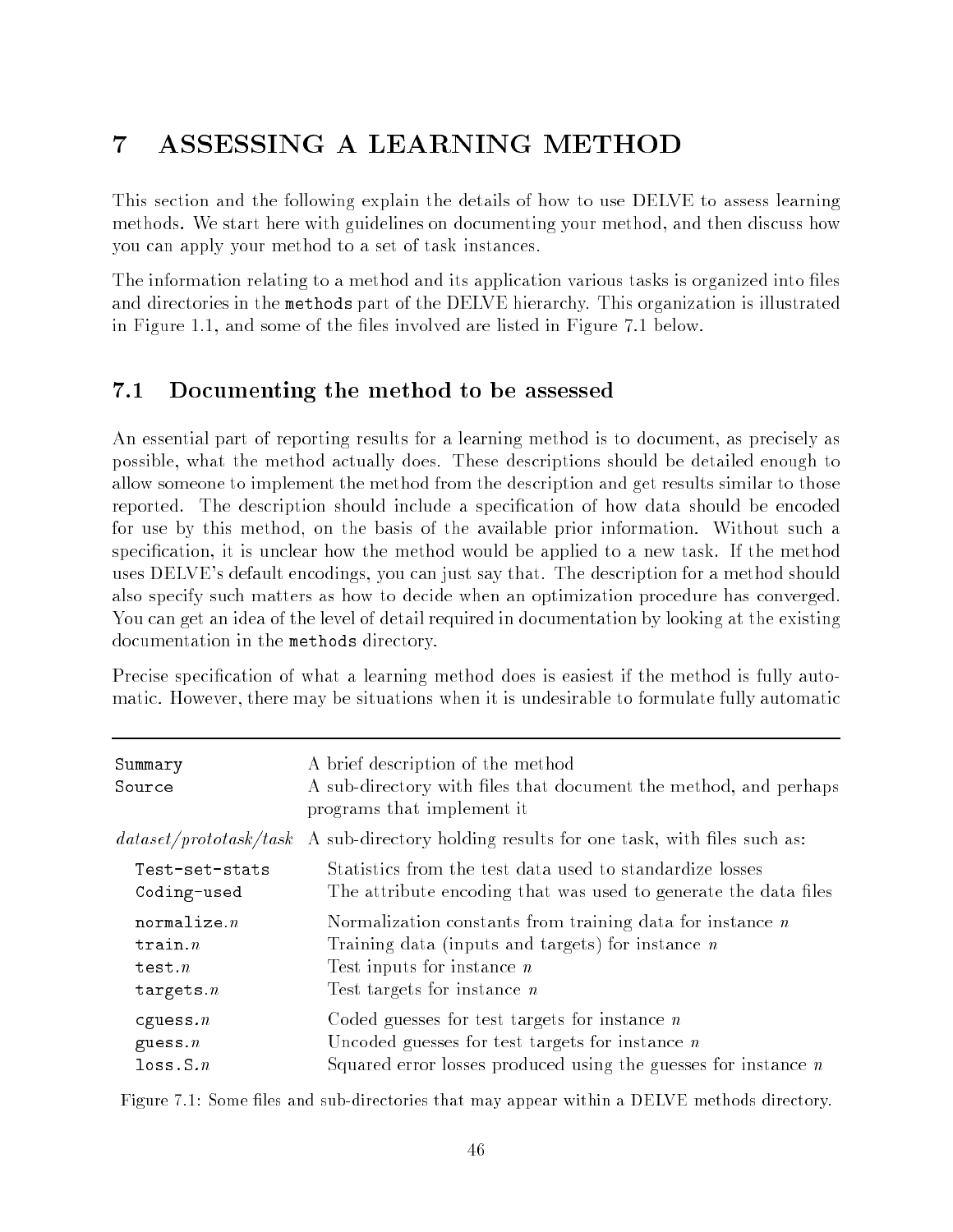methods. In these cases, careful descriptions of the heuristics used, together with examples of the human choices made on sample tasks may be useful. Since our overall goal is to evaluate how well learning methods can be expected to work on novel tasks, when applied by people who are not necessarily the designers of the learning method, the proper approach to assessing a non-automatic method would be for the developers of the method to get other people to apply the method following their documentation. This method of evaluation may perhaps be too cumbersome in practice, but it is useful to keep in mind while documenting a non-automatic learning method.

In many cases it may be a good idea to supply the source of a computer implementation as a part of the documentation, since the program itself may be able to resolve important details of the methods. One should not consider cryptic computer code to be a substitute for an intelligible description, however.

It is also useful to include some rough estimates of the computational costs associated with applying the learning method. Some learning procedures can use arbitrary amounts of computation time; in this case a fully-specied method must indicate how the time is limited in practice. Different time allowances will define different (albeit closely related) methods.

Learning algorithms often have parameters whose values need to be set using empirical trials. DELVE includes a suite of developmental datasets that are intended for used in such trial runs. However, it is possible that you will discover ways of improving your method as a result of running it on one of DELVE's assessment datasets. This is unfortunate, since modifying the method based on performance on these datasets may introduce bias in the evaluations. If a method was tuned using the assessment datasets, you should therefore include in your documentation a short description of what tests were done, on what datasets, so that people can take account of this tuning when judging the signicance of the results obtained.

Documentation and programs relating to a method should be placed in the DELVE hierarchy in the Source sub-directory of the method's directory. A brief summary of the method should also be placed in the Summary file in the method's directory.

## 7.2 Creating directories for assessments: The mgendir command

For each dataset used to assess a method, a directory with the name of the dataset will exist in the DELVE hierarchy, within the directory for the method. These directories need not all be in the same actual directory, but may instead be in located within various of the active delve directories. This allows you to assess existing methods on new tasks without having to write into the directory holding results from the DELVE archive.

You can create such directories manually if you wish, but it is usually easier to create an appropriate directory structure using the mgendir command. This command will generate all the directories associated with a given dataset, prototask, or task. If a task is specified, only the directory for this task will be generated (along with the directories needed to contain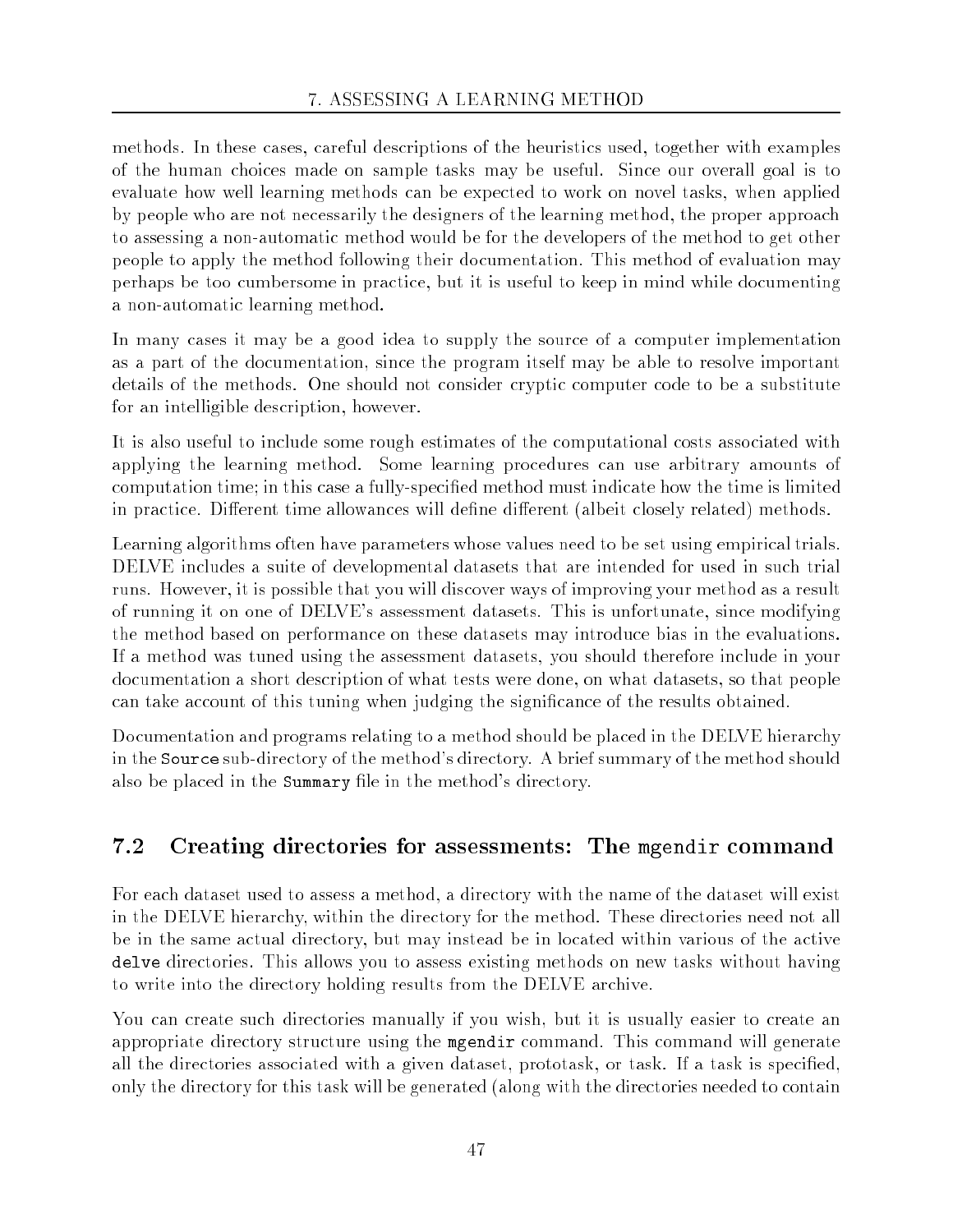this task directory, if they do not already exist). If a prototask is specified, then directories for all the tasks associated with this prototask will be generated. Typically there will be many tasks, with different training set sizes, and perhaps with different prior information. Similarly, if a dataset is specified, directories for all prototasks defined for the dataset will be created.

Mgendir creates these directories in or below the current directory. If some of the directories already exist, mgendir simply makes sure that they are up to date. An example will illustrate the command:

```
unix> cd delve/methods; mkdir mymethod; cd mymethod
unix> mgendir demo/income/std.32
demo/income
demo/income/std.32
unix> mgendir /demo/income
demo/income/std.64
demo/income/std.128
demo/income/std.256
demo/income/std.512
```
demo/income/std.512

In this example we first generated the task named std.32 of the demo/income prototask. The mgendir command created the appropriate directories for that dataset, prototask and task. We then asked to have the entire set of tasks for the income prototask generated. In this case mgendir skips the existing directories and generates the new ones. Notice that the identity of the current directory is important. For example, if your current directory is at the task level, you should not ask mgendir to generate directories for a new dataset this will cause mixing of the different levels. Always issue the mgendir command from the correct level (or higher up, as in the above example).

Note that mergendix just creates directories; it does not create the data files needed to train and test your learning method. That is done by the mgendata command.

The above discussion has focused on the most common usage of generating directories according to existing specications in the corresponding data part of the DELVE hierarchy. You may sometimes want to generate tasks with different specifications. For example, you might want to use an existing prototask, but with a new specification for prior information. In this case, you would create a new prior specification file in your data directory, and specify this name to mgendir to generate the data.

#### 7.3 Specifying how attributes are to be encoded

Part of the definition of a learning method is the manner in which attributes are encoded in a form suitable for the technique used. For example, inputs to a neural network must be numeric, so a method based on neural networks that handles categorical inputs must include a definition of how a categorical value is represented as one or more numbers.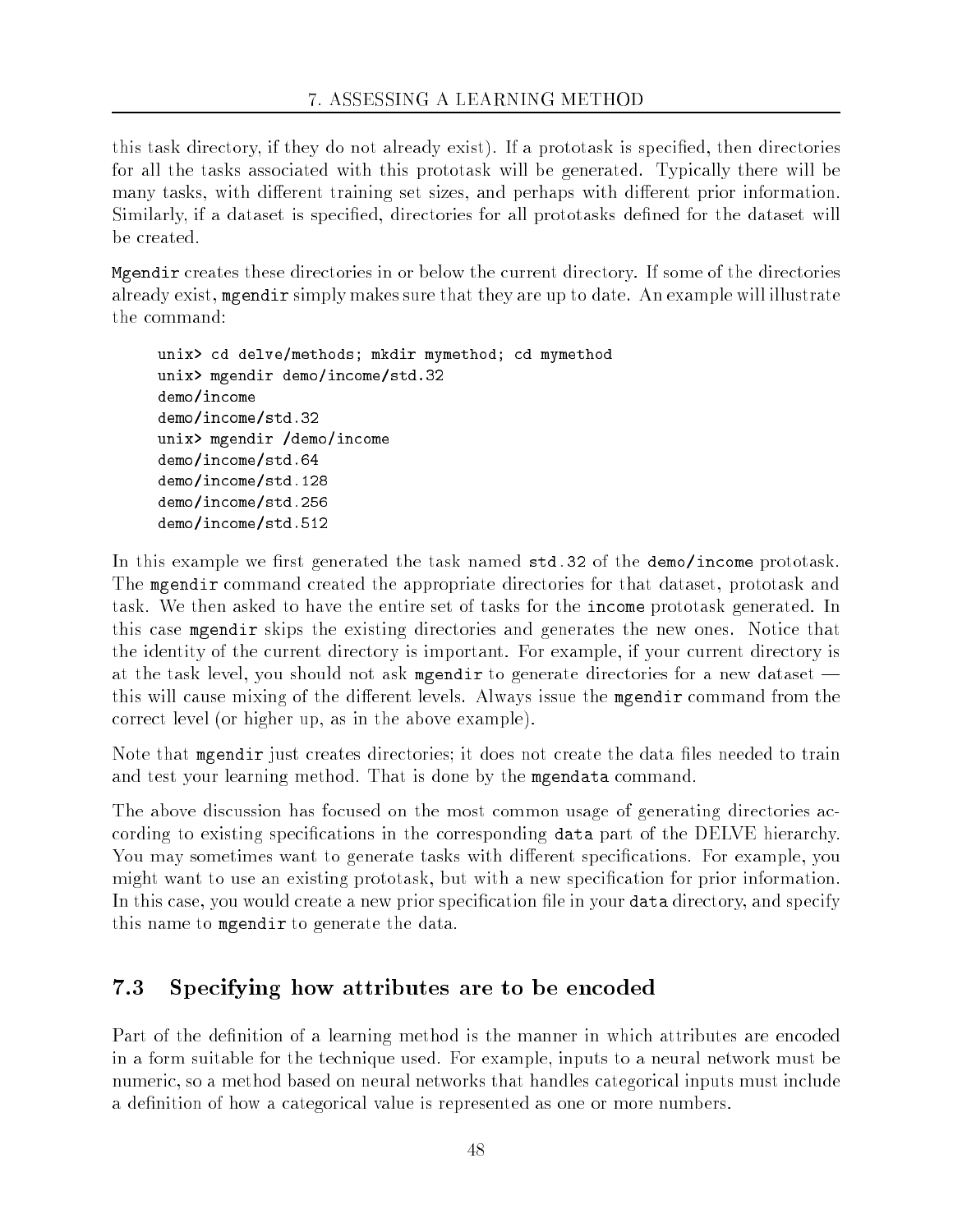Some researchers may be interested in developing better encoding methods, in which case they will of course employ whatever methods they think are most promising. DELVE has facilities that support a number of common encoding methods, but it is of course possible that you will have to implement the encoding you want to use yourself.

For researchers who are not especially interested in encoding methods, DELVE supplies default encodings for attributes, selected on the basis of the prior information for the task. If you have no reason not to, it is probably best for you to stick with the default encodings, as that will make it easier to isolate the reasons for any differences in performance between your method and other methods that also uses the default encodings.

An encoding specification consists of a name for the encoding, perhaps followed an additional passive, unit, or center argument. The possible encodings are as follows:

- ignore Ignore the attribute.
- copy Copy the raw attribute value unmodified from the dataset file.
- 0/1 Encode a binary attribute as `0' or `1', with `0' being the passive value. An argument of passive= $value$  is mandatory.
- $-1/11$  Encode a binary attribute using a symmetric encoding of  $-1'$  for the first value and  $+1$  for the second value (as ordered in the dataset specification).
- 1-of-n Encode a categorical attribute as a list of zeros and ones. If the attribute has n possible values, and no **passive** argument is specified, values will be encoded using *n* numbers, exactly one of which is  $\mathbf{1}'$ , with the others being  $\dot{0}$ . If an argument of passive=value is given, the n possible values will be encoded as  $n-1$  numbers, with the passive value being encoded by all the numbers being '0', and the non-passive values being encoded as before, by setting exactly one of the numbers to `1'.
- therm Encode a categorical attribute by a thermometer code, using a list of  $n-1$ numbers with values of  $-x$  or  $+x$ , where n is the number of categories for the attribute, and  $x$  is a scaling factor described below. The lowest value of the attribute (according to the ordering in the dataset specication) will be encoded by setting all numbers to  $-x$ . For the next higher value, the first number will be  $+x$  and the remaining ones  $-x$ , and so forth. The scaling factor x is determined by the  $scale=string$  option, where string is one of none, linear, or sqrt. If it is none, then  $x = 1.0$ . If it is linear, then  $x = (n-1)^{-1}$ . If it is sqrt, then  $x = (n-1)^{-1}$  . The default value is sqrt.
- nm-sqr Encode a numerical attribute by shifting and re-scaling its values so that the distribution of these values in the training set has mean zero and variance one. If a centre=c argument is specified, the values will be shifted to have  $c$ as their mean rather than zero.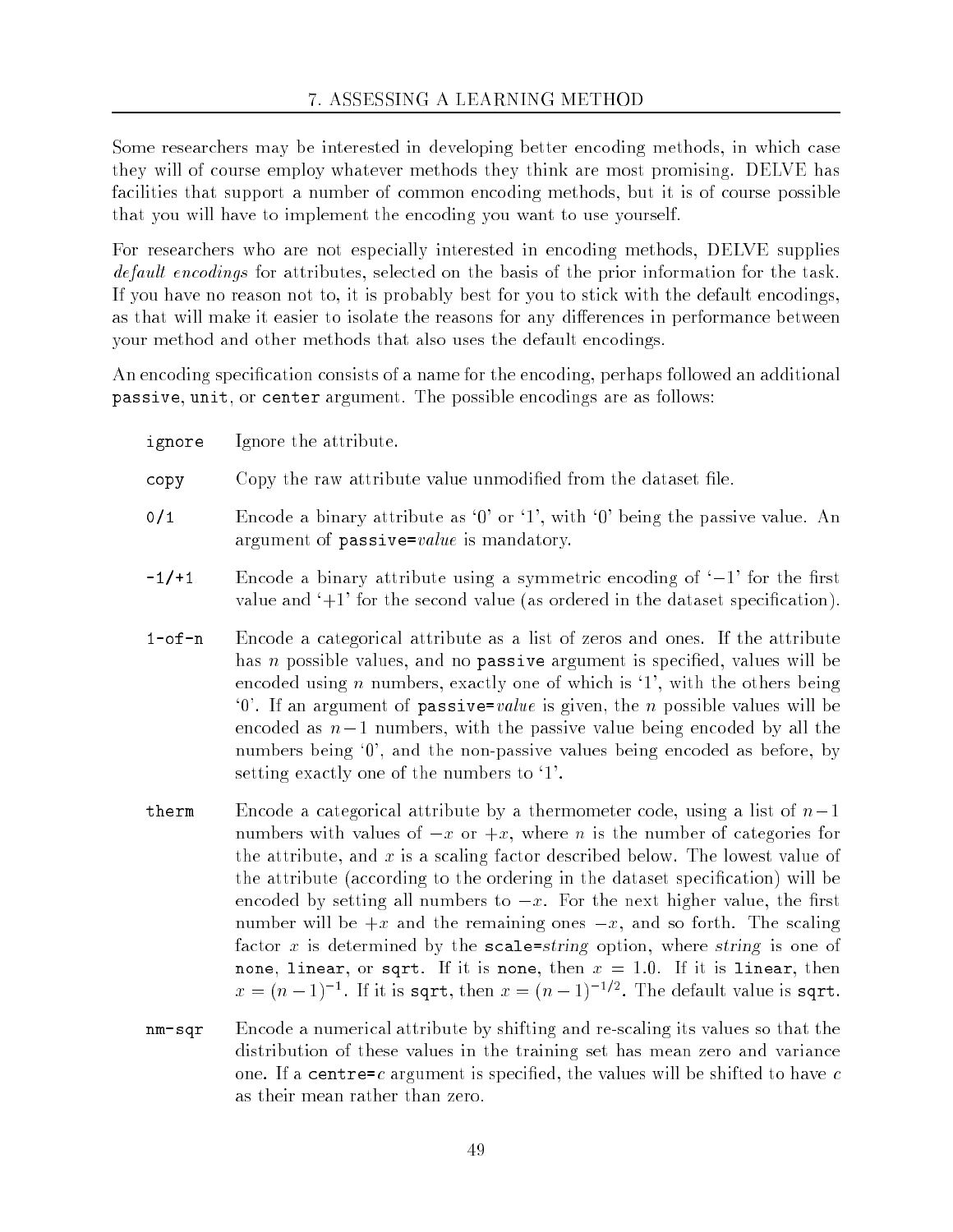| nm-abs   | Encode a numerical attribute by shifting and re-scaling its values so that<br>the distribution of these values in the training set has median zero and av-<br>erage absolute deviation from the median of one. If a centre= $c$ argument<br>is specified, the values will be shifted to have $c$ as their median rather than<br>zero. |
|----------|---------------------------------------------------------------------------------------------------------------------------------------------------------------------------------------------------------------------------------------------------------------------------------------------------------------------------------------|
| $0 - up$ | Encode a categorical attribute as an integer, from zero and up to the number<br>of possible values minus one (using the ordering of values in the dataset<br>specification).                                                                                                                                                          |

- 1-up Encode a categorical attribute as an integer, from one and up to the number of possible values (using the ordering of values in the dataset specication).
- **rectan** Encode a numerical value, x, as two numbers,  $sin(2\pi x/u)$  and  $cos(2\pi x/u)$ , where u is the value specified by a mandatory argument of the form  $unit=u$ .

If you need to use encodings other than these, you will have to specify a coding as close as possible from the list above, and then modify the data files DELVE produces using a program of your own.

When you generate data files using the mgendata command (described in the next section), DELVE will by default use encodings from the above list that are selected on the basis of the prior information specified for the task (see Section 4.3). The default encoding for an attribute is based first of all on the type assigned to the attribute in the prior specification, in the following way:

| binary  | attributes with a passive value are coded as $0/1$ ; those without a passive<br>value are coded as $-1/+1$ . |
|---------|--------------------------------------------------------------------------------------------------------------|
| nominal | attributes are encoded as $1$ -of-n, with a passive option if a passive value is<br>specified in the prior.  |
| ordinal | attributes are encoded using therm, with the default scale option sqrt.                                      |
| real    | attributes are encoded using nm-abs.                                                                         |
| integer | attributes are also encoded using nm-abs.                                                                    |
| angular | attributes are encoded using the rectan code, with the unit argument as<br>specified in the prior.           |

You can override the default encodings by giving the name of a file of alternate encodings (typically called encoding) to the mgendata command, using the `-c' option. For the format of this file, see the documentation for mgendata in Appendix C. This is useful if you wish to use other than the default encodings, and also if the software your using has built-in facilities that implement the default encodings, but expects to receive attributes in some other format.

special contracts in the prior of the prior of the prior of the prior of the prior of the prior of the prior o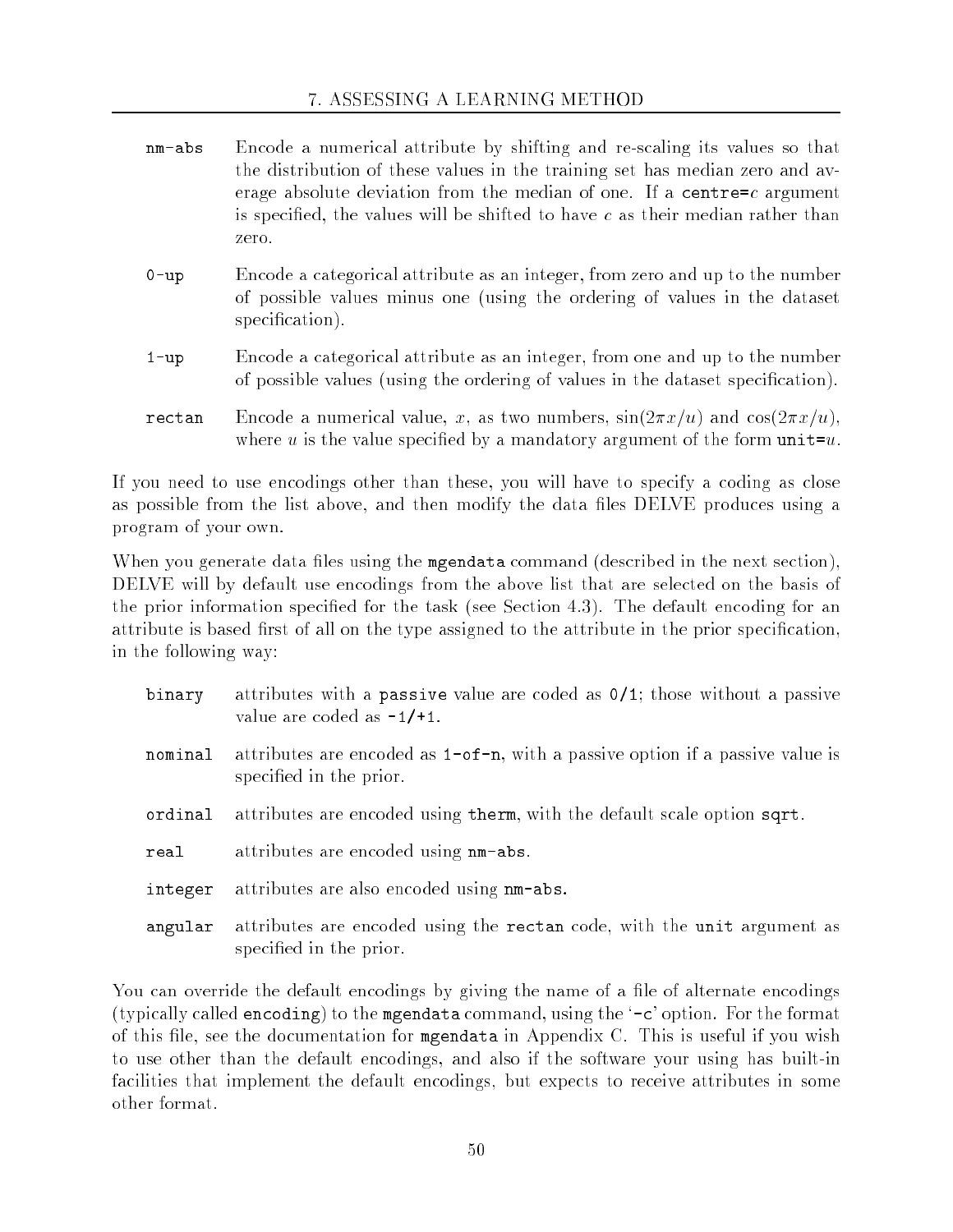The manner in which choices of encodings are made is logically part of the learning method and should be documented as part of the description of the learning method being assessed. If other than default encodings are being used, you will probably have to manually specify how attributes are to be encoded for a particular task, according to the rules defined for the method. In theory, however, a method's encoding rules could be implemented automatically, using a program that reads the relevant specification files.

## 7.4 Creating data files for training: The mgendata command

Once you have decided on the encodings to be used by a method on some task (which may be just deciding to use the defaults), you can use the mgendata command to generate the training and testing data files to be read by the program implementing the method. These files must be placed in the directory for the task within the methods part of the DELVE hierarchy, which you will usually have created earlier using mgendir. The mgendata command can also generate files for all the task instances associated with a prototask or dataset, as described in the detailed documentation for mgendata in Appendix C.

For each task, mgendata creates files pertaining to all task instances. These files all have the number of the instance (from 0 on up) as a suffix. Four files will be generated for task instance n: train.n, test.n, targets.n and normalize.n. The contents of the first three of these files will depend on the encoding used, which can be left to default, or can be specified using the '-c' option of mgendata, which should be followed by the name of the file containing the alternate encodings. If you type minfo (with no arguments) in the task directory for a method after running mgendata, you will see a listing of all the numbers involved in encoding the attributes for the present set of data files (as saved in the file Coding-used). Typing dinfo (with no arguments) will show you what numbers would be produced by the default encodings. These commands can also take explicit task specifications. Figure 7.2 shows the display of the default encodings for the /demo/age/std.128 task produced by dinfo.

The train files produced by mgendata contain the training cases, one per line. The encoded values of the input attributes for a case appear first on the line, in the order they are mentioned in the prototask specification (and in the output of dinfo or minfo). The encoded values of the target attributes follow the inputs. All the numbers in a training data file are separated by spaces. Note that there may well be more numbers than attributes, since some attribute encodings produce more than one number  $-$  as is the case with the COLOUR attribute in Figure 7.2.

The test files contain only the input attributes of the test cases. The true targets for the test cases are not supplied, since they should not normally be available to the learning method. An exception is allowed for a method that makes predictions to be evaluated using the log probability loss functions (see Section 7.5), since it is not practical for DELVE to evaluate these losses itself. The true targets are available for this use in the targets files.

The normalize files contain the offset and scaling constants that may have been used to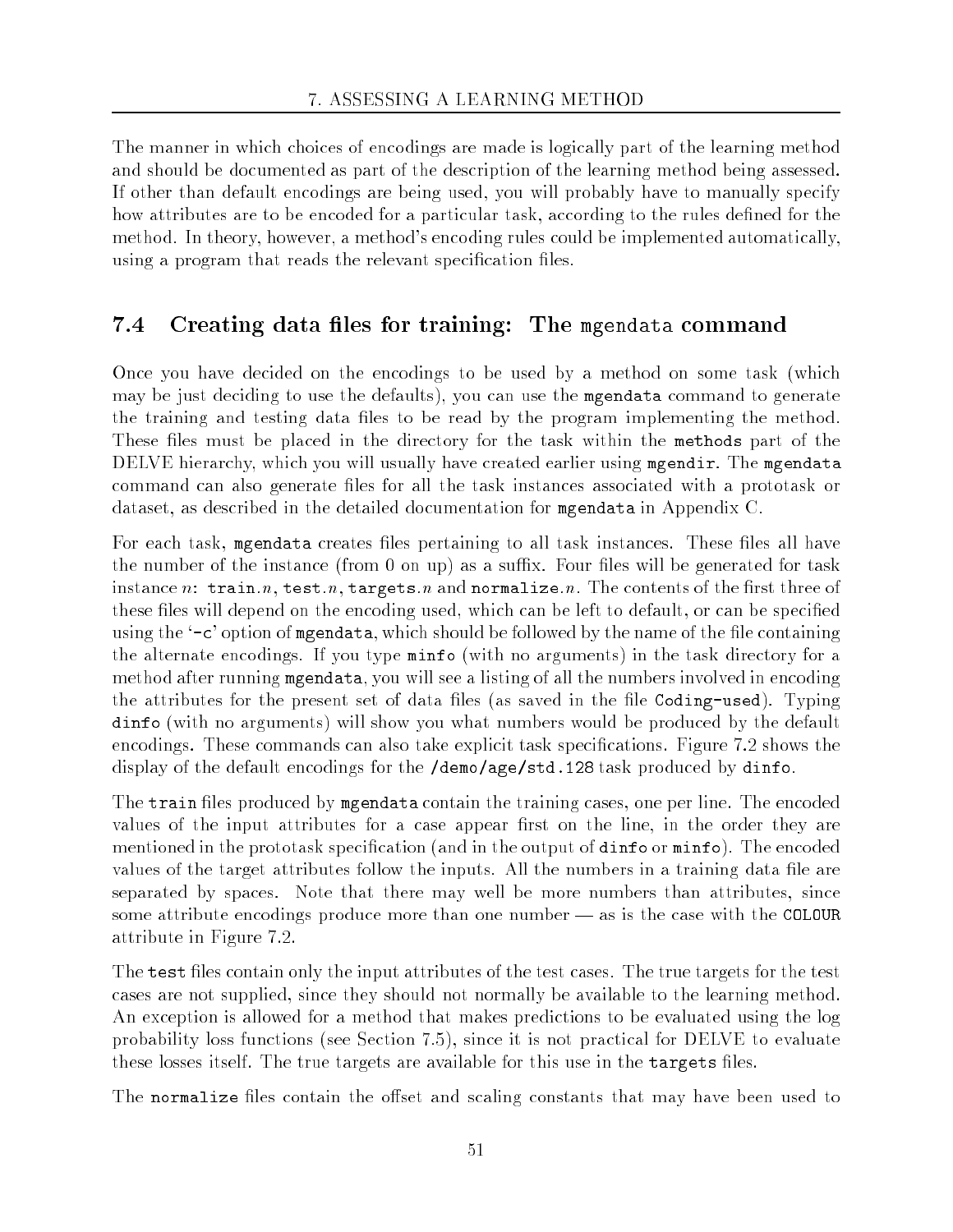```
Task: /demo/age/std.128
Training set size: 128
Inputs:
 col attr name type relevance def coding options
   1 1 Sex binary names and the sex binary news and the sex of the sex of the sex of the sex of the sex of the se
   2 3 SIBLINGS integer nlmh mm-abs
      5 COLOUR: pink nominal nlmh 1-of-n
   4
   5 5 COLOUR:blue ...
   6 5 COLOUR:red ...
   7 5 COLOUR: green ...
   8
       5
          COLOUR: purple
                                      \sim \sim \simTargets:
 col attr name type noise-lev def coding options
   \mathbf{1}\overline{2}AGE
                       real
                                nlmh
                                           nm - abs
```
Figure 7.2: Output of the command: dinfo /demo/age/std.128.

encode the data (if  $nm = abs$  or  $nm = sqr$  encodings were specified, or were the defaults). You will not normally have to look at the normalize files yourself, but they are needed for DELVE to interpret the predictions produced by the method.

Once the training and testing data files for the various task instances have been generated using mgendata, you can run your learning method. This should be done completely independently for each task instance, with the run for one instance making no reference to any data files intended for another instance. If your learning method has a stochastic aspect, you should initialize the random seed differently for each instance, for reasons discussed in Section 8.

#### $7.5$ Processing predictions on test cases: The mloss command

The objective of running your learning method is to produce predictions for the test cases. These predictions will normally be encoded, in the same way as the targets seen by the learning method were encoded. As discussed in Section 5, predictions can take two forms: point predictions or guesses for the target values, and predictive distributions for the targets. In most circumstances, your method will not read the targets files when producing predictions, and the losses with these predictions will be calculated by DELVE, not by the method itself. However, since there is no easy way of representing an arbitrary predictive distribution for a target of real, integer, or angular type, the predictive probability density for the true target must be evaluated by the method itself, if log probability loss is of interest, with reference to the true target values found in the targets files.

The actual losses are in all cases evaluated by the mloss command, which will refer to files of predictions produced by the method. In general, a method may wish to make different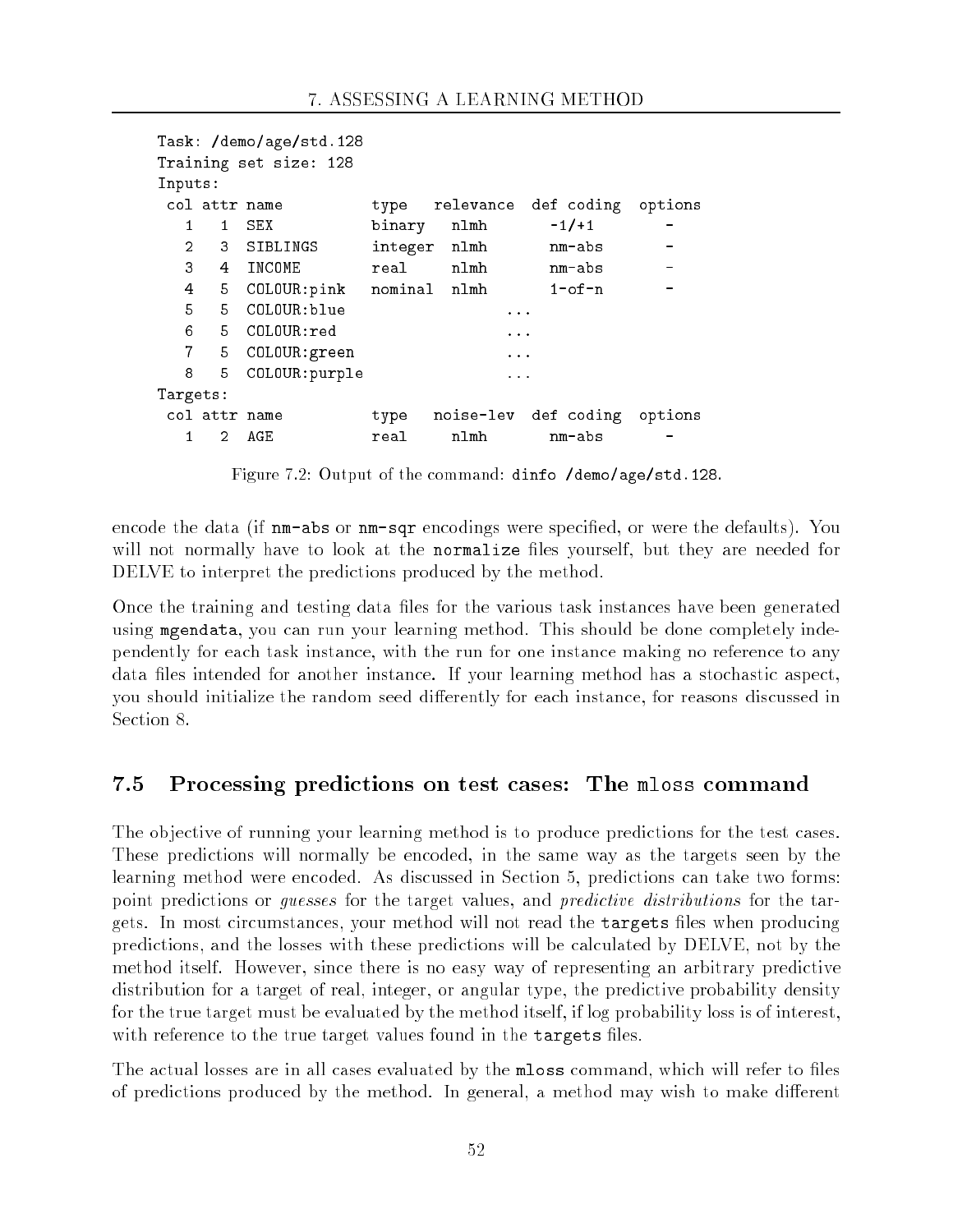predictions for use with different loss functions. Accordingly, the files to which a method writes predictions may have names incorporating the abbreviation of the loss function for which they are intended. Prediction files have one of three possibile root names, according to the form of prediction: guess, for point predictions, prob, for predictive distributions, and ptarg, for probabilities (or probability densities) of the true target value. Prediction les always have the instance number as a final suffix (e.g. guess. 3). If a specific loss function is specied, it goes between the root and the instance number (e.g. guess.S.0). The name of a prob or ptarg file can be prefixed by " $\mathbf{l}$ " to indicate that it contains the (natural) logs of the probabilities (or densities), rather than the probabilities themselves. Finally, names of prediction files may optionally have a leading 'c' to indicating that they are for encoded data. For a more extensive discussion of these conventions, refer to the discussion of mloss in Appendix C.

The mloss command performs two tasks: it decodes predictions (in the typical situation where the method's predictions were encoded), and it evaluates losses. When mloss is invoked it looks to see if it can find encoded prediction files. If so, it decodes the encoded predictions in the files and writes these to files with the initial 'c' removed from their name. For example, cguess.A.0 would be decoded into guess.A.0. After this, mloss looks for the decoded prediction files (which it may just have produced itself), computes the losses using them, and writes them to files called  $\texttt{loss}.\ln$ , where l is the loss function, and n is the instance number. Section 8 discusses how these loss files are analysed.

After running mloss you can remove the train.\*, test.\*, targets.\*, and normalize.\* files (they can be regenerated using mgendata if you should ever want them again). You should keep the Coding-used and Test-set-stats files, as they are used by mstats and minfo. Usual practice is to also remove any encoded prediction les, keeping only the decoded versions (guess.\*, prob.\*, etc.). You can remove the  $loss.*$  files as well, if you need to save disk space, as they can be regenerated from the decoded prediction files using mloss, but it is better if possible to keep the loss files around so that performance comparisons between methods can be made conveniently.

#### 7.6 Submitting your results to the DELVE archive

Once you have documented a learning method, and tried it out on a number of tasks, you may submit the method and the results of applying it for inclusion in the DELVE archive. Other people will then be able to examine your method and results, and compare the results they obtain with their methods to those that you obtained.

You submit a method to the archive by sending the complete directory structure for the method, containing the documentation and tests on all the datasets you have tried. This directory will be placed in the methods directory of the DELVE archive. It is also possible to submit new results on existing methods, and new datasets and prototask specifications. For details on how to go about submitting material to the DELVE archive, see Appendix B.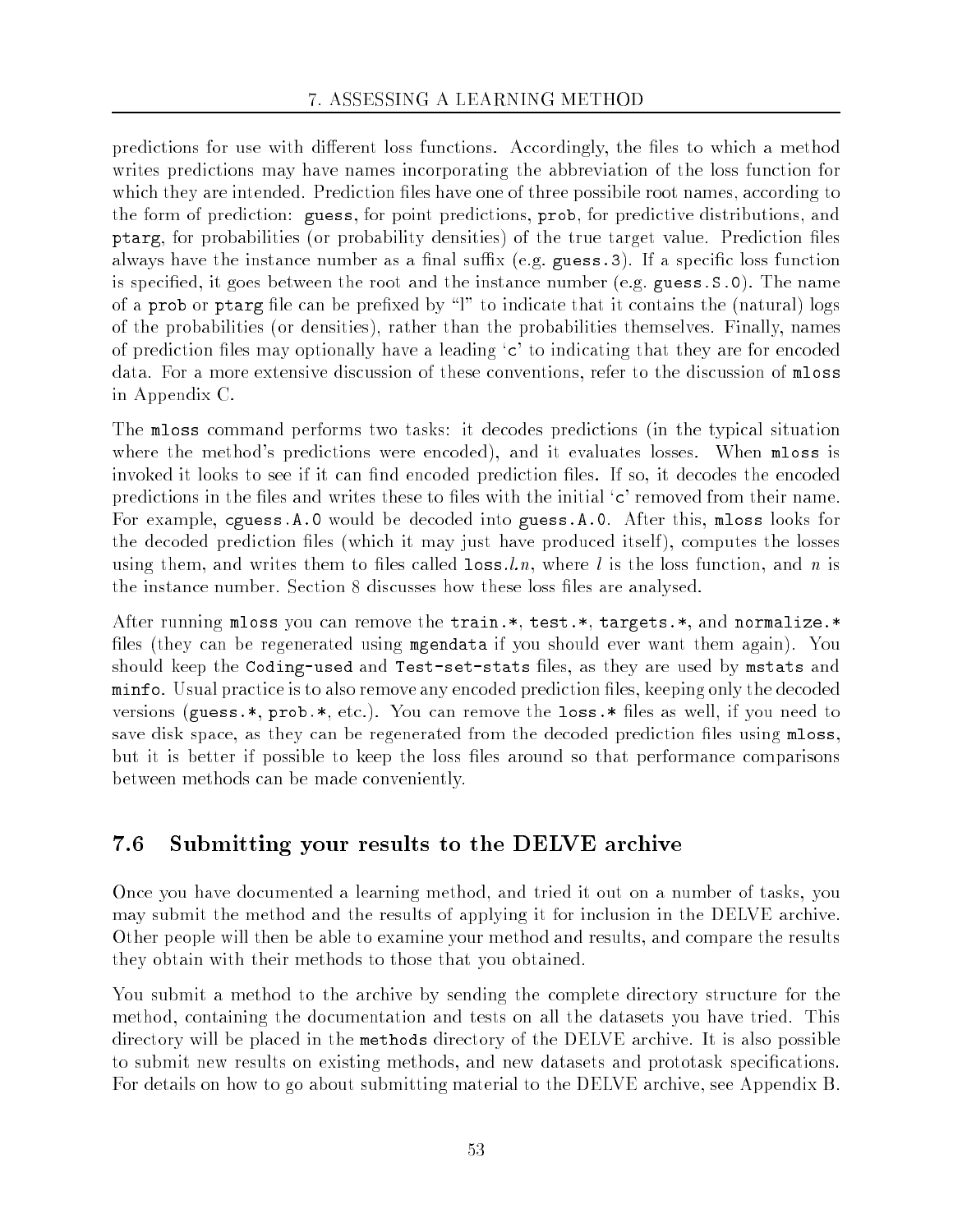It should be understood that submission of a learning method to the DELVE archive constitutes a form of publication. Once your method has been incorporated into the archive, other researchers will start publishing comparisons of their results with yours. For these comparisons to be intelligible to other researchers, it is necessary for methods to remain in the archive once they have been submitted, in their original form, though you will be able to submit new commentary on the method, explaining any new developments. When a bug is found in the program implementing the method, or a substantial improvement has been made to the learning method, a new updated version may be submitted.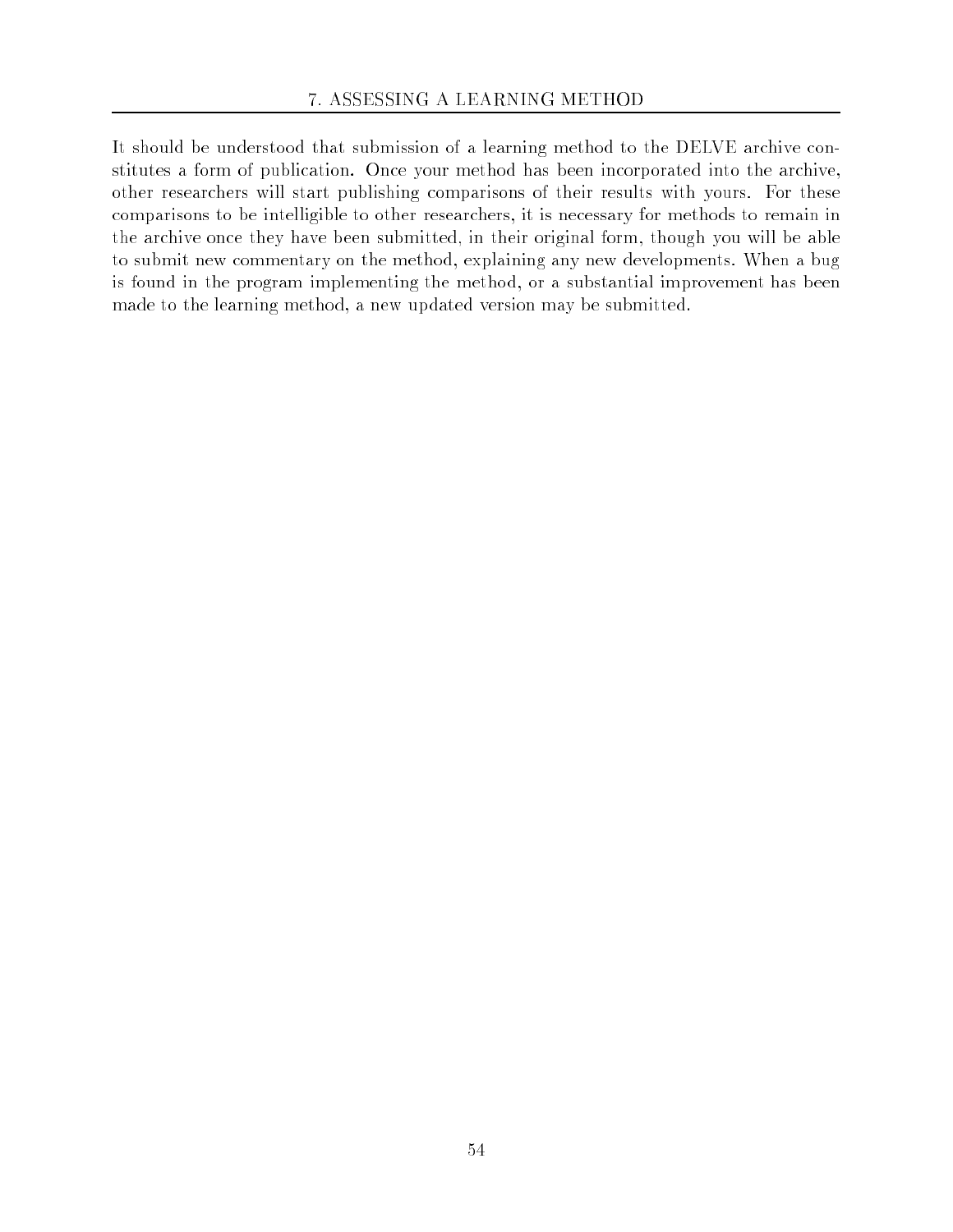# 8 ANALYSING THE RESULTS

Suppose we have applied several learning methods to one or more tasks, and used the mloss command to evaluate the losses for the predictions they produced, as described in the previous section. We can now use the mstats command to compute summaries of losses, and perform tests of statistical significance on observed differences. We hope that in this way we will be able to draw interesting conclusions about the relative performance of these learning methods on these tasks.

The mstats command addresses two basic questions. First, how can we compute an estimate of the performance of a method on some task, together with an indication of uncertainly in the estimate? Second, how can we judge whether an observed difference in performance between two methods is statistically signicant? This section will explain the theory of the statistical procedures used to answer these questions, and the commands that implement these procedures.

A task is the basic unit for which an expected loss can be dened. However we cannot apply our learning methods directly to tasks, since no specific training cases are associated with a task. Instead we apply our methods to a set of task instances and use the observed performance these particular instances to estimate the expected performance on the task. Note, in particular, that we are generally not interested in the performance on a certain set of test cases, nor in the performance when using particular training sets. Rather, we wish to estimate the expected performance on a new test case when the learning method has been trained on a new training set, both of which are randomly drawn from the same distributions as are the available task instances.

In order to form estimates that are appropriate for this context, we use a set of statistical techniques known as ANOVA (for ANalysis Of VAriance). In each experiment, we try several training sets and for each training set we evaluate the losses for many test cases. The appropriate analysis depends on whether a single common test set or a hierarchical design with disjoint test sets was used. The analysis for the hierarchical model is simplest, so we begin with that.

#### 8.1 8.1 Analysing the hierarchical loss model

In the hierarchical model, the losses for a particular set of task instances and a particular learning method are modeled by:

$$
y_{ij} = \mu + a_i + \varepsilon_{ij},\tag{1}
$$

where  $y_{ij}$  is the loss on training set i and test case j (from the i'th test set – remember, in the hierarchical model there is a separate test set for each training set). There are <sup>I</sup> instances, each of which contain J test cases. The overall mean loss is given by  $\mu$ . The parameter  $a_i$  is a random variable which explains the variation in losses due to individual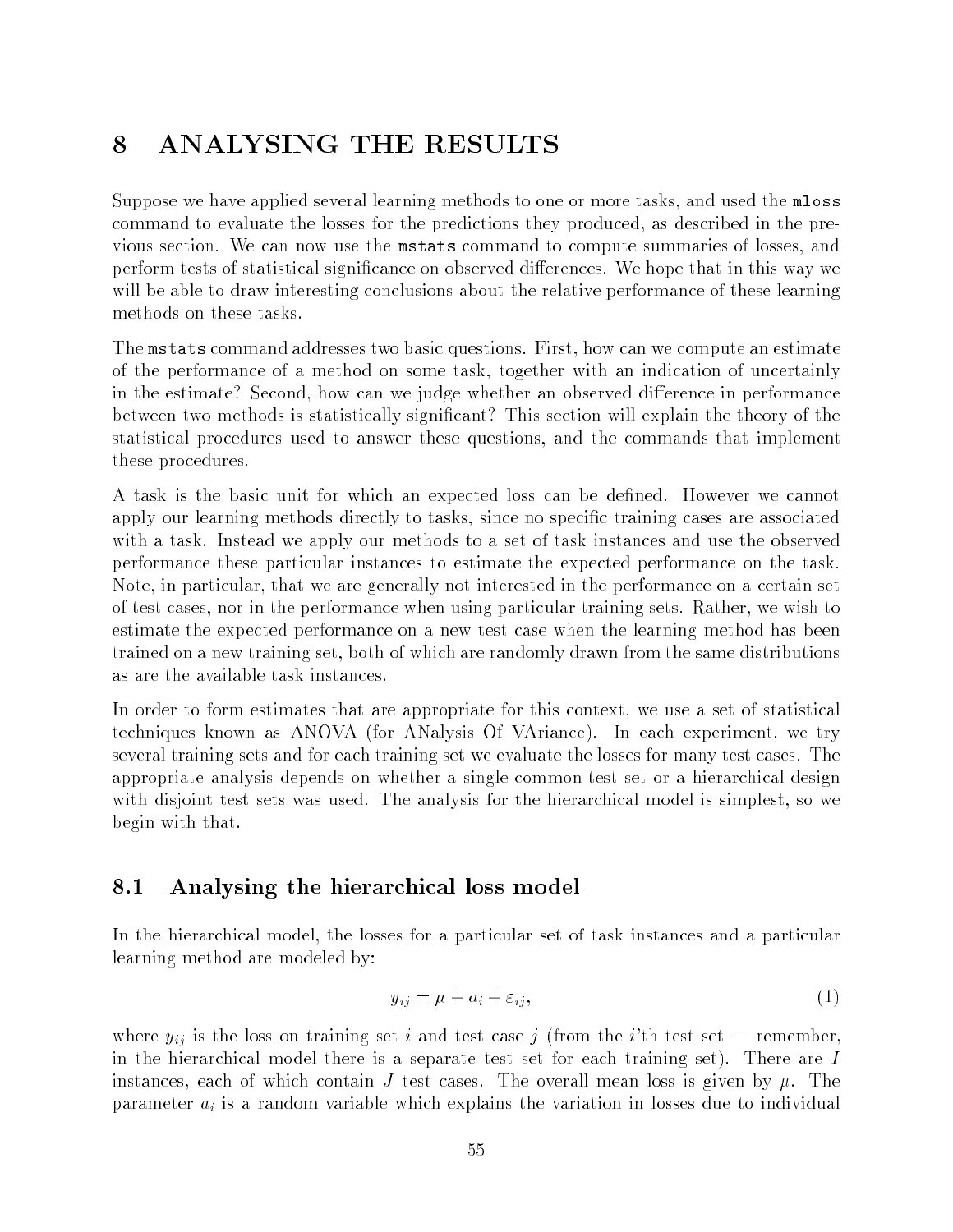training sets. The  $\varepsilon_{ij}$  parameters account for the residual variation in the losses which are unexplained by the model.

The loss model in eq. (1) captures the notion that individual training sets may not be equally well suited to learn the true relationship of the data. As an example, it may be that one particular training set contains an outlier, which can be accounted for by the corresponding  $a_i$  taking on a large positive value. The residuals  $\varepsilon_{ij}$  account for the variability in losses that are unexplained by the contributions from training set factor  $a$ . This variability may be due to variation in the "difficulty" of test cases (either in general, or when a particular training set is used). Any stochastic aspects of the learning method can also contribute to the variability in either the  $a_i$  or the  $\varepsilon_{ij}$ , as discussed below.

We propose using simple independent Gaussian assumptions about the model parameters:

$$
a_i \sim \mathcal{N}(0, \sigma_a^2) \qquad \qquad \varepsilon_{ij} \sim \mathcal{N}(0, \sigma_{\varepsilon}^2). \tag{2}
$$

These assumptions are primarily based on simplicity requirements for the following analysis of the results. For many loss functions the distributions of the above variables may not be well approximated by Gaussians. However, it is generally believed that the t-test which will be used in the following are fairly robust to violations of normality. Finally, it seems that more sophisticated models become very complicated to analyse, which is why we have settled for this simple model as our standard recommendation in DELVE. Note that the loss files are available, so that a more ambitious analysis can be performed if desired.

The parameter in which we are primarily interested is  $\mu$ , the overall mean performance of the method. An estimate for it,  $\hat{\mu}$ , can be found as follows:

$$
\hat{\mu} = \frac{1}{IJ} \sum_{i,j} y_{ij} = \bar{y} \qquad \qquad \text{SD}(\hat{\mu}) = \left(\frac{\sigma_a^2}{I} + \frac{\sigma_{\varepsilon}^2}{IJ}\right)^{1/2}.
$$
\n(3)

This above standard error is in terms of the true values of the  $\sigma$  parameters. In practice, we will have to substitute estimates for the  $\sigma$  parameters.

We introduce the following partial means:

$$
\bar{y}_i = \frac{1}{J} \sum_j y_{ij} \tag{4}
$$

and the "mean squared error" for a and  $\varepsilon$  and their expectations

$$
MS_a = \frac{J}{I - 1} \sum_i (\bar{y}_i - \bar{y})^2
$$
\n
$$
E[MS_a] = J\sigma_a^2 + \sigma_{\varepsilon}^2
$$
\n(5)

$$
MS_{\varepsilon} = \frac{1}{I(J-1)} \sum_{i} \sum_{j} (y_{ij} - \bar{y}_i)^2 \qquad E[MS_{\varepsilon}] = \sigma_{\varepsilon}^2.
$$
 (6)

We can now use the following minimum variance unbiased estimators for the  $\sigma$  values

$$
\hat{\sigma}_{\varepsilon}^{2} = \text{MS}_{\varepsilon} \qquad \qquad \hat{\sigma}_{a}^{2} = \frac{\text{MS}_{a} - \text{MS}_{\varepsilon}}{J}.
$$
\n(7)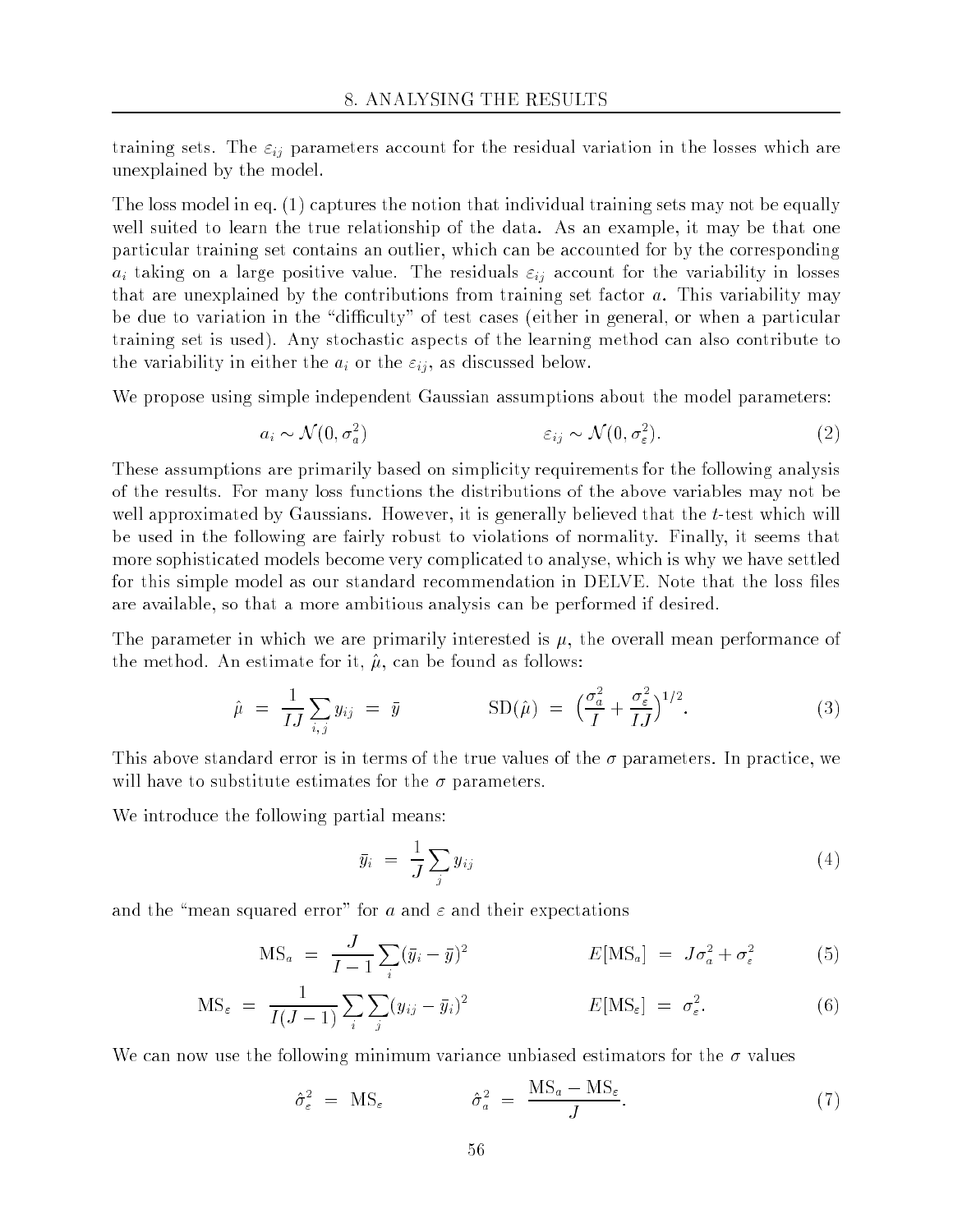Unfortunately,  $\sigma_a$  may be negative, in which case we set it to zero. The estimated values may be substituted back into eq. (3) to estimate the uncertainty associated with the average loss.

In order to compare two learning methods, the same model can be applied to the *differences* between the losses from two learning methods, identified by  $k$  and  $k'$ 

$$
y_{ij} = y_{ijk} - y_{ijk'} = \mu + a_i + \varepsilon_{ij}, \qquad (8)
$$

with similar Gaussian and independence assumptions as in eq. (2). In this case  $\mu$  is the expected difference in performance and  $a_i$  will be the difference effect due to training sets. Since the overall estimate for the mean can be seen as arising from  $I$  independent estimates from each of the instances, we can test whether the estimate for  $\mu$  is should be considered significantly different from zero using a t-test. This is effectively a paired t-test for whether the expected performance of the two methods is different, with the pairing being performed by modeling the differences in losses. The appropriate  $t$  statistic to use is

$$
t = \bar{y} \left( \frac{1}{I(I-1)} \sum_{i} (\bar{y}_i - \bar{y})^2 \right)^{-1/2} = \bar{y} \left( \frac{\text{MS}_a}{J(I-1)} \right)^{-1/2}, \tag{9}
$$

with  $I-1$  degrees of freedom.

In cases where the methods to be analysed have stochastic elements, these give rise to variation in the losses that are not explicitly accounted for in the above analysis. There may be stochastic elements in both the training of the method and in the predictions. For example, many neural network methods are initialized with random weights which gives rise to stochasticity in the training phase.

Although these stochastic elements are not explicitly modeled, the additional variability that they lead to will still show up in this model. Some training conventions should be followed so that it always shows up in the same way. If your learning method is stochastic, you should use a different random number seed for every training set. This will result in the variation due to stochastic training being lumped together with the training set effects in the analysis. Similarly, if your prediction procedure is stochastic, you should use random numbers that are independent for each combination of training set and test case, so that the effects of stochastic predictions will be lumped together with the effects of test cases. Following these conventions, the present analysis will take these stochastic effects into account in a consistent way, but you will not be able to separate the stochastic training and prediction effects from the other sources of variability. In future versions of DELVE we may support explicit evaluation of stochastic training effects, since it may often be of interest to know how much performance varies with things such as random initialization of model parameters. However, this extra information will come at the cost of having to run methods multiple times on identical training and test sets, but with different random number seeds.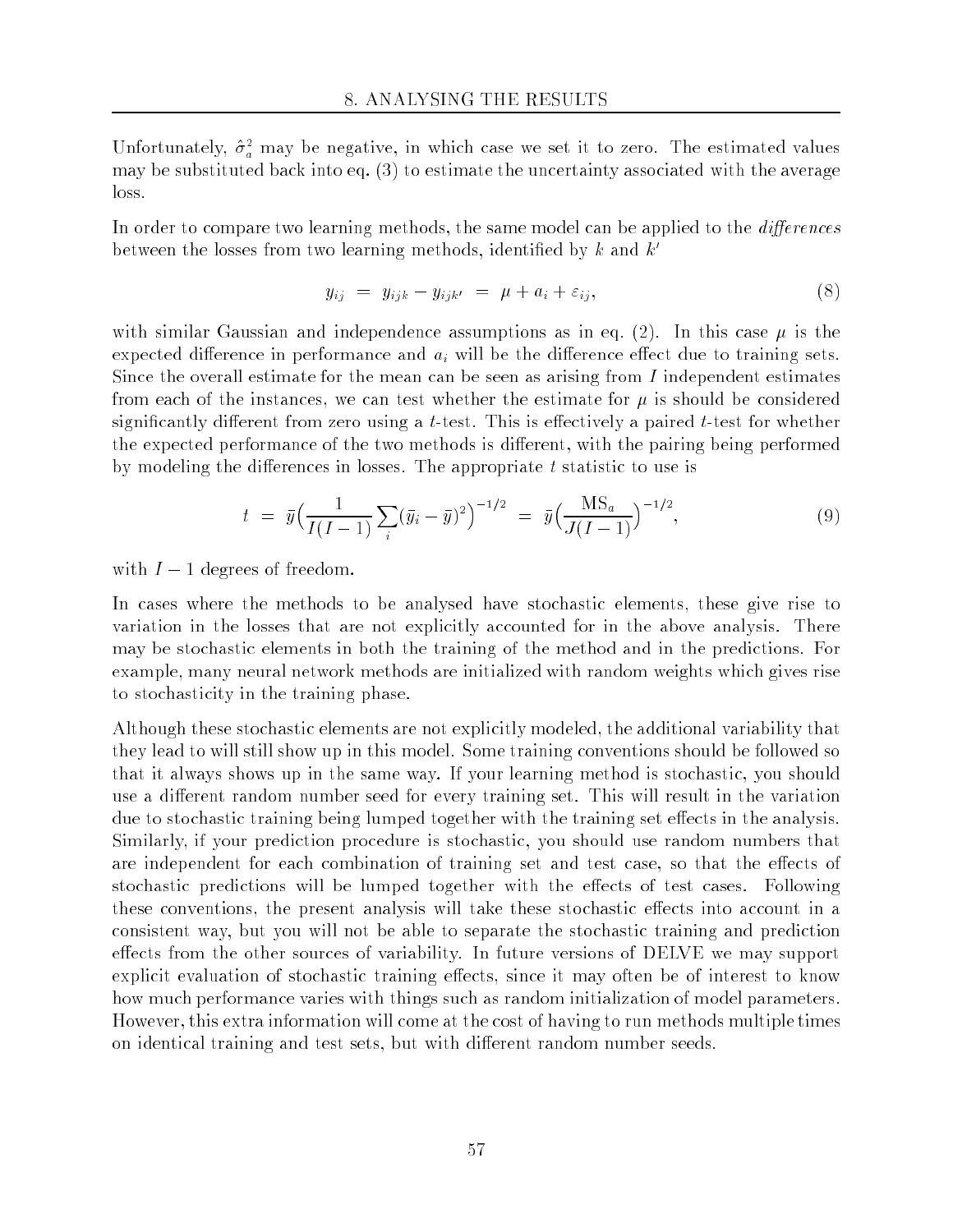### 8.2 Analysis of experiments with common test sets

When using a common test set the nested model described in the previous section is no longer applicable. Instead, we model the losses for a particular set of task instances and a particular learning method by:

$$
y_{ij} = \mu + a_i + b_j + \varepsilon_{ij}, \qquad (10)
$$

where  $y_{ij}$  is the loss on training set i and test case j. The overall mean loss is given by  $\mu$ . The parameters  $a_i$  and  $b_j$  are random variables that explain the variation in losses due to individual training sets and test cases respectively. The  $\varepsilon_{ij}$  parameters are the residual variation in losses, which are unexplained by the model.

The loss model in eq. (10) captures both effects of training sets  $a_i$  and test cases  $b_i$ . In the case of a common test set, we have computed the loss for each test case using each of the <sup>I</sup> training sets, and can thus explicitly estimate the effects of the different test cases in general (as opposed to their effect in combination with a particular training set). As before, the residuals  $\varepsilon_{ij}$  account for the variability of the losses unaccounted for by the model, such as interactions between training sets and test cases. If the methods being tested have stochastic elements, variation due to this will also show up somewhere, as discussed below.

We again propose using simple independent Gaussian assumptions about the model parameters:

$$
a_i \sim \mathcal{N}(0, \sigma_a^2) \qquad \qquad b_j \sim \mathcal{N}(0, \sigma_b^2) \qquad \qquad \varepsilon_{ij} \sim \mathcal{N}(0, \sigma_\varepsilon^2). \tag{11}
$$

As before, these assumptions are primarily based on simplicity requirements for the following analysis of the results. For many loss functions the distributions of the above variables may not be well approximated by Gaussians. However, it is generally believed that the F-test which will be used in the following is fairly robust to violations of normality.

We wish to find an estimate,  $\hat{\mu}$ , for the expected loss of the learning method, as well as a standard error associated with this estimate. As our estimate for the expected loss, we can use the average loss. We can estimate the standard deviation for this estimate based on the model defined by eq.  $(10)$  and  $(11)$ :

$$
\hat{\mu} = \bar{y} \qquad \text{SD}(\hat{\mu}) = \left(\frac{\sigma_{\varepsilon}^2}{IJ} + \frac{\sigma_b^2}{J} + \frac{\hat{\sigma}_a^2}{I}\right)^{1/2},\tag{12}
$$

where I is the number of training sets and  $J$  the number of test cases. The expected mean is simply the overall average loss. To evaluate the standard error we first need to estimate the values of the  $\sigma$  parameters. Here and in the following we will use the property that when training sets are set up using the DELVE standard scheme (see section 6), the training sets are disjoint subsets of the entire data set. We introduce the overall mean and the marginal means:

$$
\bar{y} = \frac{1}{IJ} \sum_{i} \sum_{j} y_{ij} \qquad \qquad \bar{y}_i = \frac{1}{J} \sum_{j} y_{ij} \qquad \qquad \bar{y}_j = \frac{1}{I} \sum_{i} y_{ij}, \qquad (13)
$$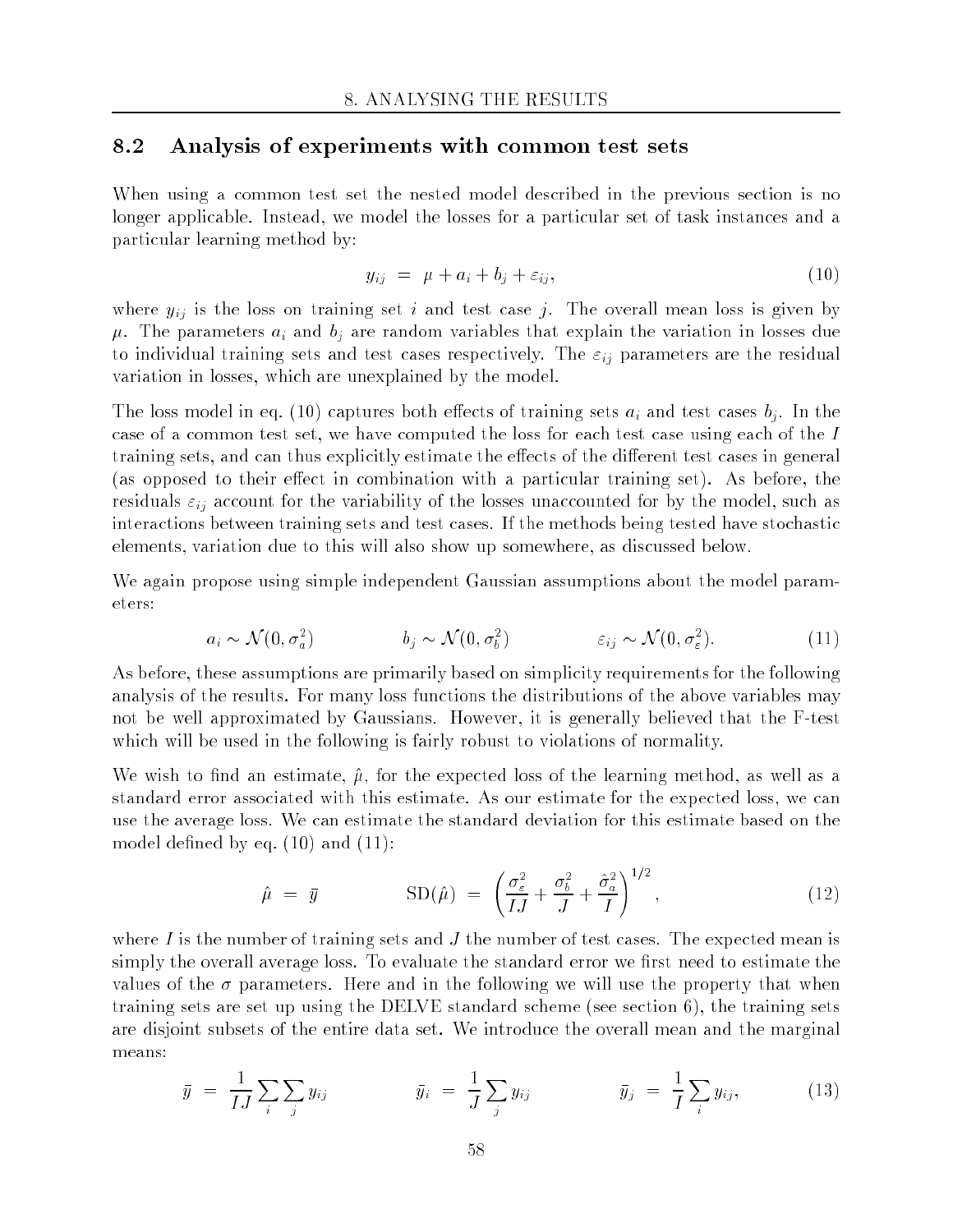and the the "mean squared error" for a, b and  $\varepsilon$  and their expectations:

$$
MS_a = \frac{J}{I - 1} \sum_i (\bar{y}_i - \bar{y})^2
$$
\n
$$
E[MS_a] = J\sigma_a^2 + \sigma_{\varepsilon}^2 (14)
$$

$$
MS_b = \frac{I}{J-1} \sum_j (\bar{y}_j - \bar{y})^2
$$
\n
$$
E[MS_b] = I\sigma_b^2 + \sigma_{\varepsilon}^2 (15)
$$

$$
\text{MS}_{\varepsilon} = \frac{1}{(I-1)(J-1)} \sum_{i} \sum_{j} \left( (y_{ij} - \bar{y}) - (\bar{y}_{i} - \bar{y}) - (\bar{y}_{j} - \bar{y}) \right)^{2} \qquad E[\text{MS}_{\varepsilon}] = \sigma_{\varepsilon}^{2} \tag{16}
$$

Now we can use the empirical values of  $MS_a$ ,  $MS_b$  and  $MS_\varepsilon$  to estimate values for the  $\sigma$ 's:

$$
\hat{\sigma}_{\varepsilon}^{2} = \text{MS}_{\varepsilon} \qquad \hat{\sigma}_{b}^{2} = \frac{\text{MS}_{b} - \text{MS}_{\varepsilon}}{I} \qquad \hat{\sigma}_{a}^{2} = \frac{\text{MS}_{a} - \text{MS}_{\varepsilon}}{J} \tag{17}
$$

These estimators are uniform minimum variance unbiased estimators. Unfortunately however, the estimates for  $\sigma_a^-$  and  $\sigma_b^-$  are not guaranteed to be positive, so we set them to zero if they are negative. We can then substitute back these variance estimates in eq. 12 to get an estimate for the standard error for the estimated mean performance.

Note that the estimated standard error  $\hat{\sigma}$  diverges if we only have a single training set (as is common practise!). This effect is caused by the hopeless task of trying to empirically estimate a variance based on a single observation. At least two training sets must be used, and probably more if accurate estimates of uncertainty are to be achieved.

Another important question is whether we have good evidence that one learning methods is better than another. To settle this question we again use the model from eq. (11), only this time we model the difference between the losses of the two models,  $\kappa$  and  $\kappa$  :

$$
y_{ijk} - y_{ijk'} = \mu + a_i + b_j + \varepsilon_{ij}, \qquad (18)
$$

under the same assumptions as above. The question now is whether the estimated overall mean difference  $\hat{\mu}$  is significantly different from zero. We can test this hypothesis using a quasi-F test [Lindman, Harold R., \Analysis of Variance in Experimental Design", Springer-Verlag, 1992], which uses the F statistic and degrees of freedom:

$$
F_{\nu_1,\nu_2} = (SS_m + MS_\varepsilon) / (MS_a + MS_b), \quad \text{where} \quad SS_m = IJ\bar{y}^2 \tag{19}
$$

$$
\nu_1 = (SS_m + MS_{\varepsilon})^2 / (SS_m^2 + MS_{\varepsilon}^2 / ((I - 1)(J - 1))) \tag{20}
$$

$$
\nu_2 = (MS_a + MS_b)^2 / (MS_a^2 / (I - 1) + MS_b^2 / (J - 1)). \tag{21}
$$

The result of the F-test is a p-value, which is the probability that given the null-hypothesis  $(\mu = 0)$  is true, we would observed a difference in average performance of this magnitude (positive or negative), or of a more extreme magnitude. In general, a low p-value produces high confidence that the learning method with better performance in this experiment actually has better performance. If the p-value is not low (say, greater than 0.05), it is not implausible that the method whose performance appeared better in this experiment could actually be worse in reality.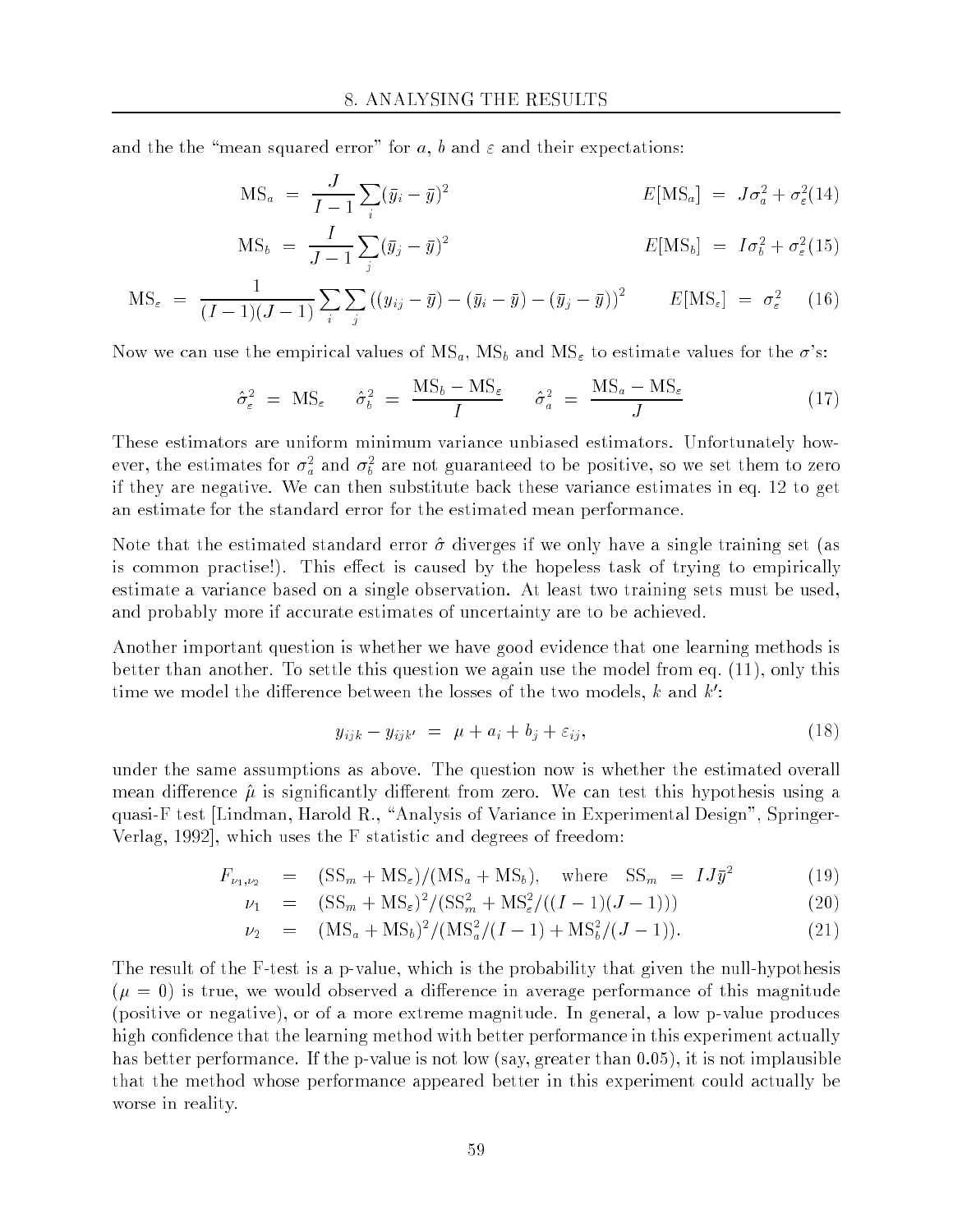As is the case with the hierarchical model, the common test set model will pick up the variability due to stochastic training and stochastic predictions, even though they are not modeled explicitly. Whenever you apply a stochastic method you should initialize it with a different random seed. The uncertainty due to stochastic training will then be lumped together with the training set effects in the model, and the effects of stochastic predictions will by lumped together with the interaction effects. Thus, the present analysis will take these stochastic effects into account, but you will not be able to separate the effects according to their causes. In future versions of DELVE we may support explicit evaluation of the stochastic training set effect, if the method has been run several times on the same training set with different random seeds.

#### 8.3 Obtaining performance statistics: The mstats command

The mstats command implements the calculations described in the two previous sections. When used to estimate the expected loss for a particular task, mstats is called from within the task directory, or is given the path to such a directory in the DELVE hierarchy. The command will look for  $\texttt{loss}.l.x$  files in this directory, and produce the statistics derived from these files. You may specify the desired loss functions with the  $\ell$ -1' option. As an example, we can analyse the performance of a linear regression method in the demo/age/std.128 task, using absolute error loss:

```
unix> mstats -1 A /lin-1/demo/age/std.128
/lin-1/demo/age/std.128
Loss: A (Absolute error)
                                                 Raw value Standardized
                       Estimated expected loss: 15.0988 0.893246
    SD from training sets & stochastic training: 1.49368 0.0883662
SD from test cases & stoch. pred. & interactions: 13.0755 0.773547
   Based on 8 disjoint training sets, each containing 128 cases and
            8 disjoint test sets, each containing 128 cases.
```
Here, the values reported correspond to the parameters of the model in eq. (1); the overall mean performance is followed by the standard error on this estimate. Also the standard deviations for different sources of variability are printed.

In the second column, the values have been standardized, an a manner appropriate for the loss function. The standardized domain is designed such that a simple *baseline* method has a nearly pre-specied performance. This makes the standardized losses easier to interpret than the raw losses. Note however, that these standardizations are obtained by imagining the baseline methods applied to the union of all *test cases*, such that applying the same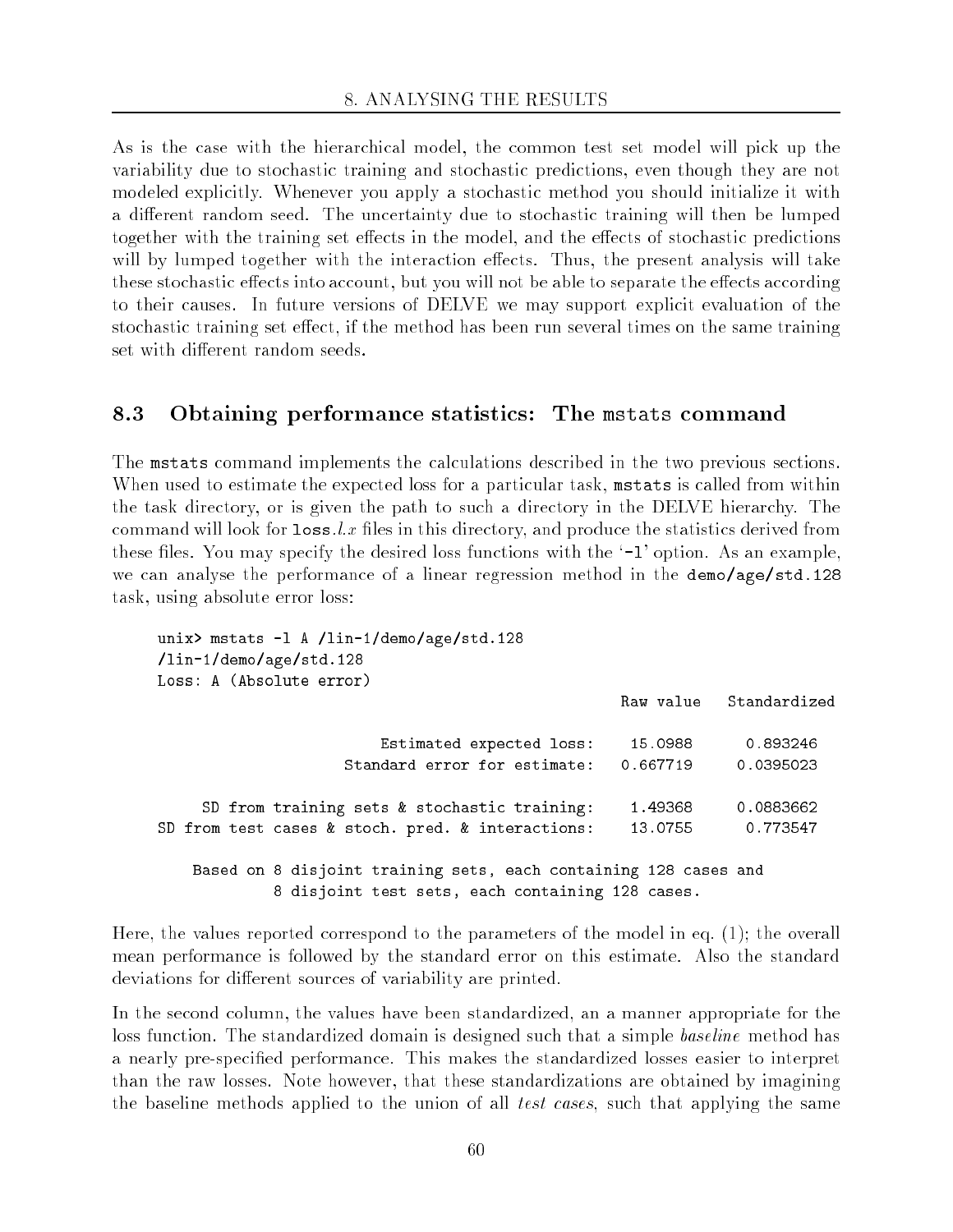simple methods to actual training instances will typically yield a standardized error a little larger than might be expected. (We are forced to accept this, since the standardizations must be the same for all instances in a task, whereas the training sets usually differ.)

For the  $S'$ ,  $A'$ ,  $Z'$  and  $Q'$  loss types, we obtain standardized losses by division by the baseline loss. For squared error loss, the baseline method is prediction of the mean. For absolute error loss, the baseline is prediction of the median. For  $0/1$ -loss, the baseline method is to always predict the majority class, yielding a loss of  $1-p$  , where  $p$  is the frequency of the majority class. The baseline method for squared probability loss predicts the empirical class probabilities as observed in the test cases, giving a loss of 1 <sup>P</sup>  $_i\,p_i^{\scriptscriptstyle \top}, \, \text{where}$  $p_i$  is the frequency of the i'th class over the test cases. Thus, these simple methods (which don't utilise the inputs) will have a standardized losses of close to 1:0 and better methods will have losses closer to 0.0.

For log probability loss, the baseline method depends on whether the targets are discrete or continuous. For continuous targets the baseline method produces a Gaussian predictive distribution with mean and variance set to the empirical mean and variance of the test cases. Thus, the standardized losses are obtained by subtracting  $\frac{1}{2}$  log( $2\pi\sigma$ ) +  $\frac{1}{2}$  from the <sup>2</sup> <sup>2</sup> raw values. For discrete targets, the baseline method sets the class probabilities in accordance with the test frequencies; the standardized values are consequently obtained by subtracting **Programs** if is considered the raw values, where  $\mathbf{r}$  is the frequencies of class in the test set. Thus, methods which perform as well as the baseline methods will have a standardized loss of around 0 and better methods will have negative losses. The negative value of the standardized loss can be interpreted as the amount of information (measured in nats) that the method predicts about the targets relative to the baseline method.

Specifying the '-c' option to mstats causes it to compare losses with the method named after the  $\epsilon$ -c' option. For example we can compare the linear method with a k-nearest-neighbor method with respect to absolute-error loss on the /demo/age/std.128 task as follows: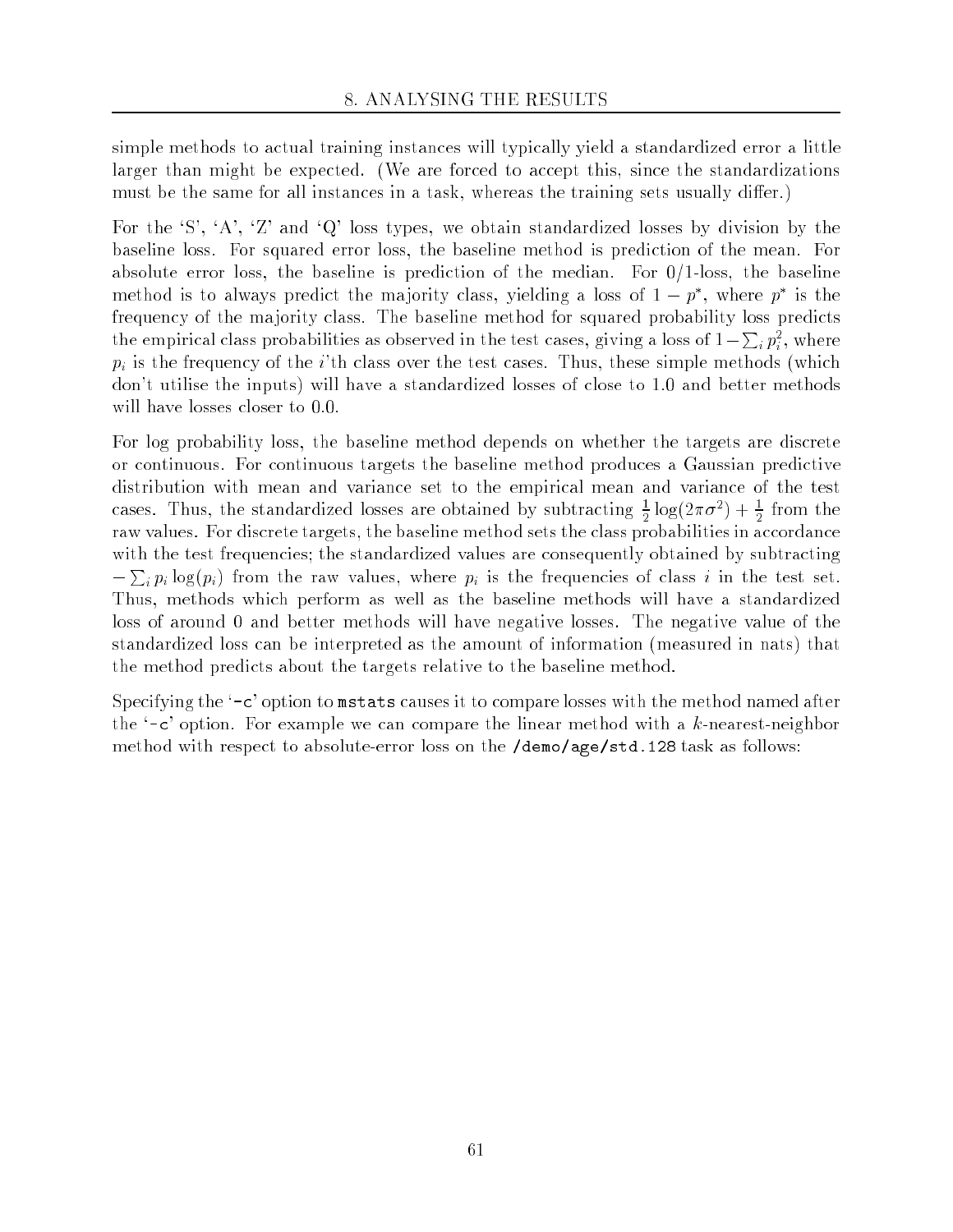| unix> mstats -1 A -c knn-cv-1 /lin-1/demo/age/std.128<br>$\frac{1 \text{in} - 1}{\text{demo/age/std}.128}$<br>Loss: A (Absolute error) |          |                        |
|----------------------------------------------------------------------------------------------------------------------------------------|----------|------------------------|
|                                                                                                                                        |          | Raw value Standardized |
| Estimated expected loss for lin-1:                                                                                                     | 15.0988  | 0.893246               |
| Estimated expected loss for /knn-cv-1:                                                                                                 | 13.2854  | 0.785965               |
| Estimated expected difference:                                                                                                         | 1.8134   | 0.107281               |
| Standard error for difference estimate:                                                                                                | 0.350707 | 0.0207478              |
| SD from training sets & stochastic training:                                                                                           | 0.505922 | 0.0299304              |
| SD from test cases & stoch. pred. & interactions:                                                                                      | 9.65323  | 0.571086               |
| Significance of difference $(t-test)$ , $p = 0.00129409$                                                                               |          |                        |
| Based on 8 disjoint training sets, each containing 128 cases and<br>8 disjoint test sets, each containing 128 cases.                   |          |                        |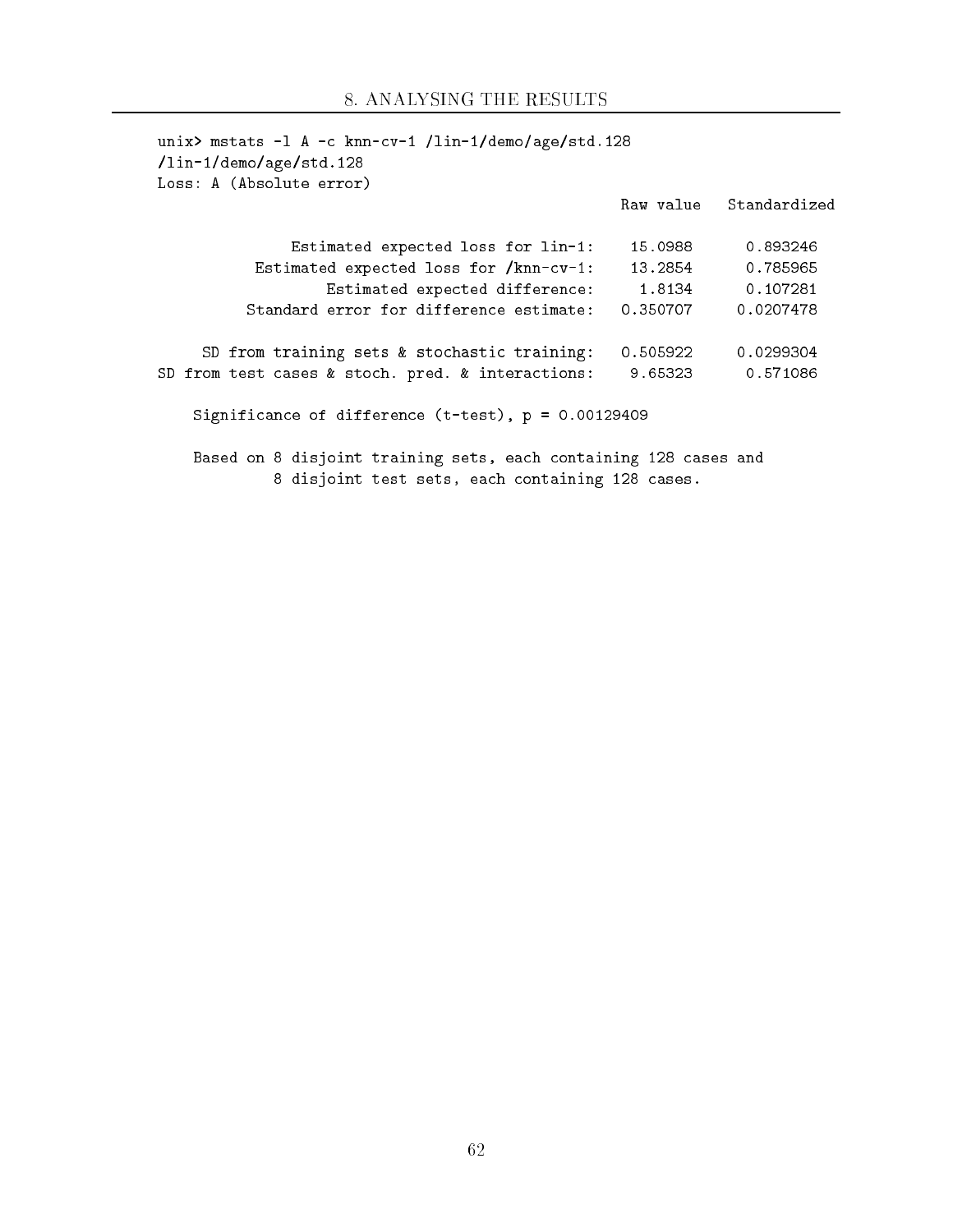# A INSTALLING DELVE ON YOUR COMPUTER

DELVE consists of a set of utility programs for assessing learning methods, a number of datasets that can be used for such assessments, and the results of assessing various learning methods on these datasets. To use DELVE you must at least install the utility programs. You will no doubt wish to install some of the datasets as well (unless you wish to use DELVE only on your own data). If you want to compare your learning methods with others, you

### Requirements

Currently, DELVE requires you to be running some variant of Unix. It has been tested under IRIX 5.3 and Sun-OS 5.4, but should run under other variants without problems.

The datasets and method results have no requirements beyond a Unix file system. The utilities currently require that you have an ANSI-compliant C compiler and an installed copy of Tcl (Tool Command Language). Tcl is freely available on the Internet and are extremely portable (i.e. it has almost certainly been ported to whatever variant of Unix you are running). If you do not already have Tcl installed, copies of the source are available at the ftp site ftp.smli.com in the directory /pub/tcl.

## Obtaining DELVE

The best way to obtain DELVE is to visit our web site: http://www.cs.utoronto.ca/~delve/. You'll find full instructions on getting and building delve there, as well as the latest news on the software, results, and datasets.

If you don't have access to a web browser, the DELVE distribution is available via anonymous ftp, in multiple compressed  $\tan$  files (Unix tape archive format). Currently the files are available on the machine ftp.cs.toronto.edu in the directory /pub/neuron/delve.

The files are broken down as follows:

- 1. The source code for the DELVE utilities and documentation is available in one le: delve-\*.tar.gz.
- 2. Each dataset is in its own file, where the name of the file is the same as the dataset (with the appropriate suffix added), e.g. demo.tar.gz. The easiest way to obtain datasets is from the Delve web site at http://www.cs.toronto.edu/~delve or they can be obtained by ftp from ftp.cs.toronto.edu in the directory /pub/neuron/delve/data/tarfiles
- 3. The complete results for each method that has been run on DELVE is in its own file, named in a manner similar to the datasets, but with an all appended, e.g.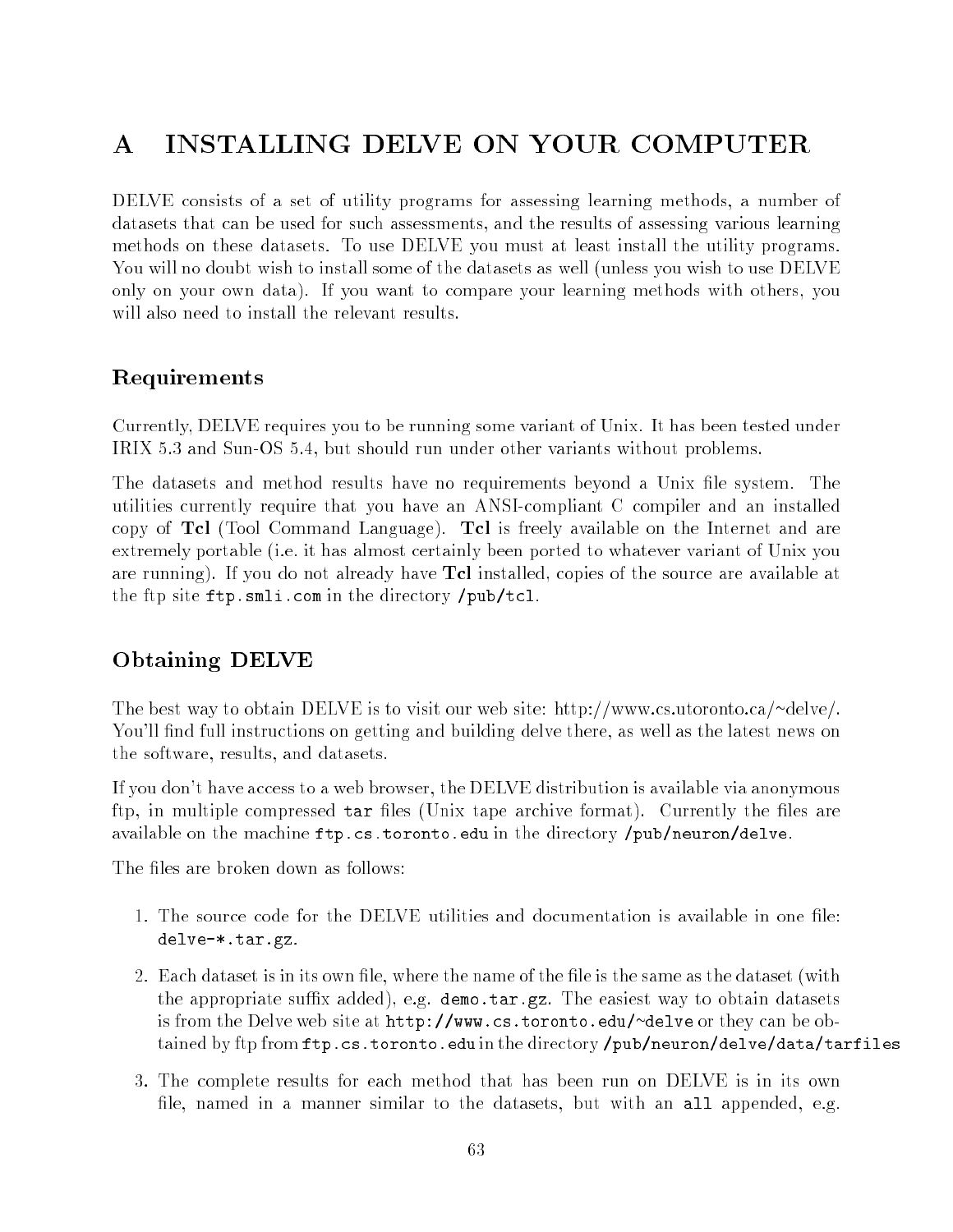lin-1-all.tar.gz. Results for a particular method and dataset are stored in files with the  $-\text{all suffix replaced with the dataset name: lin-1-demo.tar.gz. The source$ code and description for the methods are stored in another tar file with **-all** replaced with -Source: lin-1-Source.tar.gz. These files are only available from the Delve web site at http://www.cs.toronto.edu/~delve.

A sample t tp session for obtaining DELVE might be as follows :

```
ftp ftp.cs.toronto.edu
cd /pub/neuron/delve
binary
get software/delve-1.1.tar.gz
get data/tarfiles/demo.tar.gz
quit
```
### Installation

Before installing the datasets and method results, you must build and install the DELVE utilities as follows:

1. Obtain the distribution file from our ftp site:

```
ftp ftp.cs.toronto.edu
get /pub/neuron/delve/software/delve-1.1.tar.gz
bye
```
2. Uncompress and untar the distribution using the gunzip utility:

```
gunzip delve-1.1.tar.gz
tar xvf delve-1.1.tar
```
3. Run the configuration script:

cd delve-1.1 ./configure

or, for systems that don't recognize #! in shell scripts:

cd delve-1.1 /bin/sh ./configure

By default, the configuration script will set things up to be installed in  $/$ usr $/$ local. You can change this by specifying a different prefix in the configure command:

```
./configure --prefix=/your/install/path
```
<sup>&</sup>lt;sup>1</sup>This example illustrates the process for version 1.1; for other versions replace  $1.1$ " by the version/patch number you wish.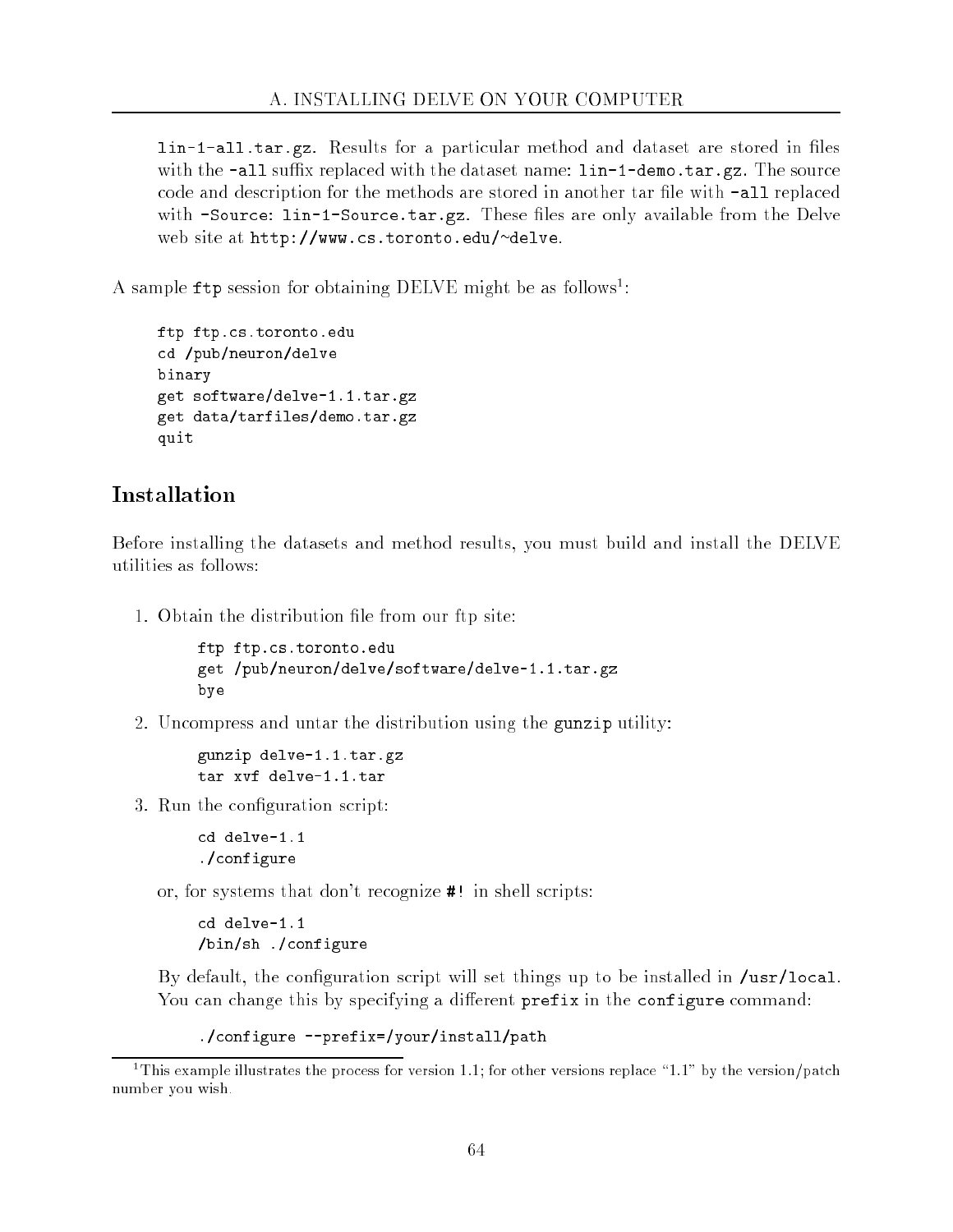You can also add options for a particular  $\epsilon$  compiler and compiler flags:

```
./configure --with-cc=gcc --with-cflags=-g
```
For a full list of the options configure takes, type:

./configure --help

The configure script generates new Makefiles from their respective templates (Makefile.in). If configure can't find something, you can make changes to the intermediate config. status script, and invoke this script to reconfigure the Makefiles:

vi config.status ./config.status

As a last resort, you can edit the Makeles in the current directory and doc/ by hand and insert the proper paths.

4. Build the libraries and the executables. From the top-level directory type:

make all

5. Install the executables, libraries, documentation, and script les. From the top-level directory type:

If you have problems with the installation, you can use a subset of the commands:

```
make install-binaries
make install-libraries
make install-doc
make install-man
```
Once you've installed the utilities, you can install the datasets. This involves simply extracting the files from their tape archives into the proper directory: the installed top-level DELVE data directory. By default this directory is /usr/local/lib/delve/data. If you specified a  $-$ -prefix to the configure command, replace the /usr/local prefix with the path of that directory.

Each tape archive will create a directory with the same base name as the archive file. This directory will contain all the data and specification files DELVE needs to generate the tasks.

mv demo.tar.gz /usr/local/lib/delve/data cd /usr/local/lib/delve/data zcat demo.tar.gz | tar xvf -

If you want to install a dataset in a private directory, you can do the following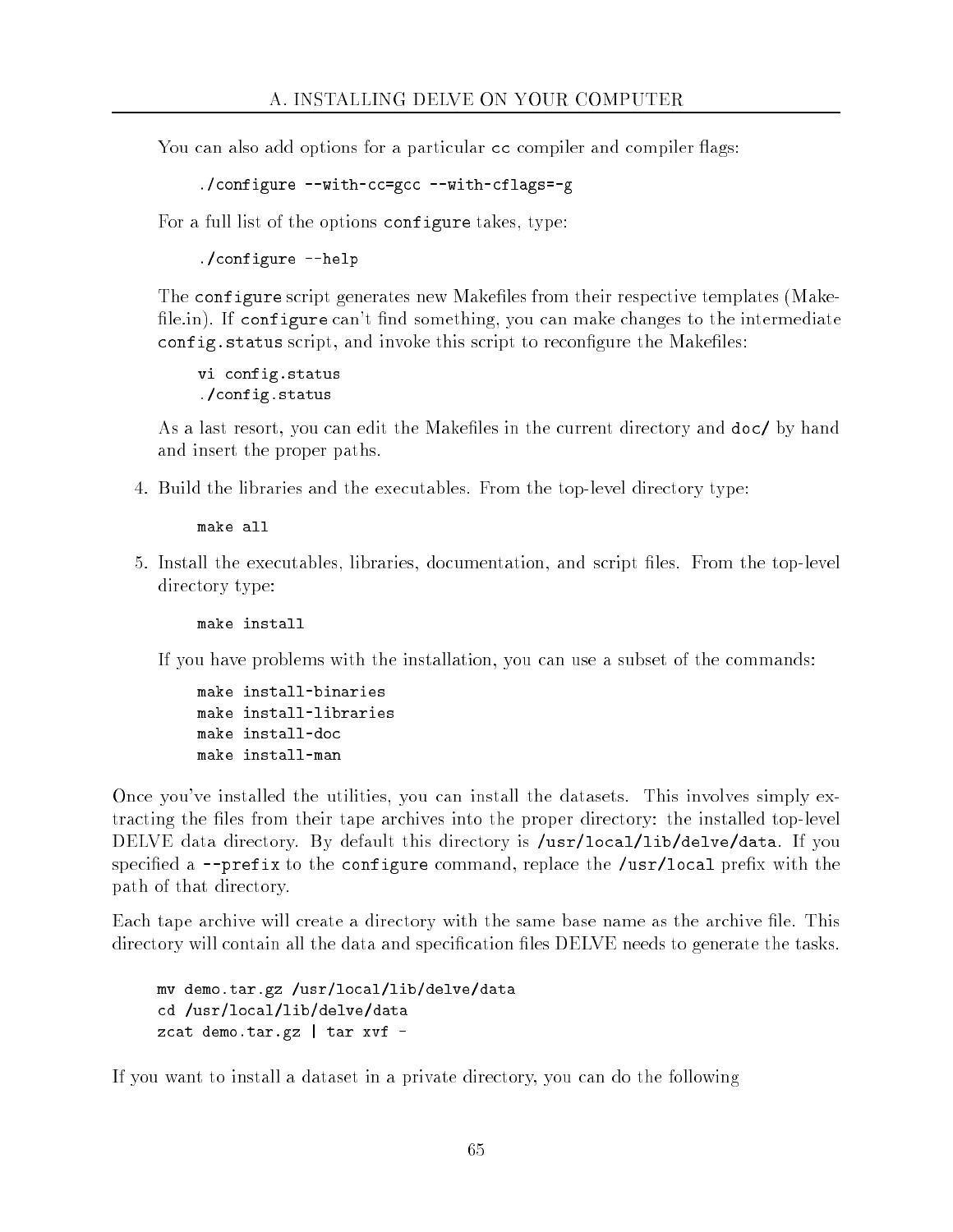- 1. Create a directory called delve in your home directory (or anywhere else, for that matter).
- 2. In that directory create two more directories: data and methods.
- 3. In the delve/data directory, untar the data file as described above.

Once you've done that, you can work in your own private delve directory and you will have access to the datasets you've downloaded, as well the ones installed in /usr/local/lib/delve/data.

Once you've extracted the data, you can safely remove the tar file.

## Setup

Once the software has been installed you can run any of the DELVE commands without further setup. There are, however, 2 environment variables that make the software more flexible

- 1. DELVE PATH (see also appendix C) allows multiple delve directories to be active. It is similar in flavour to the normal Unix PATH environment variable.
- 2. DELVE UNCOMPRESS Set this environment variable to the name of the Unix utility that will *uncompress* files on the "fly", ie it can read compressed files and uncompress them to stdout. If this environment variable is not set, zcat is assumed.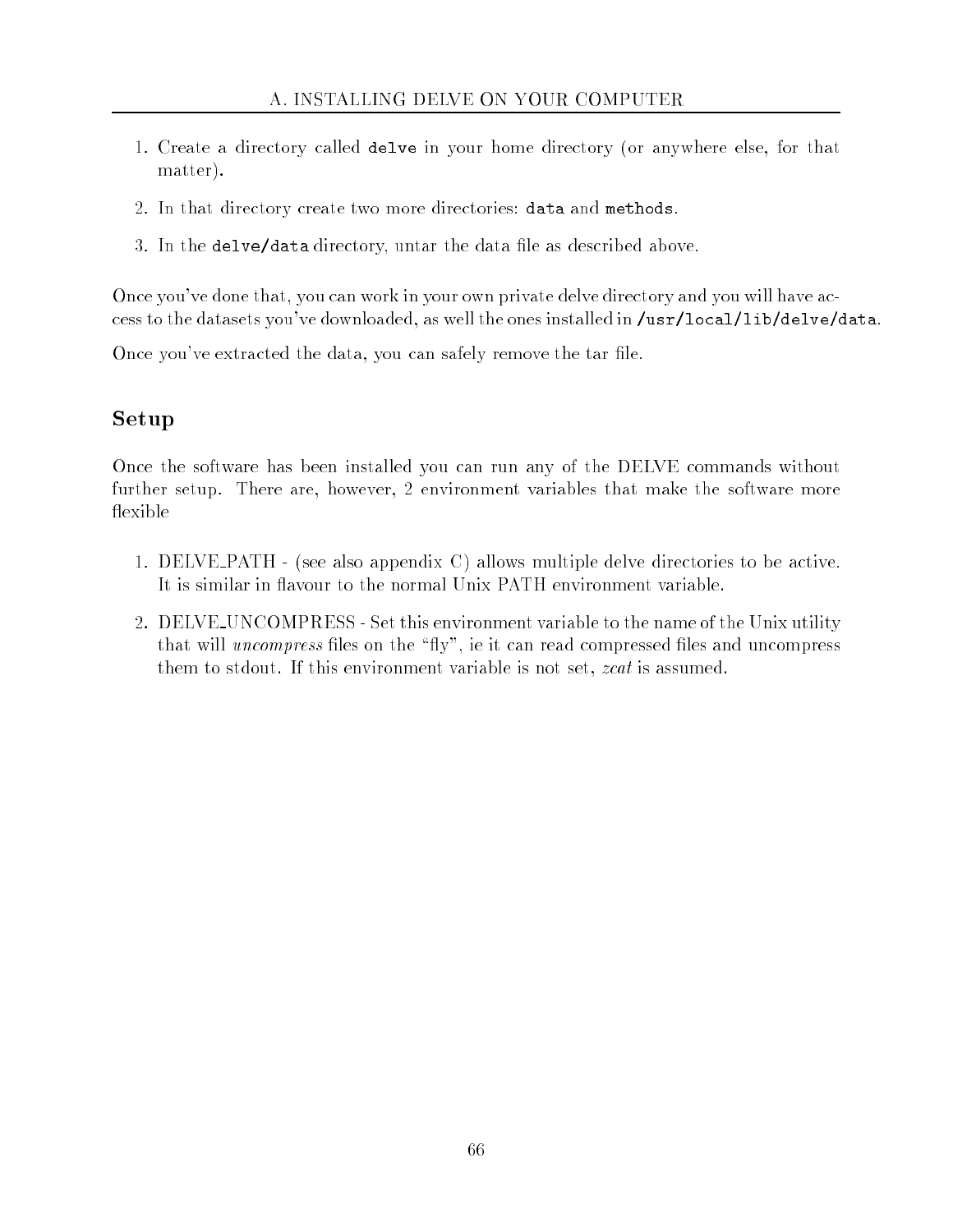# B CONTRIBUTING TO THE DELVE ARCHIVE

The ultimate aim of the DELVE project is to collect datasets, implementations of learning methods, and the results of learning experiments from a wide variety of sources. If you have datasets, methods or results which might be of interest to other users you can submit these to the DELVE archive. To make contributions, you can put files on our ftpserver ftp.cs.utoronto.ca in the directory /pub/incoming, and notify us by email to delve Ccs. utoronto.ca. The submitted files should preferably conform to the usual DELVE conventions, and be in the form of a compressed tar file.

We welcome contributions of datasets to DELVE. We are particularly seeking large realworld datasets, and realistic simulation programs that can be used to create large datasets. Contributions of datasets should be accompanied by descriptions of the data. For real datasets both the data in its original form and in DELVE format should be supplied, as well as descriptions of the relevant context and the attributes recorded. Also suggestions for prototasks together with specications of prior information should be included. Naturally, proprietary data cannot be included in DELVE without permissions. For simulated and articial datasets, programs to generate the data should be supplied (if possible) as well as descriptions of the data attributes and suggestions for prototasks and priors, etc.

You may also contribute new learning methods to the archive. Typically, you would also provide results of running your method on various DELVE datasets. You can conveniently submit the whole methods directory pertaining to your method. Also you need to supply a detailed description of your method. Remember, that the description should be detailed enough that someone else can re-implement the method and get comparable results to the ones you might get for any dataset to which the method is applicable. The easiest way to attain this, is if your method is fully automatic. In particular, you should make sure that your description includes:

- implemetational details allowing someone else to re-implemet your method with similar results
- discussion of the role of all parameters of the method
- discussion of the heuristic rules for setting all parameters of the method on the basis of a particular application, including convergence criteria for iterative methods
- detailed discussion of how attributes should be encoded for the method

Finally, it would be convenient if source code of the program implementing you method can be included in DELVE. This may help clarify details of the implementation, help other researches to easily use the methods and help with identifying possible bugs. Authors should take care not to submit implementations containing any parts whose copyrights prohibit public distribution.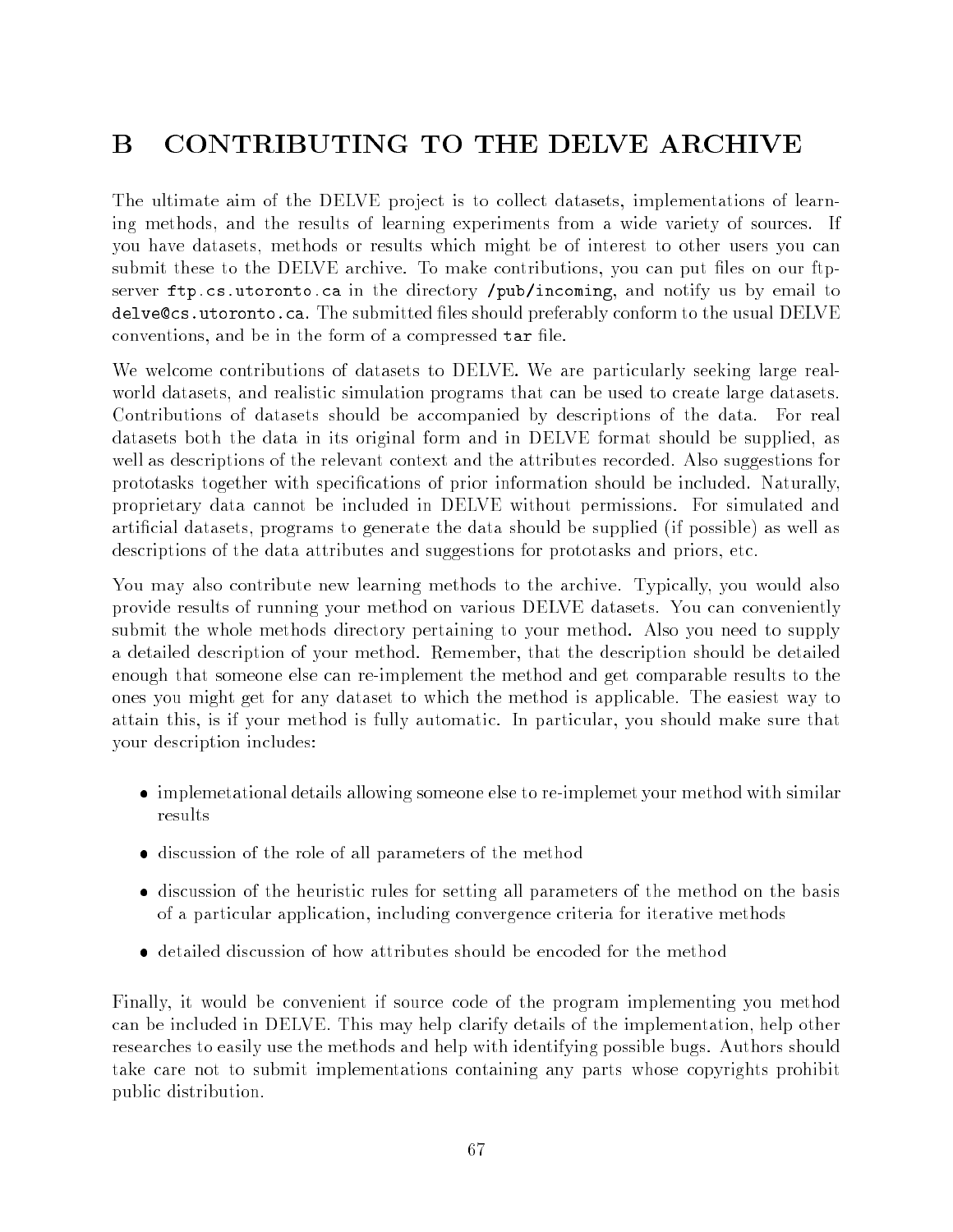For all contributions it should be considered that submission to DELVE is a form of publication, and once contributions are released with DELVE they cannot in general be retracted, since other people may have used them in their research. Therefore, care should be taken to avoid submissions of erroneous material. If a bug should be discovered in a learning method a new corrected version can be submitted under a different name; eg. a buggy version of **loess-1** could be succeeded by a corrected version named  $\text{loess-2}$   $-$  but the original method and its results would be retained in the archive.

You may also submit experimental results using new combinations of methods and datasets that are already in DELVE. If you repeat experiments for which results are already in the archive, it is of interest whether your results were comparable to the earlier results. Notes of such conrmations can be included in DELVE, but for practical reasons only one set of results can be maintained for each method.

All submitted material will be presented in DELVE with the date, name and address (or email) of the contributor(s) allowing further clarifications and collaboration.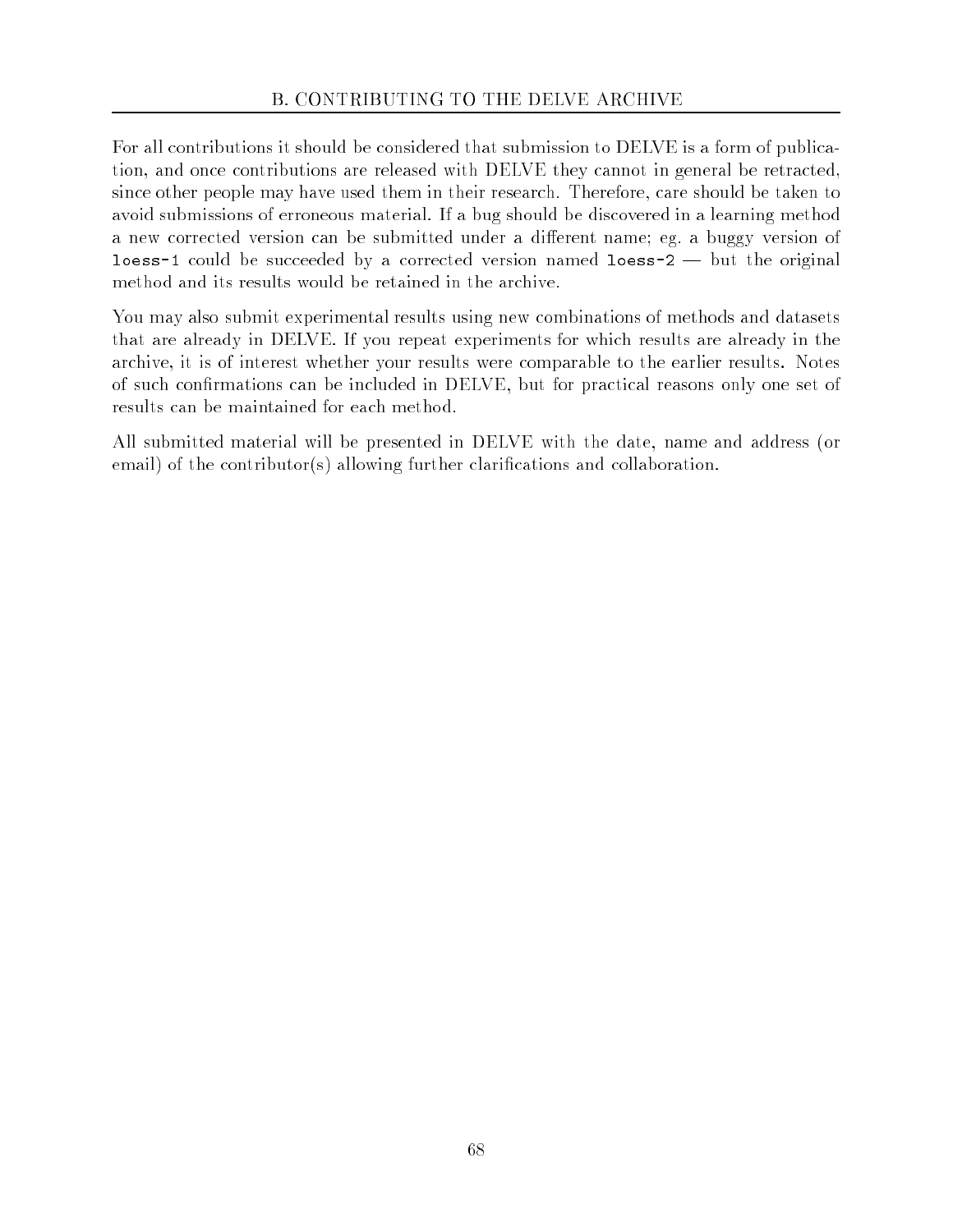# C DESCRIPTIONS OF DELVE COMMANDS

This appendix is a detailed reference for the commands that make up the DELVE working environment. You will not necessarily need to use all these commands every day, as some of them are needed only by people creating new datasets or prototasks.

## Introduction to DELVE commands

Before describing the individual DELVE commands, we will describe the common aspects that they all share.

## Command syntax

All DELVE utilities have a common calling syntax, along the lines of:

```
command [ option ] argument ...
```
Portions enclosed by " $\|$ " and " $\|$ " are optional; things before "..." can be repeated several times. A vertical bar, "|", separates alternatives, only one of which should be present.

The command is the name of the DELVE utility, for example dinfo. Commands are named so that those that act on dataset directories have names that begin with the letter `d', while those that act on method directories have names beginning with `m'.

The options are used to modify the behaviour of the command. They take the usual Unix form  $-$  a dash followed by a single character, for example: " $-h$ ". Some options also take a single argument. In this case the argument must immediately follow the option, separated by one or more blank spaces, for example:  $-1$  foo". If the argument contains spaces it must be quoted: -i "this arg has spaces".

The arguments differ in number and meaning for each command. However, all commands recognize the two following options:

- -h This causes the command to print a short help message describing its usage and options, after which it exits normally without doing anything else.
- This marks the end of the options for the command. The arguments following this one will be treated as regular command arguments even if they start with a -.

## Data and method path names

Throughout this appendix, we refer to data path names, or *dpaths* and method path names, or *mpaths*. These paths look just like normal unix path names, but they differ in two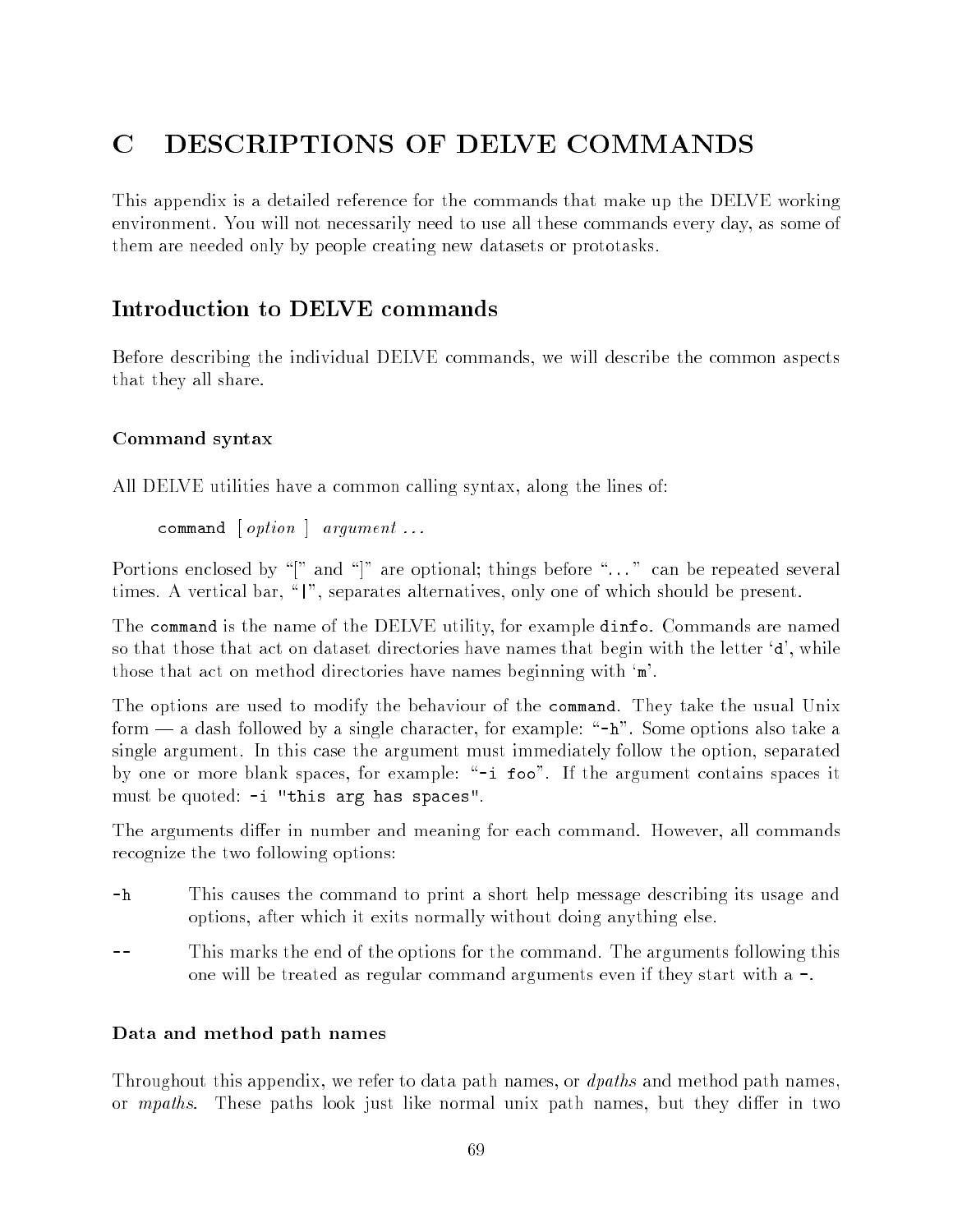important aspects:

- Dpaths and mpaths are defined only for files that exist inside the DELVE directory hierarchy. Dpaths point into the data part of the hierarchy; mpaths point into the methods part.
- A dpath or mpath may identify a le or directory in any of the active delve directories. Dpaths and mpaths for directories can even resolve to several locations within different delve directories (though this is not supposed to happen for dpaths and mpaths identifying files).

The DELVE hierarchy is the collection of all the active delve directories. A delve directory must have a name that starts with the five characters "delve", and it must have two subdirectories called data and methods. DELVE decides on the set of active delve directories as follows. First of all, if your current working directory is inside a DELVE directory, that delve directory will be considered active, for as long as you remain in it. In addition, you may provide a list of delve directories in your DELVE PATH environment variable. If you do not have such an environment variable, DELVE will use a default list of directories that was fixed when DELVE was installed.

The DELVE PATH environment variable, if set, should contain a colon separated list of DELVE directories. You can use the command "dinfo  $-k$  delve path  $\ell$ " to find out which directories are currently in your DELVE PATH, or what the default list of directories is, if you have not set your DELVE PATH.

All the files relating to DELVE datasets, methods, and the results of applying methods to data are kept in the DELVE hierarchy. Files relating to datasets, but not to any particular method, are stored in the data part of the hierarchy, and hence have a dpath. Methods and the results of applying methods are stored in the methods part of the hierarchy, and hence have an mpath. An mpath that points to a file or directory relating to the results of a method on a particular dataset, prototask, or task can also be used to identify the corresponding information in the data part of the hierarchy.

Dpaths and mpaths may be "absolute", starting with a "/" character, or they may be specified relative to the current directory.

Some examples may clarify these naming conventions. Consider the case where you have a directory called /usr/local/lib/delve. Inside this directory are the directories data and methods (and any number of other files and directories). This is a valid DELVE directory.

Inside the data directory there is another directory called demo. Its absolute unix path name is: /usr/local/lib/delve/data/demo; however, its dpath is simply /demo. It does not have a mpath because it is not in the methods directory. If your current directory were demo, its relative Unix path would be ".", as would its relative dpath.

Assume the methods directory contained lin-1/demo. Its absolute unix path name would be: /usr/local/lib/delve/methods/lin-1/demo; however, its mpath would be /lin-1/demo.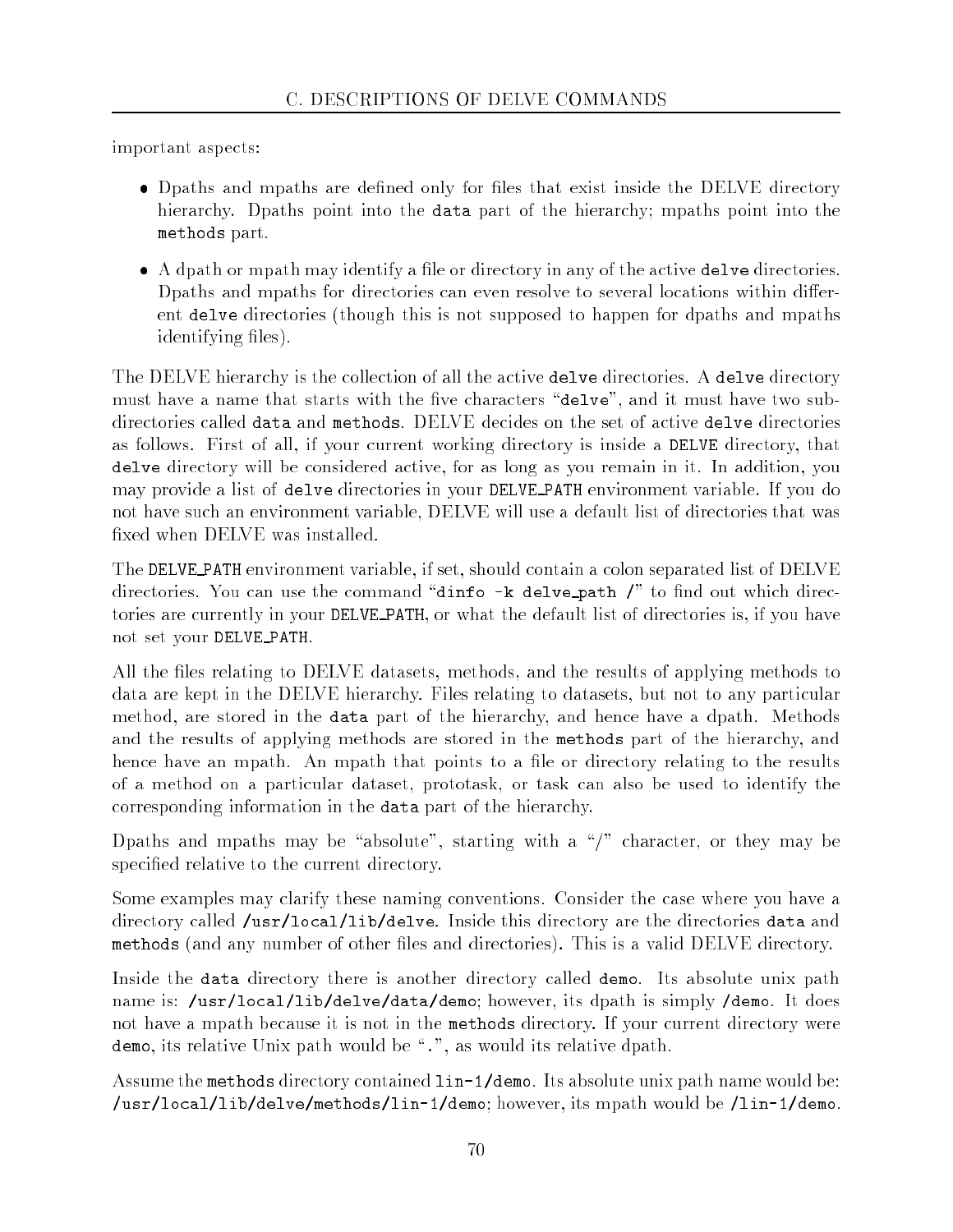It would not have a dpath because it is not in the data directory. If your current directory were lin-1/demo, its relative unix path would be ".". This would also be its relative mpath. Similarly, the relative path name of  $lin-1$  in both schemes would be "...".

Finally, note that commands that create files inside a directory need to know the true pathname for the directory, not just a dpath or mpath, since the latter might resolve to more than Unix directory.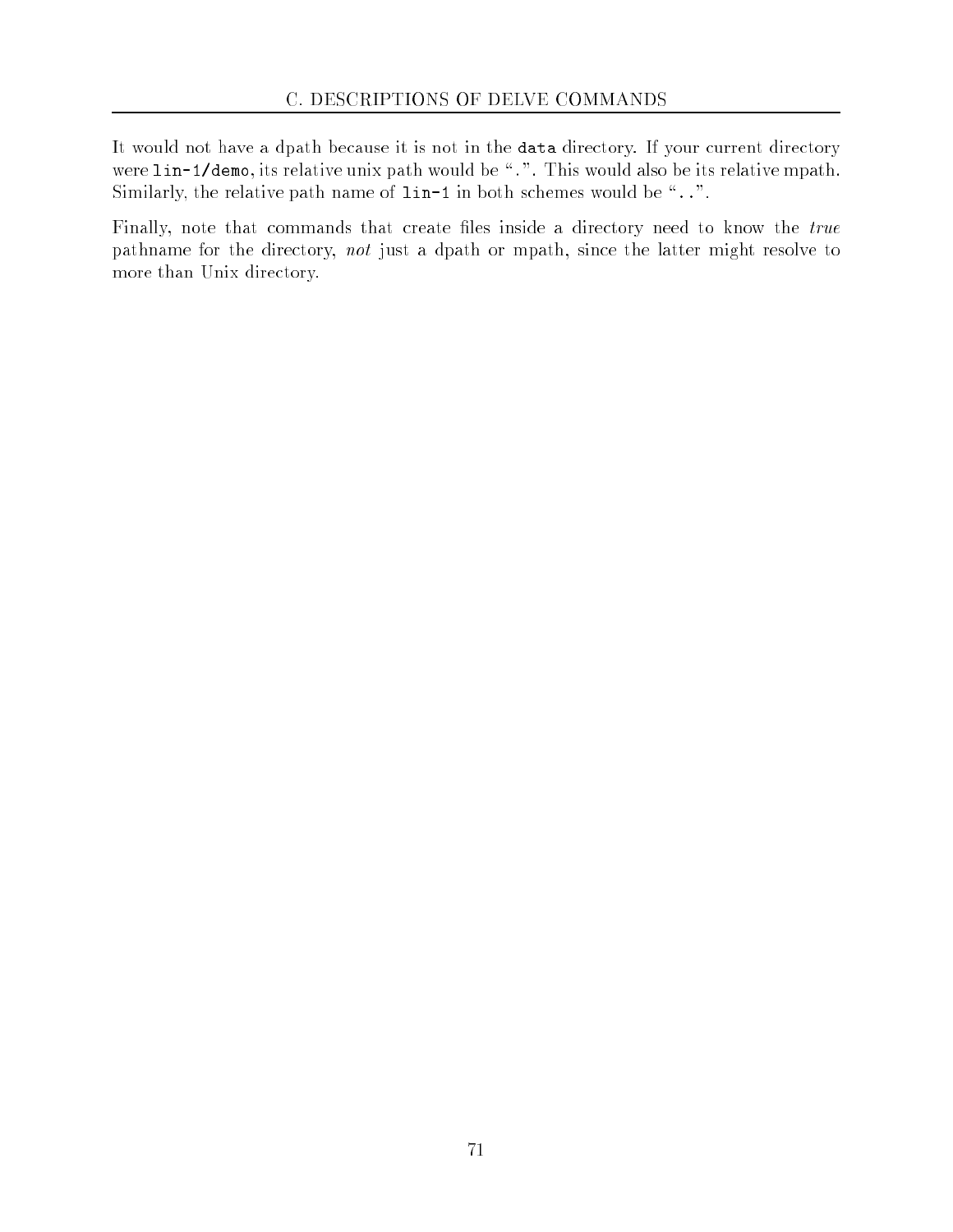## a vale valled data della provincia di validate di unitato di unitato di unitato di unitato di unitato di unita

Note: This command is not yet implemented.

The dcheck command is used to verify that the data and specifications for a dataset and its prototasks are legal and consistent.

## Command Summary

dcheck  $[-1]$   $[$  dpath  $|$  mpath  $]$ 

The path given dcheck must identify a dataset, a prototask for a dataset, or a prior file for a prototask. The default is ".", the current directory, which must identify a dataset or prototask. If a dataset is specified, its Dataset. spec and Dataset. data files are checked for errors. Unless '-1' is specified, all the prototasks for the dataset are also checked. A single prototask can be checked by giving a path to that prototask. When a prototask is checked, the Prototask. spec file is checked for consistency with the Dataset. spec, and, unless '-1' is specified, all the .prior files for the prototask are also checked for errors. A single .prior file can be checked by giving its pathname.

The dcheck command recognizes the  $-h$  "help" option described in the introduction to this section, as well as:

-1 This causes dcheck to run locally. If a dataset is specified, only information on the dataset itself is checked, not information on its prototasks. If a prototask is specified, only information on the prototask itself is checked, not information in prior files for the prototask.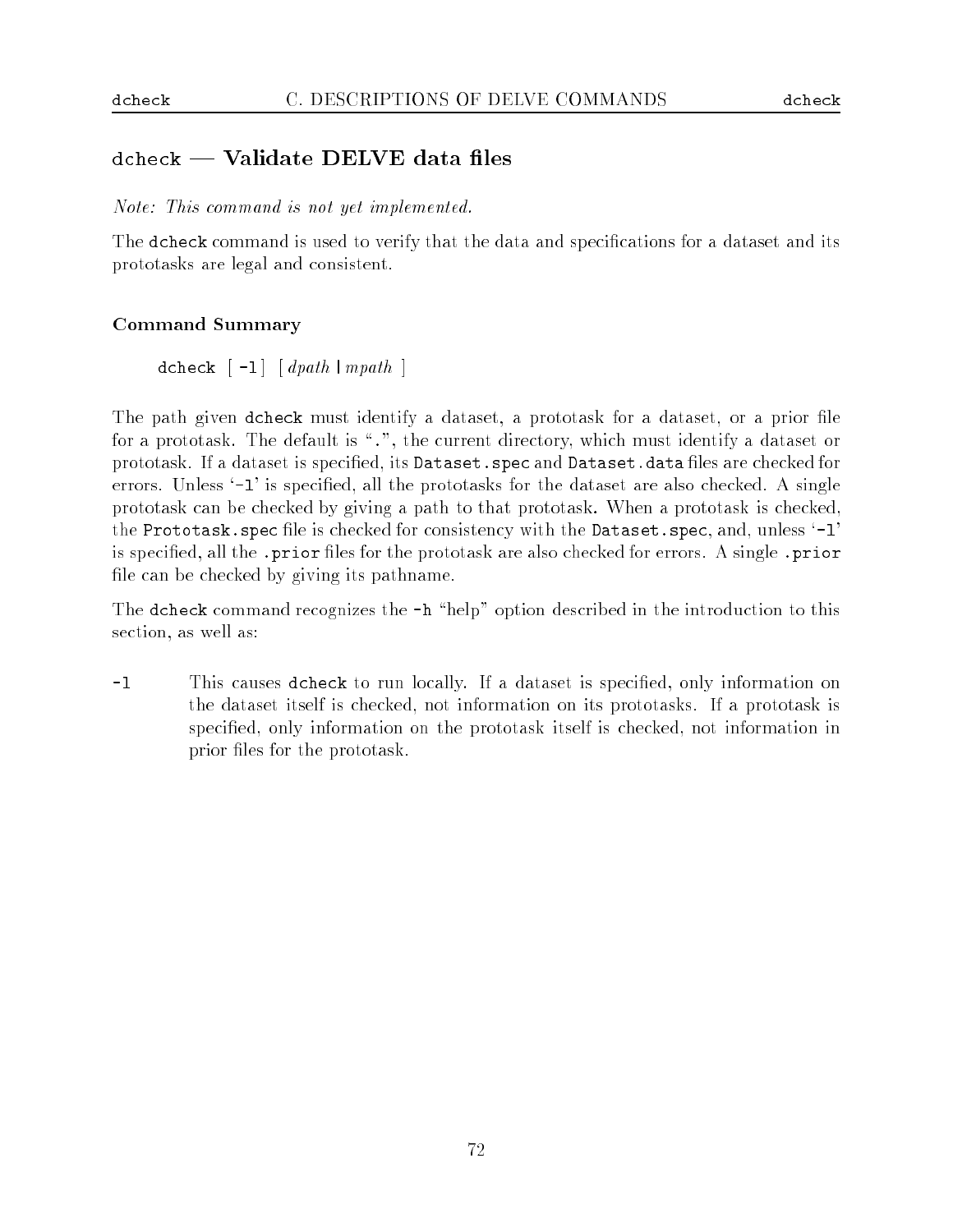## dgenorder | Generate random order for a prototask

The dgenorder command is used to set up a random ordering of cases in a prototask. This will usually be necessary only for natural or cultivated datasets, not for simulated or artificial ones, for which the order will presumably already be random.

## Command Summary

dgenorder [ $path$ ]

The argument given must be the true path name of a prototask directory (not the dpath for a prototask); the default is '.', the current directory. The dgenorder command creates a file called Random-order within this directory that contains a random ordering of cases in the prototask. This file has one line for each case used by the prototask, with each line containing a number from one up to the total number of cases in the prototask.

This Random-order file is meant to be used as the ordering file in the specification for a prototask. Use of a random ordering is advisable whenever the prototask is not sequential (where the ordering is meaningful), unless the ordering is already known for certain to be random (as would often be the case for simulated and artificial data).

Note: For prototasks with commonality indexes, or for which training sets are to be stratified, dgenorder will have to do something cleverer, but such things are not implemented yet.

## **Files Used**

#### /dataset /Dataset.spec

contains specifications describing the dataset with dpath /dataset.

### /dataset /Dataset.data

contains all the data for the dataset with dpath */dataset* in a DELVE standard format.

### /dataset/prototask/Prototask.spec

contains specifications describing the prototask with dpath */dataset/prototask*.

### /dataset/prototask/Random-order

this is the output file produced by the command.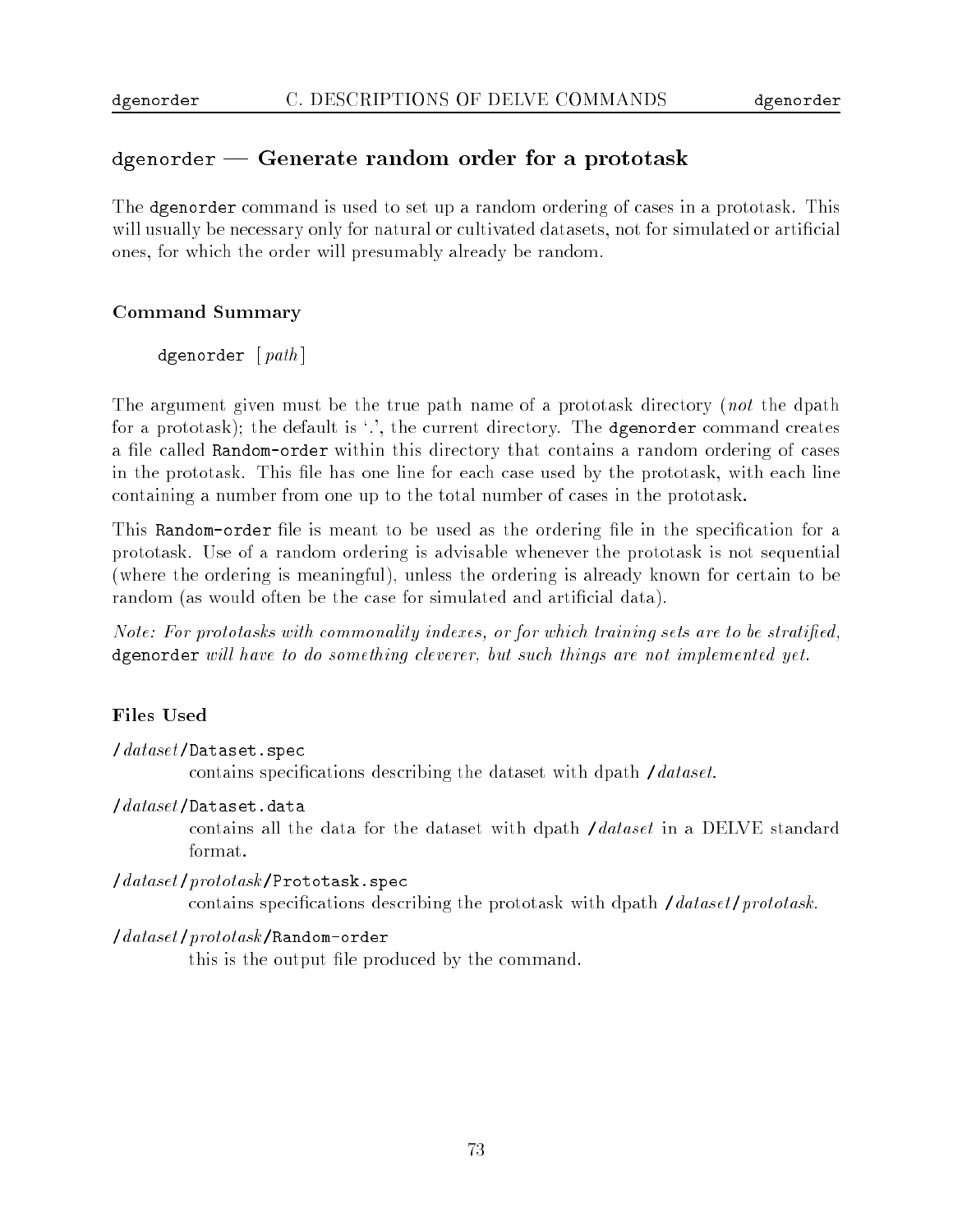## agenproto believelde prototask delle medi

Prototasks are composed of a subset of the cases in a dataset, and a subset of the attributes in each case. The prototask data file is an intermediate file between the dataset data file and the task data files. It will be generated "on the fly" if it doesn't exist, but some time will be saved each time it is needed if the creator (or installer) of a prototask creates it once and for all, using the dgenproto command. (On the other hand, keeping such prototask data files around permanently takes up disk space.)

## Command Summary

dgenproto  $\lceil -i \rceil$   $\lceil$  path  $\rceil$ 

The dgenproto command generates prototask data les (called Prototask.data) inside prototask directories found within the data part of the DELVE hierarchy. The data put in these files is taken from the corresponding dataset data files (called Dataset.data), which are also found in the DELVE hierarchy.

The *path* argument is the true path of the directory to generate the data in (*not* its dpath, as the dpath might not specify a unique directory). If path is a prototask directory — that is, a subdirectory of a DELVE dataset directory — the prototask data file for that prototask alone is generated. If path points to a dataset directory, data for all prototasks in the dataset will be generated. If path points to the root of the data part of the DELVE hierarchy, data files for all prototasks for all datasets will be generated.

The dgenproto command recognizes the  $-h$  "help" option described in the introduction to this section, as well as:

 $-i$ This option causes the command to ignore errors when multiple data files are being generated. The command will continue even if one or more of the files cannot be created.

## Example

After obtaining the dataset /demo from the DELVE archive and placing it in the archive DELVE directory /usr/local/lib/delve, the installer will probably wish to run the following command: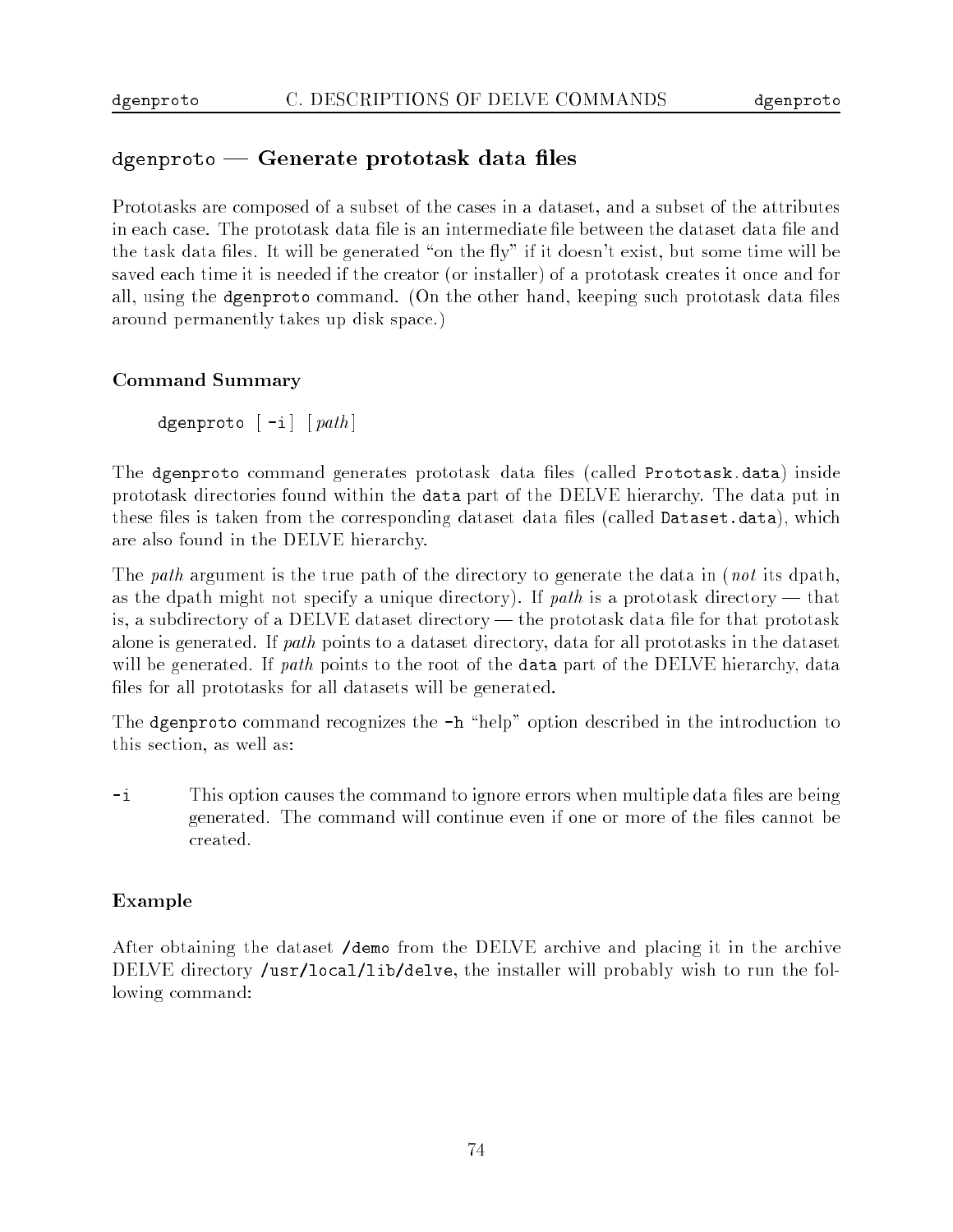```
unix>dgenproto -i /usr/local/lib/delve/data/demo generating:
/usr/local/lib/delve/data/demo/age/Prototask.data
  extracting cases...
  creating file...
generating: /usr/local/lib/delve/data/demo/colour/Prototask.data
  extracting cases...
  creating file...
generating: /usr/local/lib/delve/data/demo/income/Prototask.data
  extracting cases...
  creating file...
generating: /usr/local/lib/delve/data/demo/sex/Prototask.data
  extracting cases...
  creating file...
generating: /usr/local/lib/delve/data/demo/siblings/Prototask.data
  extracting cases...
  creating file...
```
### Files Used

 $\theta$ dataset/Dataset.spec

contains specifications describing the dataset with dpath /dataset.

#### $\theta$  /  $dataset$  / Dataset. data /dataset /Dataset.data

contains all the data for the dataset with dpath /dataset in a DELVE standard format.

```
/dataset/prototask/Prototask.spec
         contains specifications describing the prototask with dpath /dataset/prototask.
```
### /dataset/prototask/Prototask.data

this is the output file produced by the command.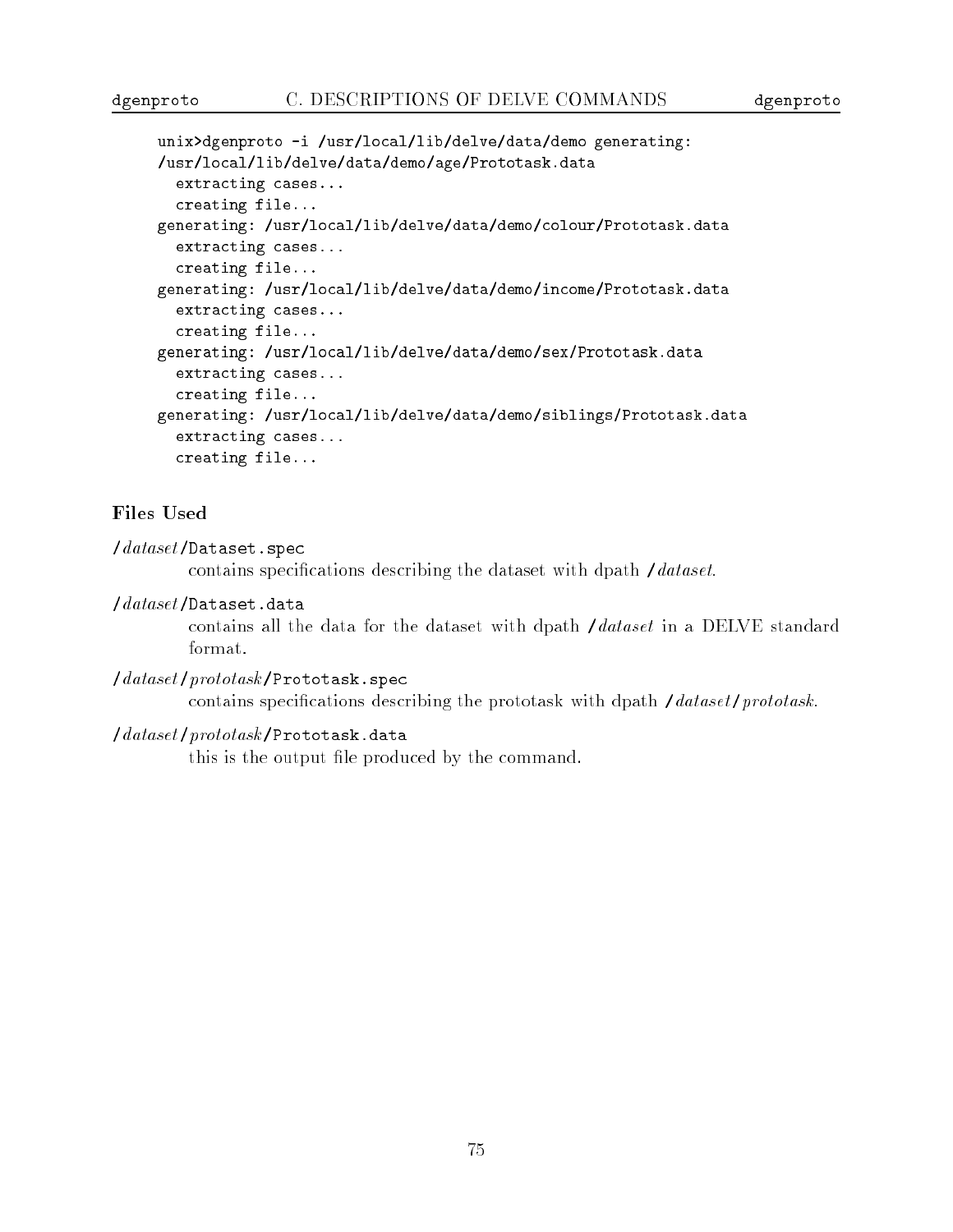## ding the ding interesting and ding the distribution of the state of the state of the state of the state of the

Although dls and dmore can be used to browse through the directories and files that define a dataset, the information the files contain is not presented in a very useful format. The dinfo command takes all of the information available and puts it into a more accessible format.

## Command Summary

dinfo  $\lceil -a \rceil -k \; keys \rceil \lceil -q \rceil \lceil -t \rceil \; \lceil \; dpath \rceil \; m path \rceil$ 

The dinfo command prints human readable information summaries about the DELVE dataset, prototask or task whose data path is dpath. If dinfo is given a method path name instead of a data path name, it converts it to a data path name by removing the method prefix. If not specified, the path defaults to  $\cdot$ .', which must be in the DELVE heirarchy.

For different types of paths, dinfo returns different types of information. The *dpath* argument may specify one of the following:

- $\bullet$  The root data directory '/'; for which the information available includes: the DELVE PATH and a list of all installed datasets.
- A dataset, for which the available information includes: the name of the dataset; its origin; its recommended usage; the order cases occur in it; the number of attributes each case contains; a description of these attributes; and a list of all prototasks in the dataset. An example of a dataset path is `/demo'.
- A prototask, for which the available information includes: the name of the prototask; its origin; the number of cases it contains; the ordering of these case; the number of cases in each test set; the sizes of the training sets for each task; the scheme used for generating test sets; the maximum number of training instances a task may contain; a list of the attributes to be used as inputs for tasks; a list of the attributes to be used as targets; and a list of the available tasks. An example of a prototask path is `/demo/age'.
- A task, for which the available information includes: the name of the task, the number of cases in each training set; a list of the attributes to be used as inputs; a list of the attributes to be used as targets; the type, relevance, and default coding method for each attribute. An example of a task path is `/demo/age/std.128'.

The dinfo command recognizes the  $-h$  "help" option described in the introduction to this section, as well as: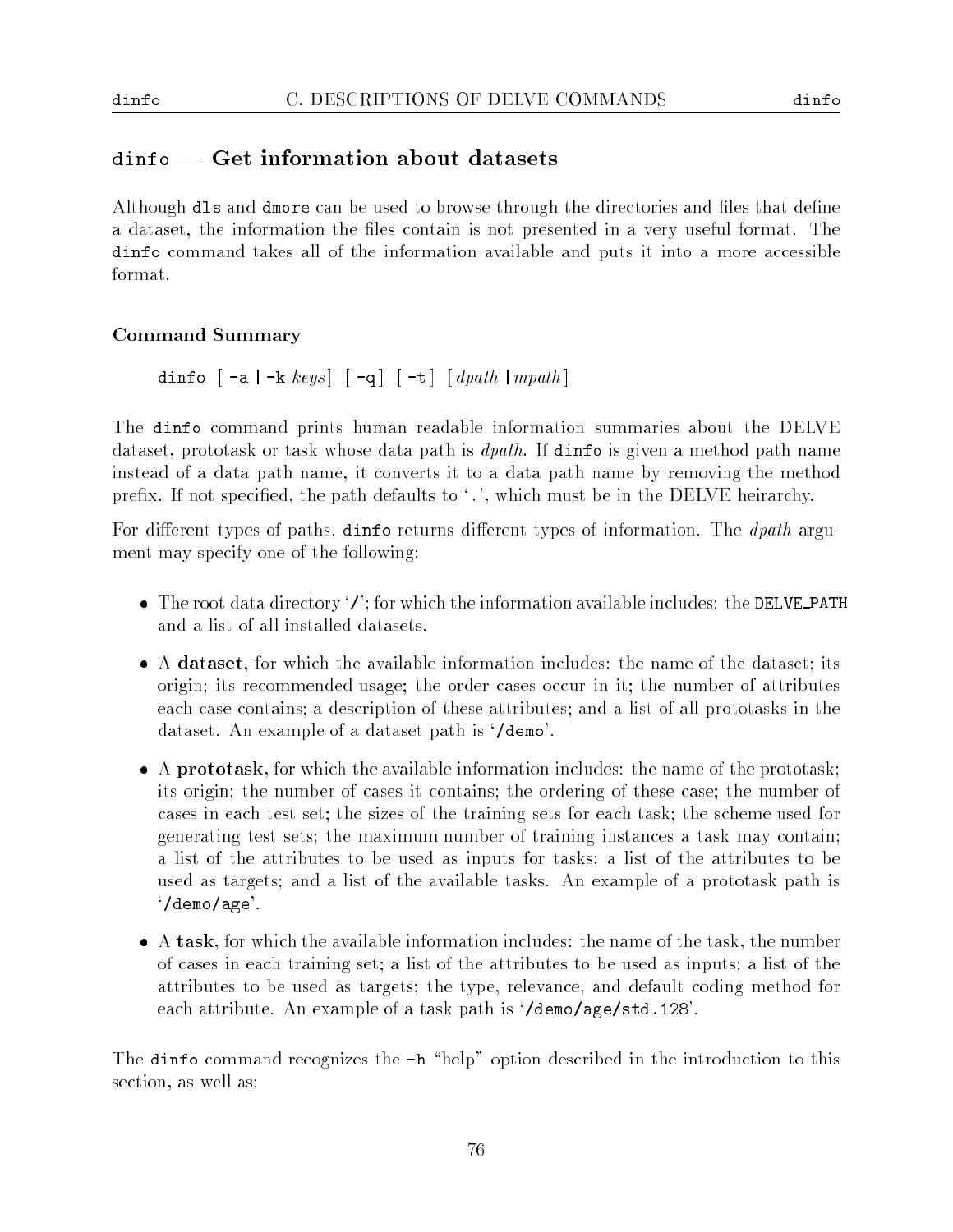| dinfo       | C. DESCRIPTIONS OF DELVE COMMANDS<br>dinfo                                                                                                                                                                                                         |  |
|-------------|----------------------------------------------------------------------------------------------------------------------------------------------------------------------------------------------------------------------------------------------------|--|
| $-a$        | Causes the command to print out all the information it knows about the path you<br>are querying. By default, it only prints "interesting" information.                                                                                             |  |
| $-k$ $keys$ | Print only information about fields in the keys list. Keys can be obtained with the<br>-q option. This is useful, for example, if you are only interested in what prototasks<br>a dataset contains.                                                |  |
| -q          | Print, instead of the information normally printed, the keys for the information.<br>For example the command dinfo $-q$ /demo would print:                                                                                                         |  |
|             | dataset origin usage order number-of-attributes prototasks                                                                                                                                                                                         |  |
|             | These keys can be used as arguments for the $-k$ option. Note that the $-k$ and $-a$<br>options affect the behaviour of this option, i.e. $-q$ causes the command to print the<br>keys for the information it would print given all other options. |  |
| -t          | Print information in a terse format: no headings are printed, and the format is<br>more suitable as input to another program than to a human. The -t and -k<br>options can conveniently be used together in scripts.                               |  |
|             |                                                                                                                                                                                                                                                    |  |

-v Print the software version number.

### Example

An example of a command to obtain information about the demo dataset is:

```
unix> dinfo /demo
Dataset: /demo
Origin: artificial
Usage: development
Order: uninformative
Number of attributes: 5
Prototasks:
        age
        colour
        income
        sex
        siblings
```
Similar results would be obtained if you were in a directory with dpath /demo and you typed `dinfo .' or `dinfo'.

If you only wanted to know what prototasks the dataset contained, and you wanted the output to be machine readable, you could use the command:

unix> dinfo -t -k prototasks /demo age colour income sex siblings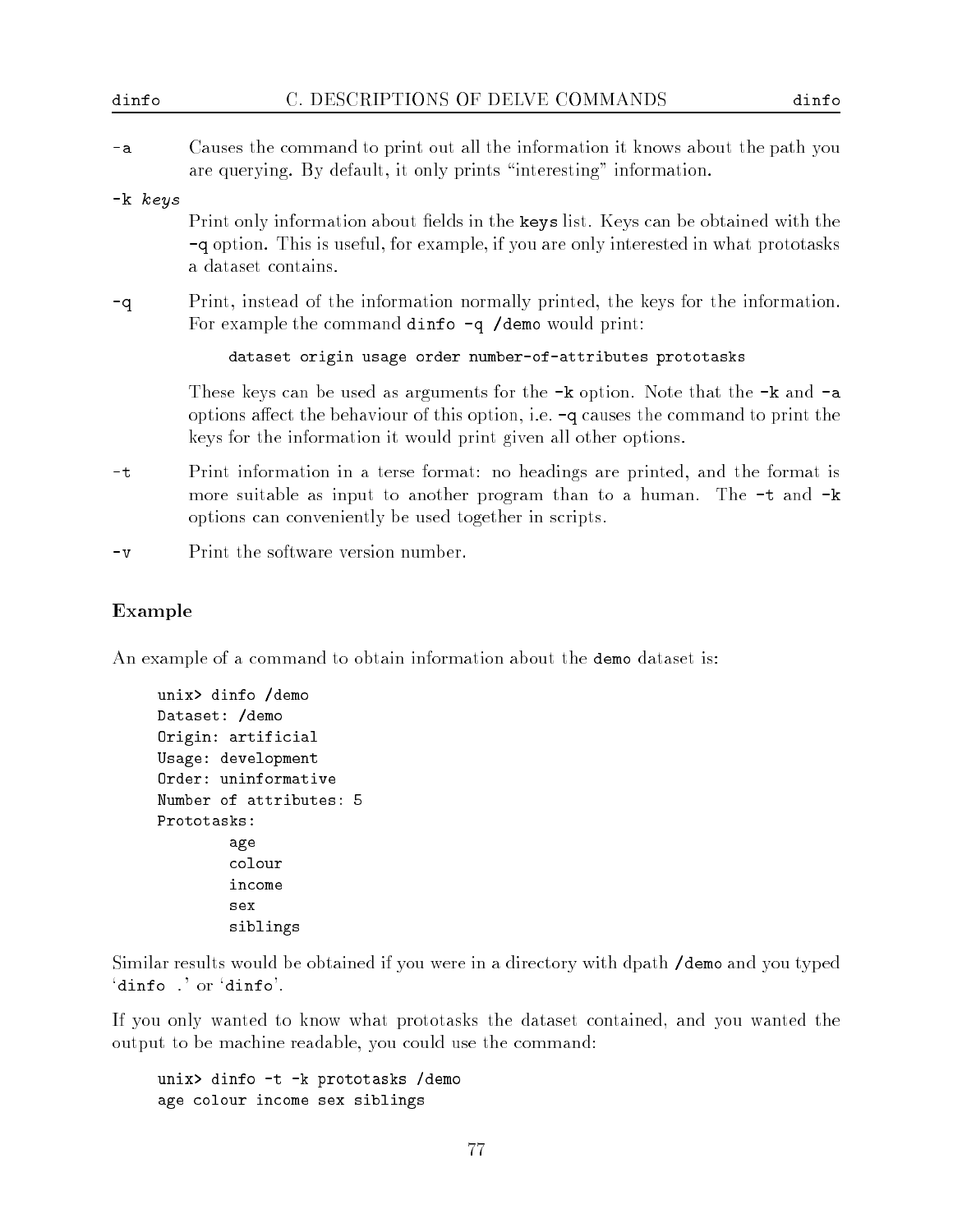## Files Used

### $/dataset/Dataset.\,spec$

contains specifications describing the dataset with dpath /dataset.

### /dataset /Dataset.data

contains all the data for the dataset with dpath /dataset in a DELVE standard format. The contents of the file are not used, but its existence may be checked.

## /dataset /prototask /Prototask.spec

contains specifications describing the prototask with dpath */dataset/prototask.* 

## $\frac{1}{dataset}$ /prototask/\*.prior

files contain prior information to be used when generating tasks for the prototask with dpath /dataset/prototask.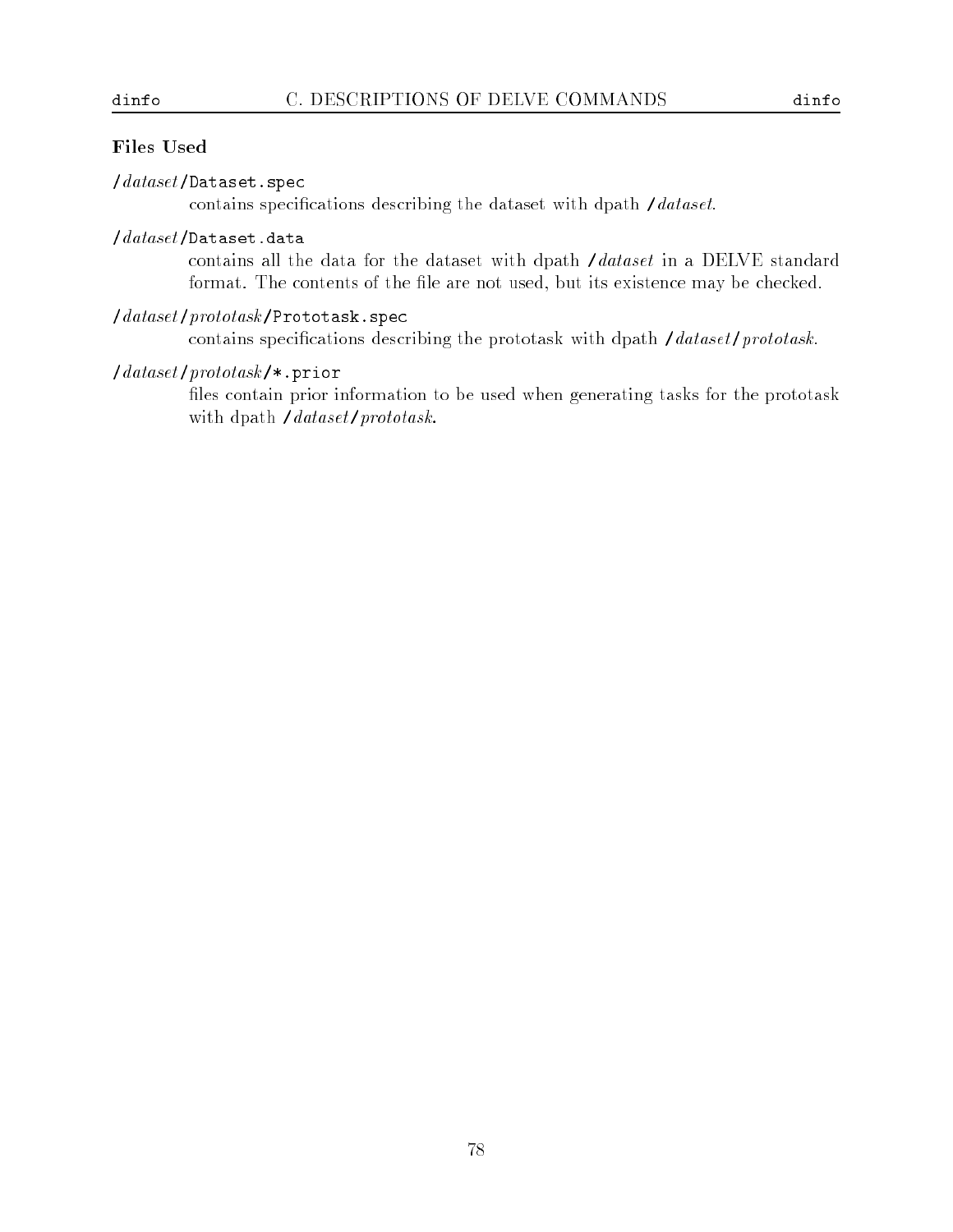## dls | List contents of DELVE data directories

In the DELVE environment, if a given dpath refers to a directory, it could resolve to multiple true directories. This can be inconvenient if you want to list the files contained in the dpath. To help in this situation, DELVE supplies the dls utility for listing all files that reside in directories with a common dpath.

## Command Summary

dls  $\lceil -1 \rceil$   $\lceil$  dpath  $\lceil$  mpath  $\rceil$ 

The dls command lists the merged contents of all directories with the common data path name  $dpath$ , or if  $dpath$  refers to a file, it repeats its name. If dls is given a method path name (an mpath) as an argument instead of a data path name, it converts it to a data path name by removing the method prefix.

The output of the command is sorted alphabetically. If no path is given on the command line, it defaults to '.', which must be a dpath or an mpath.

The dls command recognizes the  $-h$  "help" option described in the introduction to this section, as well as:

-l Print a long listing, where les are grouped by the directory they are contained in, and the true path name of each directory is printed.

## Example

If you wished to list all files in the data directories with dpath **/demo/age** you could use dls as follows:

unix> dls /demo/age Prototask.data Prototask.spec std.prior

Since dls allows you to give either a dpath or a mpath as an argument, you could obtain the same results using the command `dls /lin-1/demo/age'.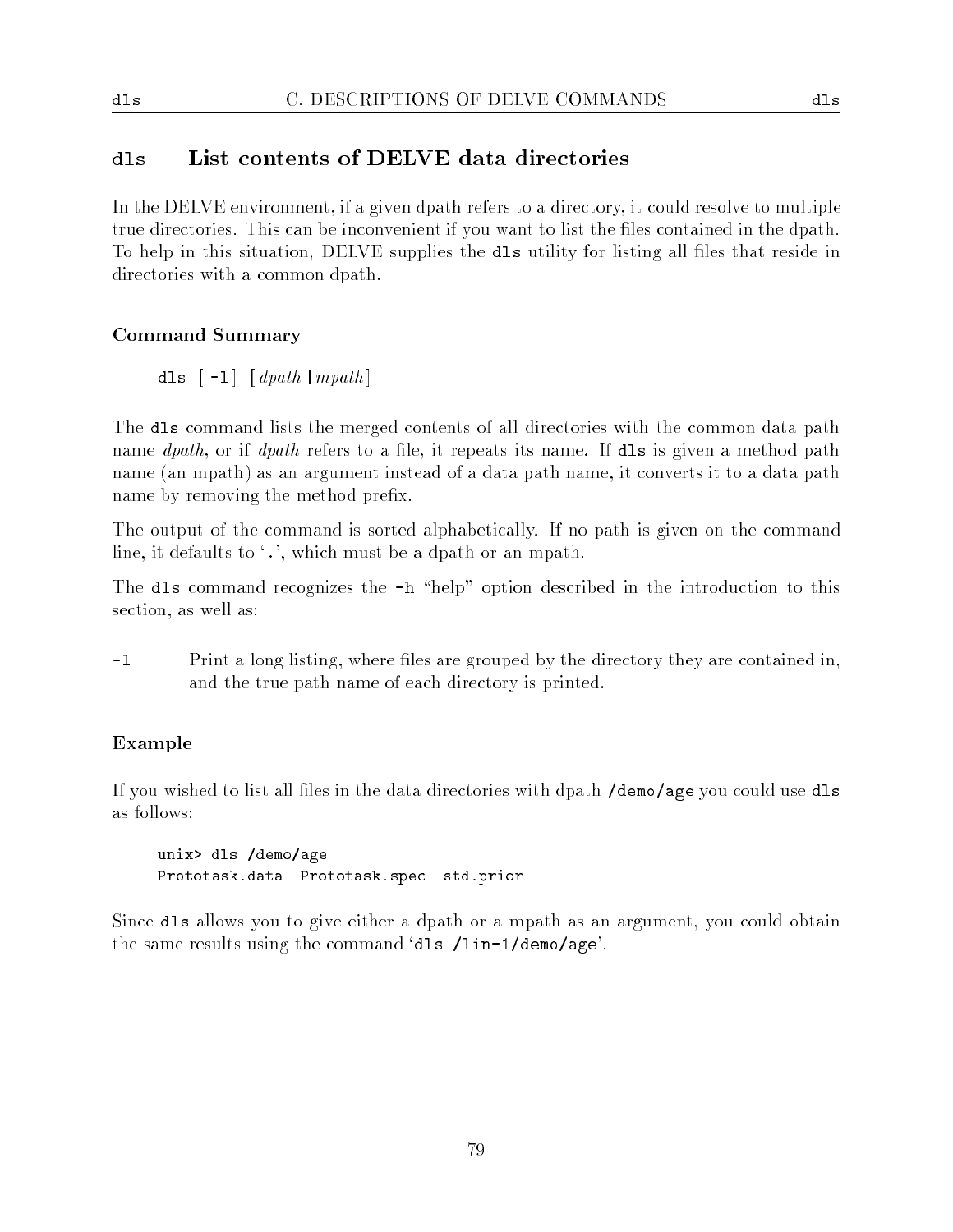## dmore that is a page through DELVE data in the

In a manner similar to the dls and mls commands, DELVE provides a utility called dmore for viewing text files given their dpath. This allows you to look at a file without knowing its true path.

## Command Summary

dmore  $dpath |mpath ...$ 

The dmore command displays the contents of text files that reside in DELVE data directories. The  $dpath$  arguments are the data path names of the files to be displayed. If dmore is given method path names instead of data path names, it converts them to data path names by removing the method prefix. Files are displayed on the terminal, one screenful at a time.

To view the files, dmore passes its output through a pager. The default pager is more, but it can be changed by setting the environment variable PAGER to the name of the command you wish to use.

The dmore command recognizes only the  $-h$  "help" option described in the introduction to this section.

## Example

To view the file containing the standard prior information for the demo/age prototask, you could use the command:

unix> dmore /demo/age/std.prior NLMH binary NLMH integer NLMH real NLMH nominal NLMH real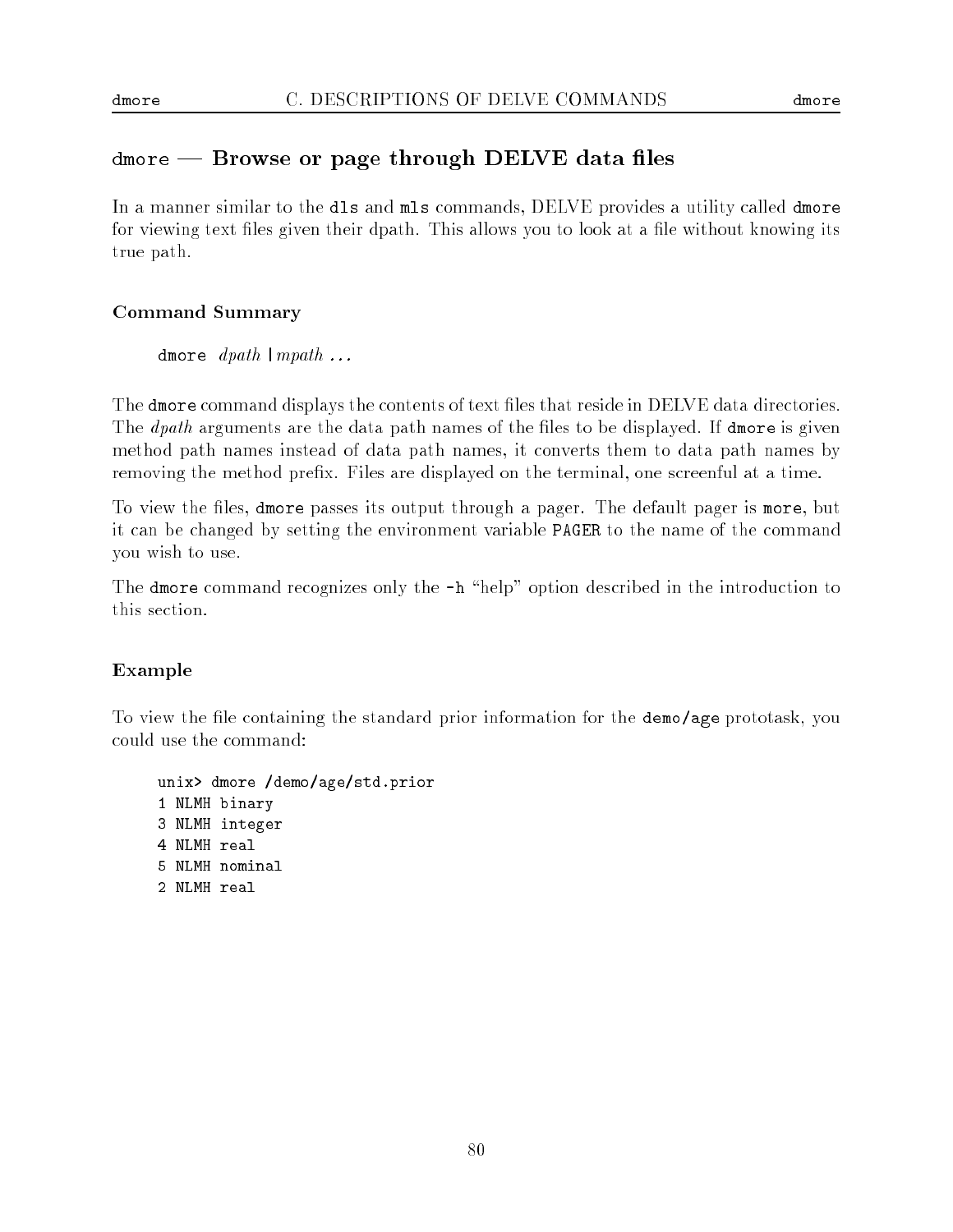## mgendata baten data task data menge

Once you have created the directory hierarchy that will contain the data to train and test your method on, you have to populate it with the actual data. To do this you use the command mgendata.

### Command Summary

mgendata  $\lceil -c$  *file*  $\lceil -q \rceil$   $\lceil$  *path*  $\rceil$ 

The mgendata command generates task data files inside a DELVE method directory from dataset or prototask data files inside a DELVE data directory. The *path* argument is the true path of the directory to generate the data in: not its mpath (since the mpath could easily resolve to multiple directories). The *path* argument must be a subdirectory of a DELVE methods directory.

If path points to a task directory, only data for that task will be generated. If it points to a prototask, data for all tasks in the prototask will be generated. If it points to a dataset, data for all tasks in all prototasks will be generated.

In each task directory, four sets of files are generated. Each set contains the same number of files as there are training instances in the task. Each file in a set has a unique extension  $\cdot n$ , where *n* is the integer index of the training instance which the file corresponds to.

- Each instance in the task has a **training file** called  $\text{train}.n$ . This file contains cases that are to be used for training your learning method. Each line in the file contains the data for one case. A case contains the encoded representation of all attributes to be used for the task (see Section 7.3 for a description of encoding schemes) printed to the file such that all values are separated by white space. In each case, input attributes come first, followed by target attributes (i.e. each line contains both input values and target values).
- $\bullet$  As well as a training file, each instance in the task has a testing file called test.n. These files contain encoded input attributes for all testing cases (one case per line, all values separated by white space). Testing files do not contain target values; they contain only input values.
- $\bullet$  For each testing file, there is a corresponding target file. This file contains the encoded target attributes for the testing cases, one case per line. Target files are called targets.n.
- Data attributes can be encoded using various forms of normalization. To keep track of the normalization constants, a **normalization file normalize**  $n$  is created for each instance. This file contains the mean, variance, median, and average absolute deviation from the median for each attribute (one attribute per line).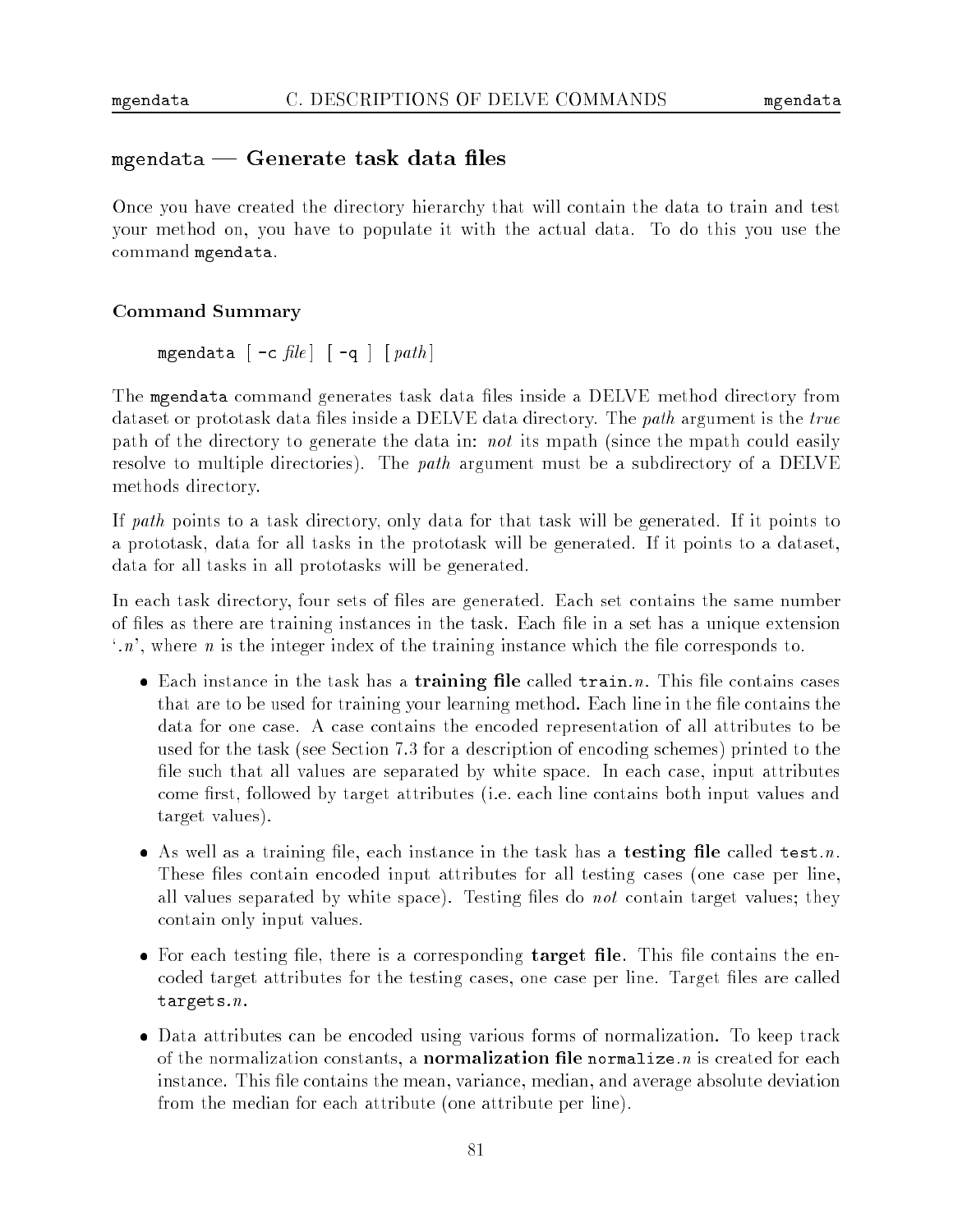As well as the above sets of files, two single files are generated: Coding-used which will contain a description of the method used to encode each of the attributes (in the form described below), and Test-set-stats which will contain statistics derived from the testing data. These files are needed to calculate the losses and evaluate the method performance after it has been run.

The mgendata command recognizes the  $-h$  "help" option described in the introduction to this section, as well as:

 $-c$  file This option allows you to override the default encoding of attributes. The file should contain one encoding specification per line, containing first an identifier of an attribute (either number or name) followed by the desired encoding. If options are to be given for the encoding, they should appear on the same line, in the form option=value, where option is the option's name (for example passive), and value is the value it is to be set to. Multiple option/value pairs may appear on the same line, separated by spaces. No spaces may appear between the option's name and the equal sign, or between the equal sign and the value. All attributes which are not mentioned in the encoding file retain their default encodings.

The valid encodings and their options are described in section 7.3.

-q Command should run quietly. Normally mgendata prints the names of the files that it is working on.

### Example

Suppose that you are in a directory whose mpath is  $\lambda$ lin-1, and that you have previously run mgendata. If you now want to generate training and testing files for the task of the **/demo/age** prototask based on standard prior information and using 256 cases in each training set, you would use the command:

```
unix> mgendata ./demo/age/std.256
./demo/age/std.256
  segmenting cases...
  splitting test inputs and targets...
  encoding instance 0 training data...
  encoding instance 0 test inputs...
  encoding instance 0 test targets...
  encoding instance 1 training data...
  encoding instance 1 test inputs...
  encoding instance 1 test targets...
  encoding instance 2 training data...
  encoding instance 2 test inputs...
  encoding instance 2 test targets...
  encoding instance 3 training data...
  encoding instance 3 test inputs...
  encoding instance 3 test targets...
```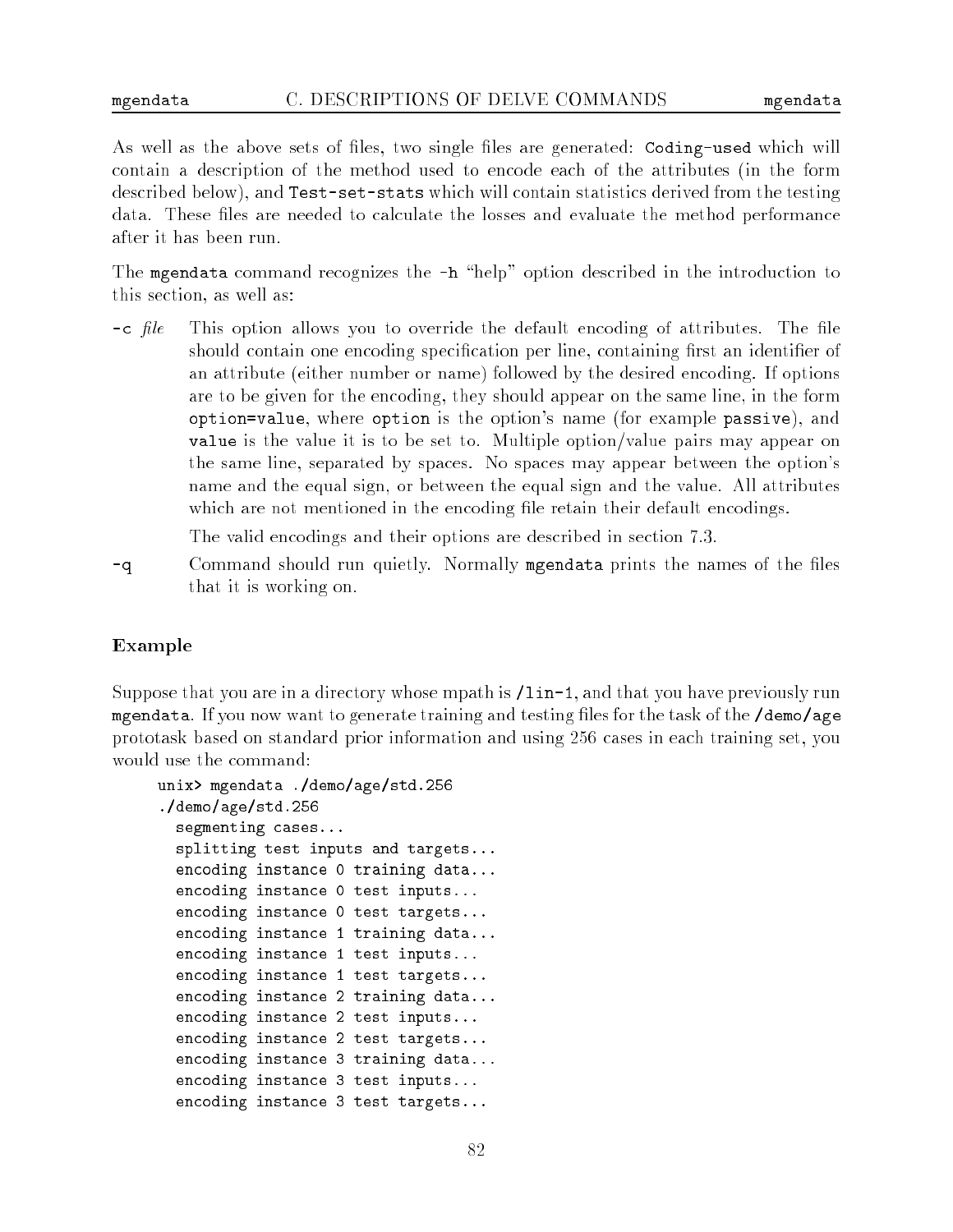### **Files Used**

### $\theta$ dataset/Dataset.spec

contains specifications describing the dataset with dpath /dataset.

#### /dataset /Dataset.data

contains all the data for the dataset with dpath /dataset in a DELVE standard format.

/dataset/prototask/Prototask.spec

contains specifications describing the prototask with dpath  $\theta$  /dataset/prototask.

/dataset/prototask/Prototask.data

contains all the data for the prototask with dpath  $\int data set /prototask$  in a DELVE standard format.

### $\frac{1}{dataset}$ /prototask/\*.prior

files contain prior information to be used when generating tasks for the prototask with dpath /dataset/prototask.

/dataset /prototask /Random-Order

contains the ordering to use when extracting cases from the Dataset file and generating the Prototask file for the prototask with dpath /dataset/prototask.

 $/method / dataset /prototask / task / train.n$ 

created to hold the encoded inputs and targets for training cases.

/method /dataset /prototask /task /test.n

created to hold the encoded inputs for test cases.

/method /dataset /prototask /task /targets.n

created to hold the encoded targets for test cases.

 $/method/dataset/prototask/task/normalize.n$ 

created to hold the normalization constants used in the encoding.

/method/dataset/prototask/task/Coding-used

created to hold coding actually used in creating the data files for /dataset /prototask /task.

### /method /dataset /prototask /task /Test-set-stats

created to hold statistics of the testing data for the task with dpath /dataset /prototask /task.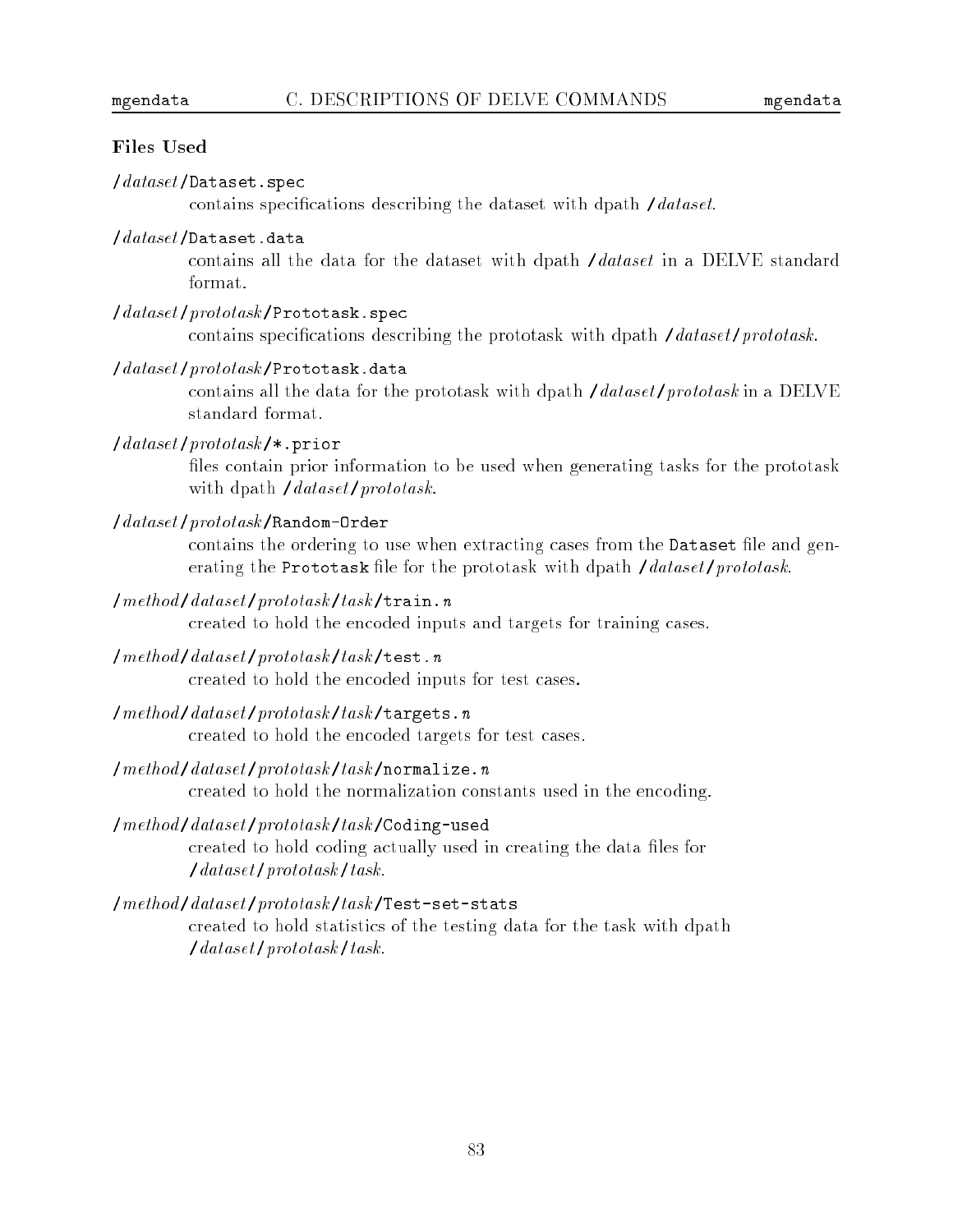## mgendie – Generate task directories

When you first want to run a new method on a dataset, you must build the directory tree that will contain all of the training and testing data. You could use a normal Unix command such as mkdir, but that would be quite tedious, or you could use the DELVE command mgendir.

## Command Summary

mgendir  $\lceil -1 \rceil \lceil -q \rceil \lceil path \rceil$ 

The mgendir command generates directory trees for DELVE datasets, prototasks, or tasks inside a method directory. The *path* argument is the *true* path of the root of the tree to create: not its mpath (since the mpath could easily resolve to multiple directories). The path must be a subdirectory of a DELVE methods directory.

If path species a method, directories for all available datasets are created in the method directory. If it specifies a dataset, directories for all prototasks and tasks of that dataset are generated. If it specifies a prototask or a task, only directories associated with them are generated.

mgendir will not complain if parts of the directory tree already exist.

The mgendir command recognizes the  $-h$  "help" option described in the introduction to this section, as well as:

- -l This causes mgendir to run locally. This means that sub-directories are not created. If you specify a method name, no dataset directories are generated. If you specify a dataset name, no prototask directories are generated. If you specify a prototask name, no task directories are generated.
- -q Command should run quietly. Normally mgendir prints the names of the subdirectories as they are created.

## Example

Assuming that you were in a directory with mpath lin-1, and you wanted to generate the directory tree files for the entire demo dataset, you could use the command: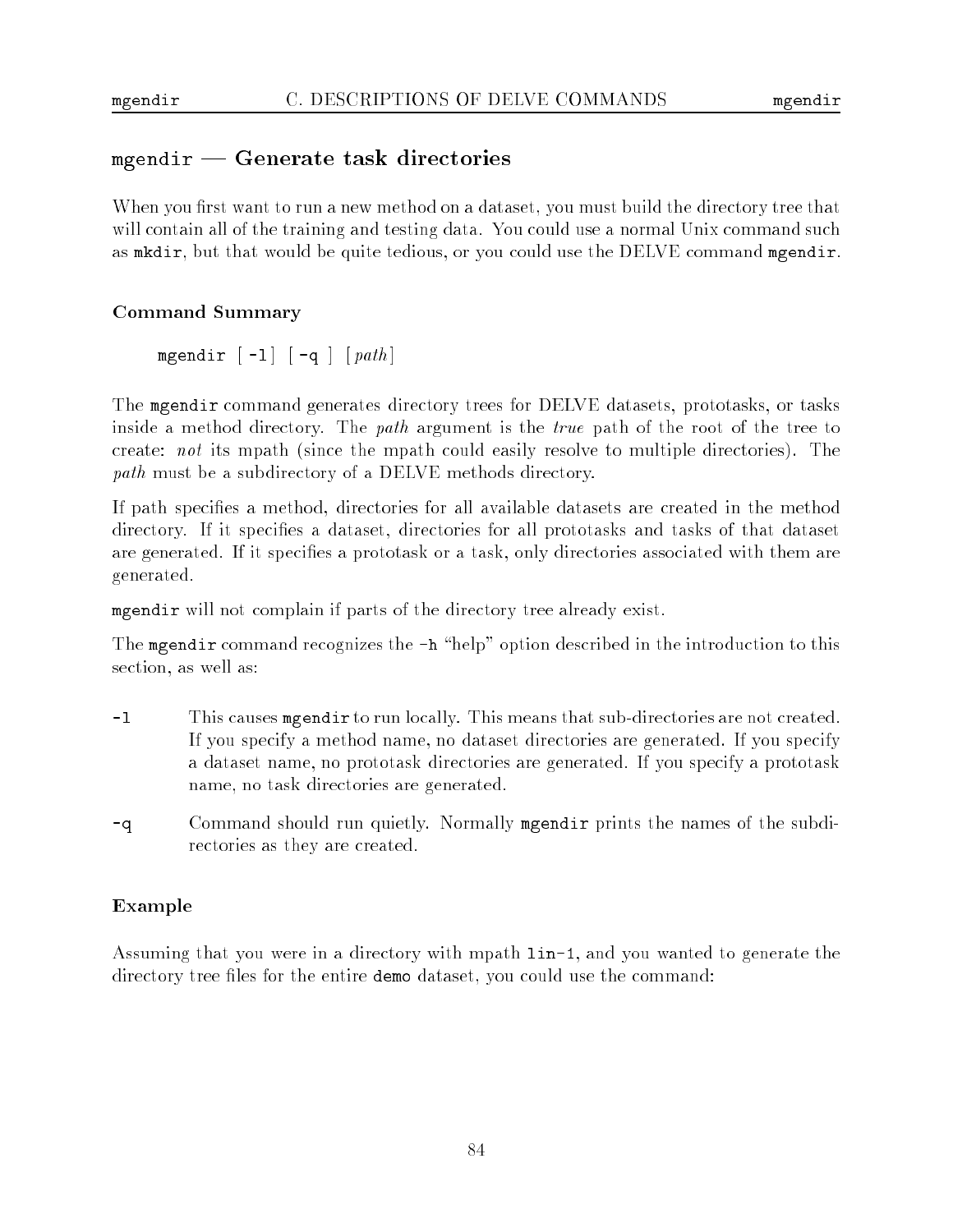```
unix> mgendir ./demo
./demo
./demo/age
./demo/age/std.32
./demo/age/std.64
./demo/age/std.128
./demo/age/std.256
./demo/age/std.512
./demo/colour
./demo/colour/std.32
...
./demo/siblings/std.512
```
Similarly, you could generate the directories for just the age prototask using the command:

```
unix> mgendir ./demo/age
./demo
./demo/age
./demo/age/std.32
./demo/age/std.64
./demo/age/std.128
./demo/age/std.256
./demo/age/std.512
```
### Files Used

```
\thetadataset/Dataset.spec
          contains specifications describing the dataset with dpath /dataset.
```
#### /dataset /Dataset.data

contains all the data for the dataset with dpath /dataset in a DELVE standard format. The contents of the file are not used by dinfo but its existence is checked.

#### /dataset/prototask/Prototask.spec

contains specifications describing the prototask with dpath */dataset/prototask*.

#### $\frac{1}{dataset}$ /prototask/\*.prior

files contain prior information to be used when generating tasks for the prototask with dpath /dataset/prototask.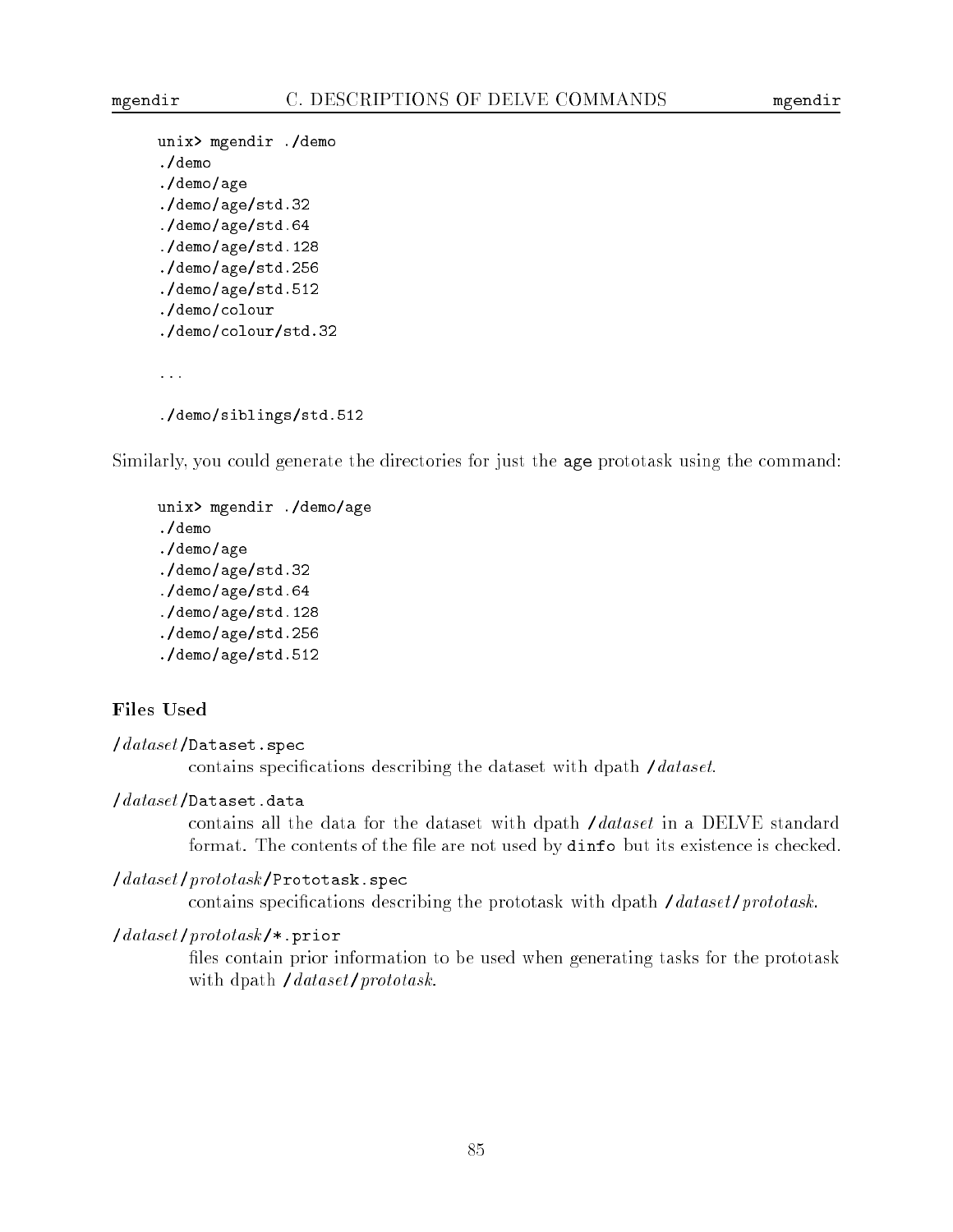## minimation about  $\sim$  . The contract is a contract of  $\sim$

In a manner similar to dinfo the minfo command can be used to obtain information about DELVE methods.

## Command Summary

minfo  $\lceil -a \rceil -k \; keys \rceil \lceil -q \rceil \lceil -t \rceil \lceil mpath \rceil$ 

The minfo command prints human readable information summaries about the DELVE method, dataset, prototask or task whose DELVE method path name is given by the mpath argument. If no path is specified, it defaults to  $\cdot$ , which must be a DELVE methods directory. The minfo command returns information about datasets, prototasks, or tasks as they were used by the method, not as they appear in the data directory. For example, when the mpath argument specifies a dataset, the list of prototasks returned by minfo will contain only those the method was run on, not all of the ones available to be run on.

For different types of paths,  $min$  o returns different types of information. The mpath argument may specify one of the following:

- Information available for the root data directory / includes: the DELVE PATH and a list of the methods that have been run on DELVE datasets.
- For a method directory, the information available includes a list of all datasets the method has been run on. An example of a method path is `/lin-1'.
- For a dataset, the available information includes all the information returned by dinfo for datasets, with the exception that the list of prototasks includes only those that the method has been run on. An example of a dataset path is `/lin-1/demo'.
- For a prototask, the available information includes all the information returned by dinfo for prototasks, with the exception that the list of tasks includes only those that the method has been run on. An example of a prototask path is `/lin-1/demo/age'.
- For a task, the available information includes all the information returned by dinfo for a task, with the exception that the actual coding method used for the data is printed, not the default method. An example of a task path is  $1$ in-1/demo/age/std.128'.

The minfo command recognizes the same options as dinfo.

## Example

An example of a command line that could be used to obtain information about the demo dataset as it was used by lin-1 would be: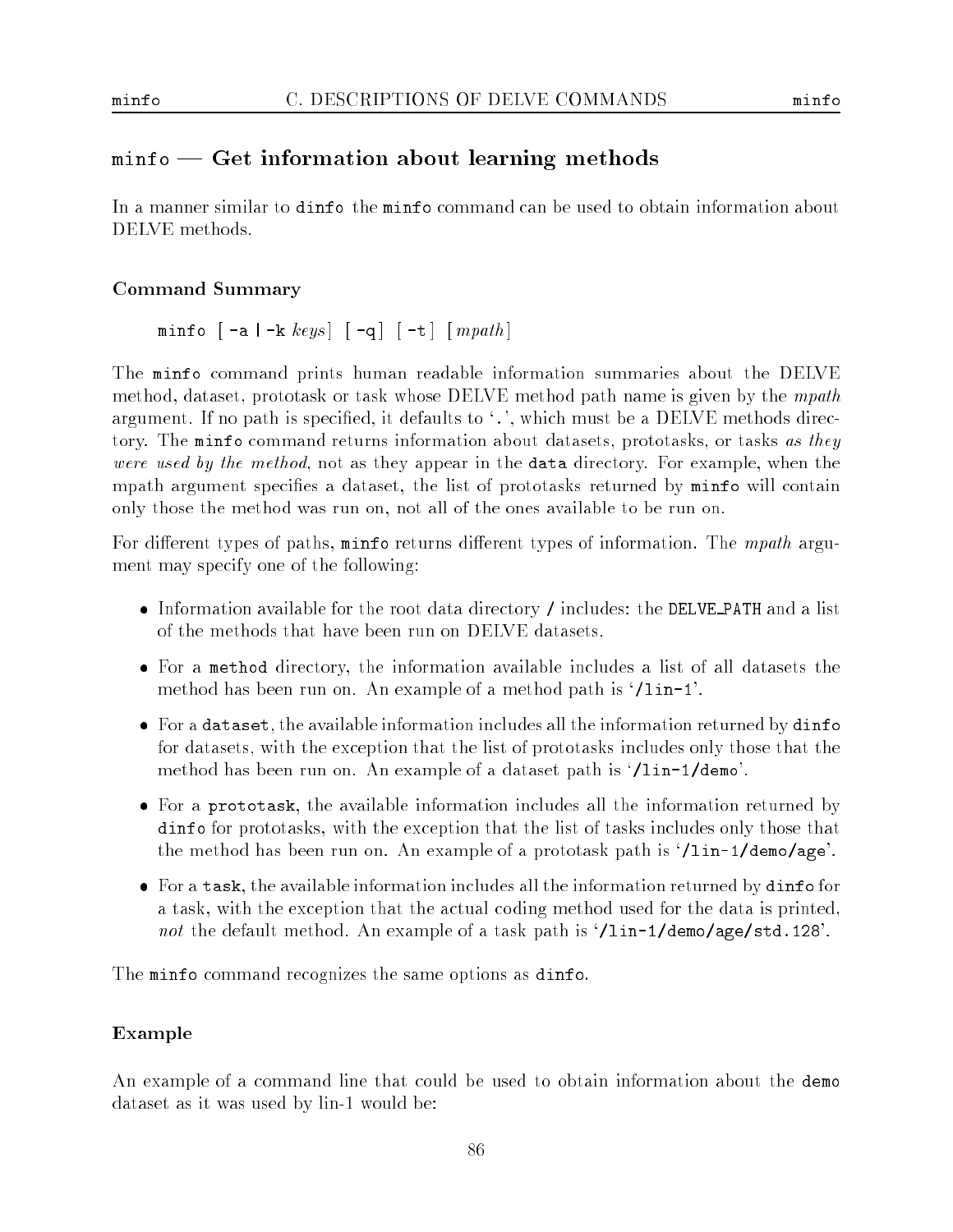```
unix> minfo /lin-1/demo
unix> minfo /lin-1/demo
Dataset: /demo
Origin: artificial
Usage: development
Order: uninformative
Number of attributes: 5
Prototasks:
        age
        income
```
Similar results would be obtained if your current working directory had the mpath /lin-1/demo, and you typed 'minfo .' or 'minfo'.

If you only wanted to know what demo prototasks the lin-1 method was run on, and you wanted the output to be machine readable, you could use the command:

```
unix> minfo -t -k prototasks /lin-1/demo
age income
```
### **Files Used**

#### /dataset /Dataset.spec

contains specifications describing the dataset with dpath /dataset.

## /dataset /Dataset.data

contains all the data for the dataset with dpath /dataset in a DELVE standard format. The contents of the file are not used, but its existence may be checked.

#### $\theta$  / dataset/prototask/Prototask.spec

contains specifications describing the prototask with dpath */dataset/prototask.* 

### /dataset /prototask /\*.prior

files contain prior information to be used when generating tasks for the prototask with dpath /dataset/prototask.

### $/method/\ast$

used to get the list of datasets the method with mpath /method has been run on.

#### $/method/dataset$ /\*

used to get the list of prototasks from the dataset with dpath /dataset that the method with mpath /method has been run on.

### $/method/dataset /prototask$ /\*

used to get the list of tasks from the prototask with dpath  $\theta$  /dataset/prototask that the method with mpath /method has been run on.

### /method /dataset /prototask /task /Coding-used

contains the coding scheme used to generate the task data files for the task with mpath  $/method/dataset /prototask/task$ .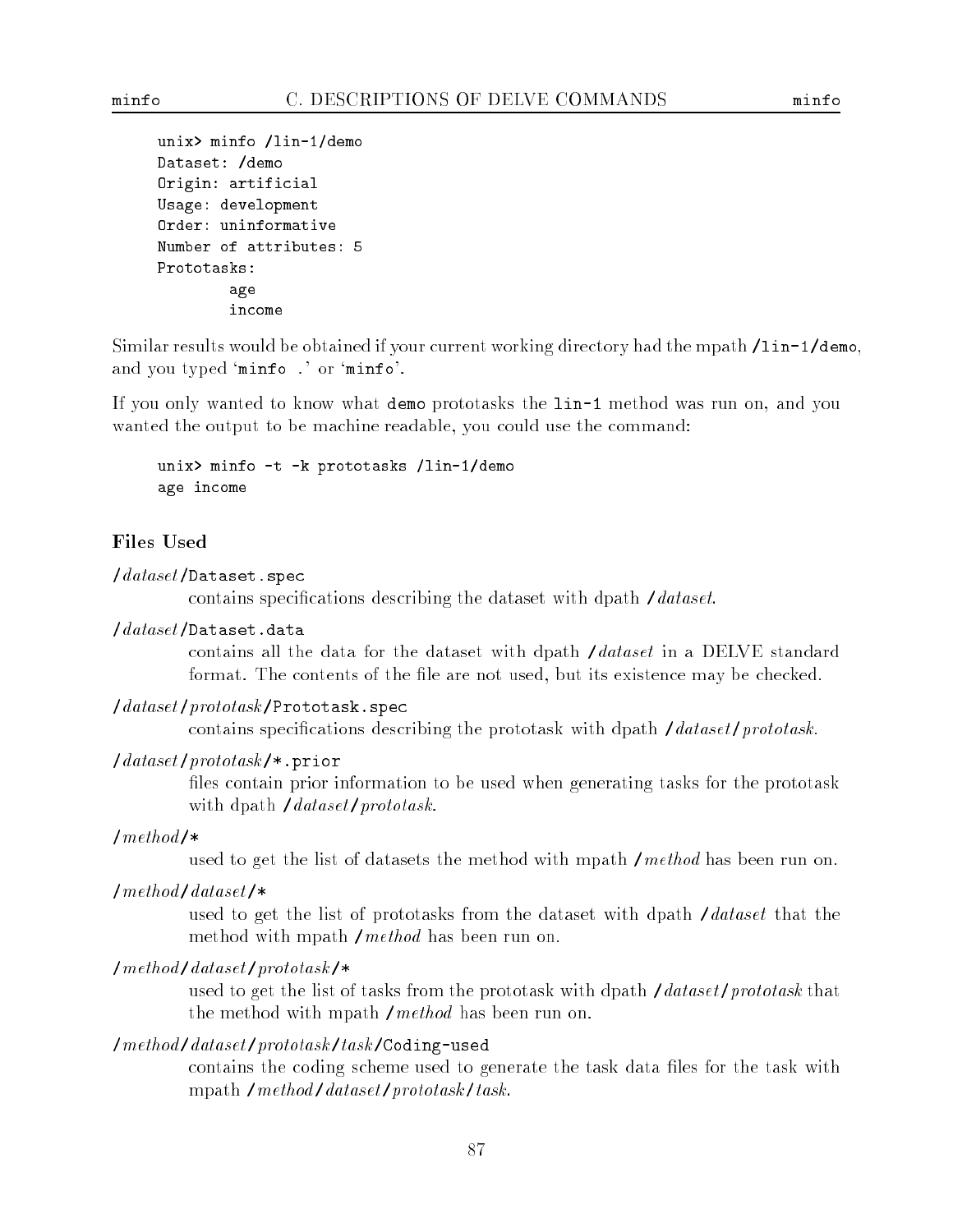### meter teleperate task loss med t

Once you have run a method on a task and produced predictions, you will need to calculate the loss from the true targets and your predictions. Loss functions are discussed in detail in Section 5.

### Command Summary

```
mloss [-i] instances [-1] [losses] [-q] [path]
```
The mloss command decodes prediction files and generates loss files. The *path* argument for mloss is the *true* path of the directory to generate the decoded prediction and loss files in (not its mpath, since the mpath could easily resolve to multiple directories). The prediction files used to generate the losses can reside in any directory with the same mpath. If not specified, *path* defaults to the current directory.

If path points to a task directory, only loss files for that task will be generated. If it points to a prototask, loss les for all tasks in the prototask will be generated. If it points to a dataset, loss files for all tasks in all prototasks will be generated. Finally, if it points to a method, loss files will be generated for all tasks that the method has been run on.

The mloss command can generate losses using using any of the five following measures. Each measure has a single-character code associated with it:

- 
- $S$ Squared error loss.
- Z Zero-one loss.
- $\mathbf{L}$ Negative log-probability loss.
- O Squared-probability loss.

You must write your predictions to files with special names in order to get them evaluated with the intended loss measure. Depending on the type of the prediction, the file may have one of three root names: guess for files that contain guesses for the targets, prob for files containing class probabilities and ptarg for les containing the probabilities (or densities) of the true targets under the method's predictive distribution. In general the methods do not need to read the targets files, with the exception of the situations where the method produces a predictive distribution and the targets are real, integer or angular. In these cases there seems to be no general convenient way of conveying the predictive distribution; instead the method must itself evaluate the probability (or density) of the true target under the predictive distribution and write this to a prediction file with the ptarg root name.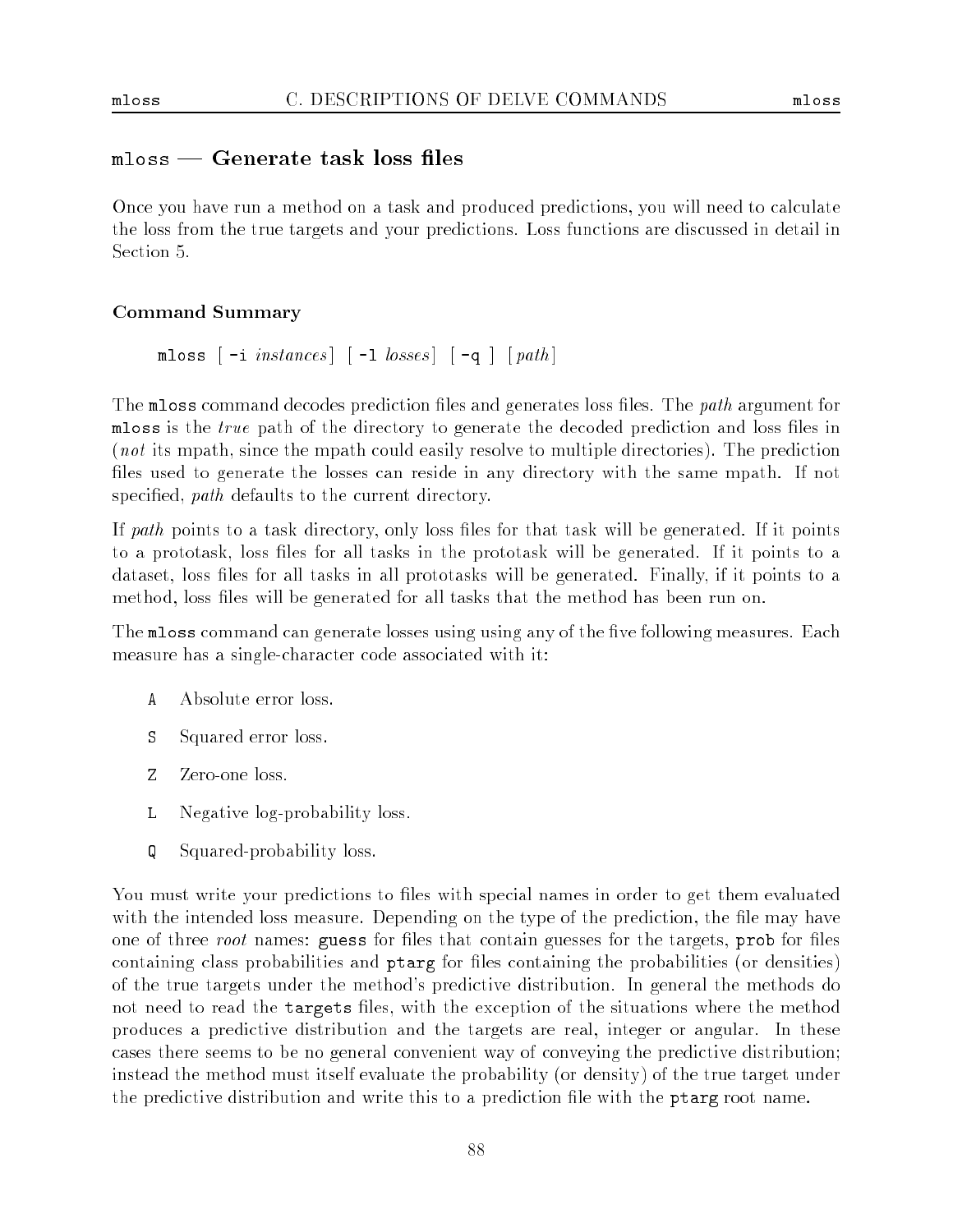A number of prefixes and extensions may be added to these root names. The instance number is always added as an extension, e.g. guess. 3. Optionally, the name of a spcific loss function can also be specified as an extension, e.g. guess. S.3. If no loss function is specified then the predictions can be applied to any loss function for which that particular root is meaningful (although, loss specic predictions always take precedence over generic ones). Some prediction files may have a  $\epsilon$  prefixed to their name, indicating that the predictions are in the coded domain. This will normaly be the case for the files your method writes, since it only sees that training and test files which have been encoded. The  $\infty$  prefix can be applied to files with the guess or ptarg root names. Files which contain probabilities (or densities) may have an  $\mathbf{1}$  prefixed their name indicating that the predictions are made in the (natural) log domain. Some examples of names of prediction files are eguess.A.O. prob.3 and clptarg. L.7. Note, that the prefixes and extensions must follow the order given in these examples.

The first task mloss performs is decoding the predictions. It places the decoded predictions in files with the same names as those containing the coded ones with the initial  $\epsilon$ ' removed. For example the decoded predictions for cguess.A.0 would be placed in guess.A.0. Similarly, the decoded predictions for clptarg.7 would be placed in lptarg.7.

Once the predictions have been decoded, mloss generates loss les based on those predictions and the target values. The losses are placed in files named  $\texttt{loss}. \mathit{l}$ , where where the 'l' and 'n' characters have the same meanings as above. For loss files the '.l' extension is not optional (as the values in the file are defined by the loss function).

The prediction files used to generate the losses for a particular measure are found by first looking for all prediction files specific to that loss (i.e. files that have the appropriate  $\cdot$ . extension). If even one such file exists for a given measure, then only files with that extension are used to generate the losses. If no such files exist for the given loss, mloss looks for prediction files where the loss was not specified (i.e. files with the appropriate root name, but without the  $\cdot$ .  $\cdot$  extension. It then uses these to calculate the loss. If none of these files exist, a warning message is printed, and no loss files for that measure are generated.

A table of the allowed combinations of target types and loss functions is given in section 5.2. Whenever predictions are made in files with the **prob** root, **mloss** automatically normalises the probabilites to sum to unity. However, this is not possible for predictions with the ptarg root, so users should be careful to ensure that their method's predictive distribution is correctly normalised when using these predictions.

The mloss command recognizes the  $-h$  "help" option described in the introduction to this section, as well as:

-i instances This allows you to specify which training instances you want to evaluate the loss for. It should be a list of integer values or the string 'all'. It's default value is  $'$ all $'$ .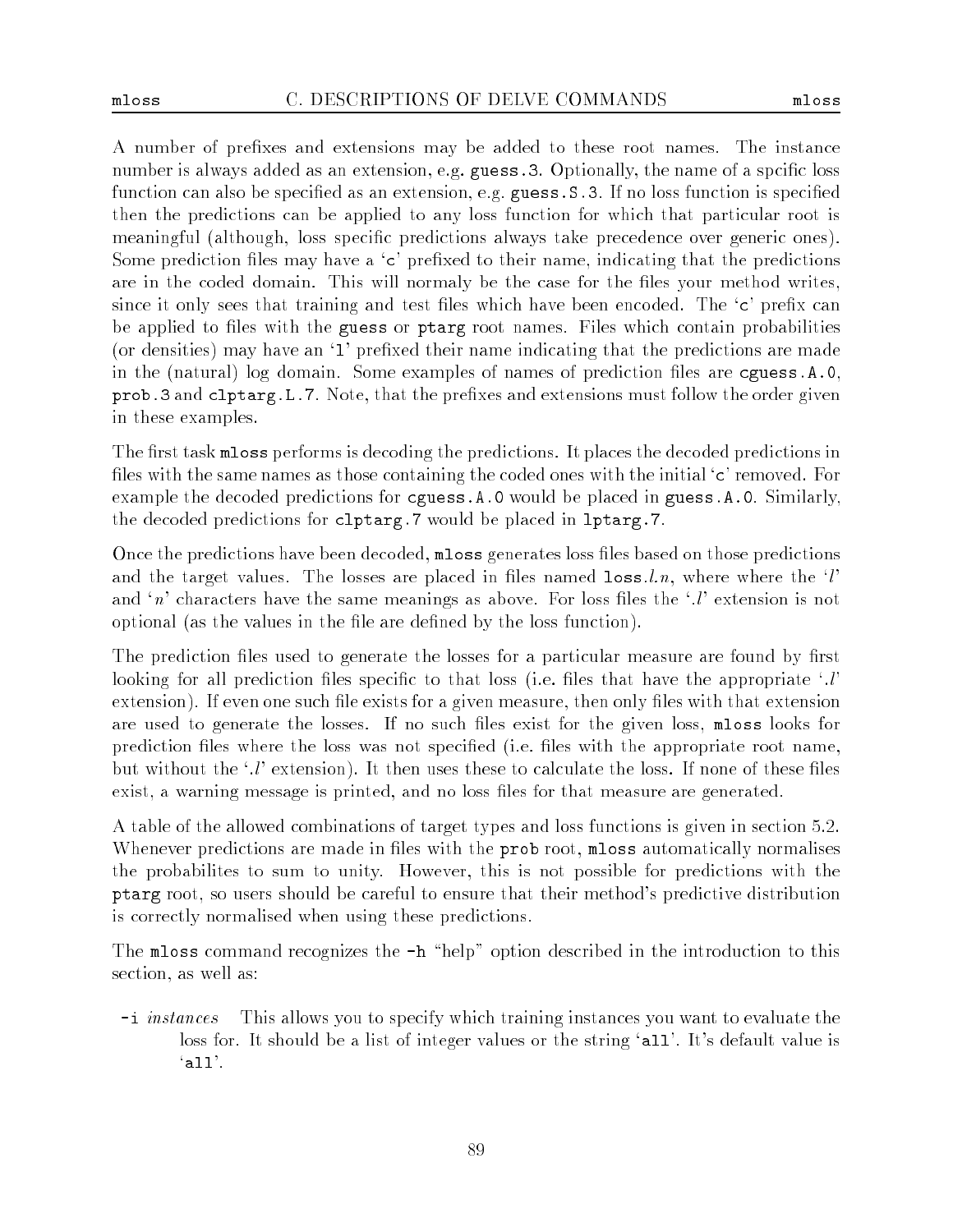- $-1$  losses This allows you to specify the loss functions mloss attempts to evaluate. You can specify any combination of A, S, L, Q, and Z. By default, mloss attempts to evaluate all approriate types.
	- -q Command should run quietly. Normally mloss prints the names of the files that it is working on.

Note: The mloss command does not yet support the specialised loss functions discussed in section  $5.3.$ 

To generate the loss files, mloss must temporarily decode the target files. Because of this, the target files  $must$  be present in the mpath of the task.

### **Files Used**

### $\theta$ dataset/Dataset.spec

contains specifications describing the dataset with dpath /dataset.

 $\theta$ dataset/Dataset.data /dataset /Dataset.data

> contains all the data for the dataset with dpath /dataset in a DELVE standard format. The contents of the file are not used by dinfo but its existence is checked.

/dataset/prototask/Prototask.spec

contains specifications describing the prototask with dpath */dataset/prototask*.

### $\frac{1}{dataset}$ /prototask/\*.prior

files contain prior information to be used when generating tasks for the prototask with dpath /dataset/prototask.

/method /dataset /prototask /task /targets.n

contains the coded targets for the n'th training instance of the task with dpath  $\int data set /prototask / task /$ , as made by the method with mpath /method.

 $/method/dataset/prototask/task/[c]guess[.]].n$ 

contains the guesses for the (optianally coded) targets of the n'th training instance of the task with dpath  $\theta$  /dataset/prototask/task/, as made by the method with mpath */method*, with an optionally specified loss function  $(A, S \text{ or } Z)$ .

 $/method/dataset /prototask/task / [c][1]ptarg[.L].n$ 

contains the (optionally log) probabilities (or densities) for the (optionally coded) targets of the n'th training instance of the task with dpath /dataset/prototask/task/, as made by the method with mpath  $/method$ . The L loss function may optionally be specified.

### $/method/dataset /prototask/task/[1]prob[.!]$

contains the (optionally log) probabilities of the targets for the n'th training instance of the task with dpath */dataset/prototask/task/*, as made by the method with mpath */method*, with an optionally specified loss function  $(L \text{ or } Q)$ .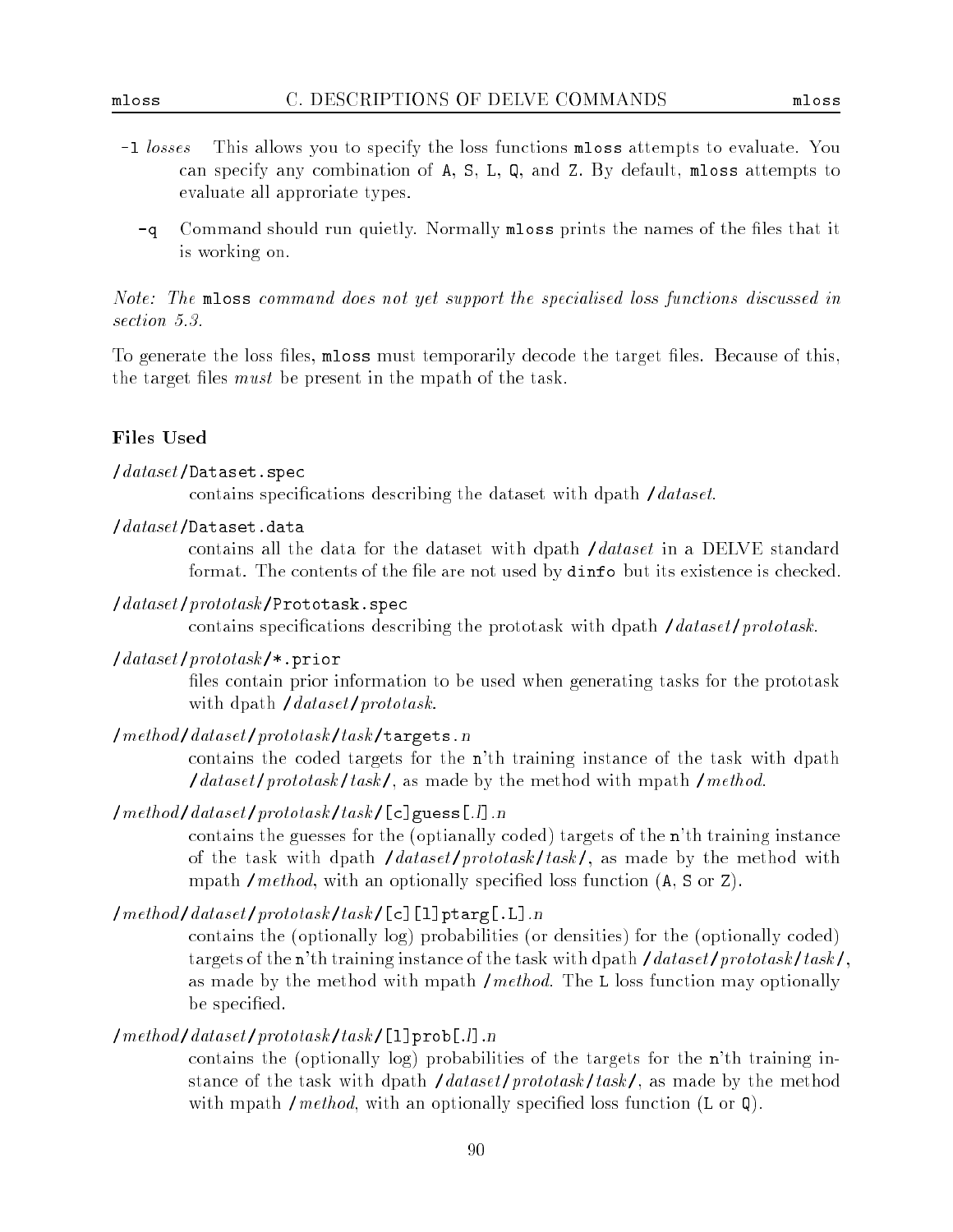## /method /dataset /prototask /task /Coding-used

contains the coding scheme used to encode the data for the method with mpath  $/method / dataset /prototask / task$ .

## $\label{lem:optimal} Imethod/dataset/prototask/task/normalize.n}$

contains the normalizing constants used to encode the data for the method with mpath  $/method/dataset /prototask /task /$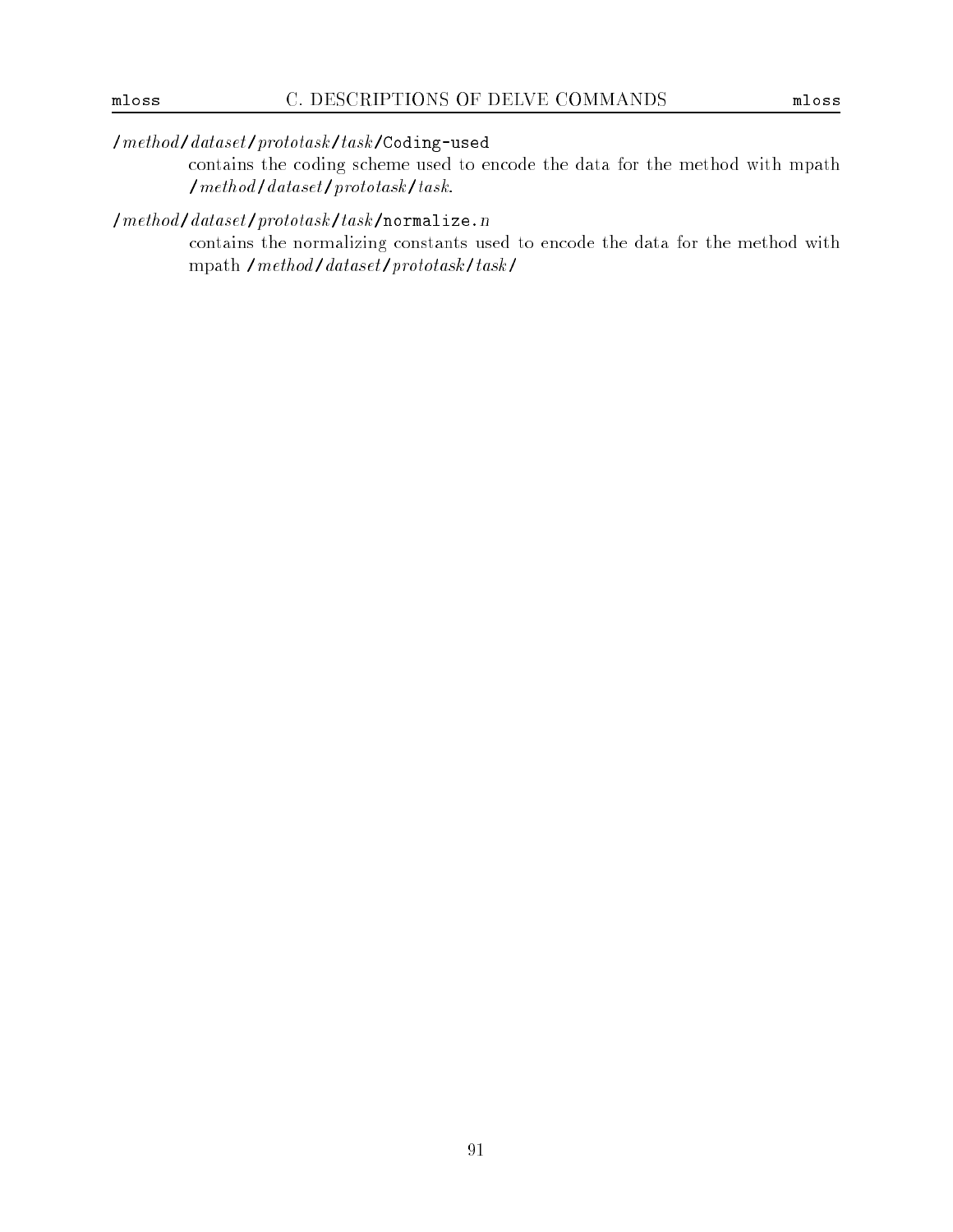## mls | List contents of DELVE method directories

As with dpaths, if a given mpath refers to a directory, it could resolve to multiple true directories. To list all files in directories with a common mpath, DELVE supplies the mls utility.

## Command Summary

 $mls$   $\lceil -1 \rceil$   $\lceil mpath \rceil$ 

The mls command lists the merged contents of all directories with the common method path name mpath, or if mpath refers to a file, it repeats its name.

The output of the command is sorted alphabetically. If no path is given on the command line, it defaults to '.', which must be a DELVE method directory.

The mls command recognizes the  $-h$  "help" option described in the introduction to this section, as well as:

-l Print a long listing, where les are grouped by the directory they are contained in, and the true path name of each directory is printed.

## Example

If you wished to list all files in the method directories with mpath /lin-1/demo you could use the mls command as follows:

unix> mls /lin-1/demo age income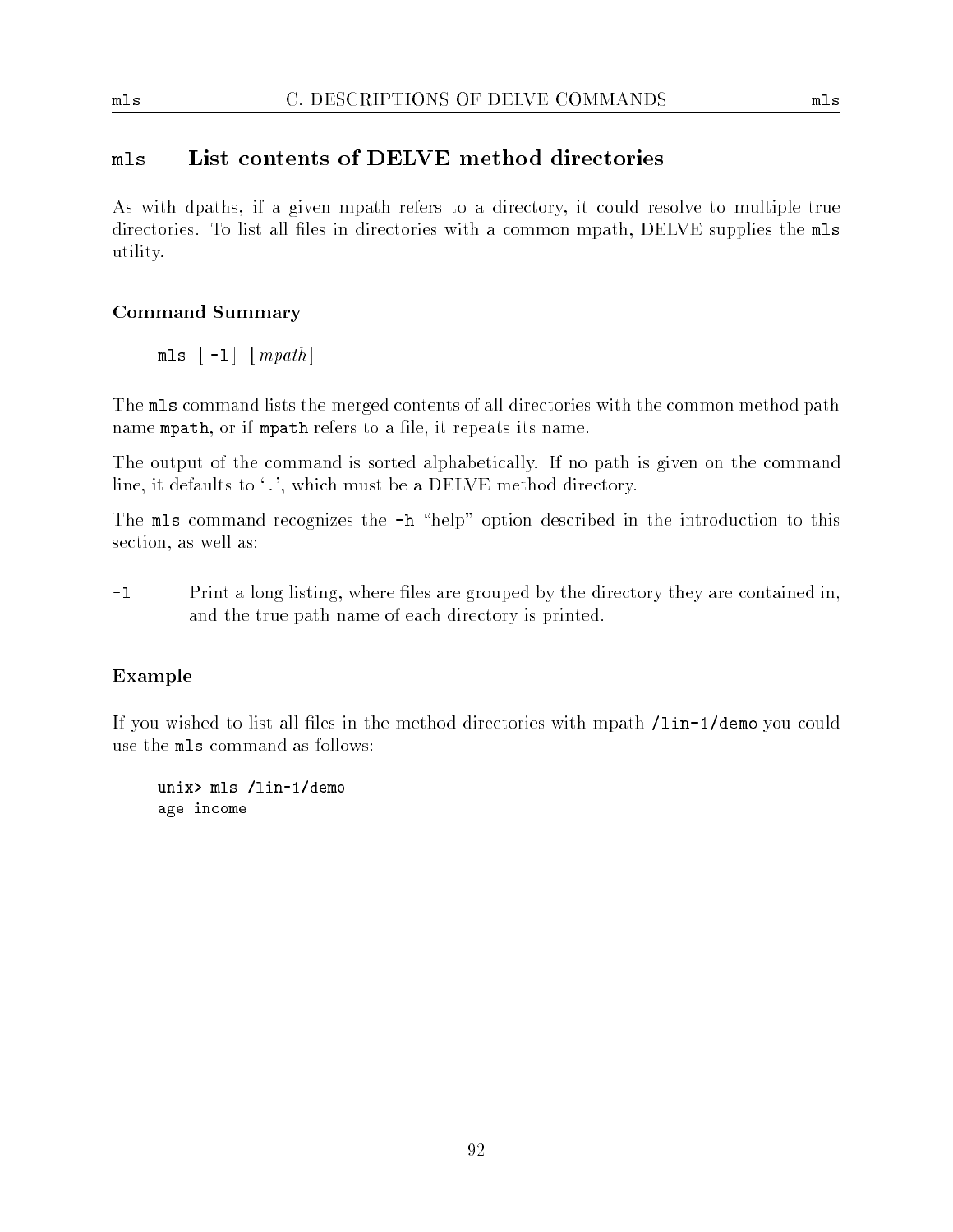## mmore | Browse or page through DELVE method les

The command corresponding to dmore for viewing DELVE method files is mmore.

### Command Summary

mmore  $mpath$ ...

The mmore command displays the contents of text files that reside in DELVE method directories. The mpath arguments are the method path names of the files to be displayed. Files are displayed on the terminal, one screenful at a time.

To view the files, mmore passes its output through a pager. The default pager is more, but it can be changed by setting the environment variable PAGER to the name of the command you wish to use.

The mmore command recognizes only the  $-h$  "help" option described in the introduction to this section.

### Example

To view the source program for the implementation of the lin-1 method, you could use the command:

```
unix> mmore /lin-1/Source/lin-1.c
/* lin-1.c: Robust linear method for regression.
 \ast* Reads training examples from "train.n", test inputs from "test.n" and
 * targets from "targets.n". Produces point predictions in "cguess.n" and
 * densities of targets under a predictive distribution in "clptarg.L.n".
 * Here "n" is the instance number, supplied as a command argument. Handles
 * badly conditioned cases where inputs are (close to) linearly dependent.
 \ast* (c) Copyright 1996 by Carl Edward Rasmussen. */
#include <stdio.h>
...
```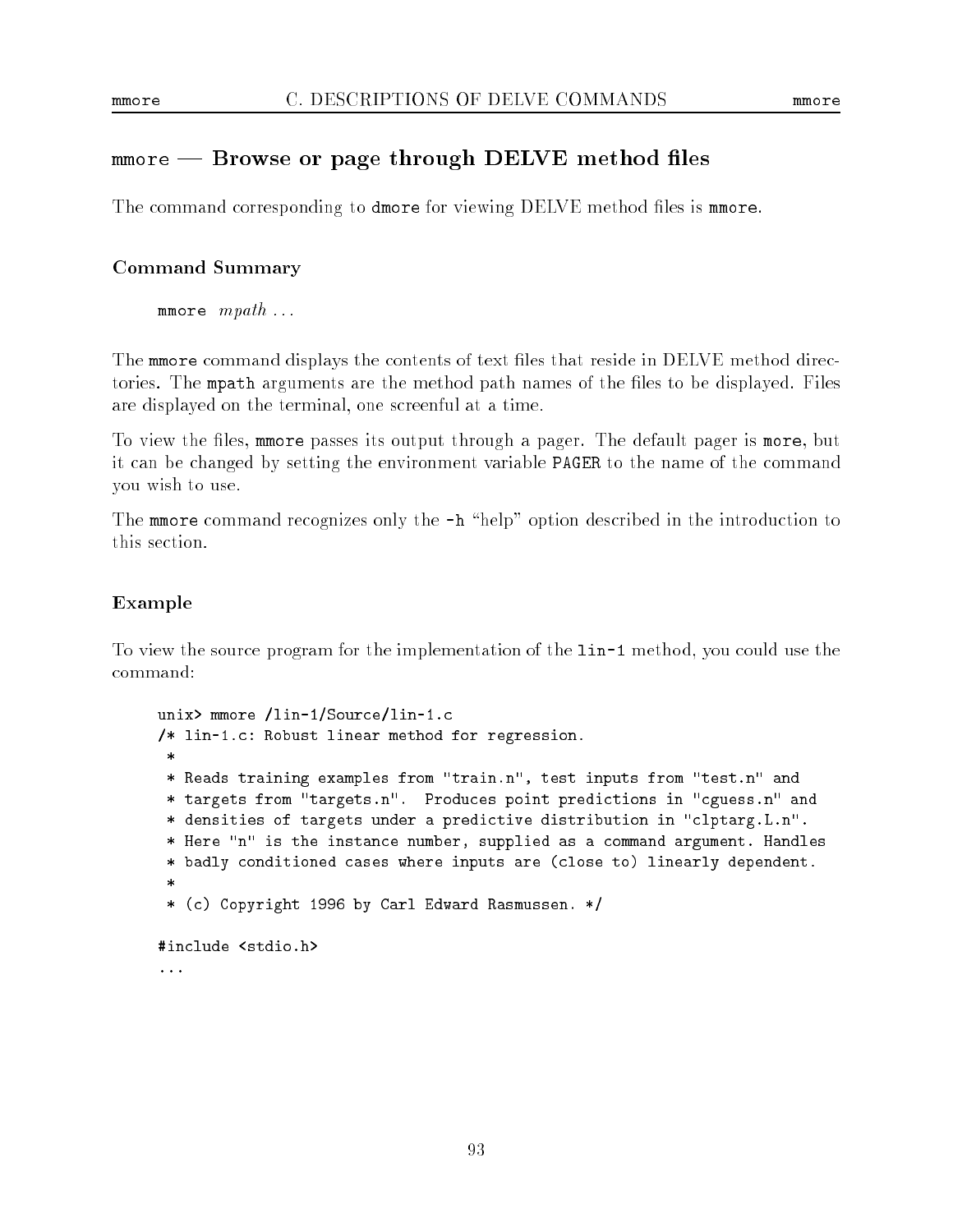### mstats | Calculate or compare loss statistics

Once the loss files for a given method have been generated, you can see how well or poorly the method performed, either in absolute terms, or in comparison to another method. This is done with the mstats command.

### Command Summary

mstats  $\lceil -c \; methods \rceil \rceil -i \; base \rceil \lceil -1 \; losses \rceil \; \lceil \; mpath \rceil$ 

The mistats command prints summary statistics about a method's loss files, or compares the loss files of two methods, and prints summary statistics about the comparison. The mpath argument is the DELVE method path name of the method whose losses are to be summarized. If it is omitted, it defaults to '.' which must be a DELVE method directory.

Loss files are generated by mloss and are normally named loss.  $l.n$ , where  $l$  is a single character describing the loss function used to generate the file, and  $n$  is an integer describing the training instance the loss le corresponds to. See the description of mloss for further details.

Full details of the statistics used to summarize the losses are described in Section 8; however a quick summary is given here.

When summarizing the loss files for a single method, mstats returns:

- the estimated expected loss.
- the standard error of the estimate.
- the standard deviation of the losses between training sets.
- the standard deviation of the losses between testing cases (if applicable).
- 

Both the raw values and a standardized version of these terms are printed. See section 8.3 for a discussion of the standardization used.

When comparing the performance of two methods, mstats returns:

- the estimated expected loss for both methods.
- the estimated expected difference in the losses.
- $\bullet$  the standard error of the estimate for the difference.
- the standard deviation of the losses between training sets.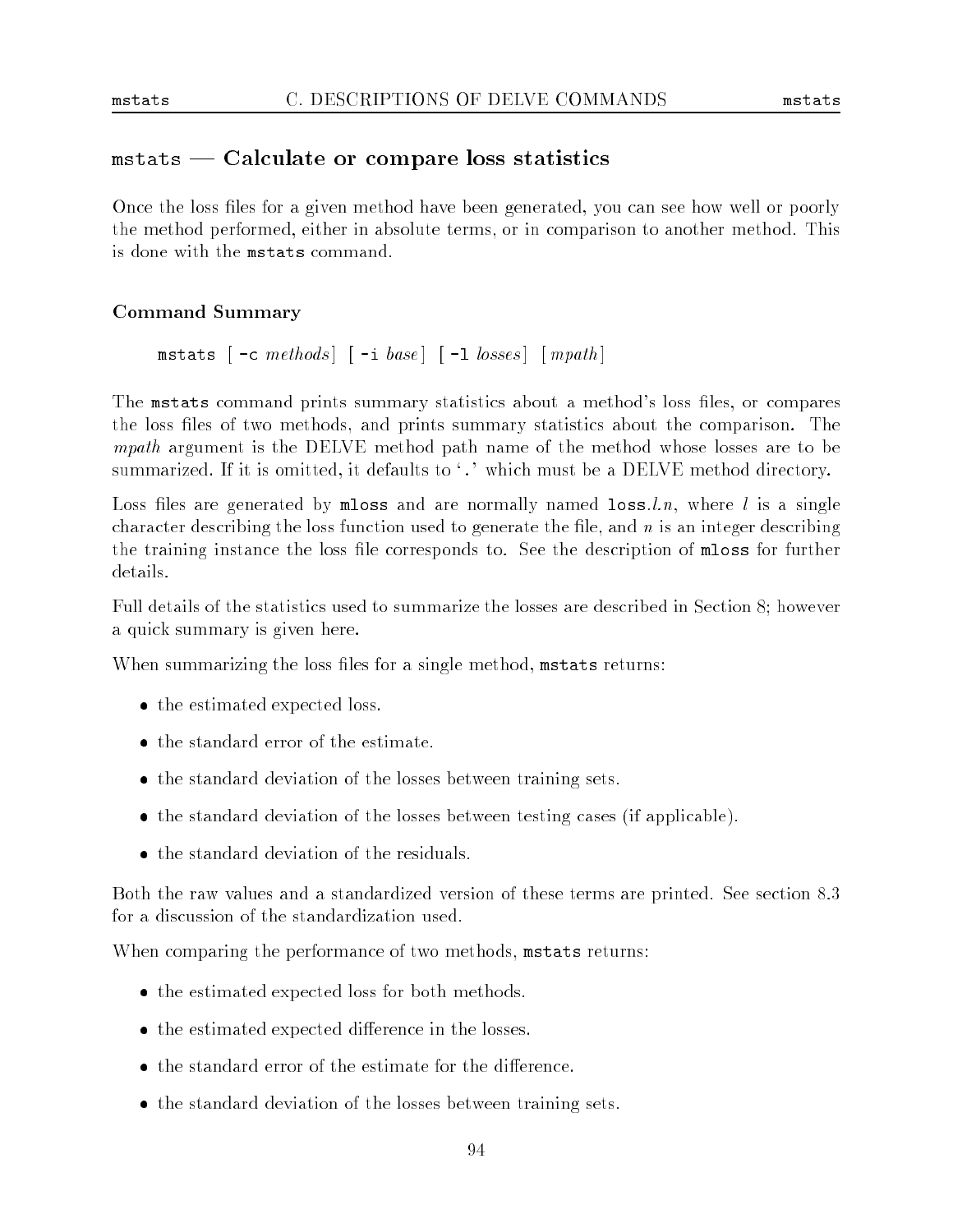#### C. DESCRIPTIONS OF DELVE COMMANDS

Both the raw values and a standardized version of these are printed. The report also includes a probability describing the significance of the differences of the two loss estimates (calculated using either a T-test, or F-test as appropriate).

Both reports include a listing of how many training sets and cases, and test sets and cases were used to calculate the statistics.

The mstats command recognizes the  $-h$  "help" option described in the introduction to this section, as well as:

- -c methods This flag causes metats to compare the current method with the selected methods. Summary statistics about the differences of the loss files in mpath and those of the other methods are returned. The method arguments may be proper mpaths for a method, e.g. /lin-1, or you may omit the initial slash.
- $-i$  base This allows you to change the base name of the input loss files. These files are generated by mloss and normally have the base name loss.
- $-1$  losses This allows you to change what loss functions metats attempts to summarize. You can specify any combination of A, S, L, Q, and Z. By default, it attempts to summarize all of them, using whatever files exist. Mstats will only print warnings if it attempts to summarize a loss measure for which there are no loss files.

#### Example

Suppose you wished to know how well the /lin-1 method did on the /demo/age/std.128 task, using the squared error loss measure. You could use the command:

```
unix> mstats -1 S /lin-1/demo/age/std.128
/lin-1/demo/age/std.128
Loss: S (Squared error)
                        Estimated expected loss: 400.73 0.819745
                    Standard error for estimate: 28.6111 0.0585277
     SD from training sets \& stochastic training:
                                                    40.898
                                                              0.0836622
SD from test cases & stoch. pred. & interactions: 790.029 1.61611
   Based on 8 disjoint training sets, each containing 128 cases and
            8 disjoint test sets, each containing 128 cases.
```
If you then wanted to compare its performance to the  $/knn-cv-1$  method, you could use: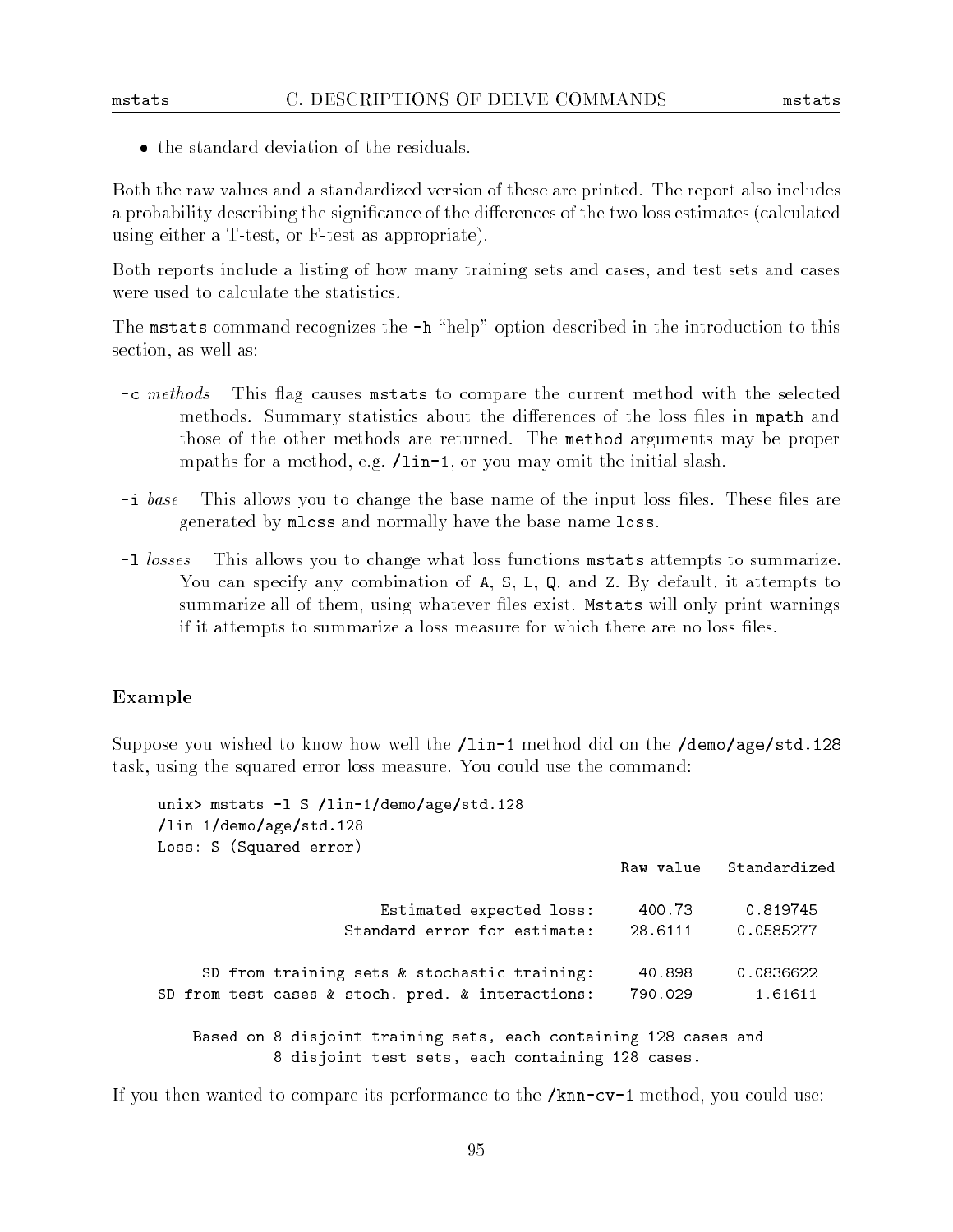| mstats -c knn-cv-1 -1 S /lin-1/demo/age/std.128<br>/lin-1/demo/age/std.128                                           |         |                        |
|----------------------------------------------------------------------------------------------------------------------|---------|------------------------|
| Loss: S (Squared error)                                                                                              |         | Raw value Standardized |
| Estimated expected loss for lin-1:                                                                                   | 400.73  | 0.819745               |
| Estimated expected loss for /knn-cv-1:                                                                               | 368.003 | 0.752798               |
| Estimated expected difference:                                                                                       | 32.727  | 0.0669473              |
| Standard error for difference estimate:                                                                              | 14.075  | 0.0287922              |
| SD from training sets & stochastic training:                                                                         | 27.6978 | 0.0566594              |
| SD from test cases & stoch. pred. & interactions:                                                                    | 323.515 | 0.661792               |
| Significance of difference $(t-test)$ , $p = 0.052988$                                                               |         |                        |
| Based on 8 disjoint training sets, each containing 128 cases and<br>8 disjoint test sets, each containing 128 cases. |         |                        |

### **Files Used**

#### $\theta$ dataset/Dataset.spec

contains specifications describing the dataset with dpath /dataset.

### /dataset /Dataset.data

contains all the data for the dataset with dpath /dataset in a DELVE standard format. The contents of the file are not used, but its existence is checked.

### /dataset/prototask/Prototask.spec

contains specifications describing the prototask with dpath */dataset/prototask.* 

### $\frac{1}{dataset}$ /prototask/\*.prior

files contain prior information to be used when generating tasks for the prototask with dpath /dataset/prototask.

### /method/dataset/prototask/task/loss.l.n

contains the losses for the n'th training instance of the task calculated using the loss function l with dpath /dataset/prototask/task/, as made by the method with mpath /method.

### /method /dataset /prototask /task /Test-set-stats

contains statistics of the testing data for the task with dpath  $\theta$  /dataset/prototask/task.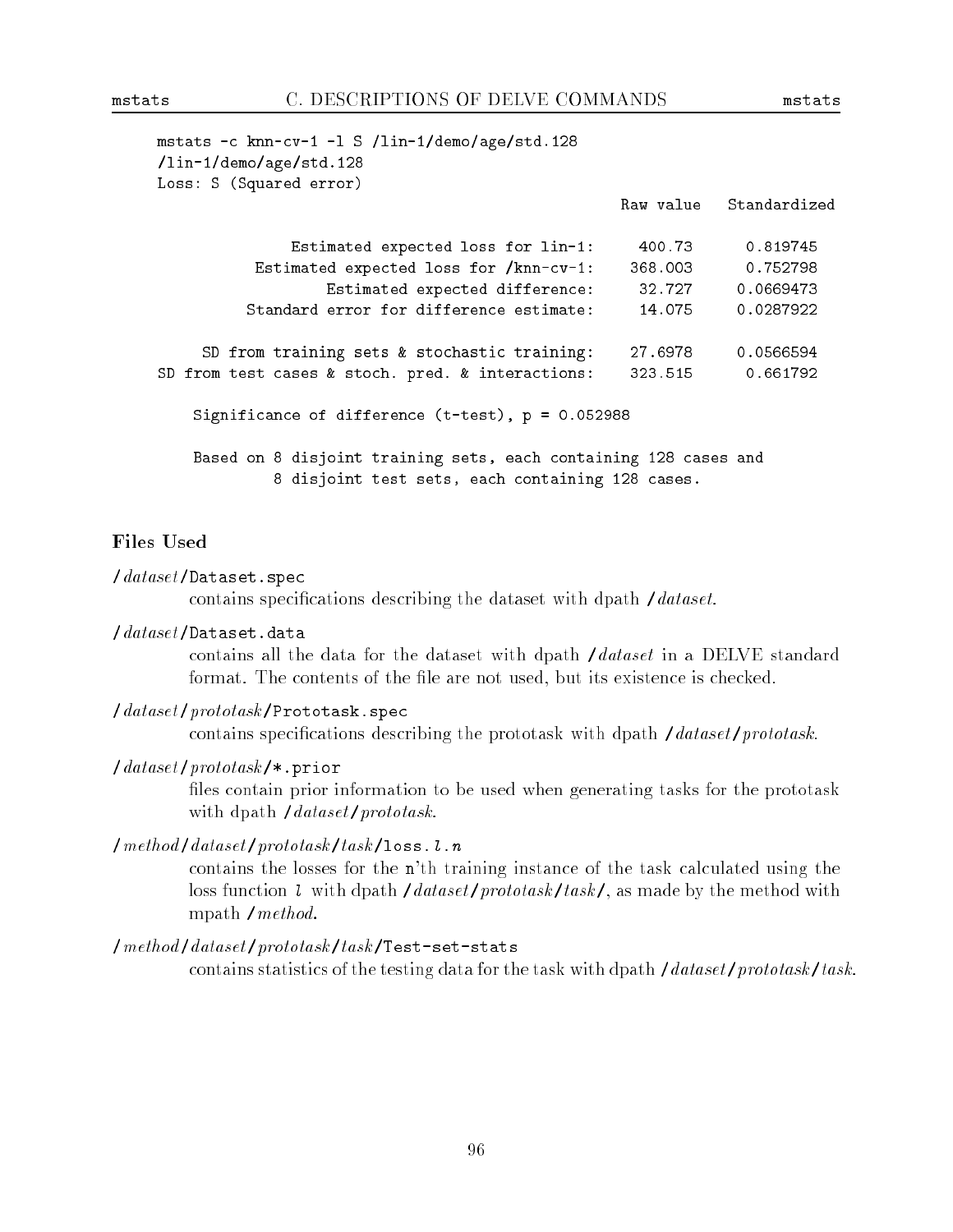# D GLOSSARY OF DELVE TERMINOLOGY

| absolute-error loss           | A loss function for regression tasks in which the loss is the ab-<br>solute value of the difference between the guess and the target.<br>When there is more than one target, the absolute loss is the sum<br>of such absolute differences for all the targets.                                                                                                                                      |
|-------------------------------|-----------------------------------------------------------------------------------------------------------------------------------------------------------------------------------------------------------------------------------------------------------------------------------------------------------------------------------------------------------------------------------------------------|
| angular attribute             | An attribute whose value is an angle or some other circular quan-<br>tity, such as time-of-day. By default, such attributes are encoded<br>as the sine and the cosine of the equivalent angle, so as to avoid<br>introducing an artificial discontinuity.                                                                                                                                           |
| artificial dataset/prototask  | A dataset generated by a program (usually with a random com-<br>ponent) on the basis of some mathematical specification, without<br>any connection with a real-world problem. Prototasks based on<br>such datasets are also referred to as artificial.                                                                                                                                              |
| assessment dataset            | A dataset that is recommended for use in formally assessing learn-<br>ing methods.                                                                                                                                                                                                                                                                                                                  |
| attribute                     | One of the quantities associated with each case in a dataset.<br>The dataset specification classifies attributes as controlled or<br>uncontrolled, according to how their values were determined.<br>The prior information for a task will characterize attributes as<br>binary, nominal, ordinal, integer, angular, or real.                                                                       |
| binary attribute              | A categorical attribute that can take on exactly two possible<br>values (not counting missing values) - for example, an attribute<br>with possible values of "male" and "female", or one with values<br>of "0" and "1".                                                                                                                                                                             |
| categorical attribute         | An attribute that takes on values from some finite set. The tar-<br>gets for a classification prototask must be categorical. The prior<br>information for a task further characterizes categorical attributes<br>as binary, nominal, or ordinal, and may designate one of the<br>values as passive.                                                                                                 |
| case                          | A collection of attribute values that all apply to the same thing.<br>For example, in a dataset of medical tests on patients, a case<br>might consist of all the test results for a particular patient.                                                                                                                                                                                             |
| censored value                | An indication of the value for an attribute in a case that says<br>only that the value is known to be greater than or equal to (or<br>less than or equal to) a specified value. In DELVE dataset files,<br>a censored value is recorded as "number:" (if the actual value is<br>greater than or equal to number), or as ":number" (if the actual<br>value is less than or equal to <i>number</i> ). |
| classification prototask/task | A prototask (or task) in which all the target attributes are cat-<br>egorical.                                                                                                                                                                                                                                                                                                                      |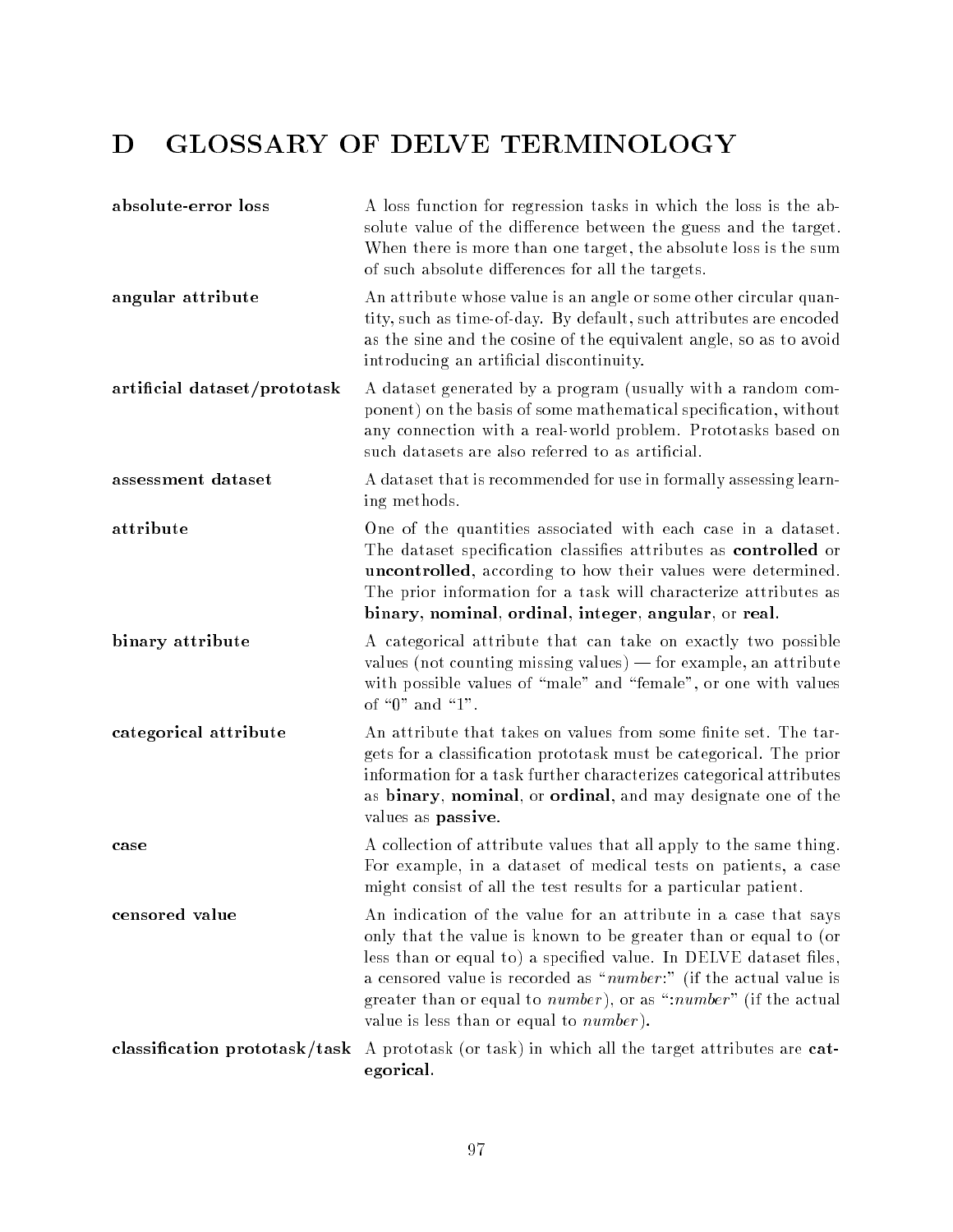| controlled attribute       | An attribute whose values were fixed by the investigators who<br>gathered the data. For example, the amount of fertilizer applied<br>to an agricultural test plot would likely be a controlled attribute.                                                                                                                                                                                                                                                                                                                                                                                                      |
|----------------------------|----------------------------------------------------------------------------------------------------------------------------------------------------------------------------------------------------------------------------------------------------------------------------------------------------------------------------------------------------------------------------------------------------------------------------------------------------------------------------------------------------------------------------------------------------------------------------------------------------------------|
| common testing scheme      | An experimental set-up in which a single common test set is used<br>to assess the performance of a method with all the training sets;<br>distinguished from a <b>hierarchical</b> testing scheme.                                                                                                                                                                                                                                                                                                                                                                                                              |
| commonality index          | An integer that may be associated with a case, indicating that<br>the case has something in common with the other cases with the<br>same commonality index. For example, in a dataset where a case<br>records features of a handwritten digit, all the digits written by<br>one person might have the same commonality index.                                                                                                                                                                                                                                                                                  |
|                            | cultivated dataset/prototask A dataset that comes from a real-world source, but has no real-<br>world context, having been collected or selected for the purpose<br>of creating a DELVE dataset rather than from any genuine in-<br>terest. Natural datasets that have been modified in some way,<br>such as by adding extra noise, are also in this class. Prototasks<br>based on cultivated datasets are also classified as cultivated, as<br>are prototasks that are based on natural datasets but which have<br>little resemblance to the original purpose for which the data was<br>gathered.             |
| dataset                    | A collection of data, consisting of a number of cases, each associ-<br>ated with the values of several attributes. Datasets are classified<br>as natural, cultivated, simulated, or artificial according to<br>the data's relationship to the real world. DELVE also distin-<br>guishes among development datasets, assessment datasets,<br>and historical datasets, on the basis of recommended usage.                                                                                                                                                                                                        |
| default encoding           | The encoding of an attribute that DELVE will use by default<br>if a particular learning method does not specify otherwise. The<br>default encoding is based on the prior information for the task.                                                                                                                                                                                                                                                                                                                                                                                                             |
| dependency (between cases) | A situation where knowledge of the values of the targets in one<br>case would be informative regarding the values of the targets<br>in other cases with the same commonality index, or that are<br>nearby in a sequential prototask. Here, it is assumed that the<br>inputs in all cases are already known, and that the true nature<br>of the general relationship between inputs and targets is also<br>fully understood $-$ ie, the dependency is between the "noise"<br>or "residuals" in the related cases (the part of the variation not<br>explainable by the relationship between inputs and targets). |
| development dataset        | A dataset that is recommended for use in developing learning<br>methods. To avoid bias, such datasets should not also be used in<br>formal assessments of performance.                                                                                                                                                                                                                                                                                                                                                                                                                                         |
| encoding (of an attribute) | The way that DELVE represents the value of an attribute (usu-<br>ally as one or more numbers) when generating data files for task<br>instances. The encoding to use is part of the specification of a                                                                                                                                                                                                                                                                                                                                                                                                          |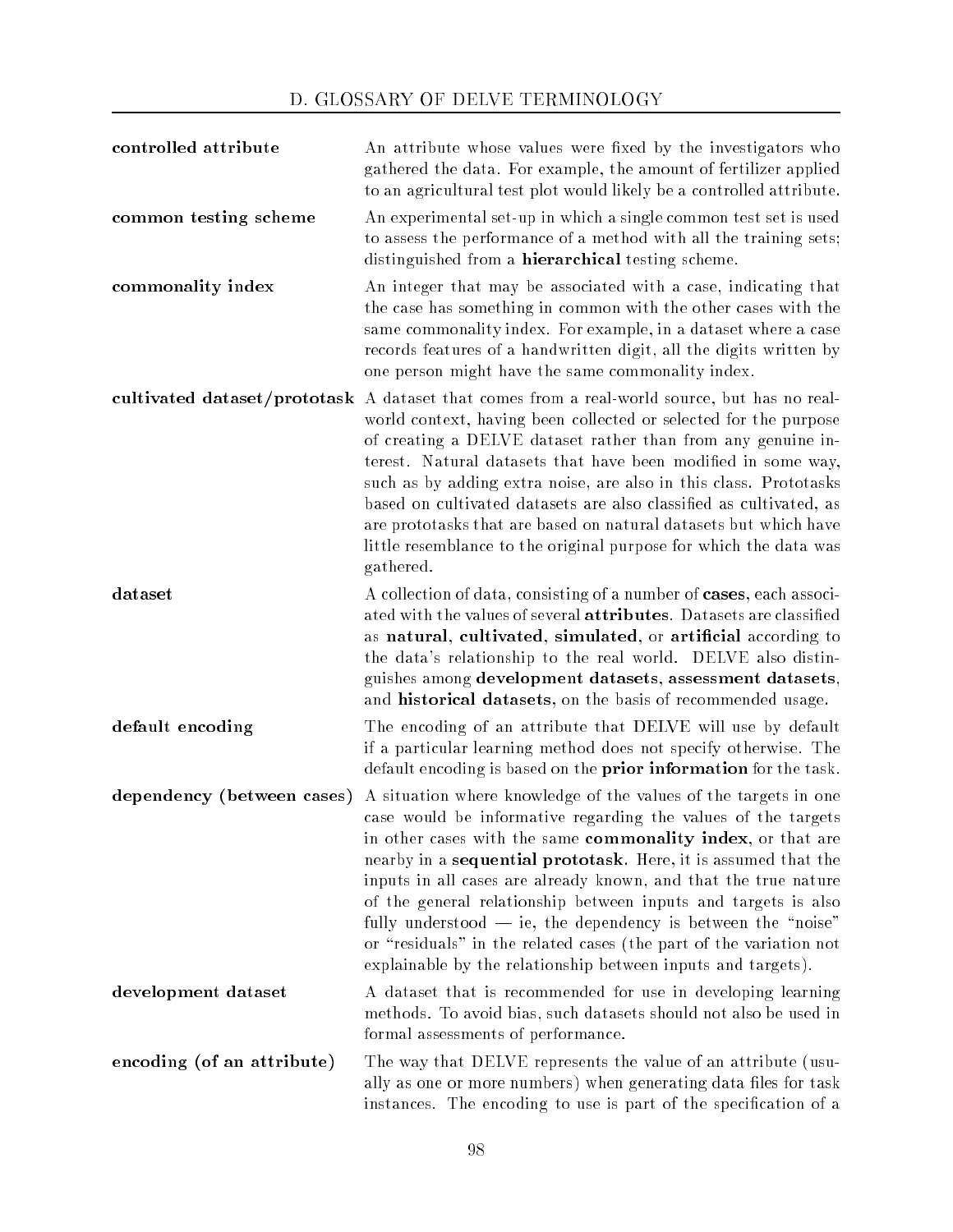learning method, but DELVE provides a default encoding that will often be appropriate.

| estimated expected loss     | An estimate for the expected loss of a learning method on some<br>task, based on the results of a learning experiment. At present,<br>DELVE's estimates are simply the average loss over training sets<br>and test cases tried. Each estimate has an associated standard<br>error, that is indicative of its likely accuracy.                                                                                                                                                                                                                                                 |
|-----------------------------|-------------------------------------------------------------------------------------------------------------------------------------------------------------------------------------------------------------------------------------------------------------------------------------------------------------------------------------------------------------------------------------------------------------------------------------------------------------------------------------------------------------------------------------------------------------------------------|
| expected loss               | The expected performance of a learning method on some task<br>as judged by a specified loss function, the expectation being<br>with respect to random selection of a training set and a test case.<br>Put another way, the performance the method would achieve on<br>average if it were applied a great many times to training sets and<br>test cases obtained from the same source as the actual dataset.<br>Note that the true expected loss cannot be determined exactly,<br>but an estimated expected loss can be computed from the<br>results of a learning experiment. |
| guess (for a test case)     | A prediction for the targets in a test case consisting of a single<br>value for each target, these values being chosen by the learn-<br>ing method with the aim of minimizing the expected absolute-<br>error, squared-error, or 0-1 loss. If a no-guess penalty has<br>been specified, a learning method also has the option of making<br>no guess for a particular target in a particular test case.                                                                                                                                                                        |
| hierarchical testing scheme | An experimental set-up in which separate, non-overlapping test<br>sets are used to assess the performance of a method as trained<br>on different training sets; distinguished from a common testing<br>scheme.                                                                                                                                                                                                                                                                                                                                                                |
| historical dataset          | A dataset that is included in the DELVE archive because it has<br>been used to assess learning methods in the past, but which is<br>not recommended for future use, except when there is a need to<br>make comparisons with past results in the literature.                                                                                                                                                                                                                                                                                                                   |
| input attribute             | For a particular <b>prototask</b> , an attribute that is available for use<br>in predicting the values of the <b>target attributes</b> in the same<br>case, but whose values do not themselves need to be predicted.                                                                                                                                                                                                                                                                                                                                                          |
| informative ordering        | An ordering of cases in a dataset (as originally obtained) that<br>conveys information that may be significant - for instance, an<br>ordering of data on patients by date of admission to hospital.                                                                                                                                                                                                                                                                                                                                                                           |
| integer attribute           | An attribute whose values are integers, and for which the prior<br>information does not specify an interpretation as a categorical<br>attribute. Note that the range of an integer attribute may be<br>restricted (eg, to the positive integers).                                                                                                                                                                                                                                                                                                                             |
| learning experiment         | An experiment in which the performance of one or more learn-<br>ing methods on one or more tasks is assessed by applying the<br>learning methods to several task instances. DELVE defines a<br>standard scheme for conducting such experiments.                                                                                                                                                                                                                                                                                                                               |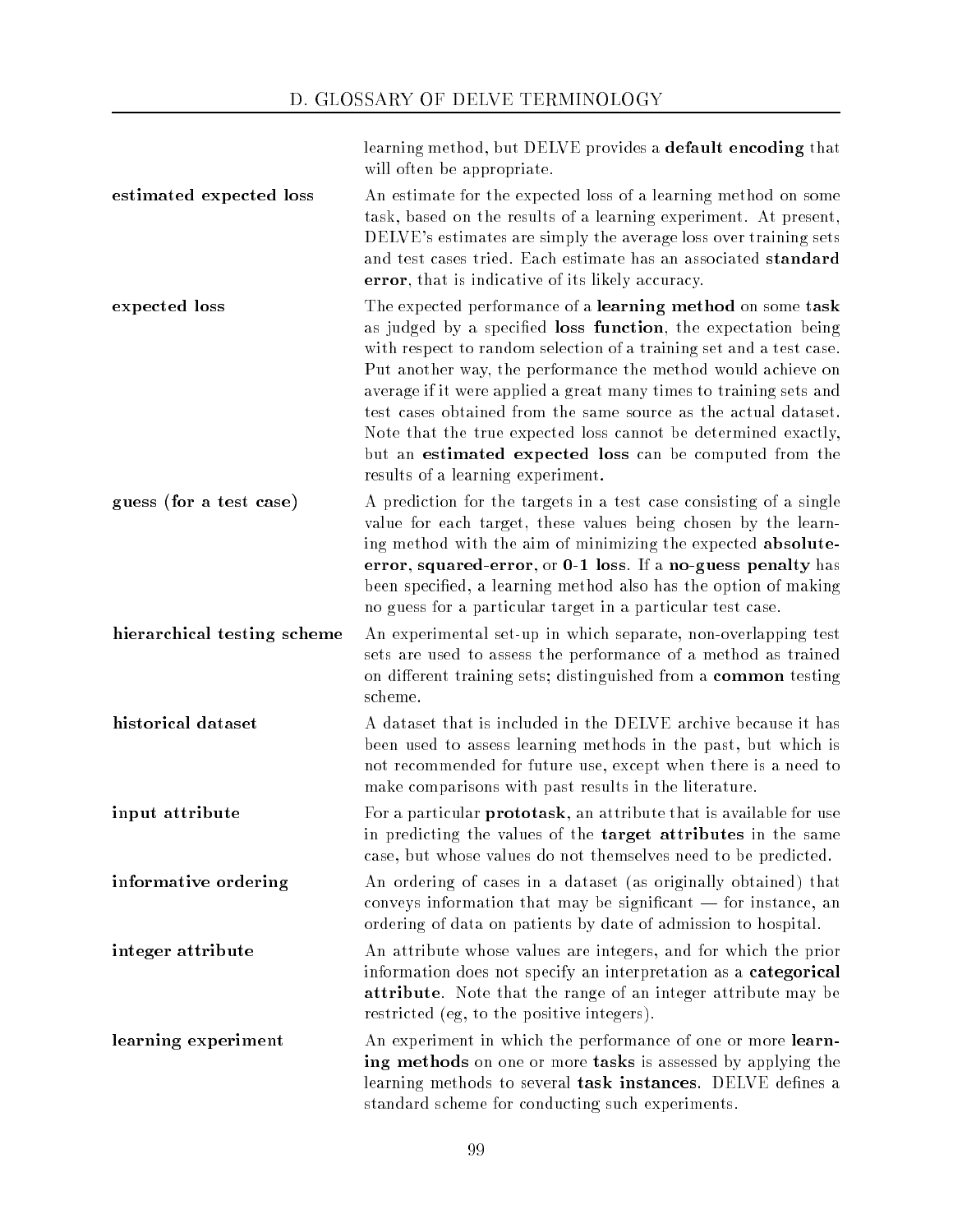| learning method            | A well-defined procedure for discovering relationships among at-<br>tributes on the basis of prior information and empirical data,<br>and for making predictions for new cases using the relationships<br>learned. Learning can be supervised or unsupervised.                                                                                                                                                                                |
|----------------------------|-----------------------------------------------------------------------------------------------------------------------------------------------------------------------------------------------------------------------------------------------------------------------------------------------------------------------------------------------------------------------------------------------------------------------------------------------|
| log-probability loss       | A loss function used with methods whose predictions are predic-<br>tive distributions over target values. The log-probability loss is<br>minus the $log (base e)$ of the probability or probability density of<br>the target values. This loss function can be used with any task,<br>but for tasks with real-valued targets (such as regression tasks),<br>the loss must be computed by the learning method itself, rather<br>than by DELVE. |
| loss function              | A measure of how far off a prediction is, given the actual values<br>of the targets. The standard loss functions DELVE supports are<br>squared-error loss, absolute-error loss, 0-1 loss, squared-<br>probability loss, and log-probability loss. Specialized loss<br>functions can also be constructed that incorporate a no-guess<br>penalty, or that are based on a loss matrix.                                                           |
| loss matrix                | For a prototask with one categorical target, a matrix that spec-<br>ifies the loss that is suffered for every possible combination of a<br>guessed value for the target and an actual value for the target.<br>For each actual value of the target, the loss suffered when no<br>guess is made may also be specified.                                                                                                                         |
| missing value              | An indicator that the actual value of an attribute for a particular<br>case is not known. In DELVE dataset files, a missing value starts<br>with a question mark; this may be followed by other characters<br>to distinguish values that are missing for different reasons.                                                                                                                                                                   |
| natural dataset/prototask  | A dataset that comes from a real-world source, and for which<br>there is or was a real interest in learning relationships among<br>the attributes (for either scientific or engineering purposes). A<br>prototask is classified as natural if it is based on a natural dataset,<br>and involves learning relationships that were of interest to the<br>original investigators.                                                                |
| no-guess penalty           | The loss suffered when a learning method whose predictions take<br>the form of guesses decides to make no guess for a particular<br>target in a particular case.                                                                                                                                                                                                                                                                              |
| nominal attribute          | A categorical attribute with at least three possible values (not<br>counting missing values) for which the prior information does not<br>specify any natural ordering of the values. An example might be<br>an attribute with values of "beef", "pork", and "lamb".                                                                                                                                                                           |
| non-standard task instance | A task instance in which the training and test sets are not selected<br>according the standard DELVE scheme.                                                                                                                                                                                                                                                                                                                                  |
| noise level (for a target) | The proportion of the variation in a target attribute that is not<br>explained by the variation in the input attributes, even given full<br>knowledge of the true relationship between inputs and targets.                                                                                                                                                                                                                                    |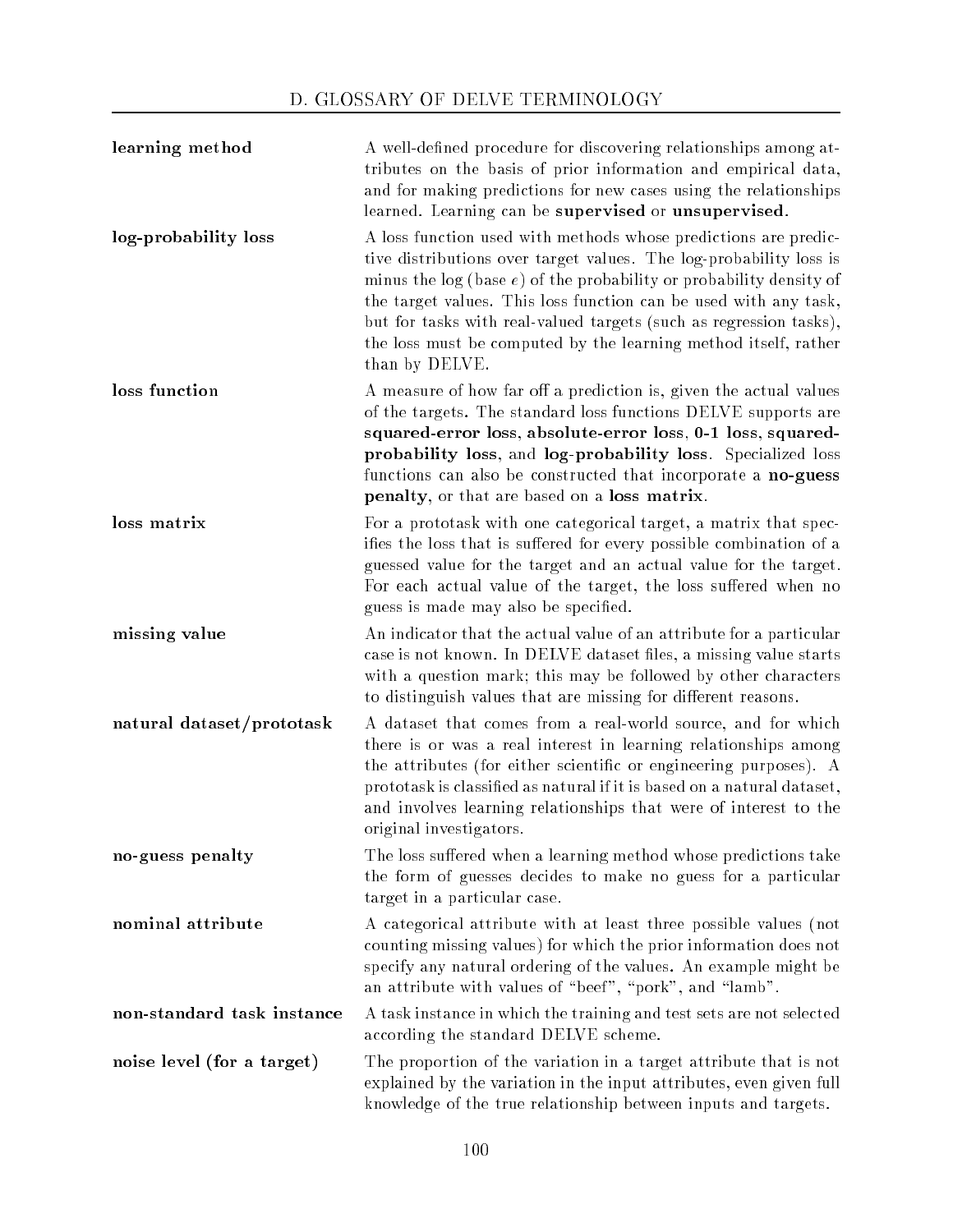| order (of a dataset)         | An indicator of whether the order of cases in the dataset (as<br>originally obtained) is <b>informative</b> or <b>uninformative</b> .                                                                                                                                                                                                                                                                                                                                                                                                                                                                  |
|------------------------------|--------------------------------------------------------------------------------------------------------------------------------------------------------------------------------------------------------------------------------------------------------------------------------------------------------------------------------------------------------------------------------------------------------------------------------------------------------------------------------------------------------------------------------------------------------------------------------------------------------|
| ordinal attribute            | A categorical attribute with at least three possible values (not<br>counting missing values) for which the prior information spec-<br>ifies a natural ordering of the values. An example might be<br>an attribute with values of "no-education", "primary-education",<br>"secondary-education", and "post-secondary-education".                                                                                                                                                                                                                                                                        |
| p-value (for a comparison)   | When comparing the estimated expected loss of two learning<br>methods on some task, the probability that a difference in es-<br>timated expected loss of equal or greater magnitude than that<br>observed might arise by chance even if the true expected loss<br>for the two methods is the same. A low p-value may give one<br>confidence that the apparently better method actually is better.                                                                                                                                                                                                      |
| passive value                | A value for a categorical attribute that is expected on the basis<br>of prior information to play a role different from that of the other<br>value or values of the attribute, with the passive value being as-<br>sociated with a lack of positive influence. If a binary attribute<br>has values of "hockey-player" and "not-a-hockey-player", for ex-<br>ample, "not-a-hockey-player" might be regarded as passive.                                                                                                                                                                                 |
| performance (of method)      | In the DELVE context, usually the predictive performance of<br>the method on some task, formalized in terms of expected loss.<br>One might also be interested in the computational performance<br>of a method (its time and memory requirements).                                                                                                                                                                                                                                                                                                                                                      |
| prediction (for a test case) | The output of a learning method for a test case, embodying the<br>method's prediction regarding the likely values of the targets in<br>this case. Predictions may be either single-valued guesses for<br>the target values, or predictive distributions that say how<br>likely each of the possible target values is.                                                                                                                                                                                                                                                                                  |
| predictive distribution      | A probability distribution produced by a learning method as its<br>prediction for the values of the targets in a test case. For classifi-<br>cation tasks, the predictive distribution consists of a finite num-<br>ber of probabilities, which may be output in explicit form. For<br>tasks with real targets, the predictive distribution consists of a<br>probability density function, which DELVE does not attempt to<br>represent explicitly; instead, the learning method itself calculates<br>the log-probability loss based on its internal representation of<br>the predictive distribution. |
| prior information            | Information regarding the the possible or likely nature of the rela-<br>tionship being learned that is obtained from the prior knowledge<br>of the investigator (or a surrogate for the investigator), rather<br>than from the data itself.                                                                                                                                                                                                                                                                                                                                                            |
| prototask                    | A supervised learning problem associated with a dataset, con-<br>sisting of a set of <b>target attributes</b> that are to be predicted,                                                                                                                                                                                                                                                                                                                                                                                                                                                                |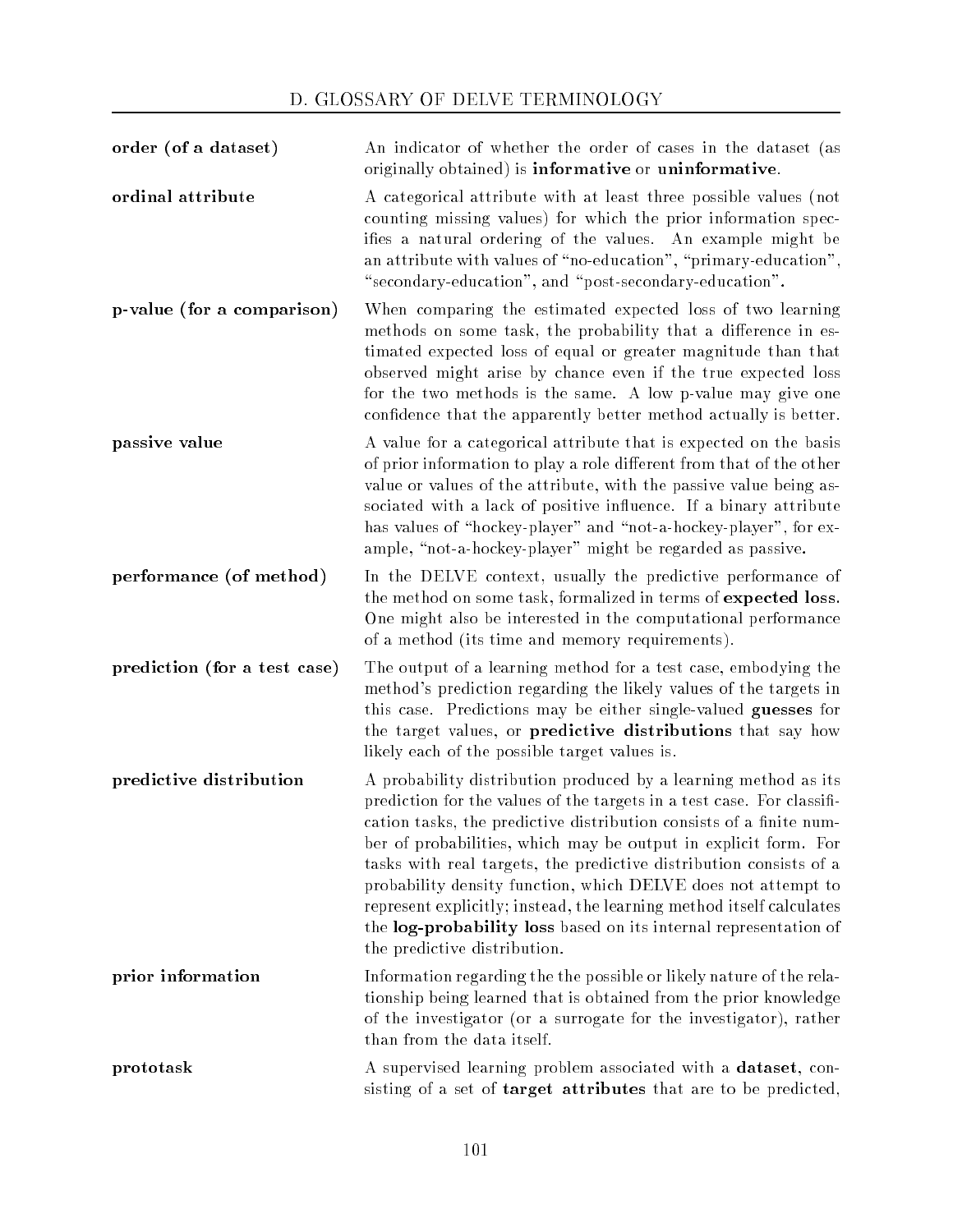|                              | a set of <b>input attributes</b> that may be used in making predic-<br>tions, and a pool of cases that are seen by the learning method.<br>A prototask can have many associated tasks, in which the avail-<br>able prior information and the size of the training set are also<br>specified. Prototasks are classified as natural, cultivated, sim-<br>ulated, or artificial according to their relationship to the real<br>world. Regression and classification prototasks are distin-<br>guished by the nature of their target attributes. |
|------------------------------|----------------------------------------------------------------------------------------------------------------------------------------------------------------------------------------------------------------------------------------------------------------------------------------------------------------------------------------------------------------------------------------------------------------------------------------------------------------------------------------------------------------------------------------------|
| range (of attribute)         | The set of <b>values</b> that an attribute could conceivably take on,<br>including the set of missing values that are allowed for the<br>attribute.                                                                                                                                                                                                                                                                                                                                                                                          |
| real attribute               | An attribute whose values are real numbers, and for which the<br>prior information does not specify an interpretation as an angu-<br>lar, integer, or categorical attribute. Note that the range of<br>a real attribute may be restricted (eg, to some interval).                                                                                                                                                                                                                                                                            |
| relevance (of an input)      | The degree to which variation in an input attribute (within its<br>observed range) affects the values of the target attributes. Put<br>another way, the degree to which knowledge of the input at-<br>tribute's value helps in predicting the values of the targets, given<br>that the true nature of the relationship between inputs and tar-<br>gets is known.                                                                                                                                                                             |
| regression prototask/task    | A prototask (or task) in which all the targets attributes are real.                                                                                                                                                                                                                                                                                                                                                                                                                                                                          |
| sequential prototask         | A prototask based on a dataset with an informative ordering<br>in which this ordering has been preserved, and in which there<br>may therefore be dependencies between nearby cases.                                                                                                                                                                                                                                                                                                                                                          |
| simulated dataset/prototask  | A dataset generated by a program (usually with a random com-<br>ponent) that simulates some actual phenomenon in a realistic<br>fashion. Prototasks based on such datasets are also referred to<br>as simulated.                                                                                                                                                                                                                                                                                                                             |
| squared-error loss           | A loss function for regression tasks in which the loss is the square<br>of the difference between the guess and the target. When there<br>is more than one target, the squared-error loss is the sum of such<br>squared differences for all the targets.                                                                                                                                                                                                                                                                                     |
| squared-probability loss     | A loss function for classification tasks, used with methods whose<br>predictions are predictive distributions over target values. The<br>squared-probability loss is the square of one minus the probability<br>assigned to the correct target value, plus the sum of the squares of<br>the probabilities assigned to all the other target values. Squared-<br>probability loss cannot be used when there is more than one<br>target attribute.                                                                                              |
| standard error (of estimate) | The standard deviation of an estimate (eg, of expected loss) that<br>would be observed if the experiment on which the estimate is<br>based were to be repeated many times with new data randomly                                                                                                                                                                                                                                                                                                                                             |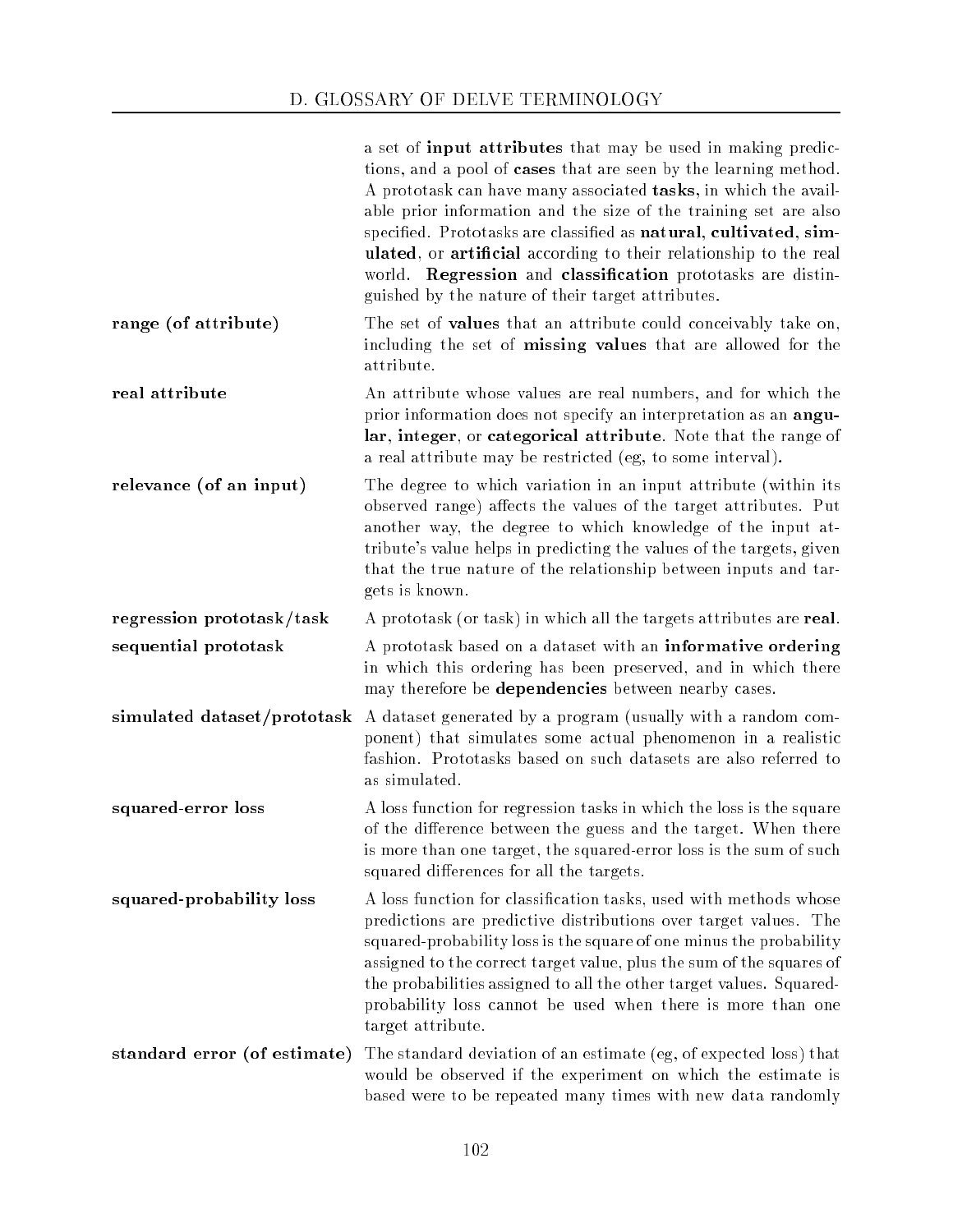## D. GLOSSARY OF DELVE TERMINOLOGY

|                         | obtained from the same source as the actual data. (In practice,<br>the standard errors quoted are themselves estimates, since the<br>true standard deviation usually depends on unknown quantities.)                                                                                                                                                                                                                                                                                          |
|-------------------------|-----------------------------------------------------------------------------------------------------------------------------------------------------------------------------------------------------------------------------------------------------------------------------------------------------------------------------------------------------------------------------------------------------------------------------------------------------------------------------------------------|
| standard task instance  | One of the task instances that are used in DELVE's standard<br>scheme for learning experiments.                                                                                                                                                                                                                                                                                                                                                                                               |
| stratified training set | A training set for a classification task in which training cases have<br>been selected in such a way that each of the different possible<br>target values appears the same number of times.                                                                                                                                                                                                                                                                                                   |
| supervised learning     | Learning whose goal is to discover the relationship of certain<br>target attributes to other input attributes, and on this basis<br>predict the values of the target attributes for a new case for which<br>only the input attributes are known.                                                                                                                                                                                                                                              |
| target attribute        | For a particular <b>prototask</b> , an attribute whose values are to be<br>predicted, based on the values of other input attributes in the<br>same case.                                                                                                                                                                                                                                                                                                                                      |
| task                    | A specific learning context for a <b>prototask</b> , consisting of the<br>prior information regarded as being available for use in learn-<br>ing, and the size and nature of the training set that will be<br>provided. A task is sufficiently well specified that each learn-<br>ing method has a well-defined expected loss for a given task<br>and loss function. A task may be associated with many task<br>instances, in which particular training sets and test cases are<br>specified. |
| task instance           | A particular training set for a task, to which a learning method<br>can be applied as part of a learning experiment, together with<br>a test set that is used to evaluate the accuracy of the learn-<br>ing method's predictions. In DELVE's scheme for learning ex-<br>periments, a set of standard task instances are defined; it is<br>possible to define non-standard task instances as well.                                                                                             |
| test case               | A case that is used to evaluate the performance of a learning<br>method applied to a particular task instance.                                                                                                                                                                                                                                                                                                                                                                                |
| test set                | The set of all test cases for a particular task instance. Note<br>that although a task instance will normally include many test<br>cases, the predictions for the targets in each test case are to be<br>made without using information from any other test case.                                                                                                                                                                                                                             |
| training case           | A case that is part of the training set made available to a<br>learning method.                                                                                                                                                                                                                                                                                                                                                                                                               |
| training set            | The set of <b>training cases</b> that are made available to a learning<br>method in a particular task instance.                                                                                                                                                                                                                                                                                                                                                                               |
| uncontrolled attribute  | An attribute whose values were not fixed by the investigators who<br>gathered the data, but by some random process. For example,<br>the amount of rainfall on various agricultural test plots would be                                                                                                                                                                                                                                                                                        |